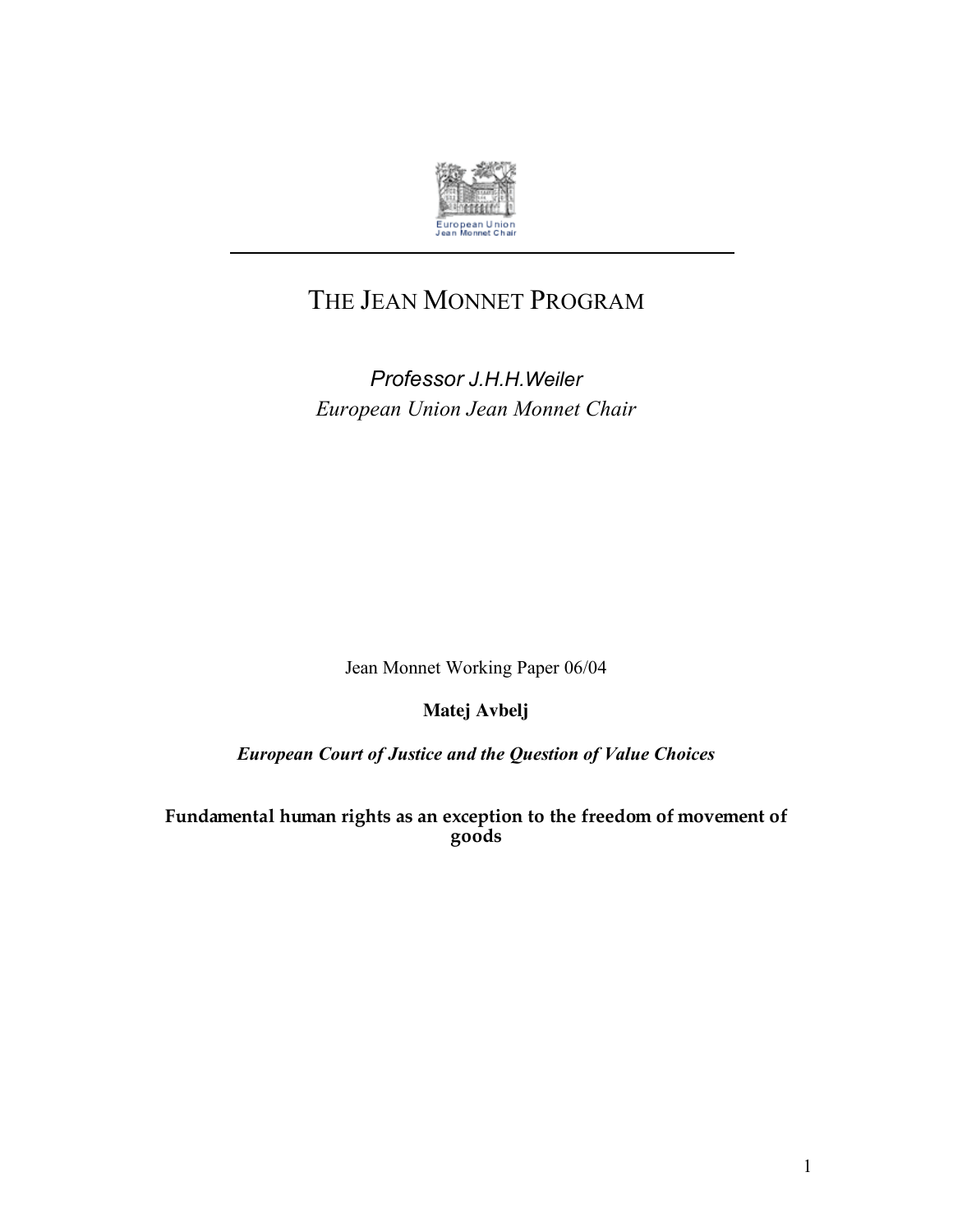### NYU School of Law • New York, NY 10012

All rights reserved. No part of this paper may be reproduced in any form without permission of the author.

> ISSN 1087-2221 © Matej Avbelj 2004 New York University School of Law New York, NY 10012 USA

### **TABLE OF CONTENTS:**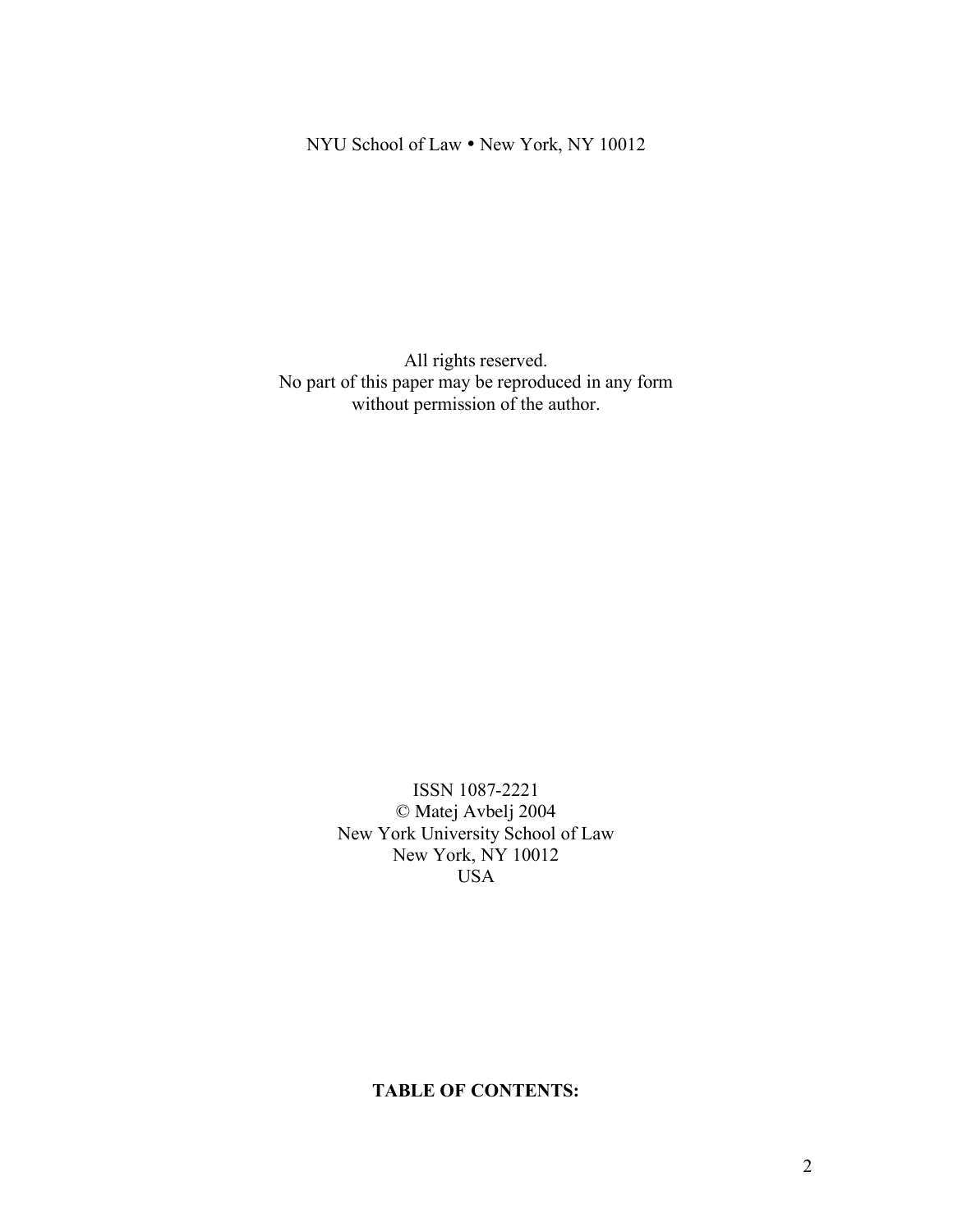| b) Freedom of movement of goods, exceptions and justifications in terms of value    |  |
|-------------------------------------------------------------------------------------|--|
| Part II: Fundamental human rights as an exception to the freedom of movement of     |  |
|                                                                                     |  |
|                                                                                     |  |
| c) Theoretical approaches to the standards of human rights protection and their     |  |
| 1. Introduction and jurisdictional claim as a procedural solution 39                |  |
|                                                                                     |  |
|                                                                                     |  |
| Part III: Constitutional balance between fundamental human rights and freedom of    |  |
| 1. Protection of the fundamental human rights as an independent ground of           |  |
| 2. The underlying values of the fundamental human rights and of the freedom of      |  |
| 3. Type of proportionality test applied – degree of deference granted to the Member |  |
|                                                                                     |  |
|                                                                                     |  |
|                                                                                     |  |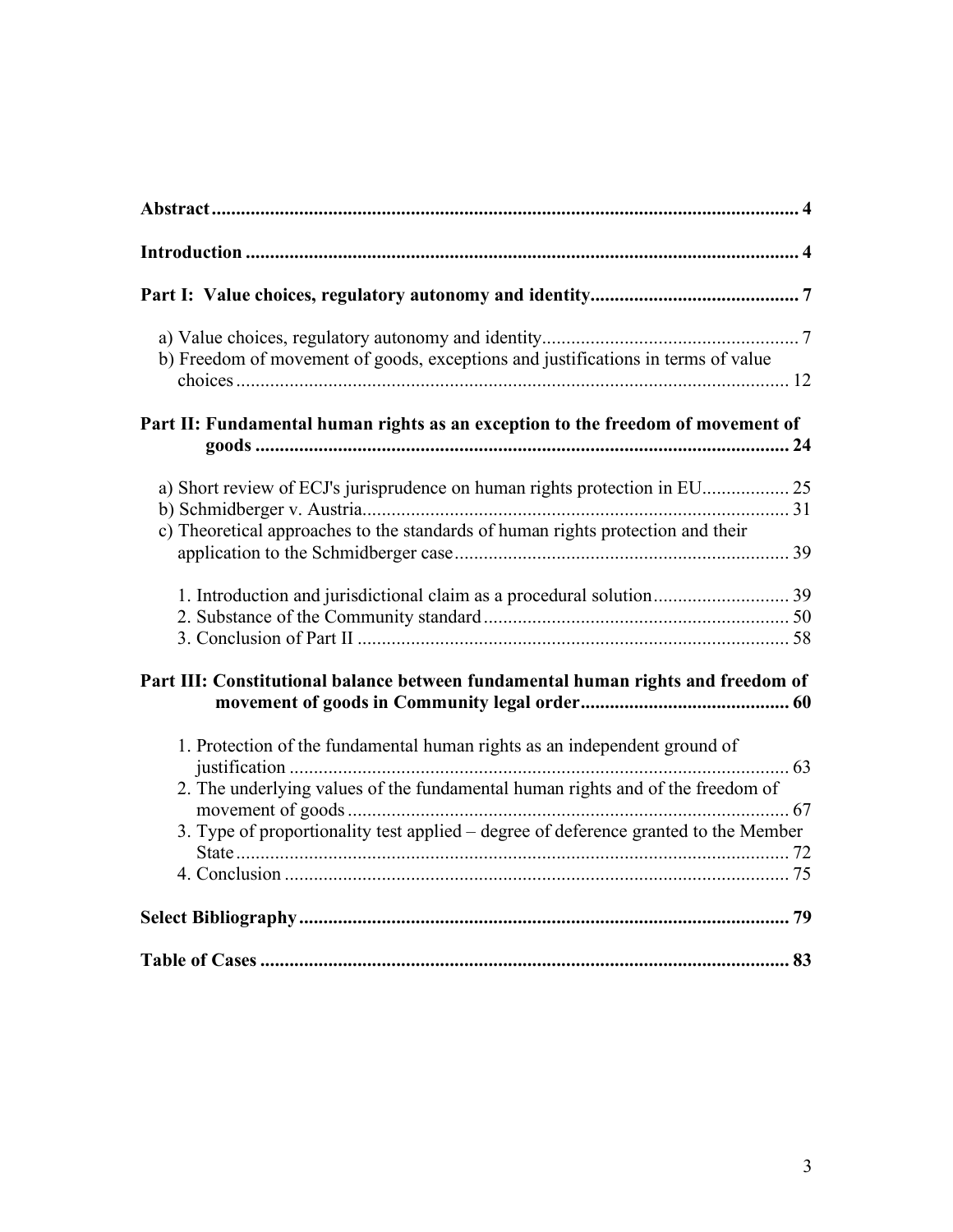## **Abstract**

*This paper is divided into three parts. The first part is focused on the analytical assessment of the meaning of value choices, regulatory autonomy and identity in the EU, which is characterized by the complex constitutional relationship between the Member States and supranational polity. I have conducted this analysis on the basis of the jurisprudence of the European Court of Justice (hereinafter Court or ECJ) in the field of freedom of movement of goods which in the most colorful way depicts the problems, tensions and consequences that arise in the judicial balancing between the economic values of the Community and other prevailing values of the Member States.*

*The second part of the paper is more specifically oriented to the free movement cases in which the Member States purport to justify their violation of Article 28 TEC by invoking the need for protection of fundamental human rights of their citizens. Avoiding completely abstract approach, I have conducted a short case study on the basis of the recently decided case Eugen Schmidberger v. Republik Österreich in which the Court for the first time directly faced the oppositional relationship between the Community fundamental freedom of movement of goods and the fundamental human rights of freedom of expression and association. I have evaluated the approach of the Court in the light of its current human rights jurisprudence and through the prism of various critical theoretical views of this issue.*

*The purpose of the third part of the paper is to sum up and to conceptualize the relationship between freedom of movement of goods and fundamental human rights. The guiding line of this part is a question whether human rights as a ground of justification differ from the other grounds of justification of the obstacles to the freedom of movement and if they therefore call for a different judicial approach and why.*

*At the end of my stroll through these three parts I have concluded that there can be no doubt that the Court exercises its human rights jurisprudence within the scope of the Community legal order only according to the genuine Community standard. The saga of high and low standards presented and thoroughly analyzed in the second part of the paper is inherently wrong. Fundamental human rights as an exception (i.e. justification of the obstacles) to the freedom of movement of goods deserve a special and different treatment from the other recognized exceptions. Fundamental human rights are the expression of the core social value choices which differ among the Member States. The Court suffers inherent institutional drawbacks which undermine its legitimacy and which consequently do not allow it to interfere with these core social value choices to any significant degree. The result is a high degree of deference granted to the Member States' authorities in this type of cases. In response to this I have endorsed the approach, being convinced that it could lead to more efficient, legitimate and more favorable outcomes both for the Member States and the Court, according to which the Court should limit its jurisdictional claim and abdicate its review of derogations from free movement of goods for the compliance with human rights, which should be again entrusted to the national courts. The Court should instead pay its full attention to the respect of the paramount principles of non-discrimination and proportionality. Finally, on the basis of the close scrutiny of the values incorporated in the concept of fundamental human rights and in the concept of free movement of goods I have argued that it is necessary, subject to the conditions of the mentioned paramount principles, that the former in principle prevail over the latter.*

# **Introduction\***

 <sup>\*</sup> <sup>I</sup> would like to thank Professor *Weiler* for his help and advice with this paper, the *Hauser Global Law School Program at NYU School of Law* which enabled me to take and become part of its outstanding academic environment. I would also like to thank Prof. Kumm for his comments on this paper.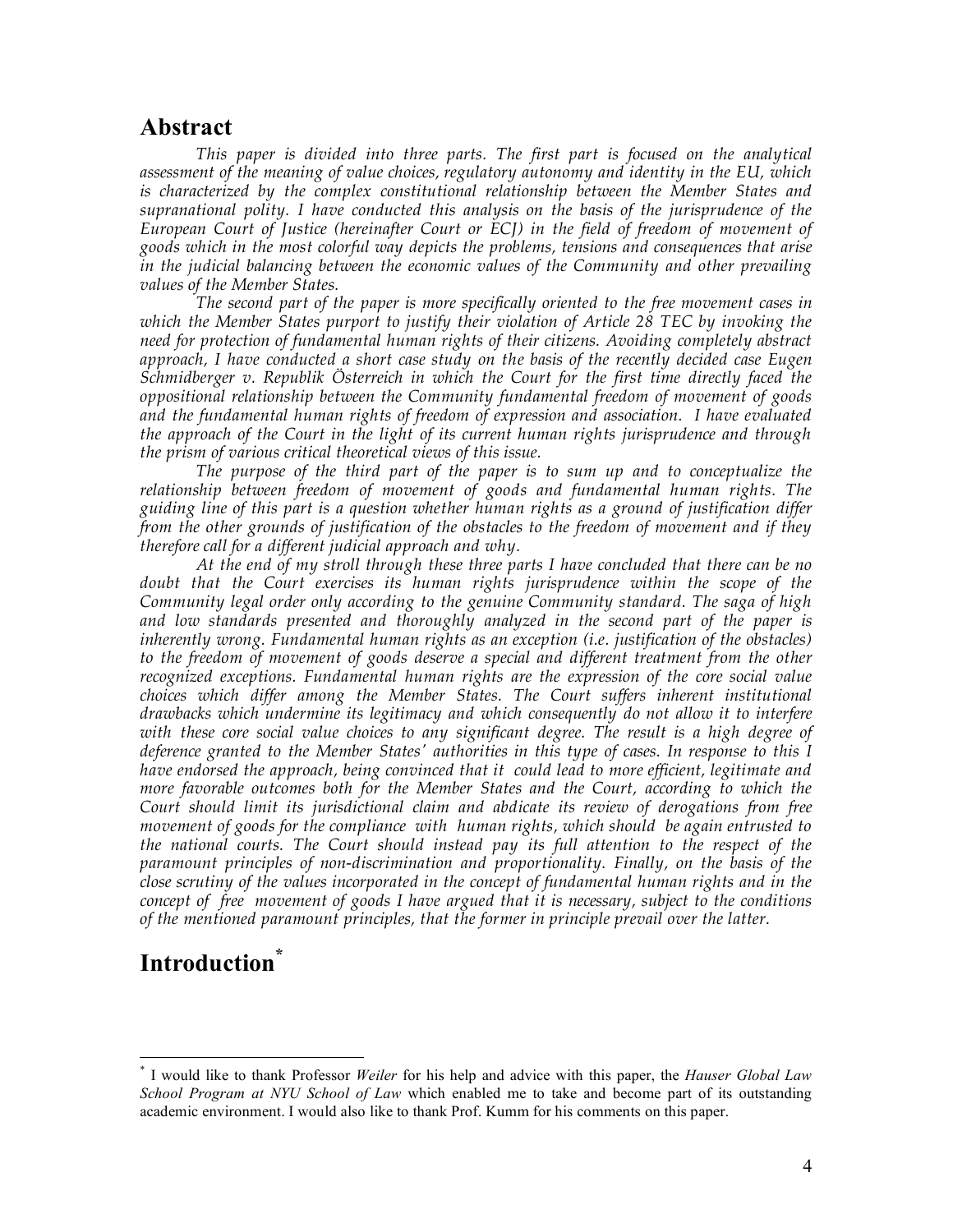European Union has from its conception up till now undergone a significant transformation.<sup>1</sup> In the last five decades it has developed from a system of a predominant economic co-operation between the Member States into a new constitutional polity, simultaneously separated from and at the same time completely dependent on its constituent units (Member States). Following this transformation, and while the integration deepened and widened, economic issues have become more and more pervaded by the fundamental issues leading to the core questions of the European identity, fundamental values, standards of human rights protection on the national and Community level, to the most contentious issue of ever more extended competences of the Community at the expense of the Member States.

Taking a glimpse at the principles and objectives set in the preambles of the Founding Treaties as amended during the years, one can see that a creation of the common market with the guarantee of the four Community fundamental freedoms: freedom of movement of goods, workers, service and capital has remained in the center of the Community's mission. Economic basis has remained the engine of the Community, but it has always been only the engine which should move the Community to the ultimate goal – to the achievement of an ever closer union among the peoples of Europe<sup>2</sup> - which is often overlooked, but in truth the first objective of the Community, as conceived by its founding fathers.<sup>3</sup> European Union is thus nowadays more than a mere economic

 $<sup>1</sup>$  For a great analytical presentation of the transformation of Europe and for the reasons and consequences</sup> *See* J.H.H. Weiler, *The Transformation of Europe*, 100 YALE L.J. 2403 (1991): "*Forty years and more later, the European Community is a transformed polity. It now comprises more than double its original Member States, has a population exceeding 350 million citizens, and constitutes the largest trading bloc in* the world". This effect would be even more enhanced with the enlargement of the EU on May 1<sup>st</sup> 2004, we could add. <sup>2</sup> Preamble to the Consolidated Version of The Treaty Establishing the European Community (2002/C

<sup>325/01).</sup> <sup>3</sup> *See* Schuman decalaration at http://europa.eu.int/abc/symbols/9-may/decl\_en.htm.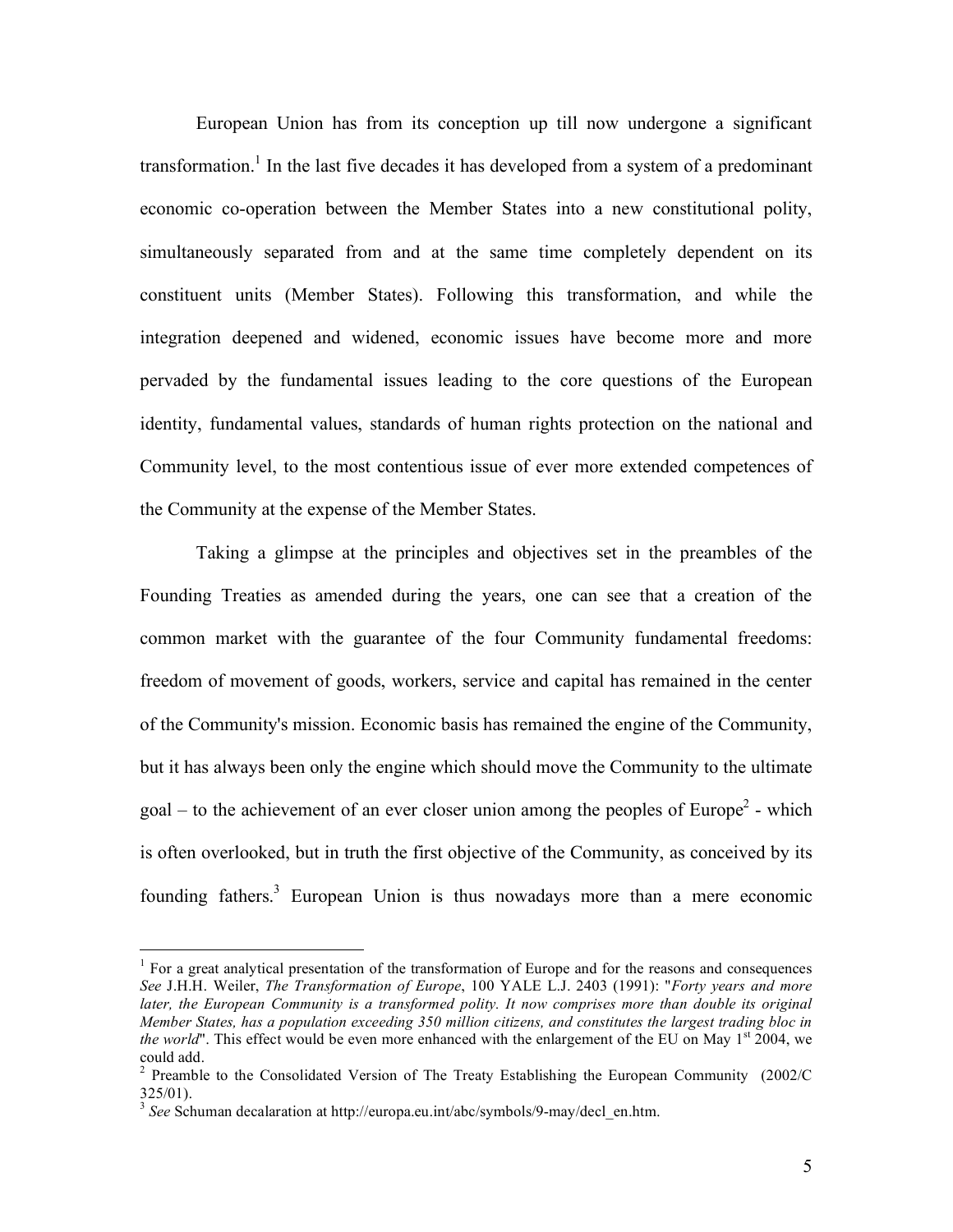integration, it is more than an international agreement on free trade, it is a constitutional polity with a common marketplace and with its own identity and values which are inexact reflection of the values of its constituent units.

The purpose of this paper is to explore the relationship between the two concepts of fundamentals: the relationship between the four Community fundamental freedoms and fundamental human rights as understood, guaranteed and protected in the Community. Presuming that the exceptions to the four fundamental freedoms (concentrating especially on the freedom of movement of goods) pose a question of value choices between economic values of the Community and other prevailing values of the Member States, I would like to explore how the European Court of Justice (hereinafter: Court or ECJ) has approached this question and the problems and tensions that arise in this context. In order to do that, I will first try to analyze and explain the question of values and value-based decisions on the level of EU and in the Member States.

In the second part of the paper I will concentrate on special issues that arise in the cases when the Member States justify their violation of Article 28 of the Treaty<sup>4</sup> by invoking the need for protection of fundamental human rights of their citizens. I will conduct a short case study on the basis of the recently decided case *Eugen Schmidberger Internationale Transporte Planzüge v. Republik Österreich* (hereinafter *Schmidberger*) 5 in which the Court for the first time directly faced the oppositional relationship between the fundamental freedom of movement of goods and the fundamental human rights of freedom of expression and association. I will try to asses the approach of the Court in the

 <sup>4</sup> *See* Treaty of Nice, Article 28, Official Journal of the EU Communities, C325/1: "*Quantitative restrictions on imports and all measures having equivalent effect shall be prohibited between Member States*." <sup>5</sup> Case C-112/00, Eugen Schmidberger Internationale Transporte Planzüge v. Republik Österreich, ECR

<sup>[2003]</sup> -000.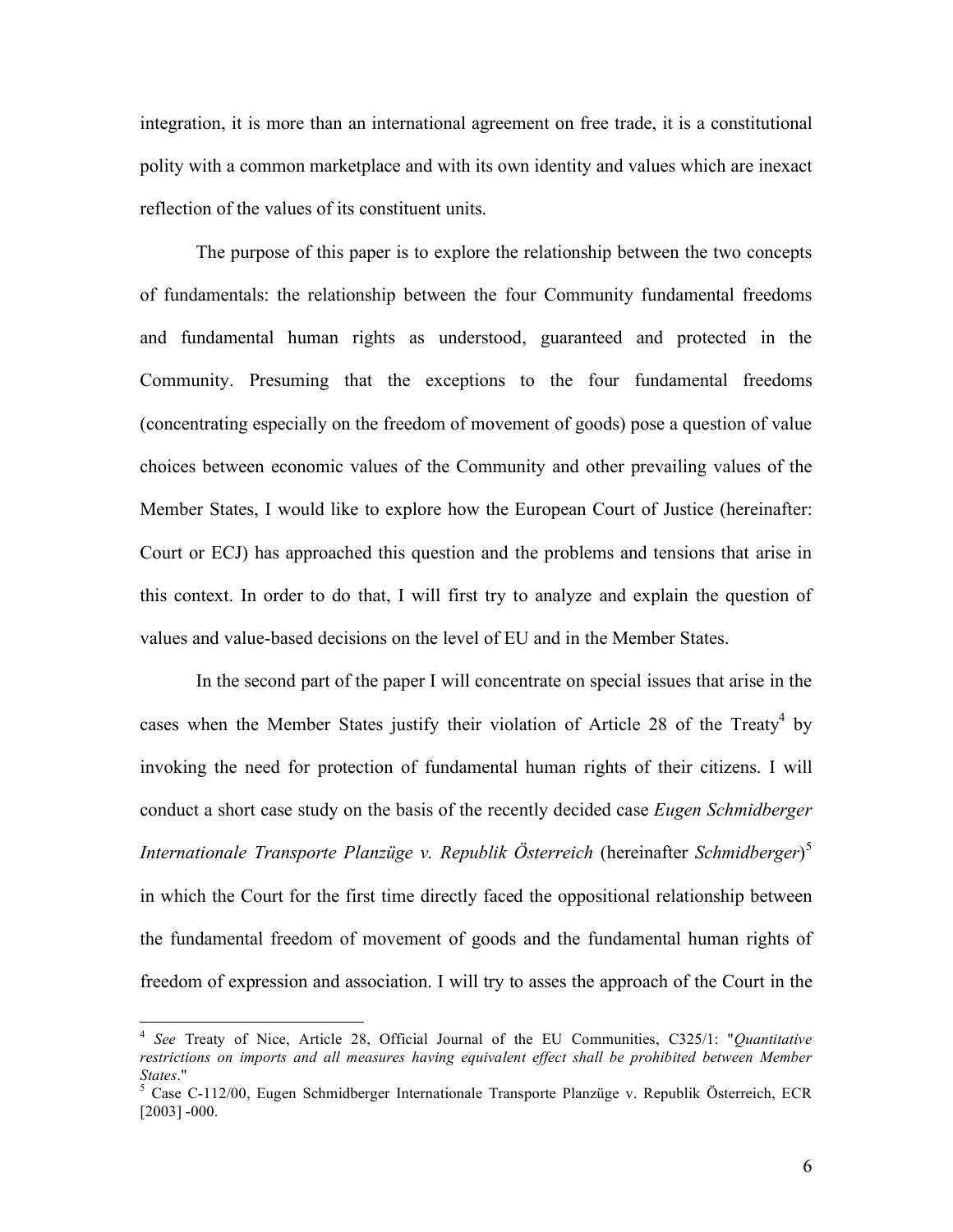light of the Court's current jurisprudence on human rights and through the prism of different critical theoretical views of this issue.

Finally, in the third part of the paper I will try to conceptualize the relationship between freedom of movement of goods and fundamental human rights when they stand in the opposition to each other. The main question of this part will be whether human rights as a ground of justification differ from the other grounds of justification of the obstacles to the free movement of goods and therefore call for a different judicial approach. In the search for an answer, I will focus on the nature of the two fundamentals, based on the assumption that the distinction between the two concepts originates in the values incorporated in the background of the concepts. I will argue that the underlying values of the both concepts have guided the Court in setting the rule, which governs the relationship between the free movement of goods and freedom of expression and assembly.

# **Part I: Value choices, regulatory autonomy and identity**

#### **a) Value choices, regulatory autonomy and identity**

What do I mean by words values, value choices and even identity? By these words I would like to describe the decision of a particular society for its system of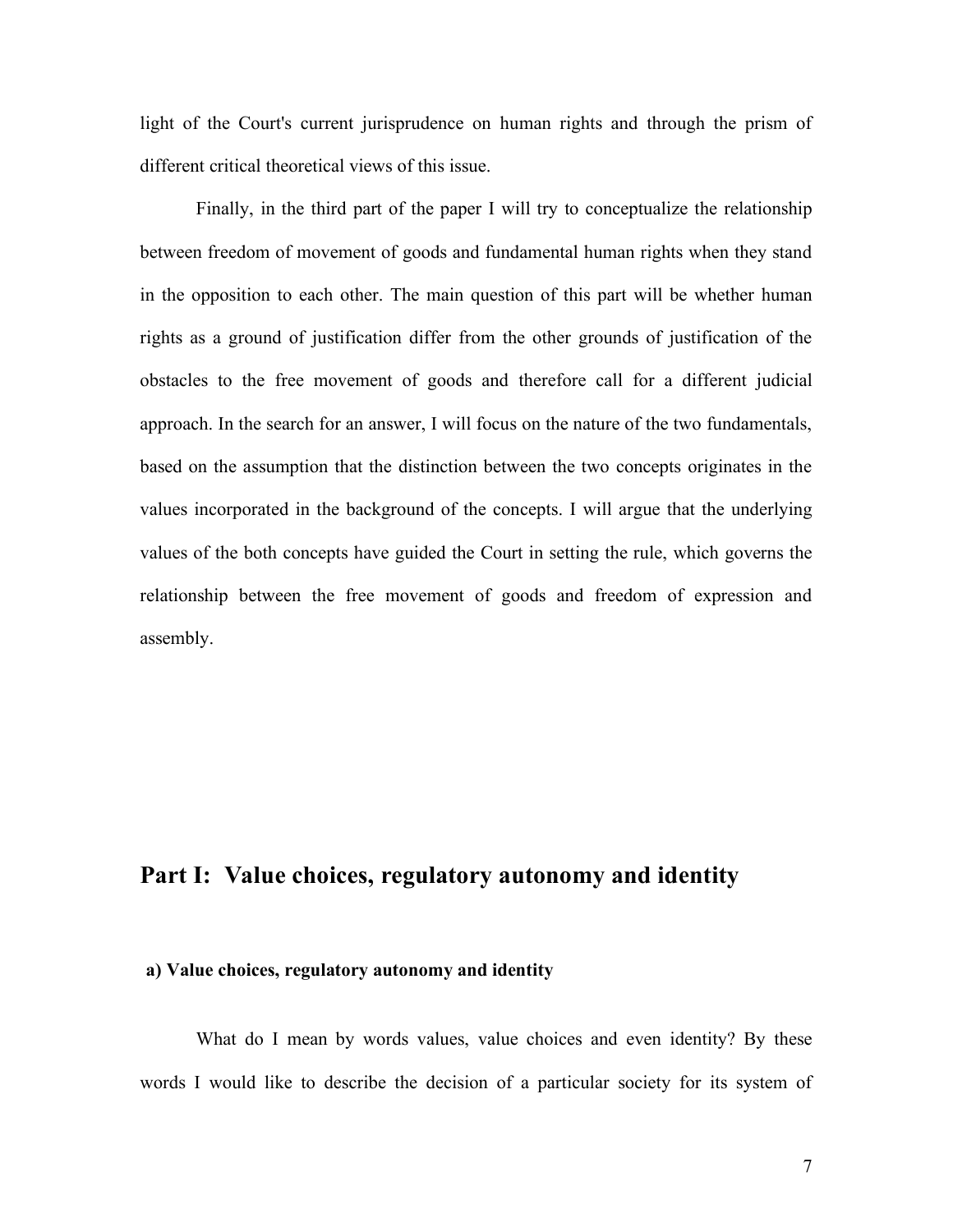organization. Any decision, a decision for a system of social organization of any kind, is a value-based decision because it is a choice between certain values based on the characteristics and on the content of these values. For example, a choice, if it is ever to be made, between a totalitarian system and democracy is a value-based decision since it is made on the basis of the characteristics of the underlying values of both systems. If a decision-maker in the society prefers the rights of the individuals, liberty, equality, human dignity, pluralism of interests and all the other terms which describe the values characteristic of a democratic society, it will make a value based decision for democracy. On the contrary, if it prefers collectivism, dominance of the leading class, dictatorship, terror and hegemony, it will decide for a totalitarian regime with its value characteristics.

Values are usually defined as a measure of worthiness, as a relative status of a thing, or the estimate in which it is held, according to its real or supposed worth, usefulness, or importance.<sup>6</sup> In the context of the particular society, as presented in the upper example, values describe the principles or standards of a person or society, the personal or social judgments of what is valuable and important in life.<sup>7</sup> The decision for a particular set of values in the society is usually made by the people, accurately by their representatives in the parliament, and enacted in the form of the constitution which is in the formal sense the supreme legal act, whereas in the substantive terms it embodies a social compact of the society to which it serves. <sup>8</sup> The decision for a particular set of

<sup>&</sup>lt;sup>6</sup> See for example: Oxford English Dictionary.<br><sup>7</sup> *Id.* 8 See for example the jurisprudence of the German Constitutional Court which expressly stated that the German Constitution embodies an objective order of values and is thus not a value neutral document (*Lueth Case 7 BVerfGE 198)*. This notion of the constitution being a value-based document is not just a German peculiarity but it is spread across Europe and it is present also in the other constitutional democracies. *See* for example decision of the Constitutional Court of South Africa in *Carmichele v. Minister of Safety and Security 2001 (4) SA 938* where the Court claimed that South African Constitution embodies an objective normative value system, too.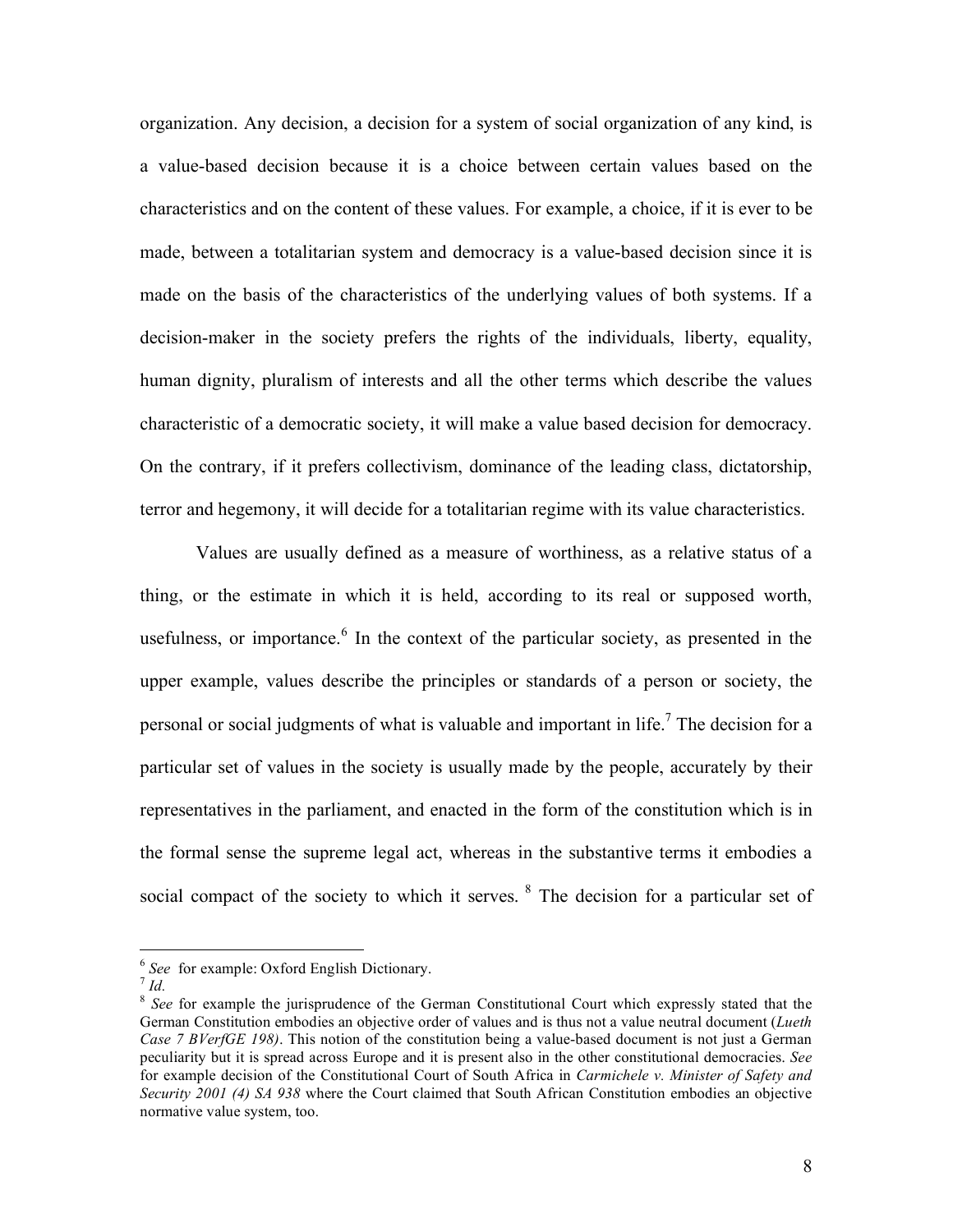values, once enacted and given a normative force, shapes by the mandatory power of law the entire public and private sphere of the country's social system and thus in a broader sense creates a special identity of the country.

Different countries with different societies have opted for distinct fundamental values and have formed distinct systems of social organization and therefore have different identities. Weiler calls this phenomenon *Fundamental Boundaries* and defines it

> "as a metaphor for the principle of enumerated powers or limited competences which are designed to guarantee that in certain areas communities […] should be free to make their own social choices…." 9

These *Fundamental Boundaries* are reasonable, legitimate and in principle also uncontroversial and unproblematic at least as long as the countries do not enter in a certain form of political or economic cooperation with the other countries with different identities when, sooner or later, legal and economic transactions between the countries and their citizens lead to the conflict of laws and values (i.e. identity in a broader sense) that these laws protect and are expression of. However, even absent of any political or economic integration or co-operation, which is inconceivable in a would-be globalized world of today, the doctrine of universality of human rights, modern international law and globalization demand that a certain minimum international standard of human rights protection, as a reflection of the respect for human dignity and humanity as such, has to be satisfied by every country and society. This *ius cogens* of human dignity erodes the concept of inviolable self-chosen social identity of every country and shows that the societies are apparently not completely free to choose their system of values. However, the loss of the society's freedom to choose the system of values by forming its identity in

 <sup>9</sup> *See* J.H.H. Weiler, *Fundamental Rights and Fundamental Boundaries: On Standards and Values in the Protection of Human Rights*, in THE EUROPEAN UNION AND HUMAN RIGHTS 51, 52 (N.A. Neuwahl and A. Rosas eds. 1995).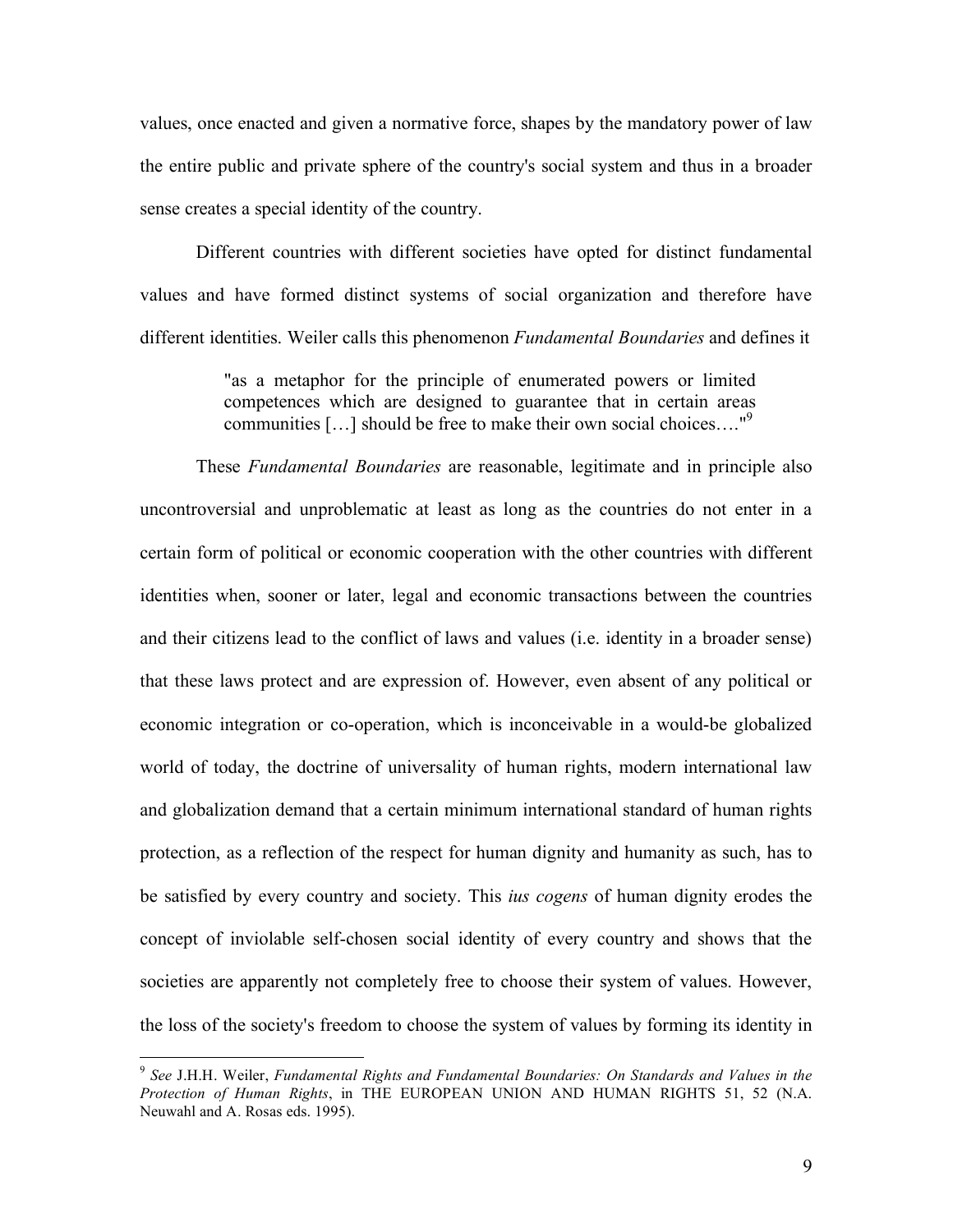a unilateral and unhampered way is even more enhanced when the societies enter into the system of as intense co-operation as, for example, that of the European Union.

EU can be perhaps best described as an entity "united in its diversity",  $^{10}$  an entity in which the Member States, twenty five different societies, "while remaining proud of their own national identities and history, determined to transcend their ancient divisions united ever more closely to forge a common destiny".<sup>11</sup> EU is a legal, political and economic entity *sui generis*. Member States have limited their sovereign rights (and consequently their Identity), albeit in limited fields, and have created a new legal order of international law which independently of the legislation of the Member States comprises as its subjects not only Member States but also their nationals.<sup>12</sup> European Union can be thus seen as a two-layered creation, as a two-layered polity. The first layer is constituted by its twenty-five Member States, i.e. by twenty-five different societies with their particular social identities based on their diverse value-based decisions. The second layer is the European Union as a special polity with its specific code of values which is at least an expression of the minimum consensus on values of all the Member States. This is nicely reflected in the *Draft Treaty establishing a constitution for Europe* (*Constitution*) which enumerates the values of the Union in a cohesive and concise way and stresses that the Union is founded on the values of respect for human dignity, liberty, democracy, equality, the rule of law and respect for human rights.  $13$  In the next paragraph the

<sup>&</sup>lt;sup>10</sup> *See* Preamble to the Draft Treaty establishing a Constitution for Europe, CONV 850/03<br><sup>11</sup> *Id.* <sup>12</sup> Case 26/62, NV Algemene Transport- en Expeditie Onderneming van Gend & Loos v Netherlands Inland

Revenue Administration, 1963 E.C.R 1, [1963] 2 C.M.L.R. 105 (1963).

 $<sup>13</sup>$  See Draft treaty of the Constitution for Europe, Part I, Article 2: Union's Values.</sup>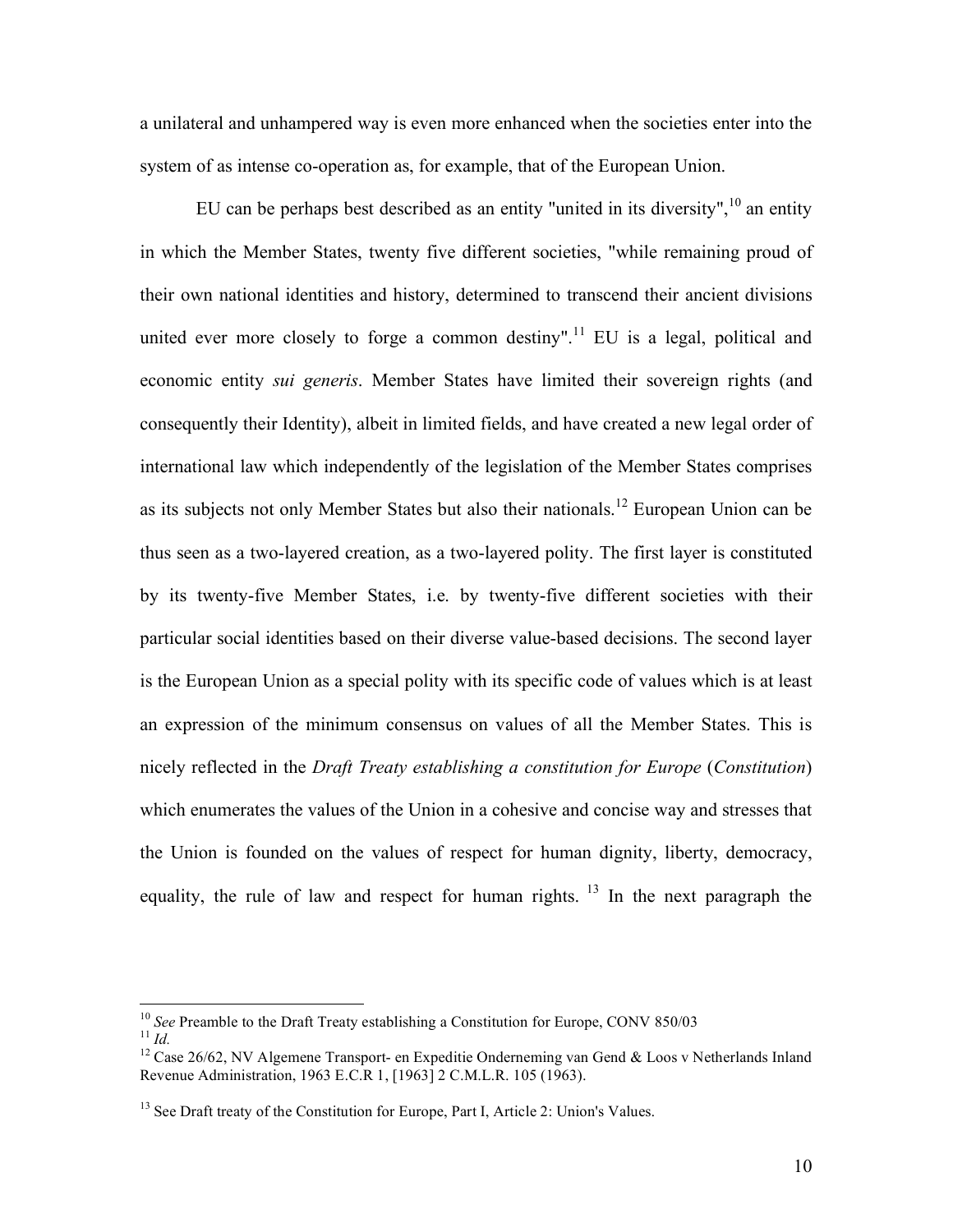Constitution states that these values are common to the Member States in a society of pluralism, tolerance, justice, solidarity and non-discrimination.<sup>14</sup>

Constitution thus sets a very general framework of the fundamental values common to the EU and its Member States. It is unobjectionable and completely rational that the societies which decide to enter in a particular form of economic, political and legal cooperation share some core fundamental values, but it is also clear that these societies (want to) retain their specific values, their identities which differ from one to another. The question is, however, how these differences in the identities of the Member States affect the operation of the EU, and vice versa, how the operation of the EU affects the different identities of the Member States. To make it clearer, the question that I am interested in is: what happens and who is to decide when the issue within the competences of the EU involves a value choice to be made on the EU level against the Member State whose identity and its special code of values sanctioned by the state's legal order conflict with the value code established on the EU level?

The best examples of this question can be seen in the cases on freedom of movement of goods when the Member State violates its duty to remove all quantitative restrictions on imports and all measures having equivalent effect<sup>15</sup> and tries to justify its conduct by one of the exceptions provided by the Article 30 of the Treaty,  $16$  or by

<sup>&</sup>lt;sup>14</sup> *Id.* However, for a more thorough and general discussion of the constitutional values in the Community legal order and their relation to the principle of rule of law in EU, *See* MARIA LUISA FERNANDEZ ESTEBAN, THE RULE OF LAW IN THE EUROPEAN CONSTITUTION, 38 (Kluwer Law International 1999).<br><sup>15</sup> EC Treaty, Article 28.<br><sup>16</sup> EC Treaty, Article 30.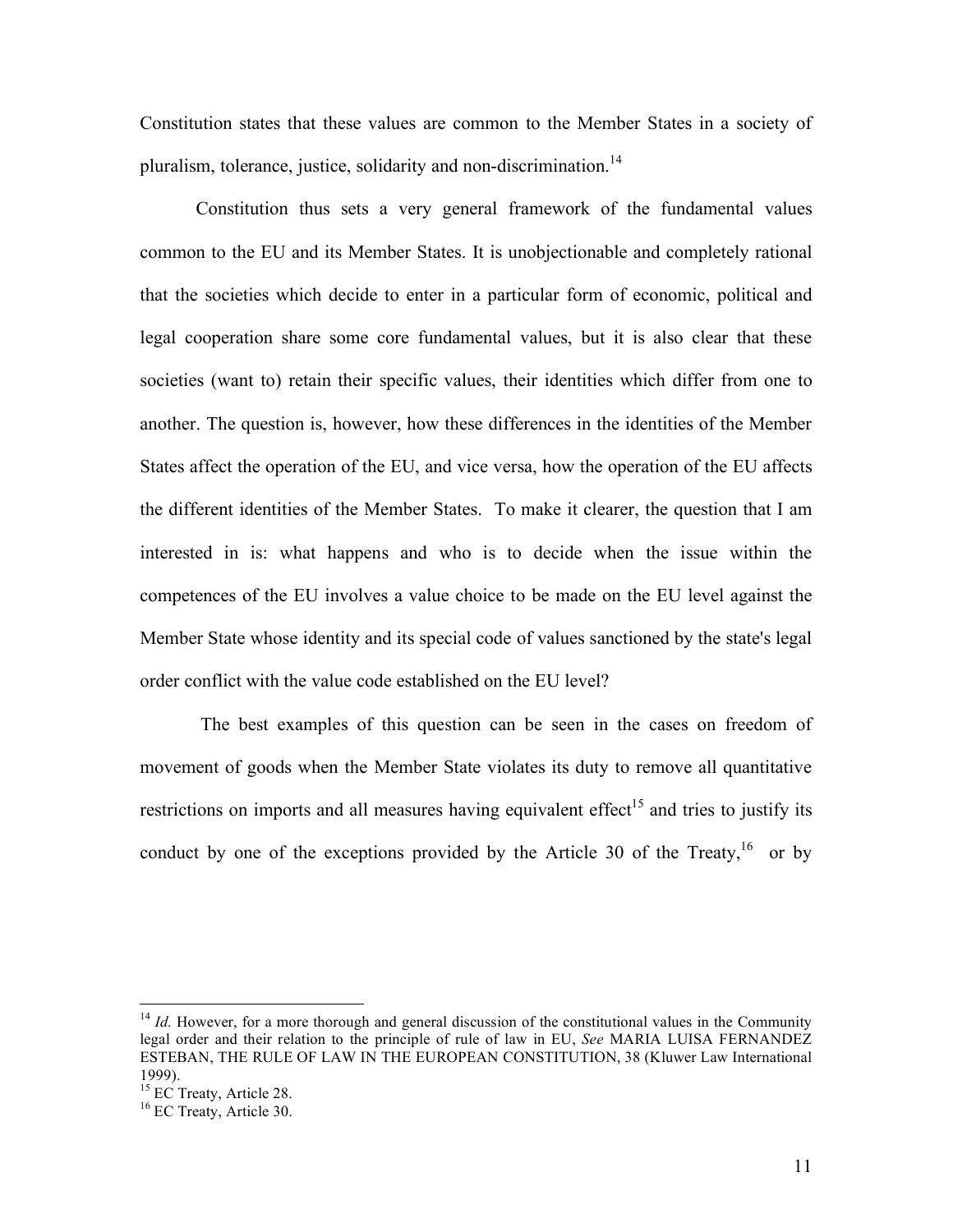invoking one of the mandatory requirements under the judicially created doctrine of rule of reason.<sup>17</sup>

### **b) Freedom of movement of goods, exceptions and justifications in terms of value choices**

Freedom of movement of goods translated into value choices can be read as embodying the economic values of unhampered trade between the Member States, or in a wider context: a value of creation of a veritable common marketplace.<sup>18</sup> Due to the mentioned differences in the identities of the Member States, these economic values can not be absolute if there is to be any regulatory autonomy left to the Member States. Regulatory autonomy is in the other words the autonomy reserved for the Member States to make their value-based choices within the scope of their specific identity independently of the outer interference by the EU. The treaty itself left the regulatory autonomy to the Member States in the fields of public morality, public policy or public security; the protection of health and life of humans, animals or plants; the protection of national treasures possessing artistic, historic or archaeological value; the protection of industrial and commercial property.<sup>19</sup>

Due to a very strict formula set by the Court in the *Dassonville* case<sup>20</sup> and due to the absence of *de minimis* rule, 21 which would give more regulatory space to the Member

<sup>&</sup>lt;sup>17</sup> C-120/78 Rewe-Zentral AG v Bundesmonopolverwaltung für Branntwein; sub nom. Cassis de Dijon [1979] E.C.R. 649.<br><sup>18</sup> See J.H.H. Weiler, *The Constitution of the Common Market Place: Text and Context in the Evolution of* 

*the Free Movement of Goods*, in THE EVOLUTION OF EU LAW 353 (Paul P. Craig, Grainne De Burca eds., 1999).<br><sup>19</sup> EC Treaty, Article 30.<br><sup>20</sup> Case 8/74 Procureur du Roi v Dassonville [1974] E.C.R. 837, Par. 5, where ECJ declared all trading

rules enacted by the Member States which are capable of hindering, directly or indirectly, actually and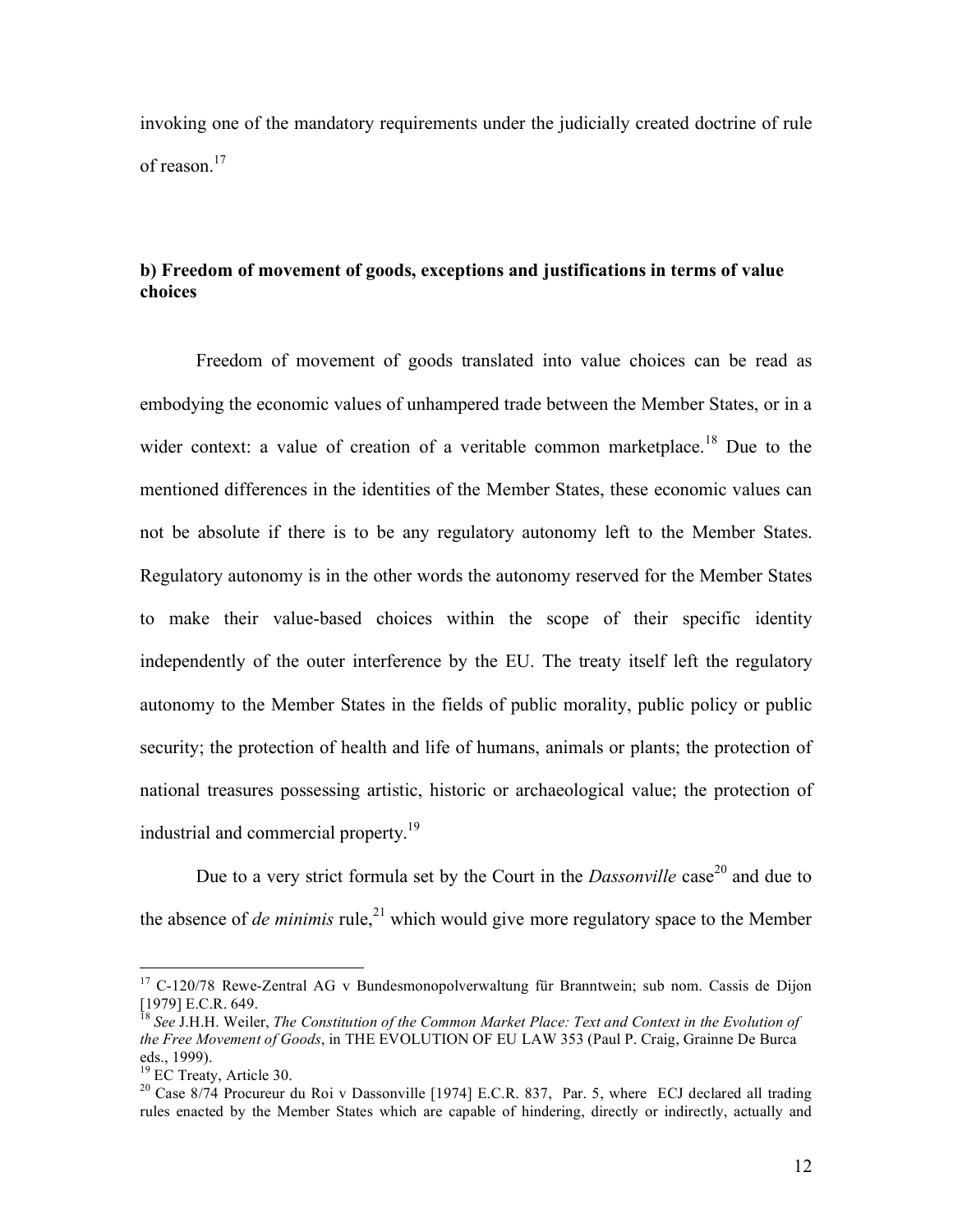States by allowing the non-substantial restrictions on access to the national market to fall outside of the scope of Article 28, this list of exceptions provided by the Treaty soon turned out to be inadequate and the value scale being thus moved too much on the side of the EU economic values at the expense of the regulatory autonomy of the Member States. The Court realized that very soon and in the case *Cassis de Dijon <sup>22</sup>* created the doctrine of mandatory requirements, $^{23}$  which extended the regulatory autonomy of the Member States into further fields, inter alia: consumer protection, protection of the environment, financial balance of social security system, protection of national culture and others.<sup>24</sup>

However, even in these fields Member States can not act in a completely unrestrained way. Member States' values within the scope of their remaining regulatory autonomy are weighed against the economic values of unhampered trade in the EU. In other words, Member States' action in pursuance of the desired values, which should take priority over the freedom of movement of goods, are scrutinized by the ECJ to ensure that they are not used as a means of arbitrary discrimination or that they are not in their very conception envisaged as a disguised restriction on trade between the Member States<sup>25</sup> and are finally subject to the test of proportionality exercised by the Court.

The test of proportionality is in fact a test of balancing of the competing values of the Member States against the economic values of the Union enshrined in the freedom of movement of goods. For example, the already mentioned case *Cassis de Dijon* is an

 $\overline{a}$ 

potentially, intra-Community trade; as measures having equivalent effect within the meaning of Article 28 and prohibited as such if not justified.<br><sup>21</sup> However, AG Jacobs points out in his opinion in Case C-112/00 Schmidberger v. Austria par. 65, that:

<sup>&</sup>quot;[…] *the Court [in some cases] has accepted some restrictions may be so uncertain and indirect in their*

<sup>&</sup>lt;sup>22</sup> See supra note 17.<br><sup>23</sup> Id. Par. 8<br><sup>24</sup> See PETER OLIVER, MALCOLM JARVIS, FREE MOVEMENT OF GOODS IN THE EUROPEAN COMMUNITY <sup>216</sup> (London Sweet and Maxwell 2003). <sup>25</sup> *See* EC Treaty, Article 30.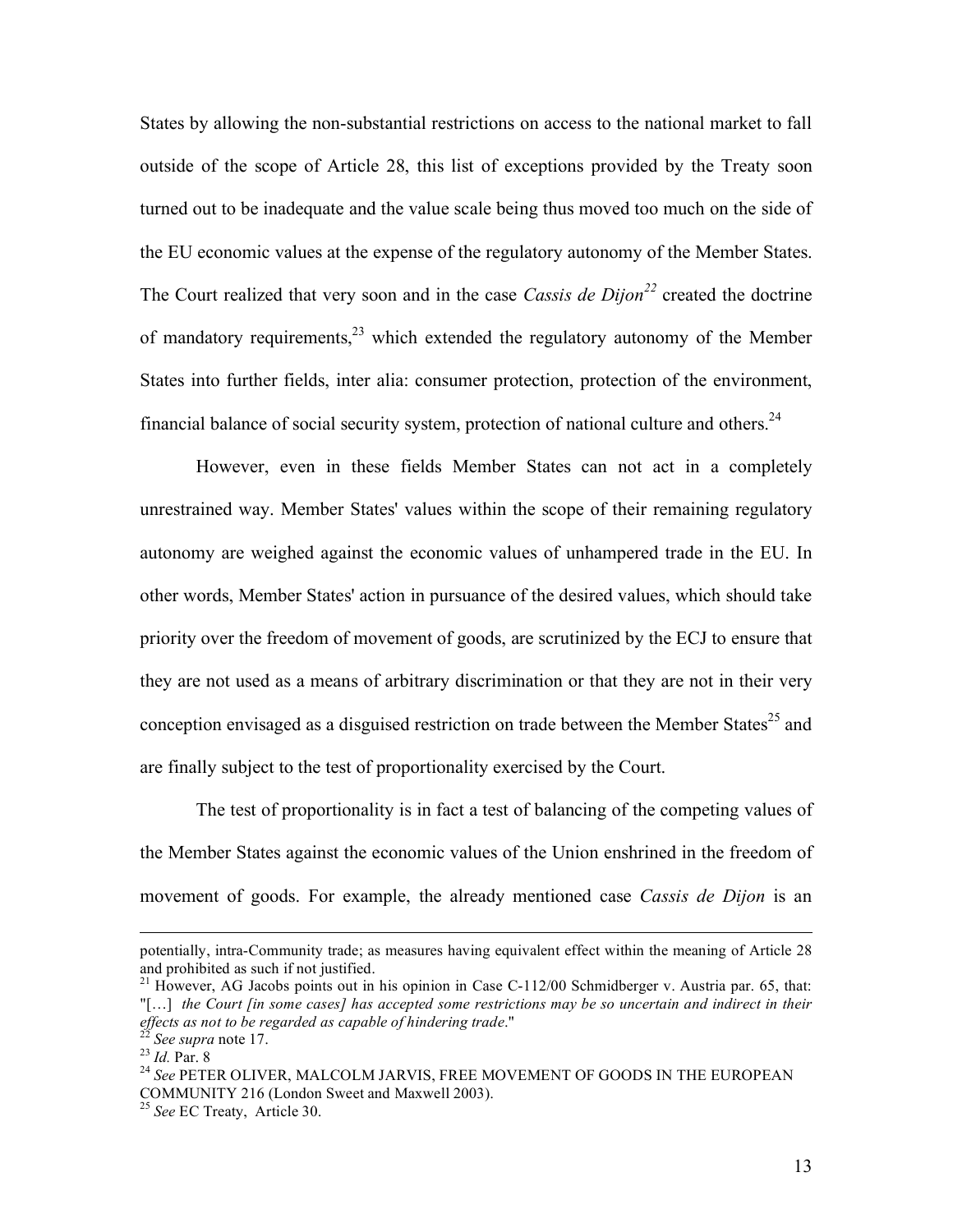illustration of weighing the value-based decision of the German society enacted in a regulation of marketing of alcoholic beverages to protect consumers and their health by fixing a minimum alcoholic strength for various categories of alcoholic products. However, the French society made a different value-based decision. Namely, to give less weight to the importance of the public health and to take less paternalistic approach to the consumer protection concerning the strength of the sold alcoholic beverages. In practice that meant that a liqueur lawfully marketed in one Member State (France) could not be marketed in Germany since it did not meet the alcoholic strength prescribed by German laws, which amounted to the restriction of trade between the Member States in this particular good. While all the obstacles to the free of movement of goods are prohibited, Germany when sued by the Commission resorted to the exceptions provided in the Treaty to justify its conduct.

The phase of justification before the Court is a phase in which the Court strikes a balance between the competing values and makes the final determination on the Community level. The principles of direct effect and supremacy of European law, as established in the landmark cases *Van Gend en Loos <sup>26</sup>* and *Costa v. Enel, <sup>27</sup>* entitle the Court to make the last and authoritative value-based judgment within the scope of the Community legal order which is then out of the reach of national authorities. This can be seen problematic for a variety of reasons.

First of all, it is problematic because the unappealing value choice, which imposes constraints on the Member States' identities, is made on the Community level by the Community institution, i.e. by the Court. As Weiler points out, the Court as a

<sup>&</sup>lt;sup>26</sup> *See supra*, note 12.<br><sup>27</sup> Case 6/64, Costa v. Enel, 1964 E.C.R. 585, [1964] 3 C.M.L.R. 425 (1964).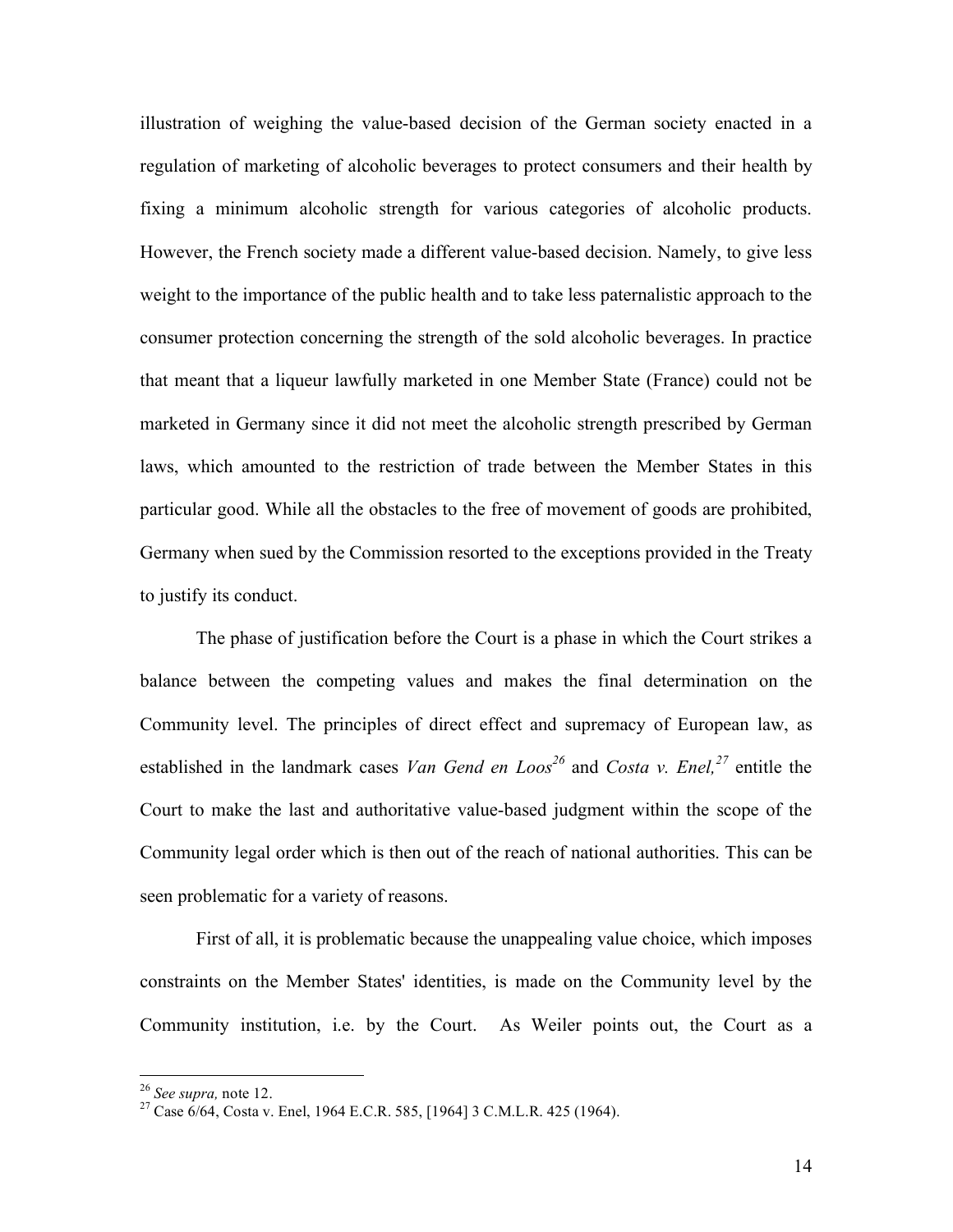Community institution is thrust to the centre of substantive policy dilemmas and is thus the arbiter of delicate social choices, reconciling trade with competing social policies.<sup>28</sup> There is a pervasive critique of the courts as the institutions which lack legitimacy to make value-based decisions, which are according to the prevailing views reserved for the legislature.<sup>29</sup> But if the problematic issues associated with the institutional features of the judiciary (having in mind especially constitutional courts which deal with the constitutional issues that involve the questions that go to the core of the social identity), such as the mighty counter-majoritarian problem, the problem of judicial activism, general problem of accountability and legitimacy of the courts, rank as highly contentious and debatable already within the context of a single country, their problematic effect is even more enhanced in the context of the supranational entity *sui generis* such as the EU.

Despite the fact that the ECJ has undertaken a lot of efforts to enhance its legitimacy and the legitimacy of the entire Community law,<sup>30</sup> I think that its legitimacy for resolving the delicate issues that interfere with the identity of the Member States is still lower than that of national courts. There is a whole variety of reasons in support of this claim. First of all, ECJ is even more remote from the popular basis, which is the origin of state's legitimacy and identity in a broader sense, as are the constitutional courts

<sup>&</sup>lt;sup>28</sup> *See* J.H.H. Weiler *supra* note 18, at 363. 29 For divergent views *See*, ROBERT H. BORK, THE TEMPTING OF AMERICA: THE POLITICAL SEDUCTION OF THE LAW, (New York : Free Press ; London : Collier Macmillan, c1990), BRUCE ACKERMAN, WE THE PEOPLE – FOUNDATIONS, (Harvard University Press, Cambridge Massachusetts 1991), RONALD DWORKIN, FREEDOM'S LAW, (Harvard University Press, Cambridge Massachusetts 1996), JOHN. H. ELY, DEMOCRACY AND DISTRUST, (Harvard University Press, Cambridge 1980), FRANK I. MICHELMAN, BRENNAN AND DEMOCRACY, (Princeton University Press, Princeton 1999).

<sup>&</sup>lt;sup>30</sup> See MIGUEL POIARES MADURO, WE THE COURT, THE EUROPEAN COURT OF JUSTICE AND THE EUROPEAN ECONOMIC CONSTITUTION, A CRITICAL READING OF ARTICLE 30 OF THE EC TREATY 7,12 (Hart Publishing, Oxford – Portland Oregon 1998). The author states four steps towards greater legitimacy: 1. Construction of Community law as the Community's own legal system;

<sup>2.</sup> "Subjectivation" of the Treaties by interpreting the Community treaties binding not only Member States but also individuals; 3. Cooperation with national courts, especially within the procedure of preliminary rulings; 4. Court's co-ordination of its efforts and strategy with those of the European Commission.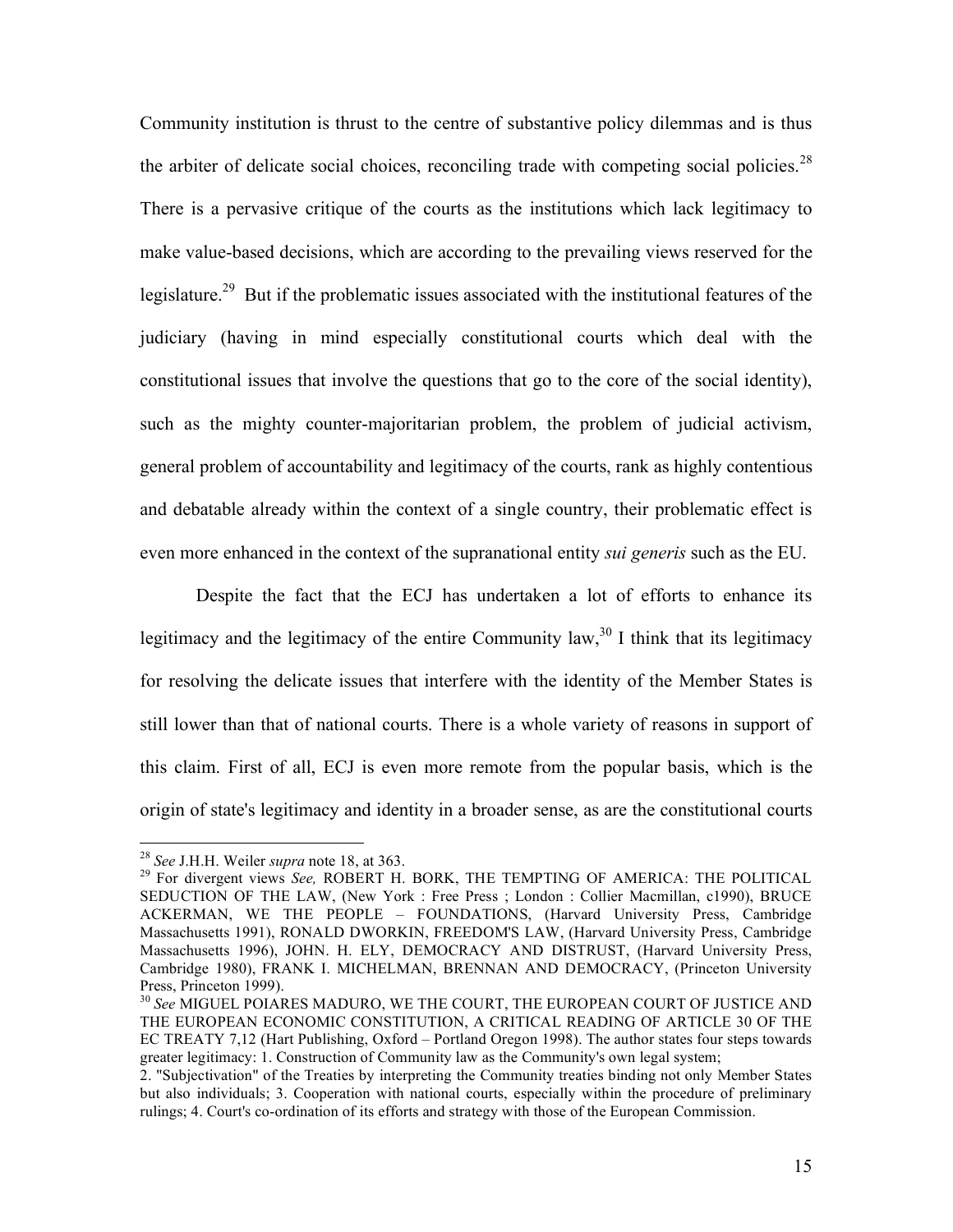in the particular country. Beside that, national constitutional courts in their decisions address relatively homogenous popular basis within a national state. They address their own national demos with a common national identity. ECJ's decisions on the other hand address a diverse popular basis, constituted of the peoples of Europe with different identities, while the *European demos* (again as a special supranational *sui generis* concept) is still in its developing phase.<sup>31</sup> This difference in demos also changes and enhances the effect of the traditional judicial activism and counter-majoritarian difficulty on the Union level. However, as Maduro points out, ECJ suffers of judicial activism of a different nature. It suffers of the so called *majoritarian activism* by promoting the rights and policies of the larger European political community, whose will, following the abandonment of the unanimity, usually corresponds to the majority of the Member States, against the autonomous decisions of the particular national polities which find themselves in the minority.<sup>32</sup> It is true that ECJ's constitutional activism was not faced with a traditional democratic representative body at the EU level, $^{33}$  as opposed to the traditional "national" counter-majoritarian difficulty where the counter-majoritarian tension exists on the axis parliament - constitutional court, but it is questionable whether one could

 <sup>31</sup> For <sup>a</sup> discussion on <sup>a</sup> European citizenship and European demos *see* J.H.H. Weiler, *To be <sup>a</sup> European Citizen – Eros and Civilization*, Working paper series in European Studies, Special Edition, spring 1998, at 31, 37. Weiler proposes supranational normative concept of European citizenship (as opposed to a statal concept of nationality), relying on the concept of "multiple demoi" which is enabled by decoupling of nationality and citizenship. Citizens of the EU per definition do not share the same nationality but they (have to) constitute a demos – an origin of all legitimacy for the Community's action. European citizens must be regarded as members of the European demos in civic and political terms, rather than ethno-cultural terms which is a characteristic of statal concept of nationality and citizenship. For the arguments along the similar lines *See* also Kalypso Nicolaidis, *The New Constitution as European Demoi-cracy?*, The Federal Trust online paper 38/03, December 2003. For the opposite view which perceives the debate of demos and demoi as nationalistic *See* N.W. Barber, *Citizenship, Nationalism and the European Union*, European Law

<sup>&</sup>lt;sup>32</sup> See M aduro *supra* note 30, at 11. Maduro, for example, contends by analyzing the Court's case law on the characteristics and marketing of the products that the Court almost always endorses majoritarian approach and strikes down national regulations that are not shared by the majority of the member states.<br><sup>33</sup> *Id.*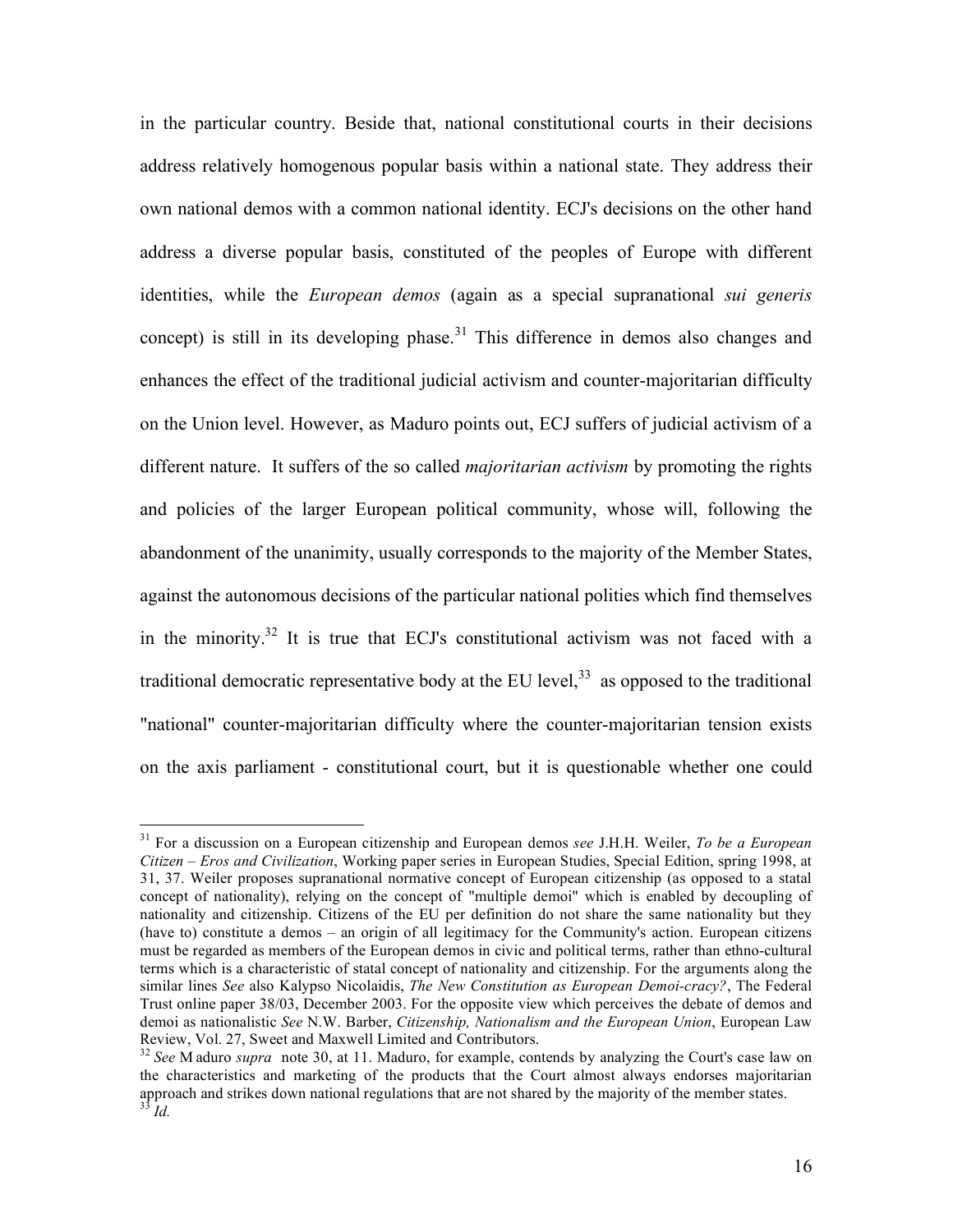claim that in this sense ECJ benefited in its search for legitimacy if compared with national constitutional courts.<sup>34</sup> I think that there is a strong ground for the argument that the feeling of the imposed value choice and the loss of self-government is even more enhanced when the delicate value-based decisions are made by the supra-national court<sup>35</sup> in favor of *the other majority* of the nascent European demos, distinct of national demos, against *the whole* national demos of a particular Member State. The damaging effect of the "supranational" counter-majoritarian difficulty on legitimacy appears to be doubled: the whole "national demos" is turned into minority and the prevailing value-based view the identity of the majority of the "national demos", is compromised in favor of a distinct European demos. The legitimacy of the ECJ is in this sense apparently more attenuated. All these factors: remoteness of ECJ, the only nascent European demos, who can be the only origin of social legitimacy,  $36$  the institutional characteristics - these value-based decisions are weighed and taken by the Court and not by the European Parliament when put together additionally and *per se* enhance not only the problem of the ECJ's legitimacy, but the Union's democratic deficit in general.<sup>37</sup>

<sup>&</sup>lt;sup>34</sup> *Id.* Some authors are even more critical and contend that it is not even for the national courts to undertake the investigation into proper assessment of the competing values, which is done through the test of proportionality, and that the courts should not substitute its own assessment for that of the legislature. *See* Derrick Wyatt QC, *Freedom of expression in the EU legal order and in EU relations with third countries*, in FREEDOM OF EXPRESSION AND FREEDOM OF INFORMATION 212, (Beatson J., Cripps Y., eds), for the critics on the *Familiapress* case, *infra* note 88.<br><sup>36</sup> *See* Weiler *supra*, note 31, at 20: "The authority and legitimacy of the majority to compel a minority

exists only within political boundaries defined by a demos. Simply put, if there is no demos, there can be

 $37$  The democratic deficit is inherently inbuilt into the Union's mode of governance due to the absence of formal and especially social legitimacy. For a more comprehensive discussion of the social and formal legitimacy and EU democratic deficit *See* Weiler *supra* note 1, at p. 2469: "*Formal legitimacy is legality* understood in the sense that democratic institutions and processes created the law on which it is based (in *the Community case the Treaties)[…]*" Social legitimacy, "*on the other hand, connotes a broad, empirically determined social acceptance of the system…*" However, some authors, relying on the intergovernmental nature of the EU, concede that there is no democratic deficit in Europe. *See*, for example, ANDREW MORAVCSIK, THE CHOICE FOR EUROPE: SOCIAL PURPOSE AND STATE POWER FROM MESSEINA TO MAASTRICHT, (Ithaca: Cornell University Press, 1998).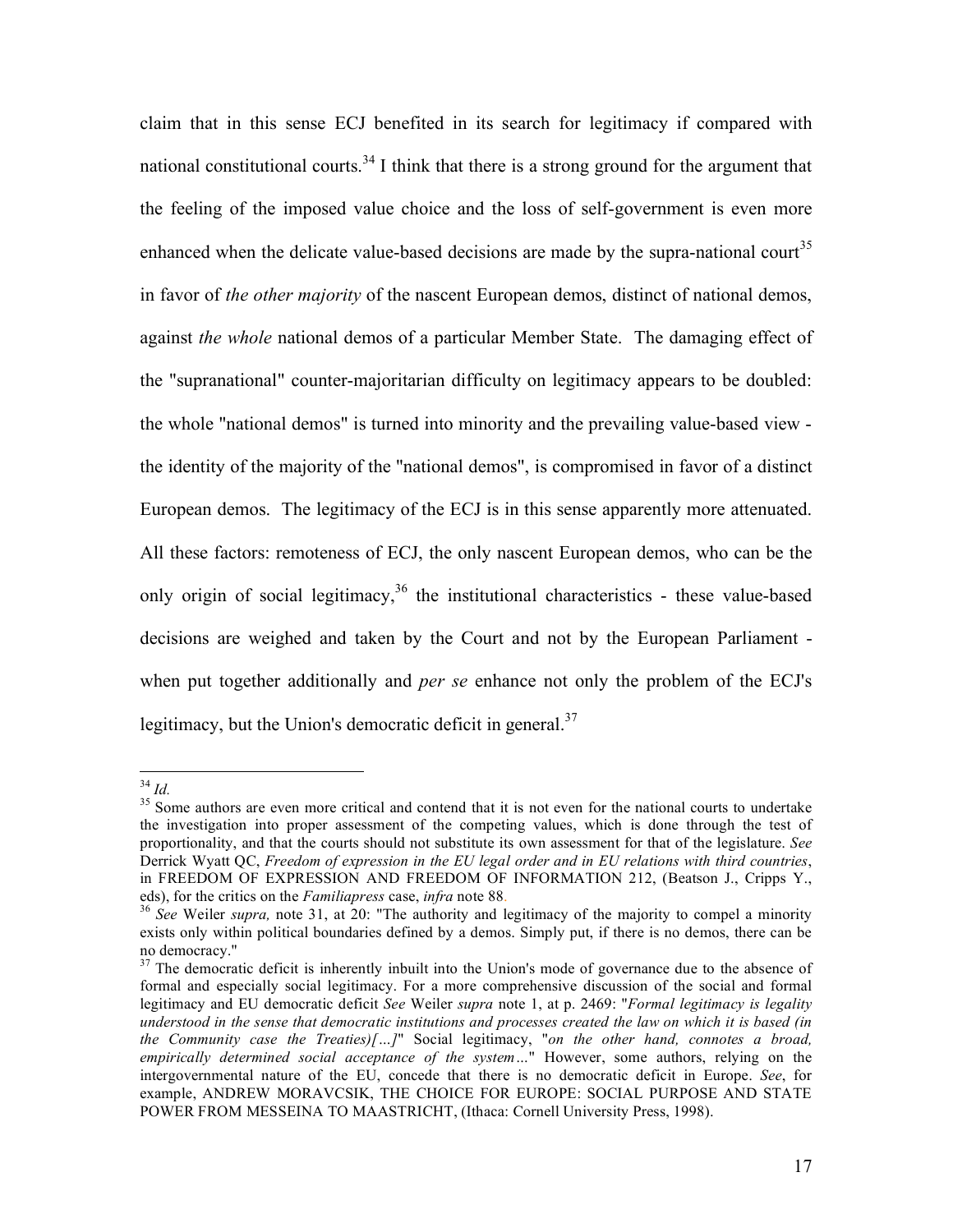However, all these institutional drawbacks of the Court are not the only characteristics that speak against it as an "arbiter of delicate social choices" who puts constraints on the Member States' identities. Not to mention the overloaded docket of the Court, lack of time and consequently less precisely weighed decision, another contentious issue is the issue of competences. The so called doctrine of enumerated powers, as applied in the EU, governs the division of material competences between the Community and Member States<sup>38</sup> in a way that the most of material competences are retained by the Member States, while the Union is left with the competences in the limited fields only.<sup>39</sup> Nevertheless, for the variety of reasons thoroughly explained elsewhere, <sup>40</sup> the doctrine of enumerated powers has been gradually eroded (usually by the Court) in favor of the Community. One of the factors which accelerated this erosion was also the Court's jurisprudence under the *Dassonville* line of cases, which constitutionally initiated a massive expansion of the legislative competence of the Community under Article 94 and 95a (ex Articles 100, 100a).<sup>41</sup> Article 95 of the Nice Treaty confers on the Council the legislative power of harmonization. Council is authorized to adopt by the qualified majority the measures for the approximation of the provisions laid down by law, regulation or administrative action in Member States, which have as their object the establishment and functioning of the internal market.<sup>42</sup> Addressing it as a constitutional

<sup>38</sup> *Id.* at 2408. <sup>39</sup> However, *See* Lenaerts, *Constitutionalism and the many faces of Federalism'* (1990) <sup>38</sup> *A. J.Com.L* <sup>205</sup> at 220 who claims that there "[*s]imply is no nucleus of sovereignty that the Member States can invoke, as such, against the Community*..."<br><sup>40</sup> *See* Weiler *supra* note 1, at p. 2431, section II. 1973 to the mid 1980's: mutation of jurisdiction and

competences. For further and more comprehensive assessment of the problem of competences in the EU and some comparisons with US federal system *See* the following: E. Young, *Protecting Member State Autonomy in the European Union,* 77 N.Y.U.L.Rev. 1612 (2002), G.A. Bermann, *Taking Subsidiarity* Seriously: Federalism in the European Community and the United States, 94 Colum. L. Rev. 331.<br><sup>41</sup> See Weiler supra note 18, at 363.<br><sup>42</sup> See EC Treaty, Article 95, Par. 1.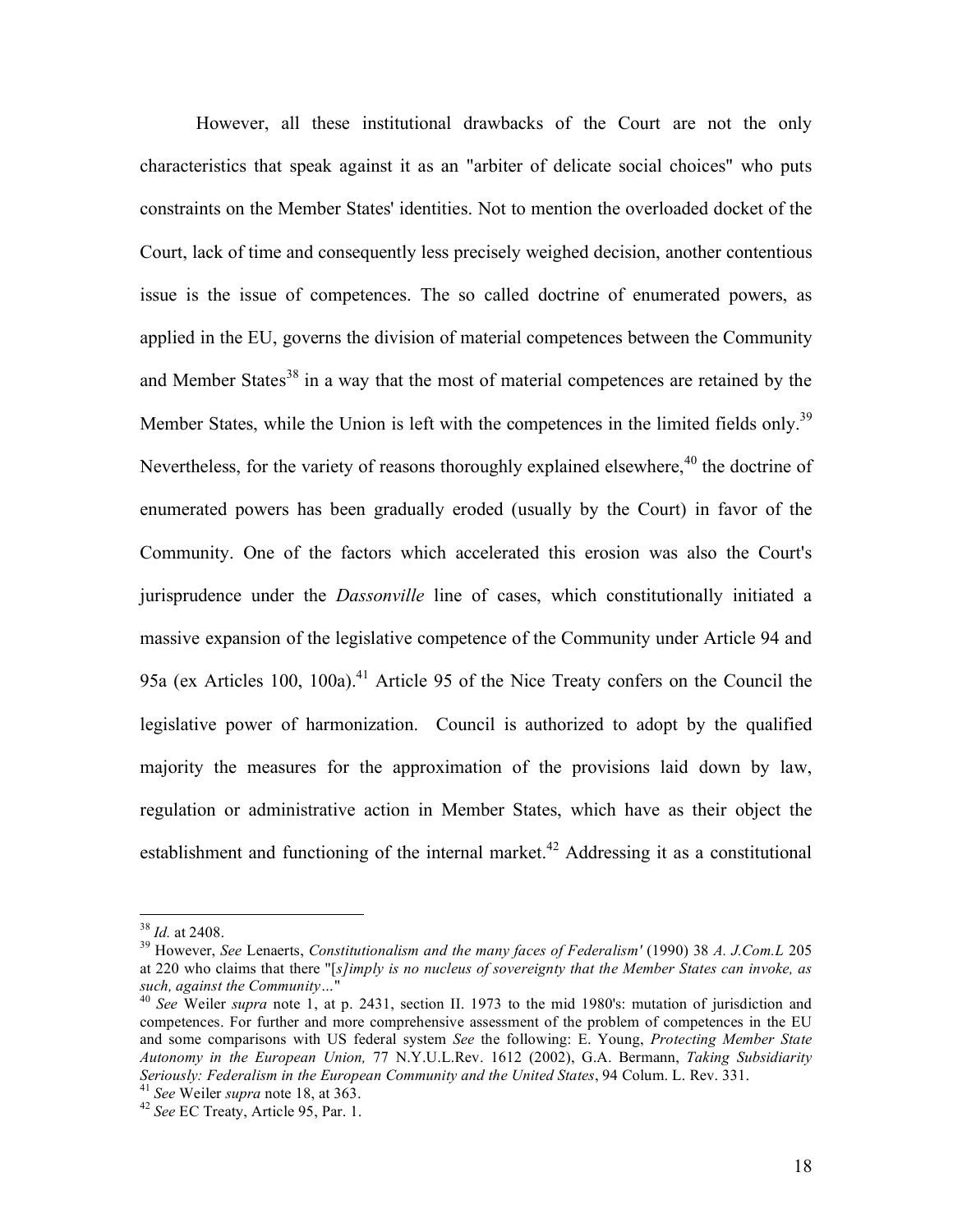consequence of the *Dassonvile* decision, Weiler explains the outreaching effects of these provisions in combination with Article 28 and 30 in the following terms:

"…when a state measure on its face violates the *Dassonville* formula, the Member State is required to justify it by reference to European law criteria – ex Article 36 (30) or as a mandatory requirement ex *Cassis de Dijon* often before the European Court of Justice. If the measure can not be justified it is inapplicable or must be modified appropriately. Critically, when it is justified and can, thus be upheld, Article 100 (94) or 100a (95) comes into play. […] Put it differently, the Community legislative competence ex Articles 100 (94) or 100a (95) is triggered each time there is a finding of *prima facie* transgression by a state measure of the *Dassonville* formula, even when, necessarily, the state measure in question is justified.  $[\dots]^{43}$ 

Having said that, the harshness of the *Dassonville* formula and its outreaching eroding effects for the value choices and for the preservation of the Member State's identity are apparent. Namely, whenever the Member State's "opt out" value choice is justified under one of the exceptions to the freedom of movement goods, it immediately triggers community legislative competence under Article 95. <sup>44</sup> On the other hand, if it is not justified, that means that the Community's economic values of a veritable common market automatically prevail over the competing national values. In any case, it seems that there is no perspective for the preservation of the distinct value choices and identity of the Member States since they are always overridden by the Community's values, imposed either by the Court interpreting and applying the Treaty or subdued to the harmonization within the Council by the qualified majority.<sup>45</sup> ECJ's decisions, shielded by the principles of supremacy and direct effect of Community law and thus out of the

<sup>43</sup> *See* Weiler *supra*, note 18, at 362.<br><sup>44</sup> *Id.* 45 *See* Miguel Poiares Maduro, *Where to Look for Legitimacy?*, in., CONSTITUTION-MAKING AND DEMOCRATIC LEGITIMACY, ARENA, (Erik Oddvar Eriksen et al. eds. Oslo 2002) at 85. The author cites Burley and Mattli who call this process the substantial penetration of EC law or "*comunitarizazione' di funzione nationali''* as it is designated by Prof Sabino Casesse.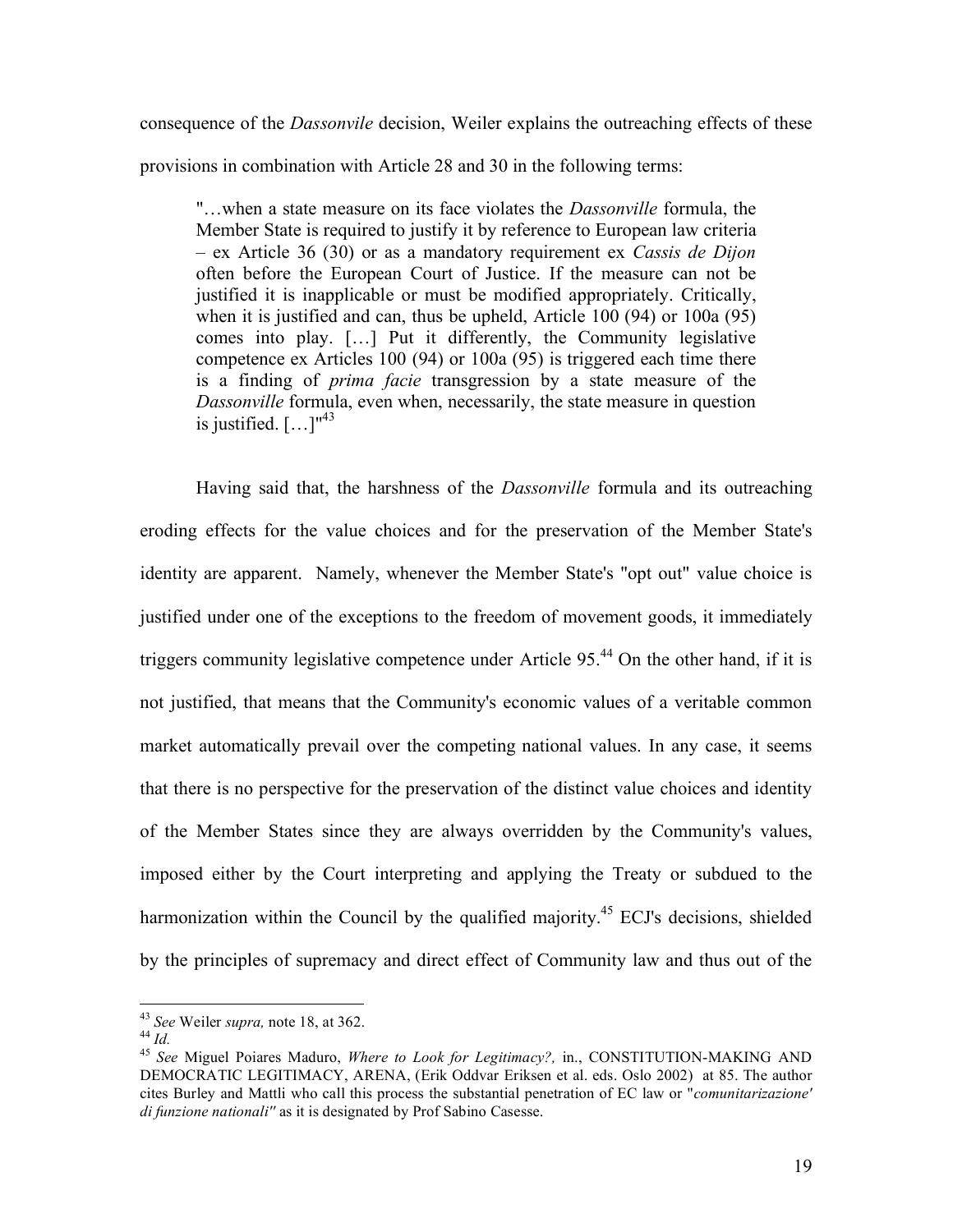reach of the Member State's appeal, and the introduction of qualified majority voting seem to foreclose all the exits for the Member State's peculiarities and thus pose the question whether there still remains any field reserved for the Member State, which can escape the harmonization. This question and the fact of the lost "voice",<sup>46</sup> i.e. absence of veto of the aggrieved Member State in the Council due to the introduced qualified majority voting, entailed enormous pressure on the Court which was forced to repeatedly invent new and new "overriding requirements of a general interest", weighing them against the economic values of the common market. Everyone can imagine that it has been highly risky and unpleasant for the Court, having in mind all its institutional drawbacks, to engage in the delicate value-based judgments going to the core of the Member States' identity, such as those which were, for example, called for in the "*Sunday trading*" line of cases. 47

The Court, using its self-preservation instinct, <sup>48</sup> realized that and in *Keck <sup>49</sup>* split with its *Dassonville* doctrine. The Court held that the Member States are absolutely free to exercise their regulatory autonomy on the basis of their value choices and preferences as long as they do not discriminate against the products originating from the other Member States and as long as the effect of the exercise of regulatory autonomy does not amount to a complete ban of the foreign products or to a greater impediment of their

<sup>&</sup>lt;sup>46</sup> For a discussion of the interplay of the concepts of voice and exit *See* Weiler, *supra* note 1, at 2401.<br><sup>47</sup> *See* for example: Case 145/88 Torfaen Borough Council v B&Q plc [1989] ECR 3851, Joined cases C-69/93 a

<sup>&</sup>lt;sup>48</sup> See Weiler *supra*, note 18, at 371.<br><sup>49</sup> Joined cases C-267 and 268/91 Criminal proceedings against Bernard Keck and Daniel Mithouard [1993] ECR I-6097. In the Par. 16, 17 the Court stated a new rule, namely: national provisions applied to the products from other Member States which restrict or prohibit certain selling arrangements but apply to all relevant traders operating within the national territory and affect in the same manner, in law and in fact, the marketing of domestic products and of those from other Member States, provided that the application of such rules to the sale of products from another Member State meeting the requirements laid down by that State is not by nature such as to prevent their access to the market or to impede access any more than it impedes the access of domestic products, fall outside the scope of ex-Article 30 (28) of the Treaty.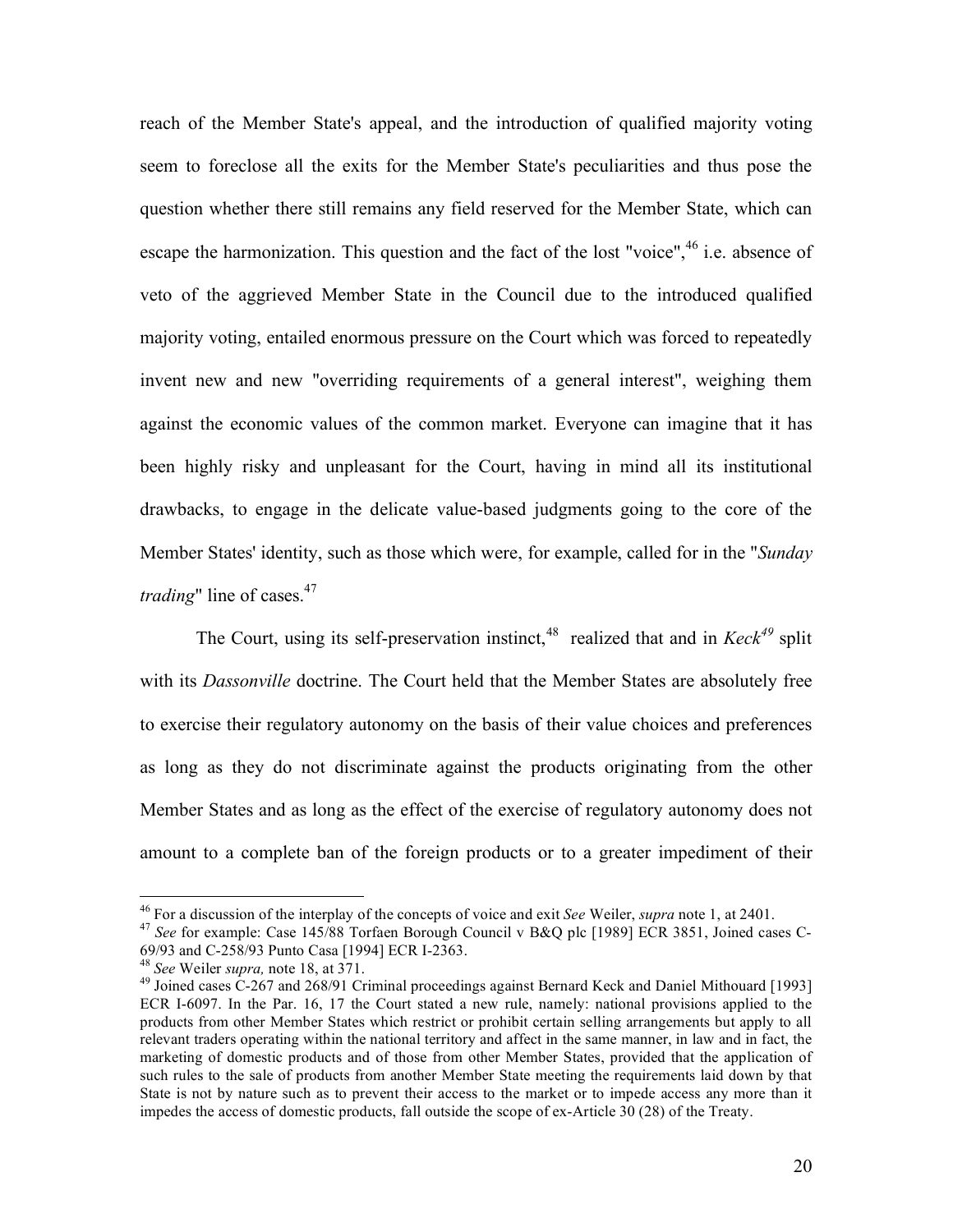access to the market in comparison with domestic products. If these conditions are satisfied, the Member State's measures escape the catch of Article 28, if to the contrary, state's measures are not *per se* prohibited, but they fall under the process of justification and potential harmonization, as established by the presented *Dassonville* formula*.*

*Keck* formula thus proves advantageous both for the Member State and the Court. The former's regulatory autonomy is preserved and even enhanced since the Court does not need to interfere with the delicate value choices connected with the identity of the particular society whenever Member State's regulation in pursuance of social value choices satisfies the conditions set in *Keck.* This is simultaneously an advantage for the Court since it does not need to put its legitimacy on the test so frequently.

Decision in *Keck* can be thus viewed as a prudent step of the Court,<sup>50</sup> as a selfimposed doctrine of self-restraint whose result is that some previously hard cases, which went to the core of the Member States' identities such as the mentioned *Sunday trading* line of cases, have become easy cases since they do not any more demand value choices to be taken on the Community level. However, many regulatory measures of the Member States do not satisfy the *Keck* conditions. I call these hard cases because they trigger *Dassonvile* doctrine in the most delicate fields, such as protection of health and life of humans,<sup>51</sup> public morality,<sup>52</sup> mode of production or treatment of goods<sup>53</sup> and they force

 <sup>50</sup> For <sup>a</sup> deeper explanation of the reasons that lead the Court to *Keck* decision, *See* Weiler *supra* note 18, at 370, 372, who mentions four core reasons: By 1993 the common market has developed to a significant degree and has been internalized by national administrations; The Court exercised its own self-preservation agenda; Courts jurisprudence in the field of human rights protection which put it in de facto appeal instance vis-a-vis national courts and finally; the issue of competences.<br><sup>51</sup> See for example recently decided, but so far not reported, Case C-416/00 Morellato.<br><sup>52</sup> Case 34/79 Regina v Maurice Donald Henn and John Frederick Erne

Farming Ltd. [1998] ECR I-1251 and Case C-350/97 Wilfried Monsees and Unabhangiger Verwaltungssenat für Kärnten [1999] ECR I-02921.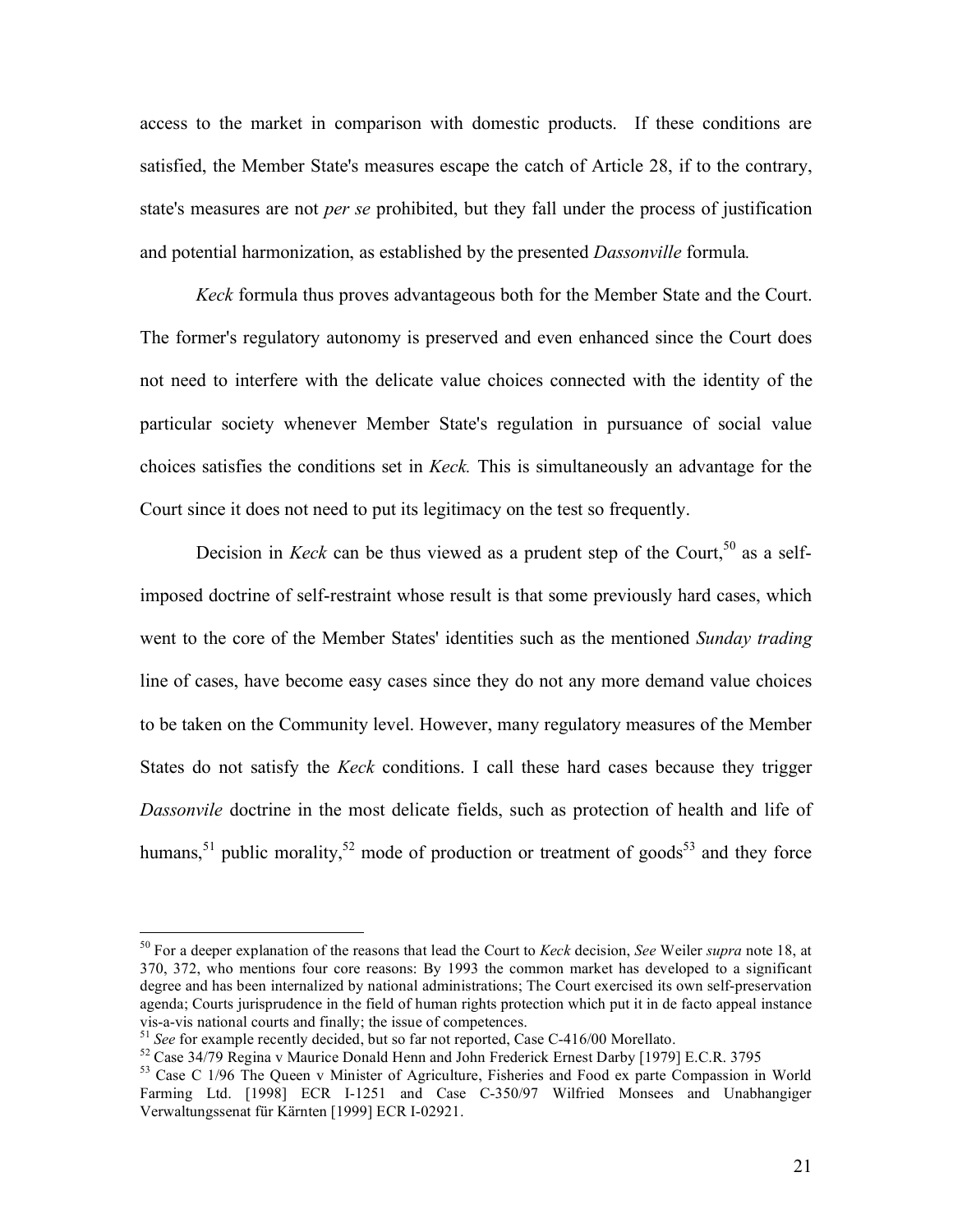the Court to interfere even with the internal affairs of the Member State and with the necessity of the use of oppressive apparatus of the state.<sup>54</sup>

To provide one example in illustration: if a Member State decides to ban certain products from the other Member States out of the health concerns, the Court finds itself in the extremely difficult position in which it has to weigh economic values of the common market against the public health concerns. Balancing of this type of values through the test of proportionality, by reviewing whether the Member State could employ less restrictive means to attain the same objectives, always carries an immanent threat that the Court might get it wrong and should therefore face the burden of responsibility for the health of the citizens of the respective Member State. These types of cases are especially hard since it is not only the legitimacy of the Court and the identity of the Member State which are at stake, but also the health and life of the concrete people. Being aware of these problems, the Court would and has given more deference to the Member States in cases where they use the protection of health and life of humans as a ground of justification of the obstacles to the common market.<sup>55</sup>

Another set of hard cases are the cases of the so called fifth generation.<sup>56</sup> They force the Court to determine whether Member States can prevent import or export of particular products, usually live animals, because of the mode of their treatment, usually cruel, in the importing or exporting state.<sup>57</sup> The Court has generally been reluctant to

<sup>&</sup>lt;sup>54</sup> Case C-265/95 Commission of the European Communities v French Republic [1997] ECR I-06959.<br><sup>55</sup> See De Peijper Case 104/75 [1976] E.C.R. 613 where the Court held that "[t] he health and the life of

humans rank first among the property of interests protected by Article 30 and it is for the Member States, within the limits imposed by the Treaty, to decide what degree of protection they intend to insure, and in *particular how strict the checks to be carried out are to be*." The Court's traditionally cautious approach to matters of public health has been additionally confirmed in recent years by its endorsement of the precautionary principle. *See* PETER OLIVER, MALCOLM JARVIS *supra* note 24, at 256. <sup>56</sup> *See* Weiler *supra*, note 18, at 373,374. <sup>57</sup> *See* supra note 53.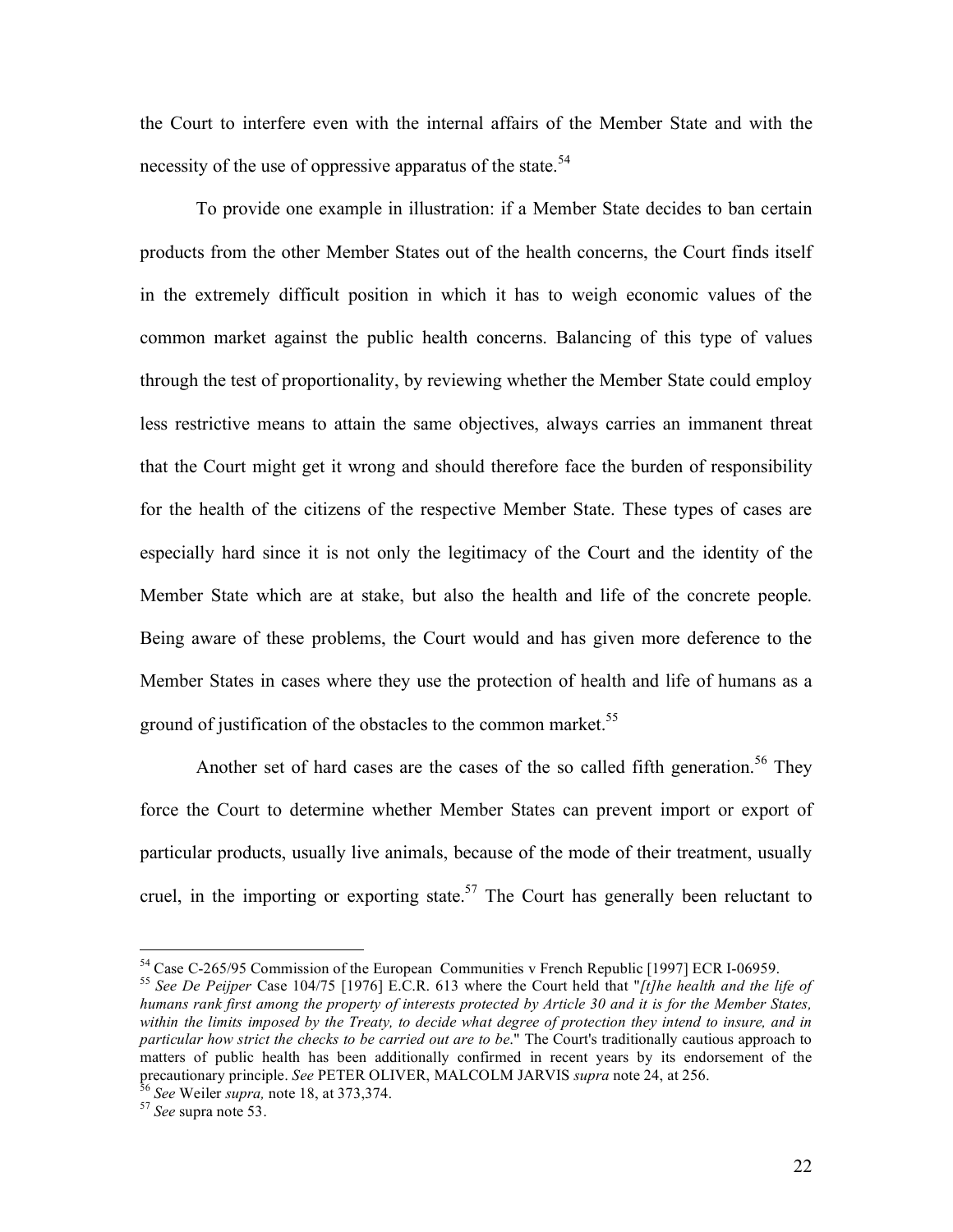acknowledge such concerns as a legitimate justification for excluding the products.<sup>58</sup> Nevertheless, these cases can not be dismissed in such a straightforward way, especially if they are read in terms of animal rights. The rights of animals to be treated in a proper and humane way are enshrined into a growing belief of many societies as an important value, which finds its expression even in the constitutions of some countries and thus enjoys constitutional protection. Such an example is the constitution of Republic of Slovenia which provides that protection of animals from cruelty shall be regulated by law.<sup>59</sup> So, what if Slovenian parliament enacts a statute that would demand a very strong and comprehensive protection of animals from cruelty and would ban the products, for example beef, from the other Member States - this time not out of the health protection reasons, but because of the cruel conditions as defined by Slovenian parliament, in which these animals were bred, transported and slaughtered. The Court would apparently have a difficult job in deciding whether or not Community economic values should prevail over Slovenian value-based and constitutionally grounded decision of animal rights protection. When deciding the issue, the Court would actually need to decide whether Slovenian society is entitled to make a value choice to grant such a high level of protection to animal rights. However, one could oppose that the concept of animal *rights* is not developed to the phase in which it could in an objective sense prevail over the Community fundamental freedom of movement of goods. It could be additionally contended that, as in my hypothetical case Slovenian but as in real cases British $^{60}$  and Austrian societies,  $61$  in truth these societies have made their value-based choices, but that

<sup>&</sup>lt;sup>58</sup> *See* Weiler *supra*, note 18, at 373,374.

*See* Constitution of Republic of Slovenia, Article 72, Par. 4, at: http://www.us-rs.si/en/ <sup>60</sup> *See supra,* note 53. <sup>61</sup> *Id.*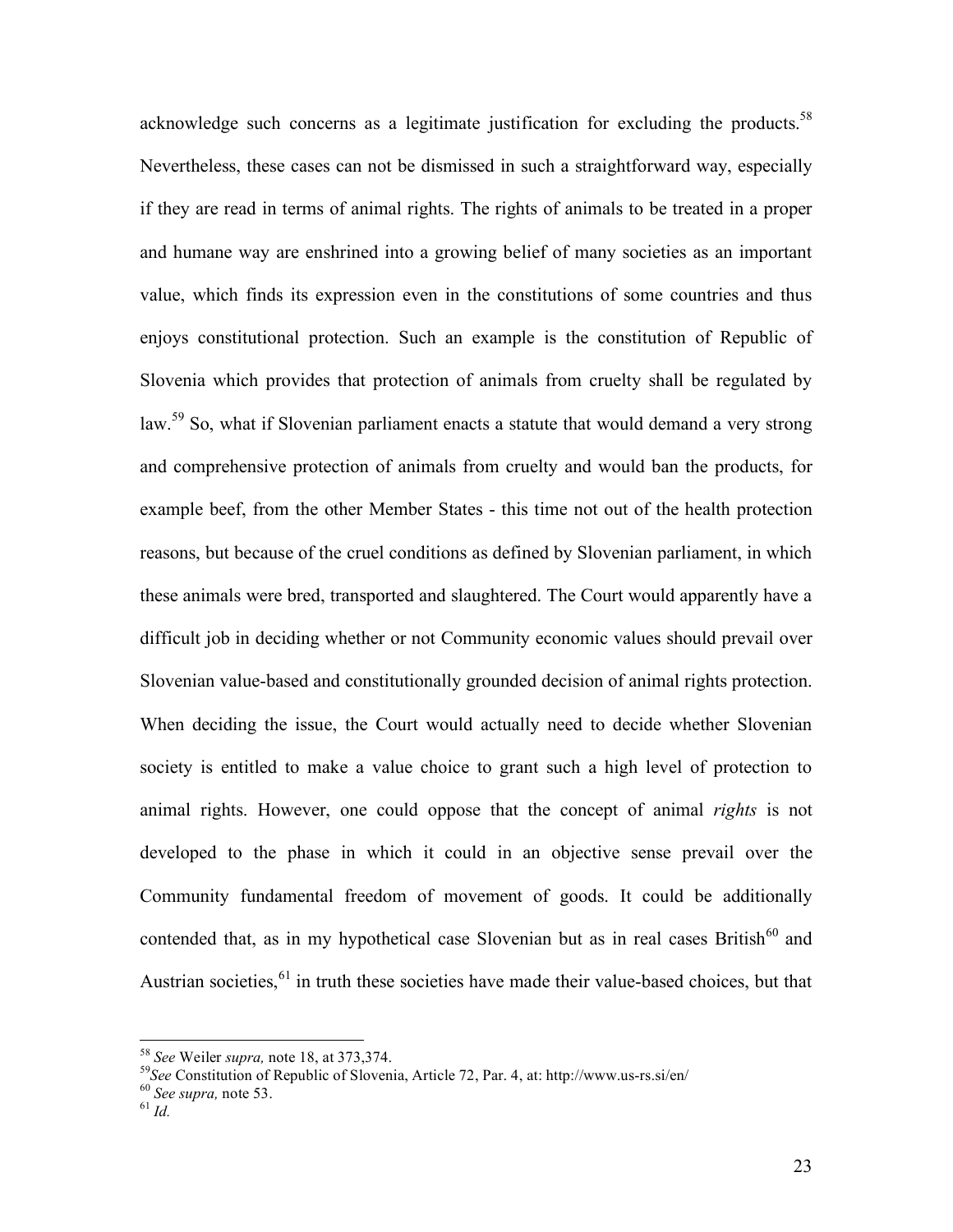these value choices represent more or less convictions which are "fashionable" at the present moment and that they must be compromised in order to prevent the whole avalanche of similar issues arising out of the potential fads of the other Member States, which would threaten the existence of the veritable common market to a significant degree. Be it as it may, the fact is that the mode of production or treatment of the product is a highly subjective justification of the obstacle to the freedom of movement of goods, as opposed to the justifications based on the objective characteristics of the product, but it is thus perhaps even more connected to the identity of the societies and as such presents a great, so far unresolved, problem for the Court.<sup>62</sup>

Of course, these examples can seem a little bit odd and may be even exaggerated, but their purpose is to show that if already the question of animal rights and the standard of their protection presents such a controversy, one could presume that the question of standards of protection of human rights and fundamental freedoms, which can certainly not be labeled as contemporary fashionable fads, raise within the context of the European Union even more serious problems and questions. To see what they are and to provide possible answers I turn now to the case in which fundamental human rights were used as a ground of justification of the obstacle to the free movement of goods.

# **Part II: Fundamental human rights as an exception to the freedom of movement of goods**

I will illustrate the problems and issues that arise when a Member State derogates from the freedom of movement of goods in order to protect a particular fundamental human right enrooted in its constitution by conducting a short study of a recently decided case

 <sup>62</sup> *See* Weiler *supra,* note 18, at 374.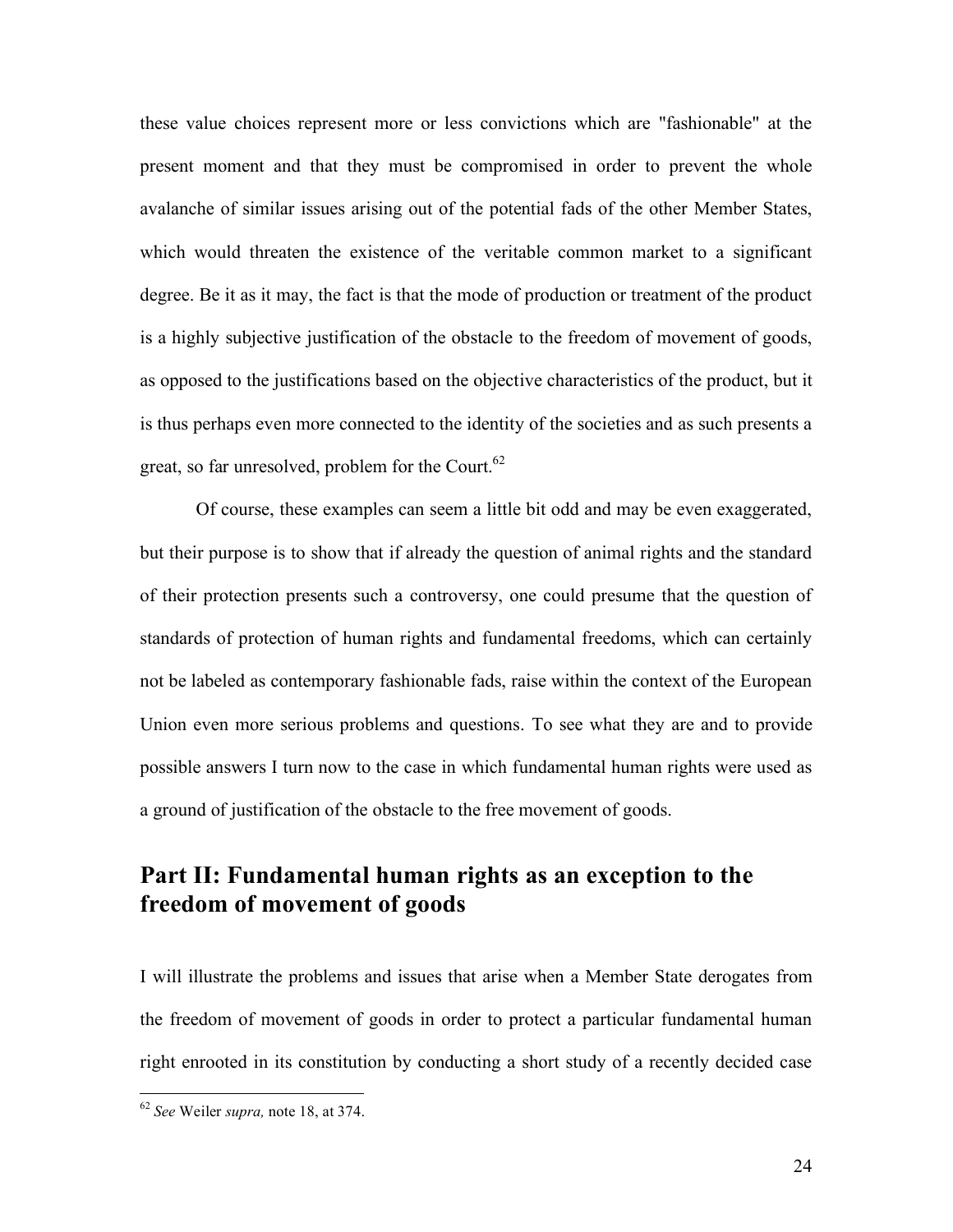*Schmidberger v. Austria.* In this enterprise I will briefly present the current stage of Court's human rights jurisprudence, analyze some theoretical underpinnings of this subject, apply this analysis to the selected case and finally try to critically assess the approach of the Court.

# **a) Short review of ECJ's jurisprudence on human rights protection in EU**

There has certainly been written a lot about the human rights protection in the European Union.<sup>63</sup> My aim is not to repeat these issues in any details therefore I will address them only as far as they are directly relevant for the discussion of the selected case.

It is well known that for a variety of reasons the founding treaties of EU did not contain any provisions on human rights protection.<sup>64</sup> The life of the Community, however, soon showed that the Community, initially perceived as a mere economic entity and understood in plain technical economic terms, was very much able to interfere with the fundamental human rights. However, in the absence of any written Community Bill of Rights the Court initially showed reluctance to scrutinize the actions of the Community institutions for the respect of human rights.<sup>65</sup>

<sup>&</sup>lt;sup>63</sup> For the comprehensive coverage of the human rights policy in EU and the list of other writings on the human rights in EU, *See* Philip Alston and J.H.H. Weiler, *An 'ever closer union in need of a human rights policy: The European Union and Human Rights*, Harvard Jean Monnet Working Paper 1/99, (especially footnote 8). <sup>64</sup> *See* Wieler J.H.H., *Methods of Protection: Towards <sup>a</sup> second and third generation of protection,* in

HUMAN RIGHTS AND THE EUROPEAN COMMUNITY: METHODS OF PROTECTION, 555, (Antonio Cassese at al. eds., 1991).

 $\frac{65}{65}$  Case 1/58, Stork & Co. v. High Authority of the European Coal and Steel Community, [1959] E.C.R 17. In this case ECJ refused to engage in judicial review based on fundamental human rights by claiming that it was required only to ensure that the law is observed in the interpretation and application of the Treaty and of rules laid down for implementation thereof, and that it was normally not required to rule on provisions of national law. There was namely a contention that High Authority by adopting its decision infringed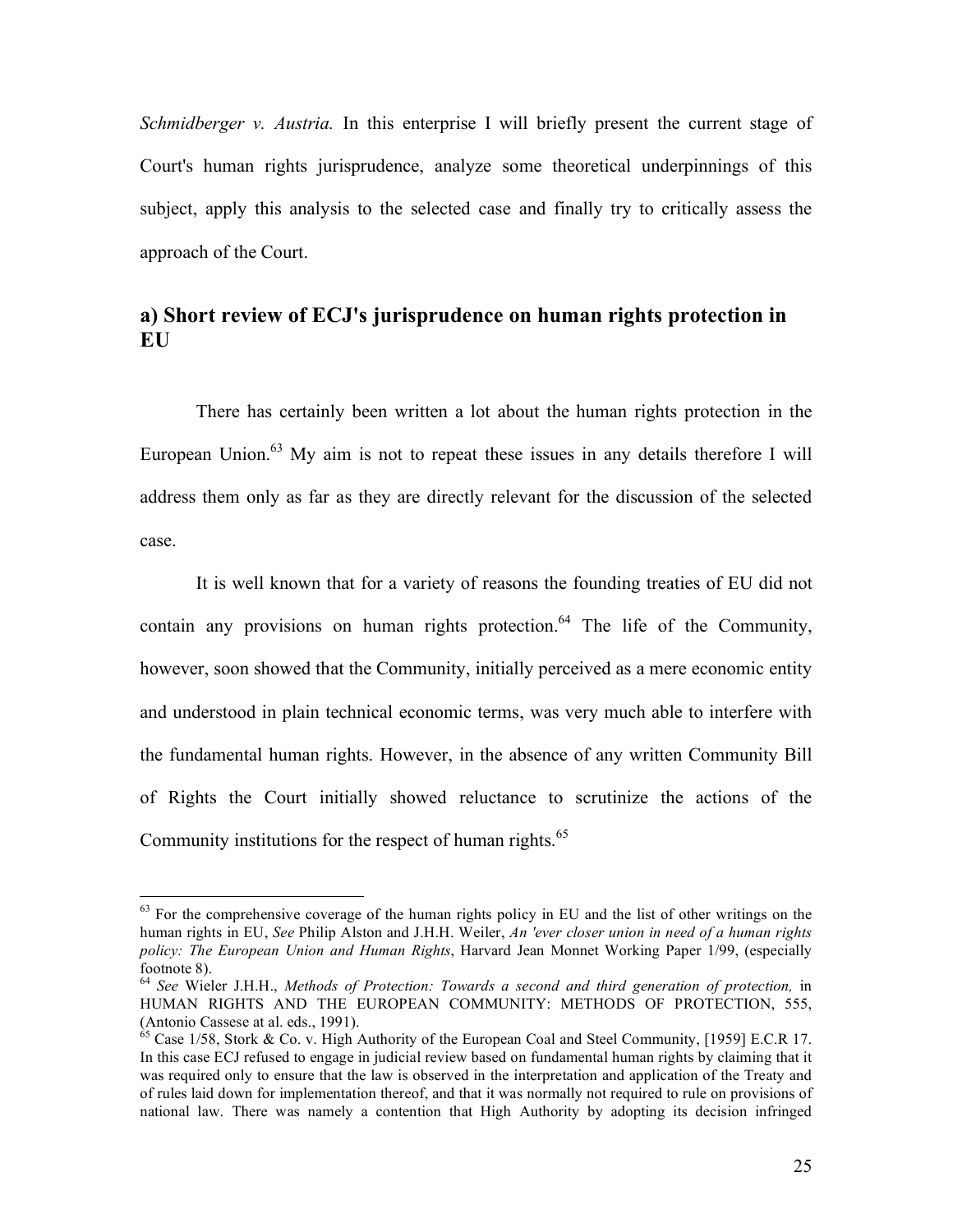But soon the protection of human rights became a joined legal and political imperative. <sup>66</sup> The *supra* mentioned principles of direct effect and supremacy of European law, which vested huge constitutional power in the political organs of the Community, especially in the Court, with their effect to efface the possibility of national legislative or judicial control of Community law would be inconceivable without postulating embedded legal and judicial guarantees on the exercise of such power.<sup>67</sup> National courts, especially the constitutional courts in the countries with a strong and for a long time established constitutional tradition, such as Italy and Germany,<sup>68</sup> reacted vigorously to the potential threat that the principles of direct effect and supremacy could present for the fundamental human rights as protected in national constitutions if the Community organs had acted in a completely unrestrained way in the absence of the human rights protection on the Community level.

The Court reacted to these "threatening voices" and changed the course of its jurisprudence. The establishment of the Community principle of human rights protection was achieved in two steps. In the first, less controversial step, the Court decided that Community institutions, when they exercise their powers, are bound to respect the

principles of German constitutional law. It is obvious from the wording of this decision that ECJ understood the protection of human rights to be in exclusive domain of the Member States.<br>
<sup>66</sup> See Weiler, *supra* note 9, at 56.<br>
<sup>67</sup> Id., at 57.<br>
<sup>68</sup> See Case 2 BvG 52/71, Internationale Handelsgesellschaft mbH v Ein

und Futtermittel, [1974] 2 CMLR 540. German *Bundesverfassungsgericht* (Federal Constitutional Court) in this case, better known as *So lange I*. case, reserved for itself the right to determine Community rule which would conflict with a guarantee of basic rights in the German Constitution inapplicable in Germany, as long as the integration process has not progressed so far that the Community law would also embody a catalogue of fundamental rights decided on by a parliament and of settled validity which would be adequate in comparison with the catalogue of fundamental rights contained in German Constitution.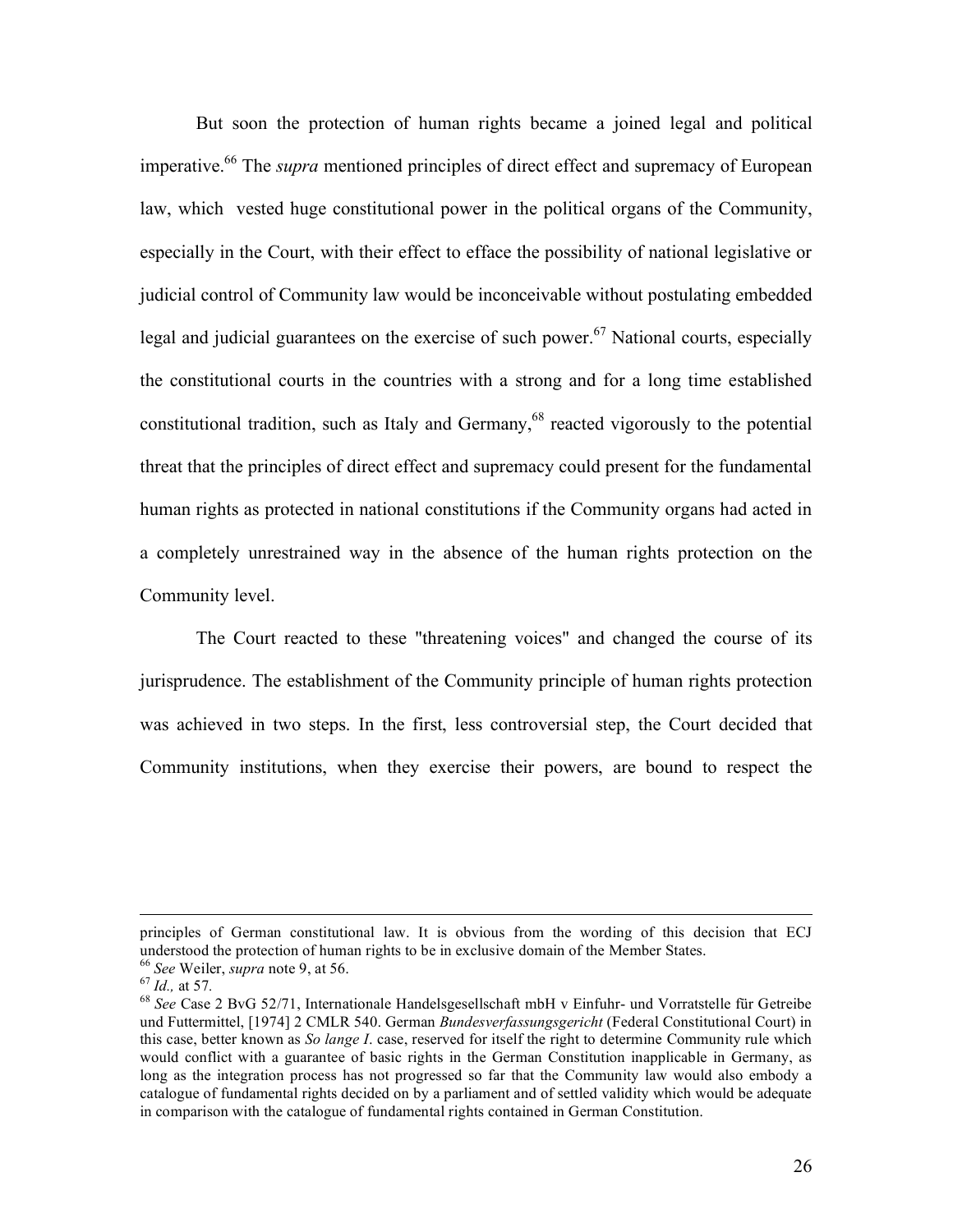fundamental human rights as recognized on the Community level. The Court in *Nold<sup>69</sup>* thus announced the famous formula and has thereafter consistently held that:

> "Fundamental rights form an integral part of the general principles of law, observance of which [the Court] ensures. For that purpose the Court draws inspiration from the constitutional traditions common to the Member States and from the guidelines supplied by international treaties for the protection of human rights on which the Member States have collaborated or of which they are signatories. [...] The European Convention on Human Rights (ECHR) has special significance in that respect."

This formula of protection of human rights on the Community level as the general principles of law has been criticized for its vagueness and opaque weighing and balancing which it entails and thus allows the Court too broad a discretion.<sup>70</sup> However, the claims of this sort were not so frequent since the Member States were in principle content with the Court's early stage approach, according to which only Community institutions were bound by the general principles formula. But the Court soon made another, for some even surprising and unexpected step,<sup>71</sup> when it decided that human rights recognized as general principles of Community law bind also Member States when they implement Community law. This was in the clearest way expressed in *Wachauf<sup>72</sup>* where the Court repeated the requirements of general principles formula introduced in *Nold* and *Hauer <sup>73</sup>* and concluded:

> "Since those requirements [human rights recognized as general principles of Community law] are also binding on Member States when they implement Community rules, the Member States must, as

 $^{69}$  Case 4/73, J. Nold, Kohlen-und Baustoffgrosshandlung v Commission, 1974 E.C.R. 491, 507, [1974] 2<br>C.M.L.R. 338, 354 (1974).

<sup>&</sup>lt;sup>70</sup> See Leonard F.M. Besselink, *Entrapped by the maximum standard: on fundamental rights, pluralism and subsidiarity in the <i>European Union*, 35 CMLRev. 629, 636, (1998).

<sup>&</sup>lt;sup>71</sup> See PAUL CRAIG, GRAINNE DE BURCA, EU LAW, TEXT CASES AND MATERIALS,337 (Oxford University Press, 3rd ed. 2003).<br><sup>72</sup> Case 5/88, Wachauf v. Germany, [1989] ECR 2609.<br><sup>73</sup> Case 44/79, Hauer v. Land Rheinland-Pfalz [1979] ECR 3727.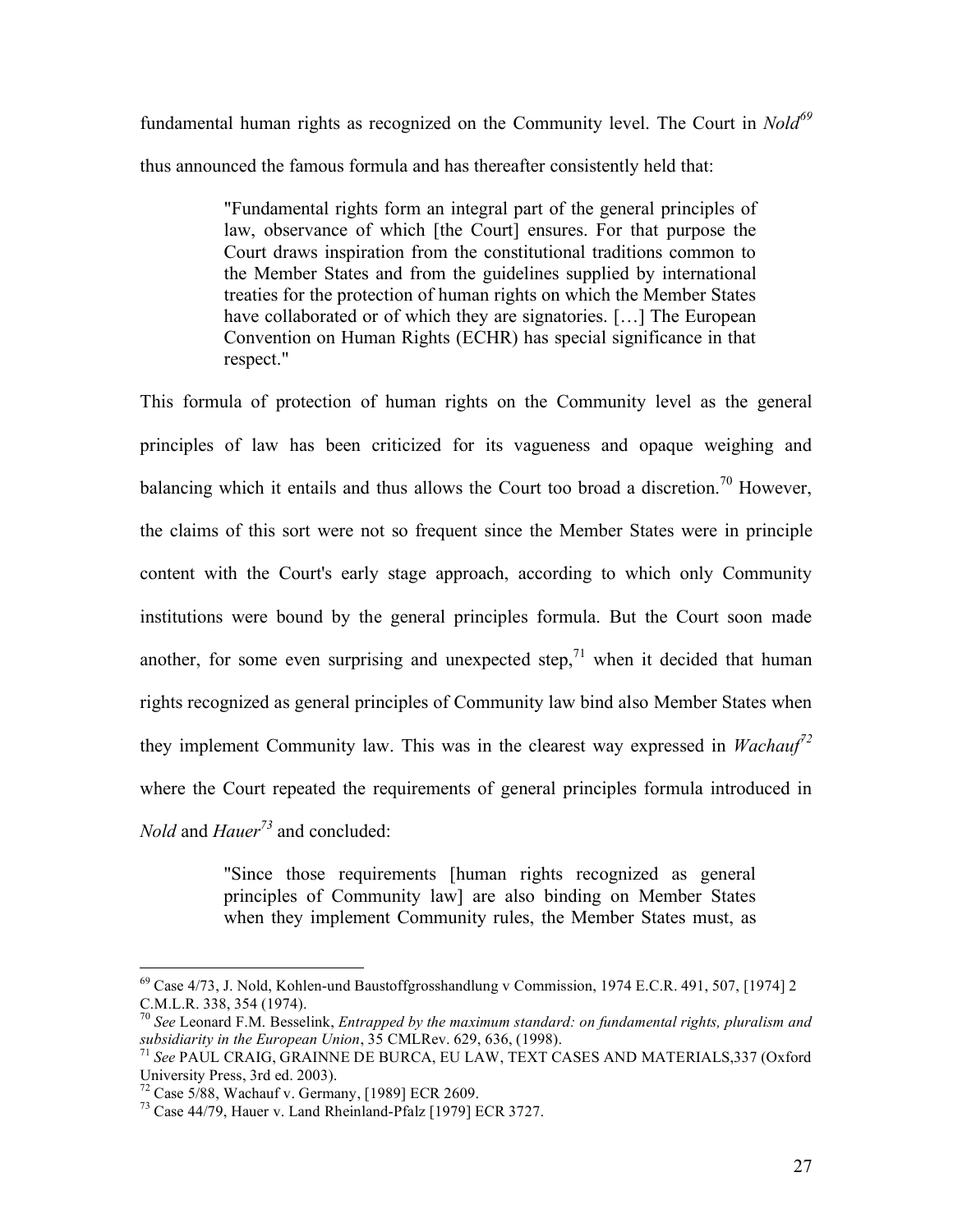far as possible, apply those rules in accordance with those requirements."

Despite the fact that this was striking enough, the Court in  $ERT^{74}$  extended the binding effect of general principles formula on the Member States to those cases in which they derogate from Community law requirements by relying on one of the exceptions provided in the Treaty. In a landmark case *ERT* the plaintiff, a municipal information company which could not broadcast its own television programs since the Greek authorities granted exclusive rights to ERT - Greek national radio and television undertaking, claimed that the granted broadcasting monopoly by Greece government infringed its right to freedom of expression, as guaranteed in Article 10 of the ECHR.<sup>75</sup> The Greek government in the justification resorted to the exception provided in Articles 56 and 66 of the Treaty. The Court responded:

> "In particular, where a Member State relies on the combined provision of Articles 56 and 66 in order to justify rules which are likely to obstruct the exercise of the freedom to provide services, such justification, provided for by the Community law, must be interpreted in the light of the general principles of law and in particular of fundamental rights. Thus the national rules in question can fall under the exceptions provided […] only if they are compatible with the fundamental rights, the observance of which is ensured by the Court."<sup>76</sup>

This extension of the Court's human rights jurisprudence to the Member States' actions, either when they implement Community law or derogate from its requirements, produced mixed responses in the legal academia and predominantly reluctance on the side of the Member States. This can be easily understood. The member States saw the move as an extension of Community's competences on their expense and as a further step

 <sup>74</sup> Case 260/89, Elliniki Radiofonia Tileorasi – Anonimi Etairia (ERT-AE) v. Dimotiki Etairia Pliroforissis, 1991-6 E.C.R. I-2925, [1993] CEC (CCH) <sup>167</sup> (1993). <sup>75</sup> *Id,* Recital 1-2 <sup>76</sup> Id, at Recital 43.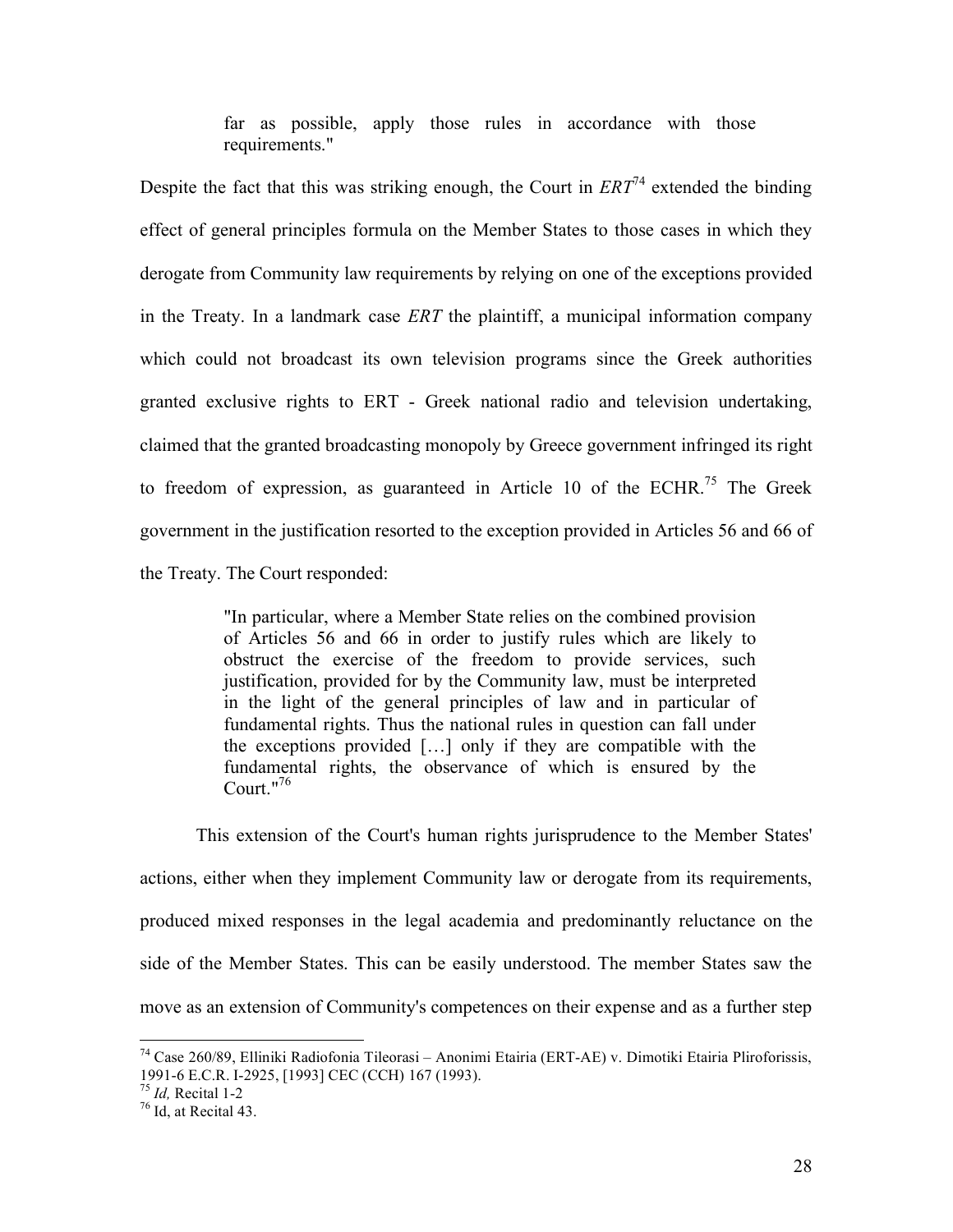in erosion of their specific identities and value choices. If the Court was now to determine whether Member States' acts are in compliance with human rights as protected on the Community level, that is as conceived by the Court under the general principles formula, this determination would interfere with the core of the sovereign value choice of the particular state: namely a choice of the relationship between the interests of the individual and the collective interests of the society. $77$ 

But this was not the view of the Member States only. On the contrary, some academic critique was even more relentless towards the Court. The Court was, for example, blamed that its human rights jurisprudence was not for the sake of human rights, but that it was rather an attempt to extend its jurisdiction into areas previously reserved to Member States' courts and to expand the influence of the Community over the activities of the Member States.<sup>78</sup> In short, some authors have understood the Court's human rights jurisprudence as a mere manipulative usage of fundamental rights principles and as a means for the triumph of the Community will.<sup>79</sup>

On the other hand, the others deemed Court's jurisprudential moves justified on the basis of the principle of legal consistency. <sup>80</sup> Weiler, for example, asserts that in the cases in which the Member States implement Community law as the agents of the Community (*Wachauf* line of cases) and thus virtually act as the executive branch of the

 <sup>77</sup> *See* Weiler, *supra* note 9, at. 52. The author describes this as the concept of Fundamental Boundaries "*as a metaphor for the principle of enumerated powers or limited competences which are designed to guarantee that in certain areas communities (rather than individuals) should be free to make their own* social choices without interference from above."<br><sup>78</sup> J. Coppel and A. O'Neill, *The European Court of Justice: Taking Rights Seriously?*, 29 CMLRev. 669,

<sup>(1992).&</sup>lt;br><sup>79</sup> Id. at 682, 683.<br><sup>80</sup> See Francis G. Jacobs, *Human Rights in the European Union: the role of the Court of Justice*, 26

E.L.REV. 331, 334 (2001). " *[…] it seemed self-evident that when acting in pursuance of powers granted* under Community law, Member States must be subject to the same constraints, in any event in relation to *the principle of respect for fundamental rights, as the Community legislator.*"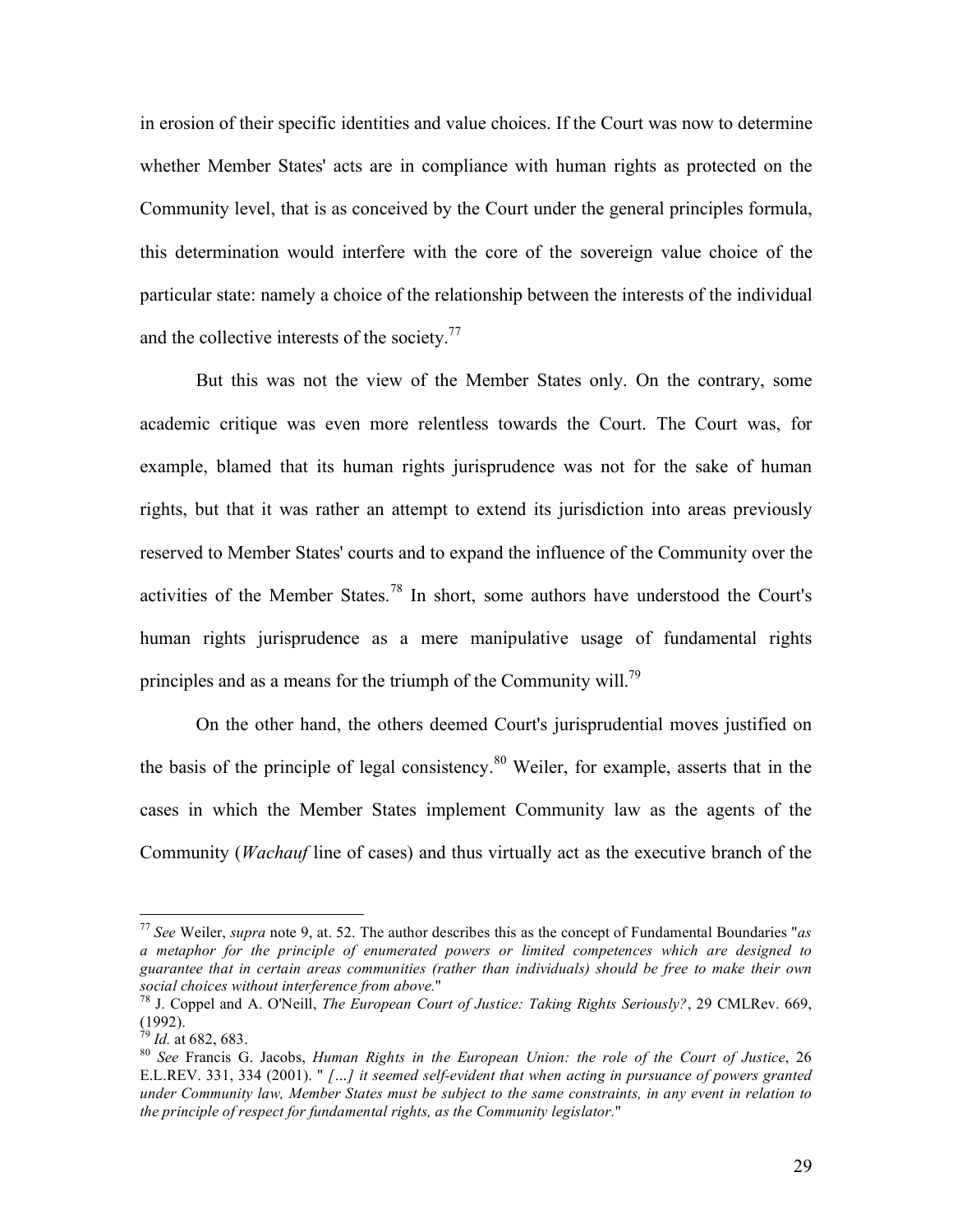Community it would be legally inconsistent with the constant human rights jurisprudence and even arbitrary to subject Community institutions, but not the Member States when they execute substantially identical duties, to judicial scrutiny to assure the compliance with fundamental rights.<sup>81</sup> The same author justifies the result in the *ERT* type of review as wholly consistent with the earlier case law and the policy behind it, namely:

> "In construing the various Community law limitations on the Member States' ability to derogate from the Treaty and in administering these limitations in cases that come before it, should the ECJ insist on all these other limitations and yet adopt a "hands off" attitude towards violation of human rights? Is it so revolutionary to insist that when the Member States avail themselves of a Community law created derogation they also respect the fundamental human rights  $[...]^{\gamma^{n82}}$

This justification and explanation of Court's human rights jurisprudence is surely more founded and plausible than the straightforward accusation of the Court with manipulation, but it is not entirely stainless and unproblematic.

Court's jurisprudential approach and its formula of general principles of law derived from the *sources of inspiration <sup>83</sup>* is not burdened only by the critique of vagueness and opaqueness, but also by the contention of the imposition of the (potentially lower) Community standards of human rights protection on the Member States. Namely, the Court in *Hauer* and consistently thereafter not only equated the Community standard of human rights protection with the general principles of law formula, but it also claimed that

> "[…] the question of possible infringement of fundamental rights by a measure of the Community institutions [which was later, as presented, extended also to the measures of the Member States] can be only judged in *the light of Community law itself*." 84

<sup>81</sup> *See* Weiler, *supra* note 9, at 68. <sup>82</sup> *Id.* at 70. <sup>83</sup> *See* CRAIG, DE BURCA, *supra* note 71, at 327. <sup>84</sup> *See Hauer* note 73, Recital 14.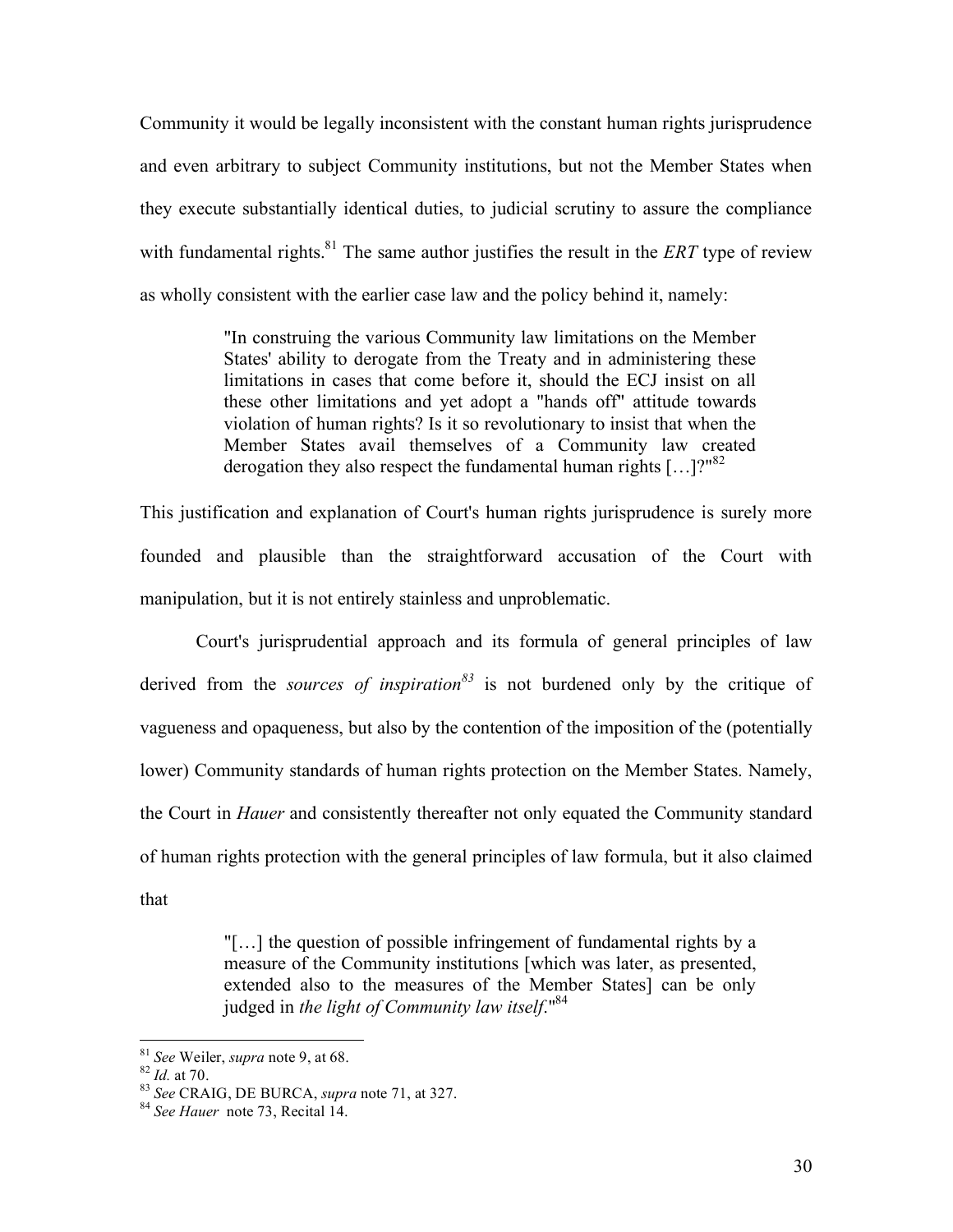This pronunciation provoked a huge debate in legal academia about the propriety of this jurisdictional claim<sup>85</sup> of the Court and about the substance of the Community standard of human rights protection. In order not to remain on the exclusively abstract level, I will present and evaluate these debates and their arguments in the light of the Court's approach in the case *Schmidberger v. Austria. 86*

### *b) Schmidberger v. Austria*

*Schmidberger* case can be used as a perfect case study because of the two main reasons. First, it provides a nice battleground for the theoretical approaches, taken by different authors, about the Community standard of human rights protection to be applied against the Member States when they derogate from the freedom of movement of goods. And second, the case itself brings forth a new issue to the Court's jurisprudence on freedom of movement of goods. In the words of Advocate General (AG) Jacobs:

> "This appears to be the first case in which a Member State has invoked the necessity to protect fundamental rights to justify a restriction of one of the fundamental freedoms of the Treaty." 87

Despite the fact that AG's observation is not entirely correct, a very similar issue has namely already arisen in the *Familiapress* case discussed *infra*, <sup>88</sup> *Schmidberger* nevertheless differs from the traditional *ERT* type of cases. Indeed, if we once again recall the facts of *ERT,* we can see that in *ERT* the individual relied on the right of freedom of expression against the Member State, while the facts of *Schmidberger* depict

<sup>&</sup>lt;sup>85</sup> See Weiler, *supra* note 9, at. 65.<br><sup>86</sup> See Schmidberger supra note 5.<br><sup>87</sup> Schmidberger, at Recital 89.<br><sup>87</sup> Schmidberger, at Recital 89.<br><sup>88</sup> Case C-368/95, Vereinigte Familiapress Zeitungsverlags- Und Vertriebs G [1997] ECR I-3689.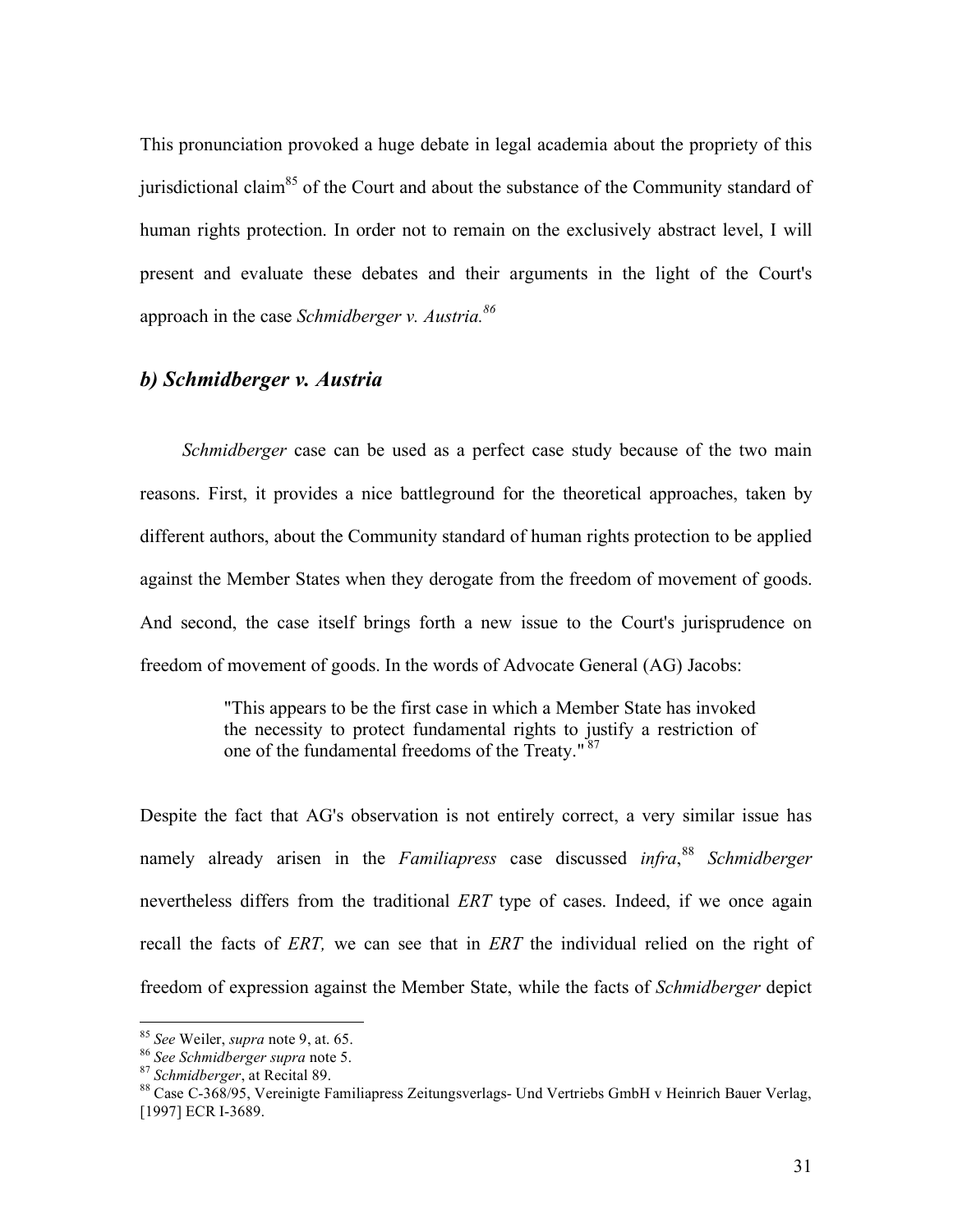a different story. In *Schmidberger* an Austrian environmental protection association gave notice to the competent Austrian authorities in accordance with the applicable Austrian legislation of its intention to hold a demonstration on a stretch of the Brenner motorway adjacent to the Italian border. The competent Austrian authorities granted the permission, allegedly not taking much cognizance of the Community law, which resulted in a complete closure of the motorway for almost thirty hours. The plaintiff Schmidberger, a transport undertaking whose lorries carry goods between his seat in southern Germany and northern Italy using the Brenner motorway, brought a claim against the Republic of Austria for the loses incurred due to the closed transit way. He averred that Austria breached Article 28 of the Treaty by failure on the part of the competent Austrian authorities to ban the demonstration and to intervene to prevent that trunk route from being closed.<sup>89</sup>

Before the Court, which had *inter alia* <sup>90</sup> to determine whether the described closure of the Brenner motorway amounted to a restriction of the free movement of goods and must therefore be regarded as a breach of Community law, Austrian government asserted in its defense that the restriction on free movement of goods arising from a demonstration is permitted, provided that the obstacle it creates is neither permanent nor serious and that in any case the assessment of the interests involved in this case, i.e. the relationship between freedom of movement of goods and freedoms of expression and

<sup>&</sup>lt;sup>89</sup> *Schmidberger*, at Recital 16.<br><sup>90</sup> *Id.* at Recital 47. The second set of questions was related more specifically to the circumstances in which the liability of a Member State may be established in respect of damage caused to the individuals as a result of an infringement of Community law. Because the outcome of the case was contrary to the plaintiff's expectations this issue did not arise at all.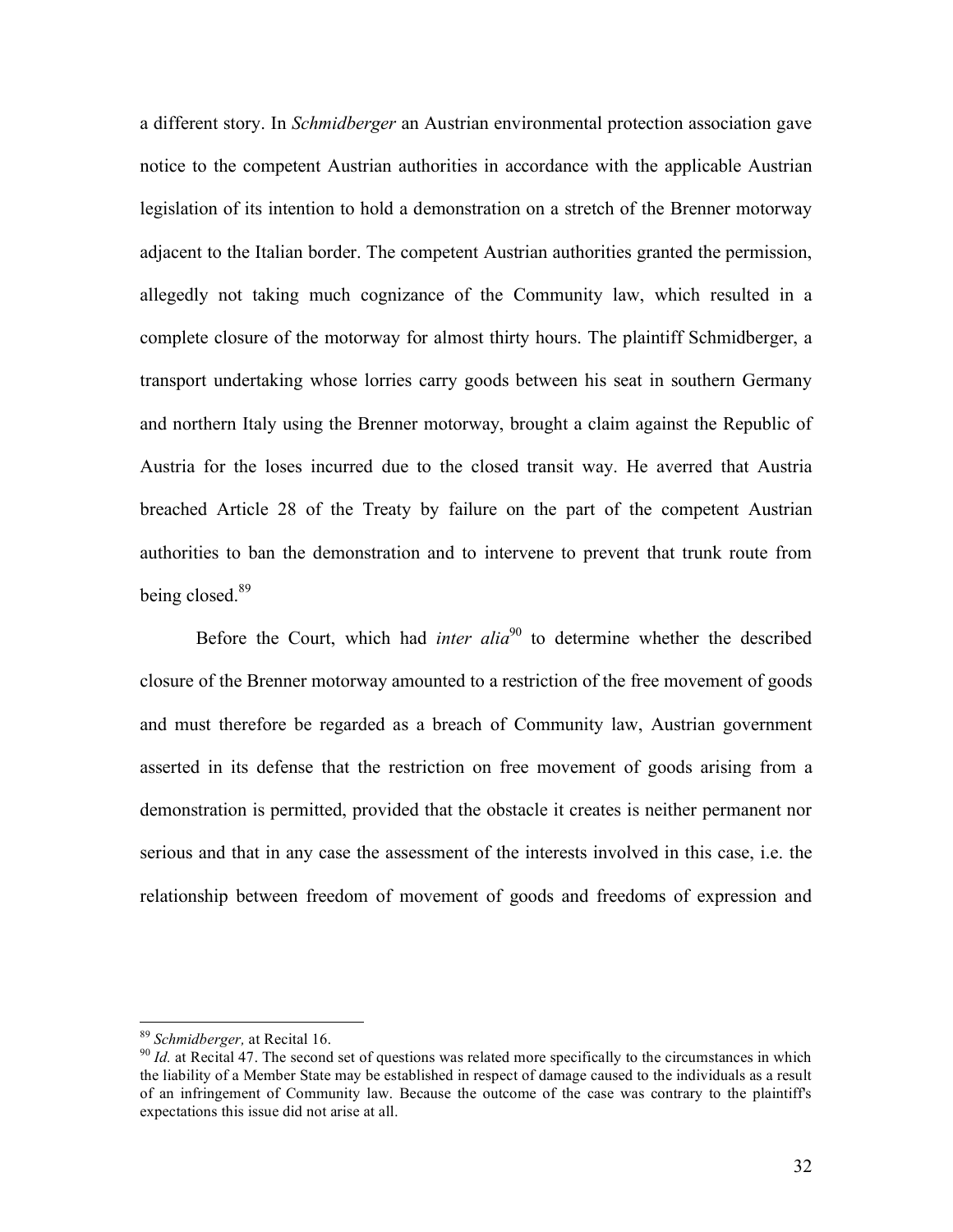assembly, should lean in favor of the latter since the fundamental rights are inviolable in a democratic society.<sup>91</sup>

In short, in *Schmidberger* the Member State relied on the need of protection of freedom of expression and assembly of the individuals (demonstrators) against the individual who relied on a Community fundamental freedom of movement of goods and claimed that the rights of freedom of expression of the other individuals could not prevail over [his rights under] $^{92}$  the fundamental freedom of movement of goods as guaranteed in the Community legal order.

Hence, this case is a straightforward presentation of the conflict between fundamental human rights and Community fundamental freedom and it is therefore an especially hard case because the Court had to weigh the values which are central both to the Community and Member State's legal systems. The Court not only had to ensure, as in *ERT*, that the Member State's derogation from free movement of goods would not cause the latter to be unjustifiably impaired and that the act of derogation itself would not violate the fundamental human rights as recognized in Community law. No, the Court additionally had to determine whether the asserted protection of human rights, itself a derogation, is justified according to the Community standard of human rights protection so that the freedom of movement of goods is not excessively, i.e. unjustifiably impaired.

The stakes were really high. Namely, if we follow Weiler's words according to which *ERT* type of cases are about the application of the Member State's policy and that the purpose of the extension of the Court's human rights jurisprudence to the actions of the Member States is to prevent the violation of core human rights, but to allow beyond

<sup>&</sup>lt;sup>91</sup> *Id.* at Recital 17. <sup>92</sup> What is the nature of the fundamental freedom of movement of goods and whether they indeed confer rights upon the individual will be discussed in Part III *infra*.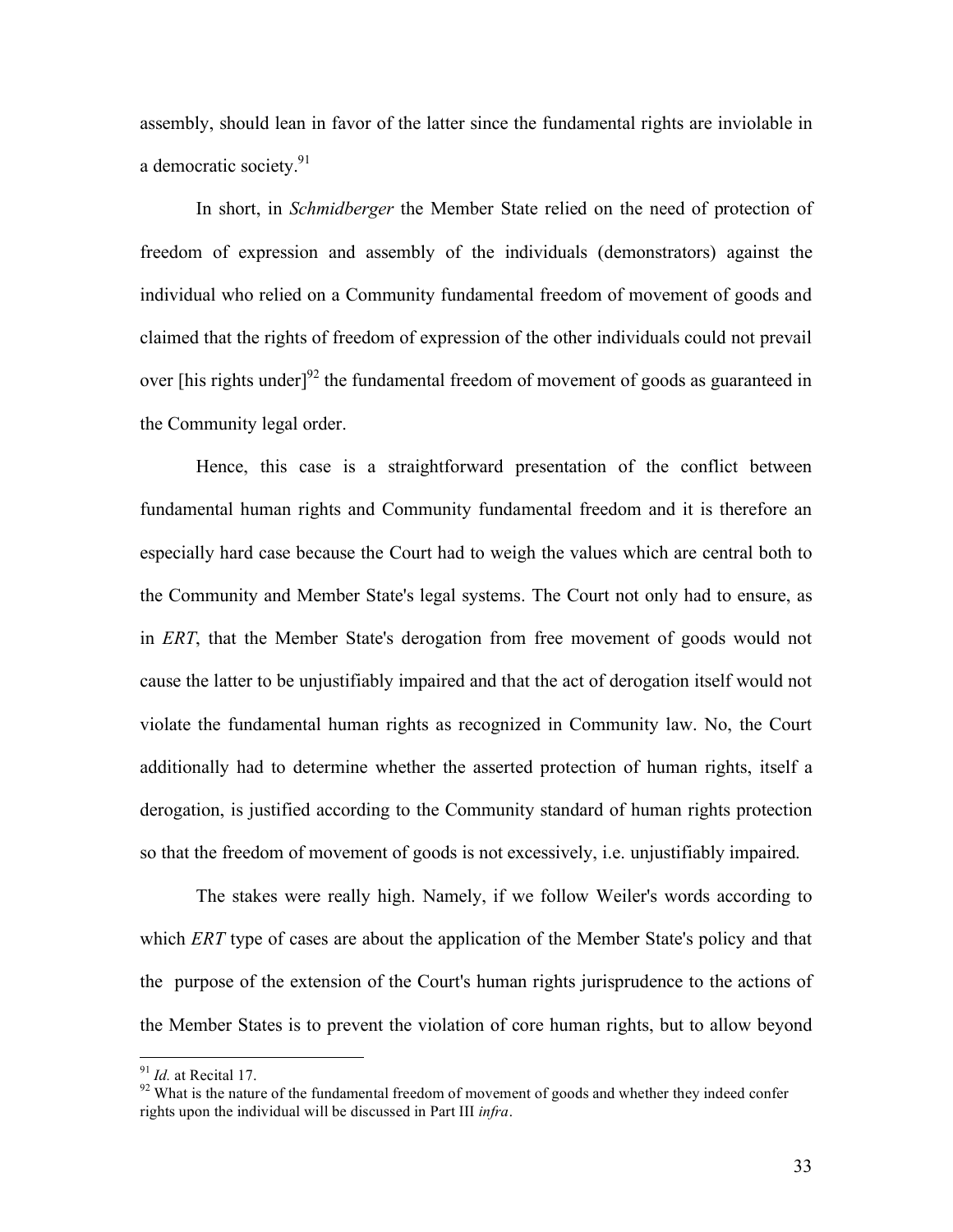that maximum leeway to the national policy - meaning that the Court will not interfere with the content of the policy pursued by the Member States if they do not violate human rights <sup>93</sup> - we can see that the Court in *Schmidberger* faced an extremely cumbersome task of deciding precisely where the ceiling of this maximum leeway is. To translate this in the concrete terms of *Schmidberger*: if the content of the policy pursued by the Member State is the protection of human rights, precisely freedom of expression and assembly, the real question faced by the Court is how much freedom of expression and assembly the Member State can still grant to remain in compliance with its duties under the Treaty. Or differently: the Court in *Schmidberger* had to determine whether from the Community perspective, according to the Community standard of human rights protection, the Member State granted a too extensive protection of freedom of expression and assembly to its citizens. If so, the Court would have to decide that Austrian "allocation" of the fundamental values was incompatible with that demanded by the Community. The Court, of course, has not done this. But before we get to that point, we should take a closer look at how the Court and Advocate General structured their opinions.

The Court first had to determine whether the closure of the motorway, which resulted from the acts of the individuals, amounted to an obstacle to the freedom of movement of goods for which Austrian government would be liable. The question whether the Community four fundamental freedoms bind the individuals namely remains open. There are some implications in the case law of ECJ which show that especially the prohibition of discrimination in connection with four fundamental freedoms applies also

 <sup>93</sup> *See supra* Weiler, note 9, at. 71.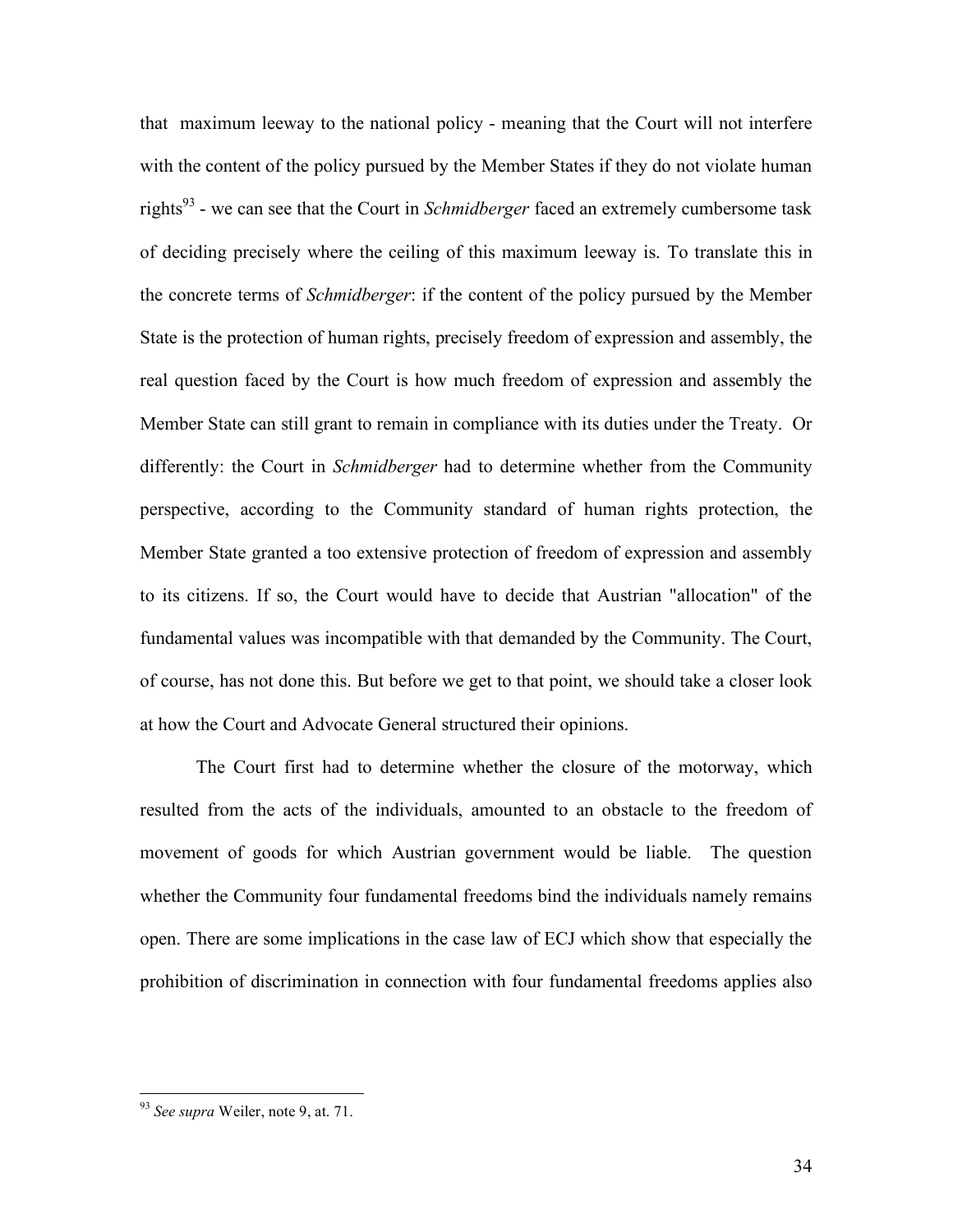to the individuals. <sup>94</sup> However perplexing question this is, it looses its importance in *Schmidberger* since the individuals whose conduct (demonstration) hampered the flow of the goods between the Member States were granted an official leave for their constitutionally protected conduct, which was thus committed under the color of Austrian law and therefore constituted a state action. It is thus clear that the responsibility for the closure of the interstate Brenner highway lies solely with the Austrian authorities and the question of the responsibility of the individuals does not arise.<sup>95</sup>

Once finding that the obstacle to the free movement of goods exists and disregarding AG Jacobs' another implicit attempt to introduce *de minis* rule, <sup>96</sup> the Court moved to the stage of justification in which it had to determine whether the Austrian defense could be deemed satisfactory and thus a permitted justification. In this part the Court faced a rather tricky question, referred by Austrian court in which the latter was asking whether the Austrian authorities acted lawfully because they granted the permit in

 <sup>94</sup> *See* OLIVER *supra*, note 24, at 75. For <sup>a</sup> straightforward opinion that Community law should be interpreted to impose obligations upon private individuals under the free movement of goods principle, *See* G.R. Milner-Moore, *The Accountability of Private Parties under the Free Movement of Goods Principle*,  $95$  It would have been different if Austrian authorities had not granted the leave and if the individuals had forcefully blocked the traffic. This case would then have parallels with *Commission v. France*. The Court, however, nevertheless repeated its decision from the latter case in which it held that Articles 28 and 29 of the Treaty require not only the Member States to refrain from adopting measures or engaging in a conduct liable to constitute an obstacle to trade but also, when read with Article 10 of the Treaty, to take all necessary and appropriate measures to ensure that fundamental freedom is respected on their territories. But according to my opinion, the resort to this case was not necessary, since in *Schmidberger* it was clear that individuals, i.e. the demonstrators, received an official permit from Austrian authorities and were thus acting under the color of the Member State's law.<br><sup>96</sup> The Court once again, as in the previous case C-412/93 Societe d'importation Edouard Leclerc-Siplec

<sup>[1995]</sup> ECR I-0179 where AG proposed *de minimis* rule to be introduced into Court's jurisprudence on the freedom of movement of goods, simply overlooked AG's proposal. However, according to AG's proposal in *Schmidberger* two questions have to be asked: whether the effects of the blockage in issue were of a significant magnitude to trigger the applicability of the prohibition in the Treaty and whether the blockage in issue is attributable to the Austrian authorities. (AG's Opinion in *Schmidberger*, Recital 64). AG noted that it is generally said that there is no *de minimis* rule in relation to Article 28 EC, but he insisted that the Court in some of the cases has accepted that some restrictions may be so uncertain and indirect in their effects that they can not be regarded as capable of hindering trade. However, he concluded that if *de minimis* rule exists, a blockage such as this in *Schmidberger* constituted in his view an obstacle to the free movement of goods too substantial to fall within the rule. (AG's Opinion in *Schmidberger*, Recital 65, 67).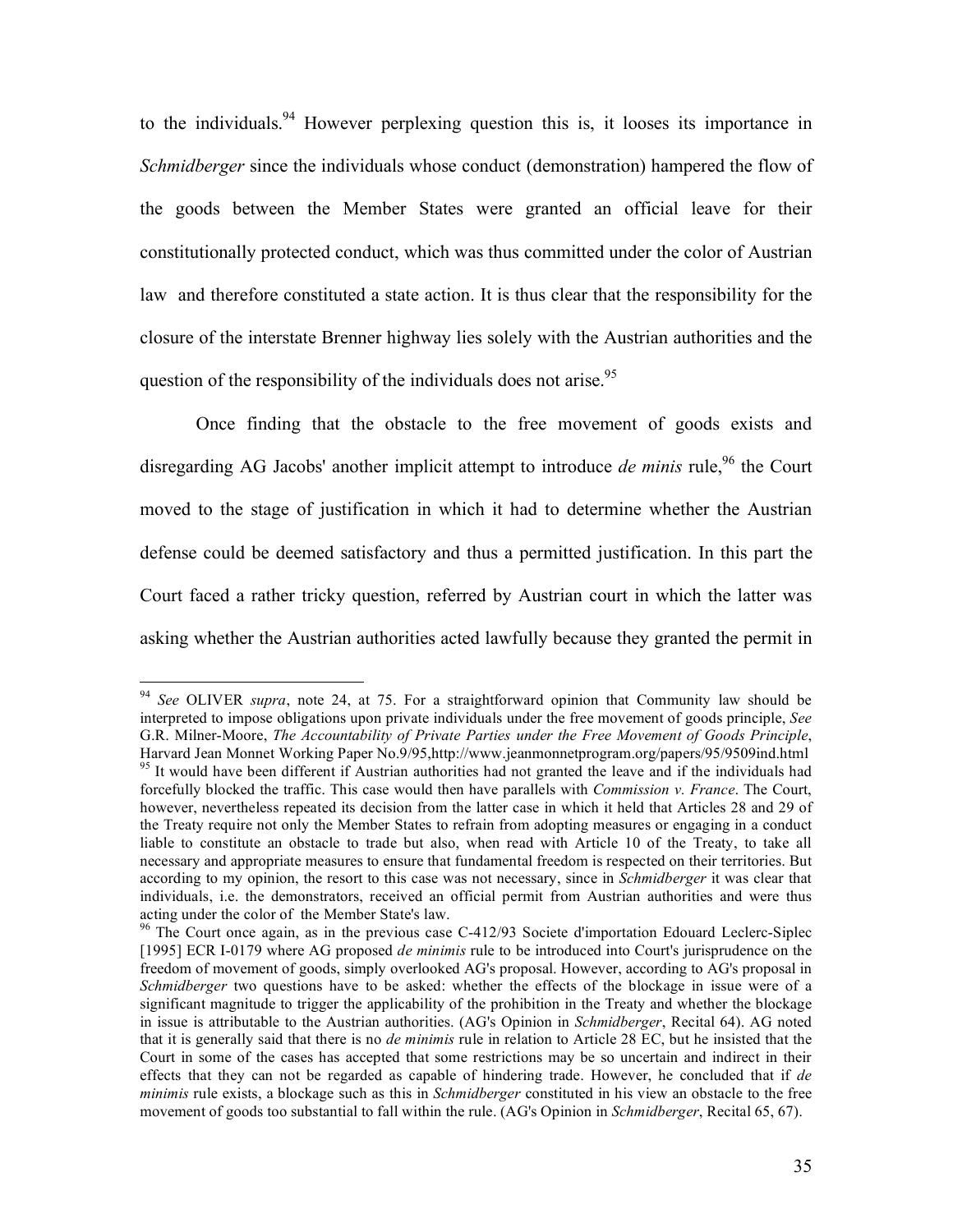conviction that the objective of the demonstration was paramount to the Community freedom of movement of goods. <sup>97</sup> The objective of the demonstration was *to express* environmental concerns and to urge the national authorities to limit heavy traffic on the Brenner motorway and thus strengthen the environmental protection in order to avoid dangers to public health.<sup>98</sup> The question as originally put invited the Court to pronounce whether the fundamental rights of freedom of expression and assembly exercised by the demonstrators prevail over Community fundamental freedom of movement of goods because of the importance of the specific content of the opinion expressed and shared by demonstrators. The Court was in fact asked to scrutinize the expression (speech) of demonstrators on the basis of its content. AG Jacobs understood the trap immediately and responded that the objective of the demonstration is immaterial and thus of no concern of Community law and ECJ. It is the Member State which is liable for the execution of Article 28, thus it is only the objective pursued by the Member State, which allowed the conduct of the individuals that led to the obstacles of free movement of goods, which is important. Thus, AG refused to answer the question as it was put by the national court, but he stated in the same voice that the protection of constitutional rights of the individuals could provide reliable grounds for justification.<sup>99</sup>

 <sup>97</sup> *See Schmidberger,* Recital 25. However, this question might be seen also in <sup>a</sup> different light and not as <sup>a</sup> trap set by the national court. The Austrian court was probably unsure whether the ECJ will be prepared to recognize fundamental human rights protection as an independent ground of justification. Therefore, it is very plausible that by putting the question in this way the Austrian court wanted to bring the case within the two exceptions, namely public health and environmental protection already recognized by the Treaty and the Court's jurisprudence. <sup>98</sup> *See Schmidberger,* Opinion of the AG Jacobs, Recital 7. <sup>99</sup> *Id.* at Recitals 53-55.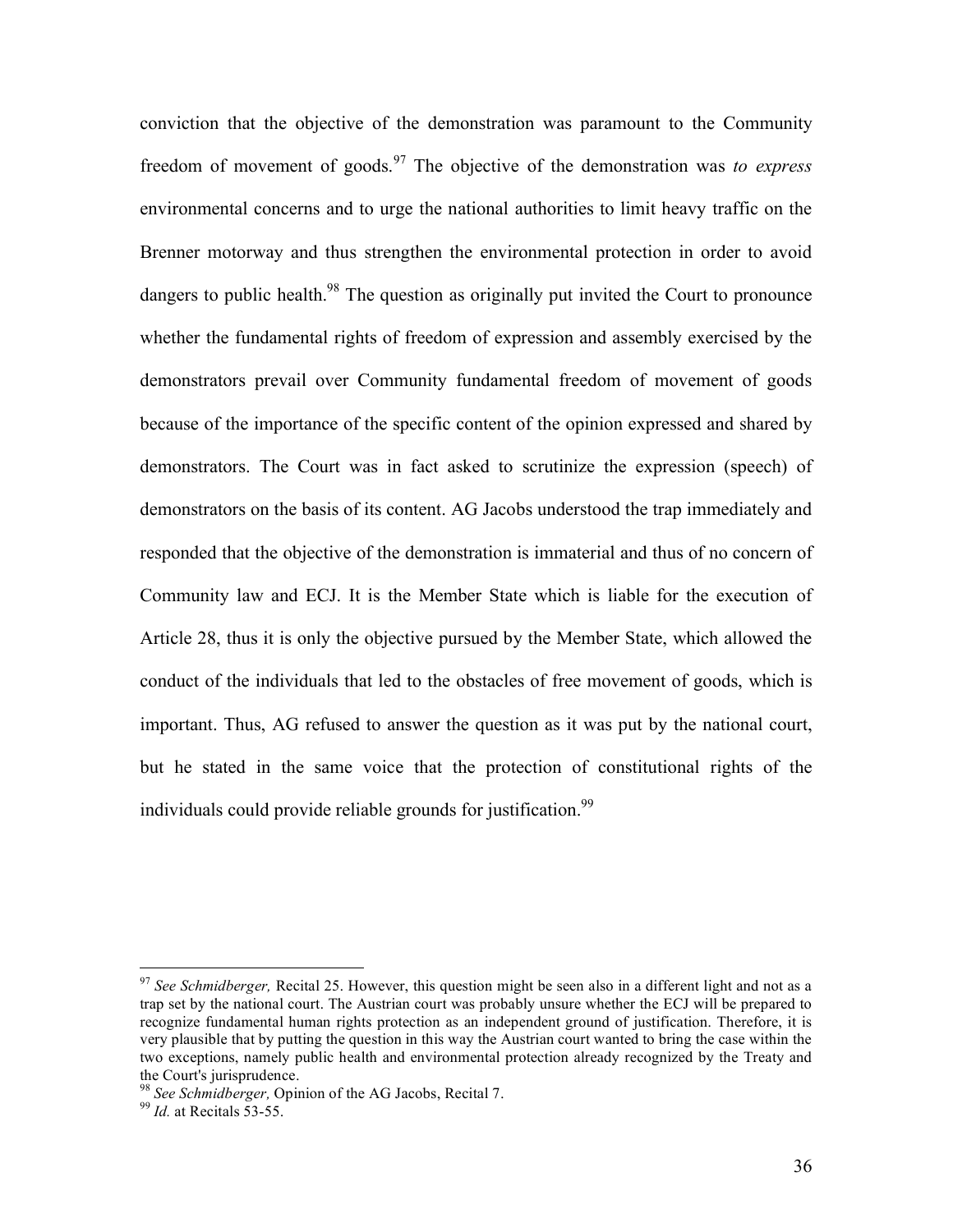The Court prudently followed AG's approach, $100$  but later on in the judgment when it tried to delimit this case from the case *Commission v. France*, which was relied on by the plaintiff Schmidberger, contradicted itself using the following words:

> "[It] is not in dispute that by that demonstration, citizens were exercising their fundamental rights by manifesting in public an opinion which they considered to be of importance to society; it is also not in dispute that the purpose of that public demonstration was not to restrict trade in goods of a particular type or from a particular source. By contrast, in *Commission* v *France*, the objective pursued by the demonstrators was clearly to prevent the movement of particular products originating in Member States other than the French Republic  $\left[ ...\right]$ ."<sup>101</sup>

This digression of the Court can be either understood as a mere inconsistency in the judgment or as an implication that the purpose, i.e. the expressed content of the demonstration, could nevertheless change the outcome of the balance between freedom of expression and freedom of movement of goods. While the first option undermines the Court's legitimacy and persuasiveness by showing weakness in its legal methodology, the second could be even incompatible with the doctrine of free speech, which in principle holds that public authorities may not interfere with a free speech solely because they dislike or oppose its content, i.e. the message conveyed. The latter is especially so if the Court is saying that demonstration for some purpose can be allowed, but not for the other.

Be it as it may, the Court in the next steps had to determine whether the principle of free movement of goods guaranteed by the Treaty prevails over the invoked fundamental rights guaranteed by the ECHR and the Austrian Constitution<sup>102</sup> Here we

 <sup>100</sup> *See Schmidberger,* Recital 68: "*In the present case, account should thus be taken solely of the objective* pursued by the national authorities in their implicit decision to authorize or not to ban the demonstration in *question.*" <sup>101</sup> *See Schmidberger,* Recital 86. <sup>102</sup> *Id.* Recital 69, 70.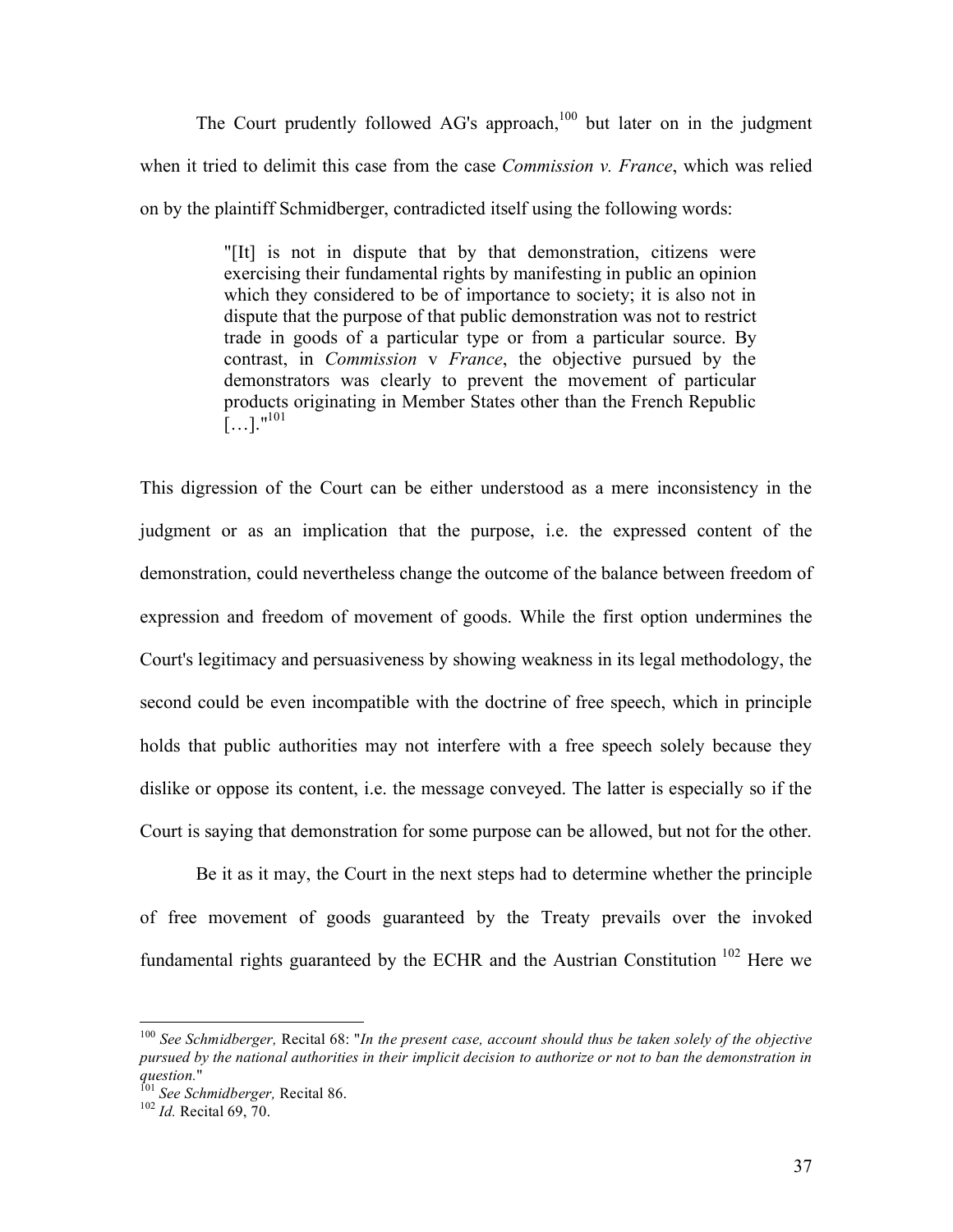enter the foresaid battleground of the theoretical approaches to the standard of human rights protection that the Court should apply when it reviews the Member State's derogation from the Treaty's fundamental freedom for the compliance with the human rights protection. Before turning to the final resolution of the *Schmidberger* case, I will present and analyze the mentioned theoretical approaches and try to determine which, if any, was followed by the Court.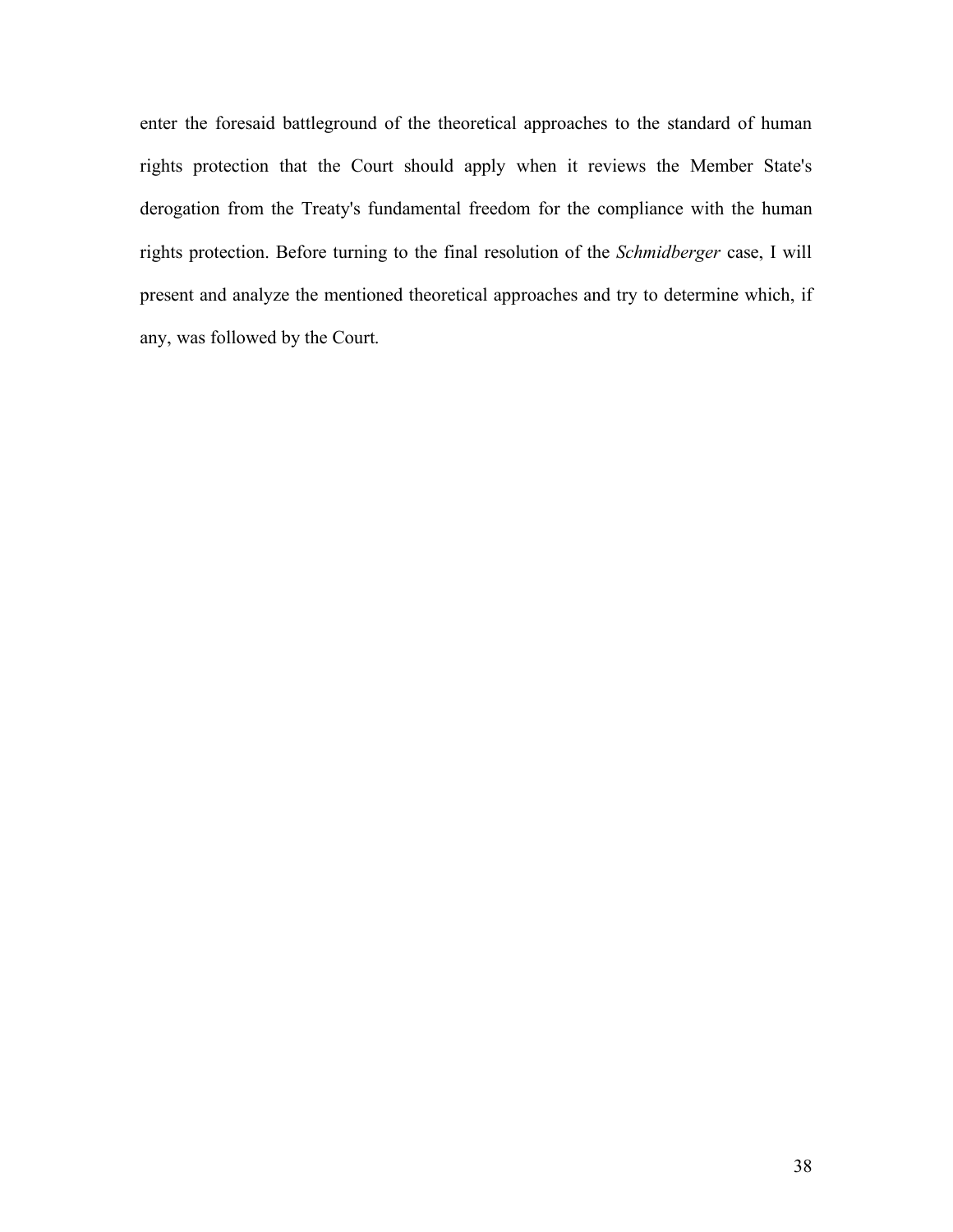# **c) Theoretical approaches to the standards of human rights protection and their application to the Schmidberger case**

### **1. Introduction and jurisdictional claim as a procedural solution**

There are split views in theory and in legal academia about the Community standard of fundamental human rights protection. It is disputed whether the Court should adopt the highest, lowest or whatsoever special standard of human rights protection on the Community level. In short, in the remaining of the second part of this paper I will deal with the so called saga of the high-low standard conundrum.<sup>103</sup>

The proponents of the highest standard approach contend that the Court, whenever it scrutinizes the acts of Community institutions or the acts of the Member States for the compliance with the fundamental human rights, should opt on the Community level for the highest standard which would provide the individual with the greatest human rights protection that is guaranteed by any of the Member States.<sup>104</sup>

Weiler, on the other hand, thinks that the debate is from its very conception structured in a wrong way and that it is not possible to lead the conversation in terms of high and low standards.<sup>105</sup> His opinion is based on his understanding of the concept of fundamental human rights as a balance struck by a particular society between the competing values of collectivity, represented by governmental authority, and the interests of the individual in his autonomy and liberty.<sup>106</sup> Every society strikes its balance between

<sup>&</sup>lt;sup>103</sup> *See* Weiler, *supra* note 9, at. 56.<br><sup>104</sup> *See* Besselink, *supra* note 70, at 632.<br><sup>105</sup> For a similar line of arguments opposing the maximalist approach advocated by Besselink *See* Armin von Bogdandy, *The European Union as a Human Rights Organization?,* 37 CML Rev., 1307, at 1322- 1323; and Bruno de Witte, *The Role of the ECJ in the Protection of Human Rights,* in THE EU AND HUMAN RIGHTS (Philip Alston ed.), at 881. <sup>106</sup> *See* Weiler, *supra* note 9, at 55.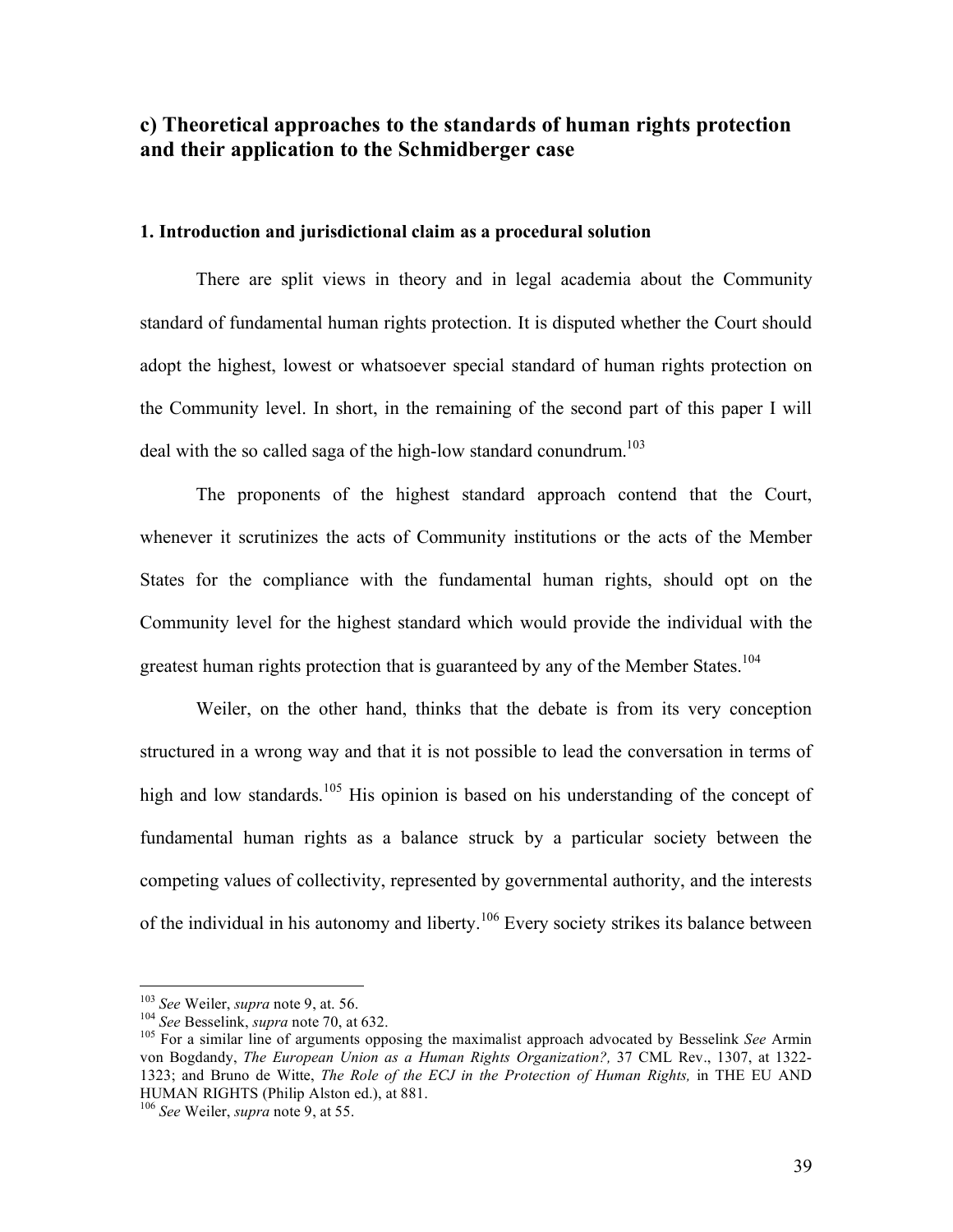the collective and individual interests in a different way due to its own self-understanding of the prevailing values. European Union is a community constituted of many different societies. The adoption of the highest standard of human rights protection guaranteed by any of the Member States as a Community standard would lead to the imposition of the balance between the fundamental values of the particular Member State to the Community as a whole.<sup>107</sup> Additionally, to adopt such an approach it would mean to impose on every Member State excessively individualistic standard as a Community standard. This would not only mean that the Member States would be deprived of their own fundamental social value choices, but it would also very likely hamper the Community governance since the balance on the public and general interest would be always struck in the most restrictive way.<sup>108</sup> This, according to Weiler's opinion, makes the Member States' highest standard as a Community standard unworkable and eventually even impossible. 109

Besselink, who is one of the proponents of the highest standard, on the contrary argues that "maximum standard trap", as he calls it, can not be avoided and he claims that "better standard" must prevail. Thus, according to this author, the only question is what form this standard should take: that of adopting the maximum standard on the Community level, or should the protection of fundamental rights be left to each Member State $?$ <sup>110</sup>

Before going into details of the proposed Besselink's concepts, it has to be understood why these two authors adopt diametrically opposite stands. I think that the

<sup>107</sup> *Id.* at 61. <sup>108</sup> *Id.* at 61. <sup>109</sup> *Id.* at 58. <sup>110</sup> *See* Besselink, *supra* note 70, at 632.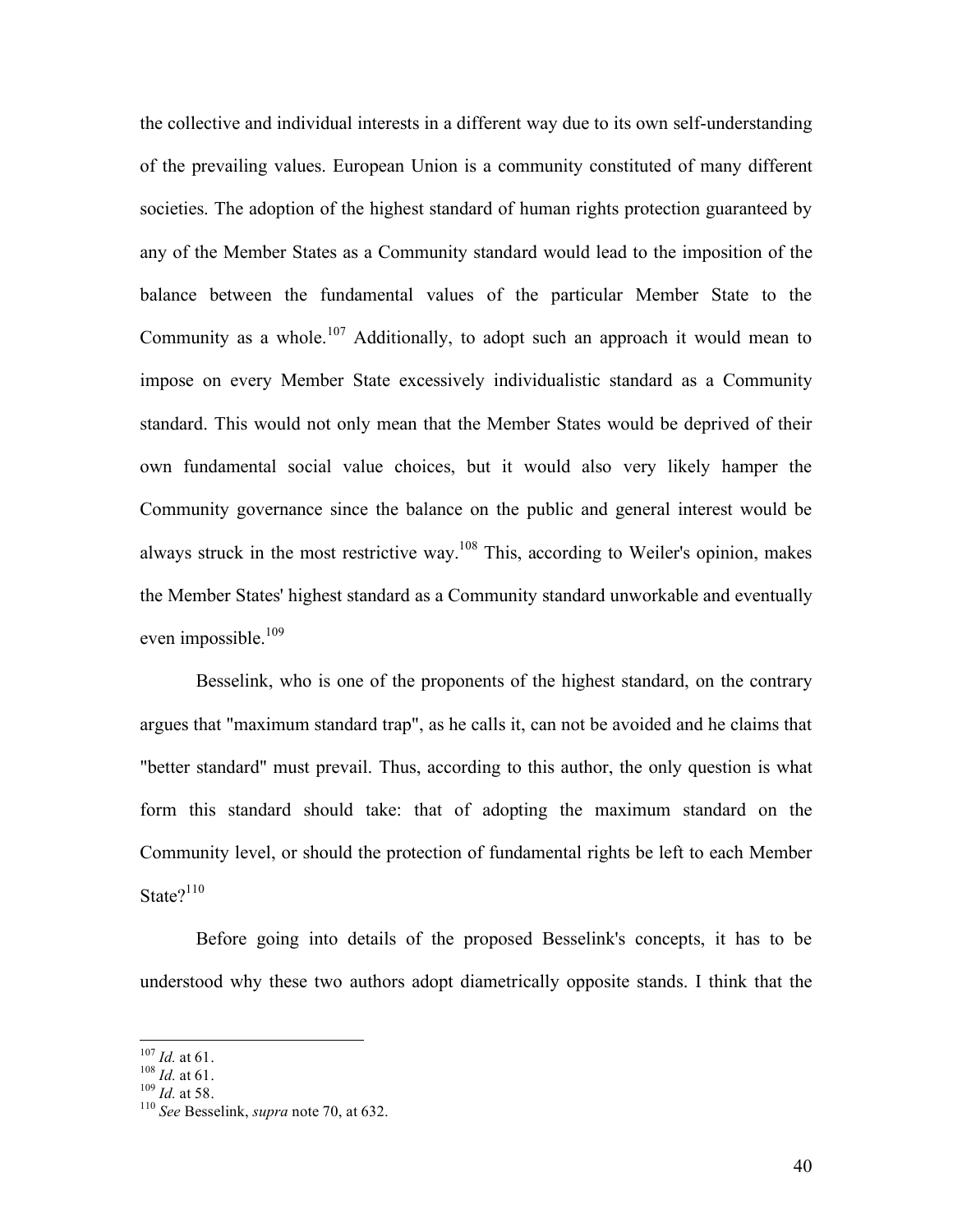main reason lies in the authors' different understanding of the concept of fundamental human rights. Alexy describes the nature of the fundamental human rights, which enjoy constitutional protection, as fundamental in a formal and substantive way. They are formally fundamental because they are located at the top of the legal system as law directly binding on the legislature, executive and judiciary; and they are substantively fundamental because they incorporate decisions about the basic normative structure of state and society.<sup>111</sup> The difference between the concepts of fundamental human rights, as advocated by Weiler and Besselink, according to my opinion stems from a different emphasis on the nature of fundamental human rights. Whilst, as we have seen, Weiler apprehends fundamental human rights as a reflection of the fundamental value choices of a particular society which logically presupposes their differences among the societies,  $\frac{112}{12}$ Besselink applies a sort of absolute concept of fundamental rights, albeit undefined, but certainly not conditioned on the social value-based choices. For Besselink talking about the fundamental rights in terms of values would mean that fundamental rights lose everything that distinguishes them from the other principles and that this transfiguration, as he calls it, would even divest the western constitutional tradition of the very legal nature of constitutions and of the rights granted therein.<sup>113</sup> Having said that, it can be concluded that while Weiler concentrates on the substantive nature (content-value-based approach) of the fundamental rights Besselink focuses on their formal nature. According to Besselink's formalist (almost positivist) reasoning, fundamental rights are fundamental because they are hierarchically supreme rules. If they were inferior, they could hardly be

<sup>&</sup>lt;sup>111</sup> See ROBERT ALEXY, A THEORY OF CONSTITUTIONAL RIGHTS 349, 350 (Julian Rivers trans., Oxford University Press 2002).

<sup>&</sup>lt;sup>112</sup> *See* Weiler, *supra* note 9, at. 51-61.<br><sup>113</sup> *See* Besselink, *supra* note 70, at 668.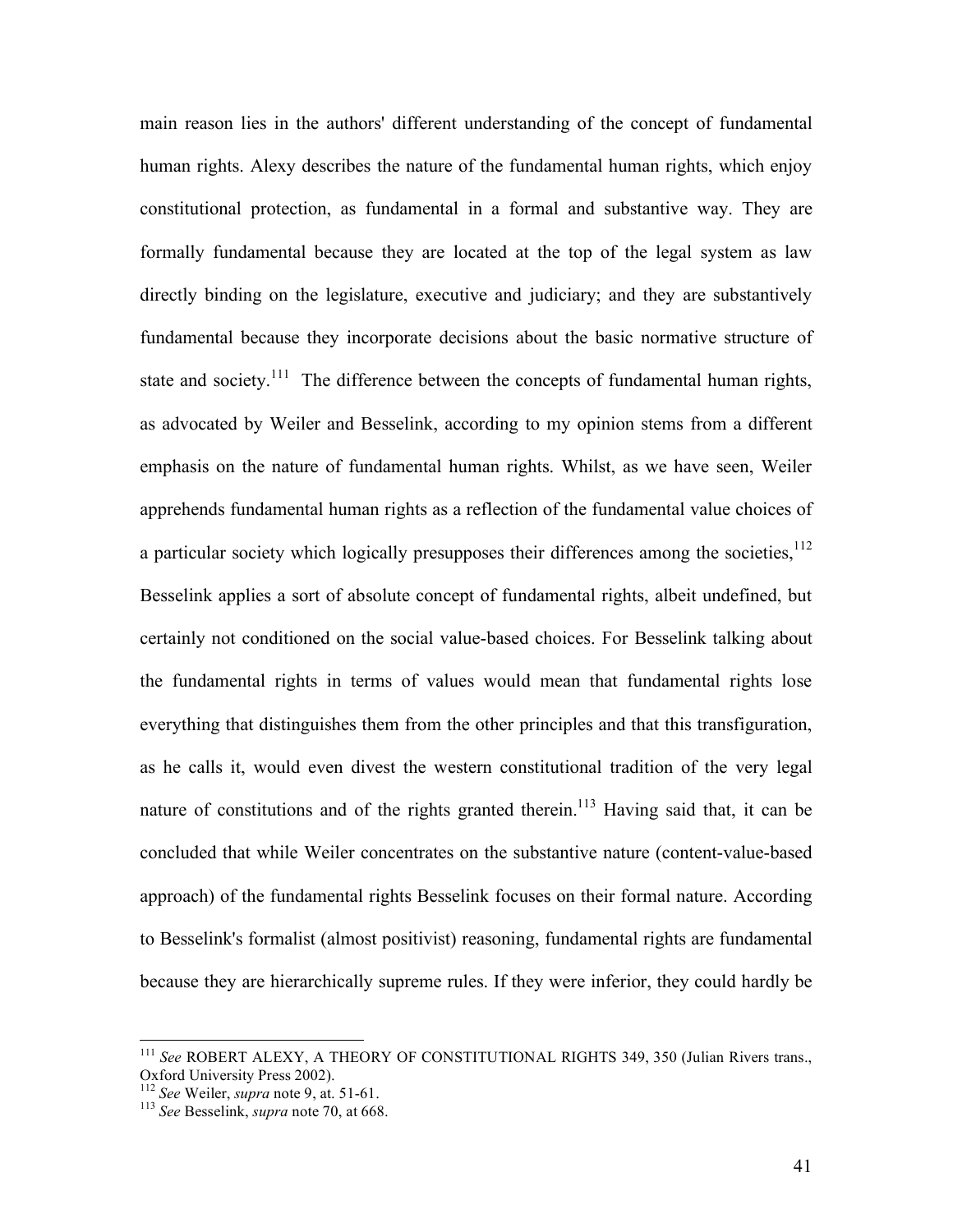called fundamental,  $114$  which implies that they are not fundamental because they would reflect fundamental values-based choices of the particular society or community.<sup>115</sup>

Understanding fundamental rights in that way, Besselink further argues that the Court's current formula of protection of human rights as the general principles of law common to the constitutional traditions of the Member States necessarily means that only the right which is found as a fundamental right in all constitutional traditions of the Member States is common to all those traditions and as such recognized and protected on the Community level. If a particular fundamental right is not found in all the Member States, it will not be encompassed by the general principles formula, which means that the Community standard of human rights protection, which is due to the primacy of the Community law - and that makes the case even more problematic - also exclusive standard, is merely a common minimum standard.<sup>116</sup> Besselink therefore offers two alternative concepts - both based on the highest standard - as a solution to this conundrum.

The first is the so called universalized maximum standard. This standard would be achieved by gathering of all the fundamental rights protected in the Member States and by choosing those which guarantee to the individuals the maximum protection. This would eventually result in the adoption of the substantive maximum standard approach at

<sup>&</sup>lt;sup>114</sup> *Id.* at 669.<br><sup>115</sup> There could, however, be envisaged an alternative explanation of the division of the opinions between the authors. Their opposing opinions could be due to their different perception of the conception of right as such. Besselink's absolutist approach to the fundamental rights corresponds to the conception which gives the rights priority over the competing principles and interests (rights as trumps, or rights as shields), while Weiler's is closer to the Alexy's conception of rights as principles which equates the rights with principles and thus does not prioritize them. For more on the conceptions of constitutional rights *See* Mathias Kumm, *Constitutional Rights as Principles: On the Structure and Domain of Constitutional Justice – A Review essay on Robert Alexy, <sup>A</sup> theory of Constitutional rights [OUP 2002]*, forthcoming ICON 2004. <sup>116</sup> *See* Besselink, *supra* note 70, at 664.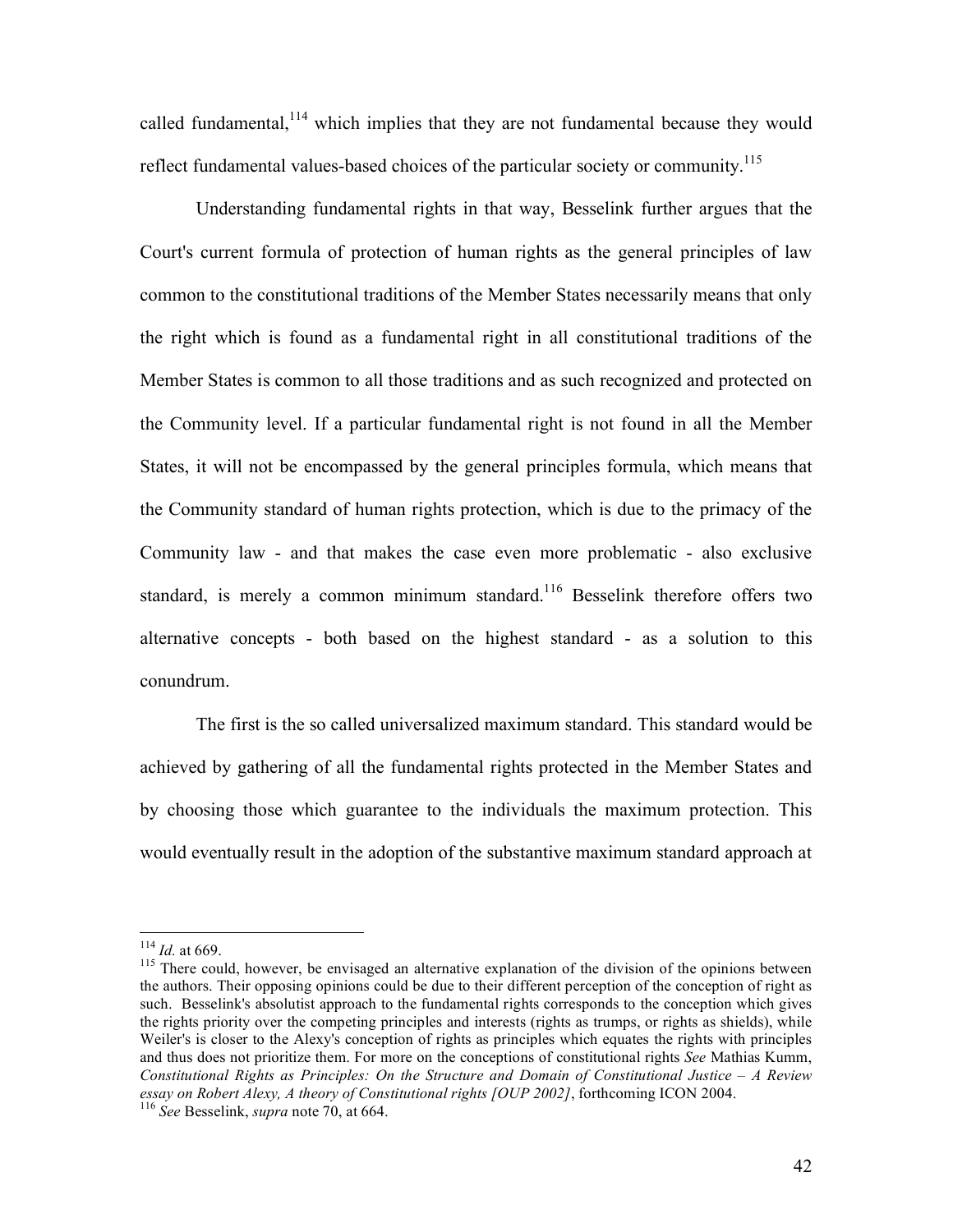the Community level as a matter of judicial policy.<sup>117</sup> The major advantage of this standard should be simultaneous co-existence of the primacy and uniformity of Community law and maximum protection of all the fundamental human rights. However, the major disadvantage of this approach is its underlying formalist or positivist understanding of the fundamental human rights. This approach is theoretically unfounded since it runs contrary to the theory of comparative law which teaches us that legal concepts, such as fundamental rights, can not be merely taken from their social, historical and legal context to be mechanically transplanted into another context.<sup>118</sup> We have to be aware that certain fundamental right can play a much different role in the environment of a single Member State than in the environment of the entire EU. Besselink in his positivist approach thus overlooks the fact that different social and legal environments entail different assessment of the competing values and interests and that therefore a simple collection of the most protected rights in the Member States and their transposition to the Community as a Community standard is simply not feasible. It is thus of no wonder that the Court of First Instance in the recent case *Mannesmannröhren-Werke*,<sup>119</sup> in relation to the right to remain silent in the context of competition proceedings, dismissed the "universal maximum standard" approach:

> "[I]n the field of competition law, the national laws of the Member States do not, in general, recognize a right not to incriminate oneself. *It is, therefore, immaterial to the result of the present case whether or not, as the applicant claims, there is such a principle in German law.*  $\left[ \ldots \right]$ " (emphasis added).<sup>120</sup>

<sup>117</sup> *Id.* at 671. <sup>118</sup> *See The Special Hazards of Comparative* law, in SCHLESINGER, et al, COMPARATIVE LAW, 973, (Foundation Press, 6th ed, 1998). <sup>119</sup> T-112/98, Mannesmannröhren-Werke v. Commission [2001] ECR II – <sup>729</sup> <sup>120</sup> *See* CRAIG, DE BURCA, *supra* note 71, at 328.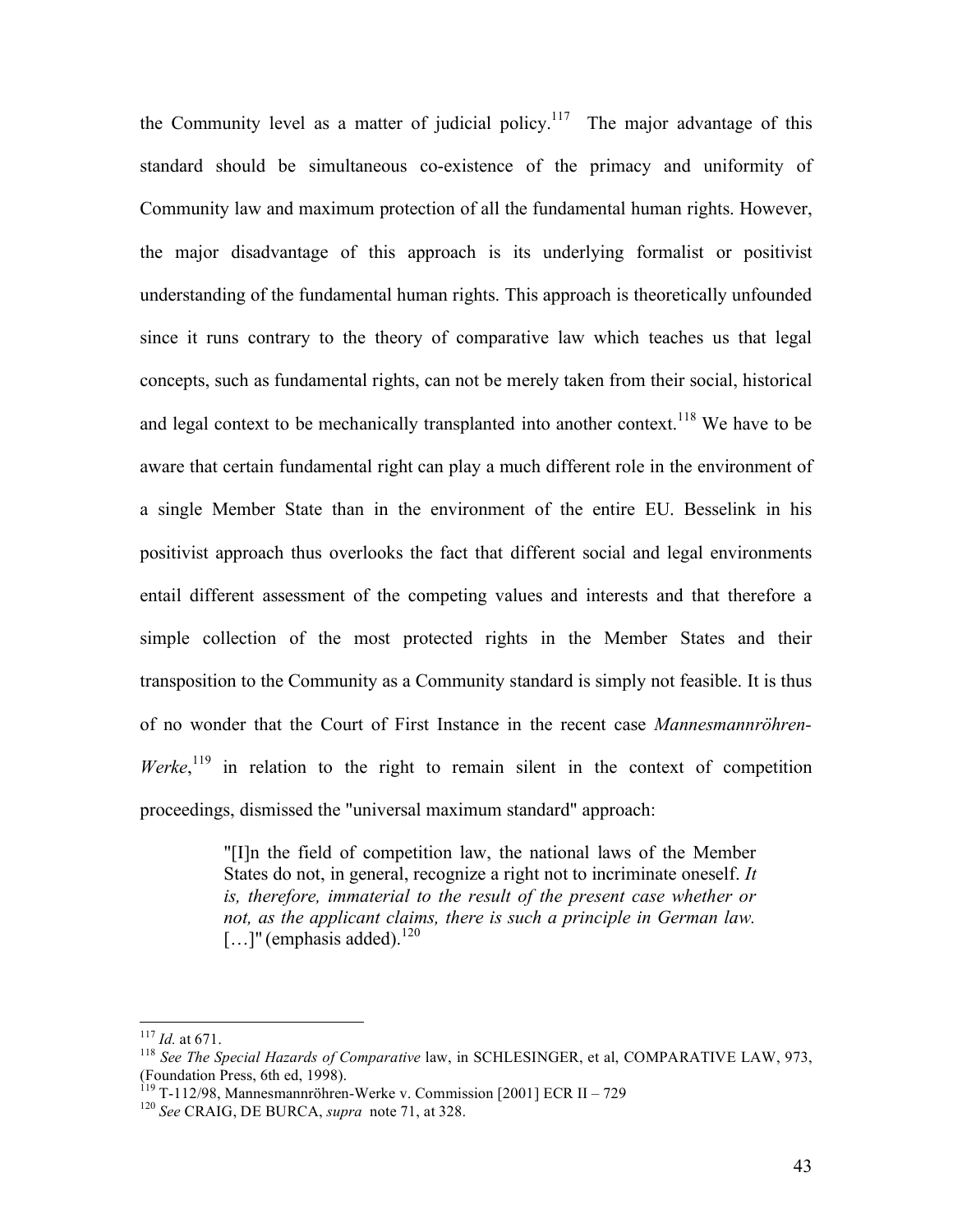In this light is the second Besselink's proposal – the local maximum standard even less realistic. This approach could be based either on the division of labor between the Court and national courts or on the general principle of subsidiarity applied to the field of human rights. Practical consequences of this approach would be that whenever national legal order would provide for a better human rights protection under higher national standard the Court would have to leave judicial protection under this higher national standard to the national courts. As the author himself confesses,<sup>121</sup> this approach does not solve the problem of divergent standards of human rights protection and, and this is of crucial importance, it runs contrary to the core principles of Community law: supremacy and direct effect whose preservation was the main reason for the Court's original establishment of the human rights protection on the Community level.<sup>122</sup>

The failures of Besselink's proposals thus more or less prove Weiler's conviction that human rights discourse on the Community level in any case can not be structured in the high-low standard terms. The Court's purpose is also not the achievement of some sort of mathematical average as a Community standard of human rights protection. The nature of the message the Court is sending through its human rights jurisprudence to the national courts is in fact jurisdictional. <sup>123</sup> For example, as we have seen *supra*, in *Hauer* the Court decided that a question of possible infringement of fundamental rights which fall within the scope of Community law can be judged only in *the light of Community law itself.* <sup>124</sup> Weiler understands and supports this pronunciation as an inevitable and justified

<sup>&</sup>lt;sup>121</sup> *See* Besselink, *supra* note 70, at 677-679.<br><sup>122</sup> The Court had to react in order to ensure that substantive unity and efficacy of Community law are not damaged, Common market not destroyed and cohesion of the Community not jeopardized. *See Hauer supra* note 73, Recital 14. <sup>123</sup> *See* Weiler, *supra* note 9, at 65. <sup>124</sup> *See Hauer, supra* note 73, Recital 14.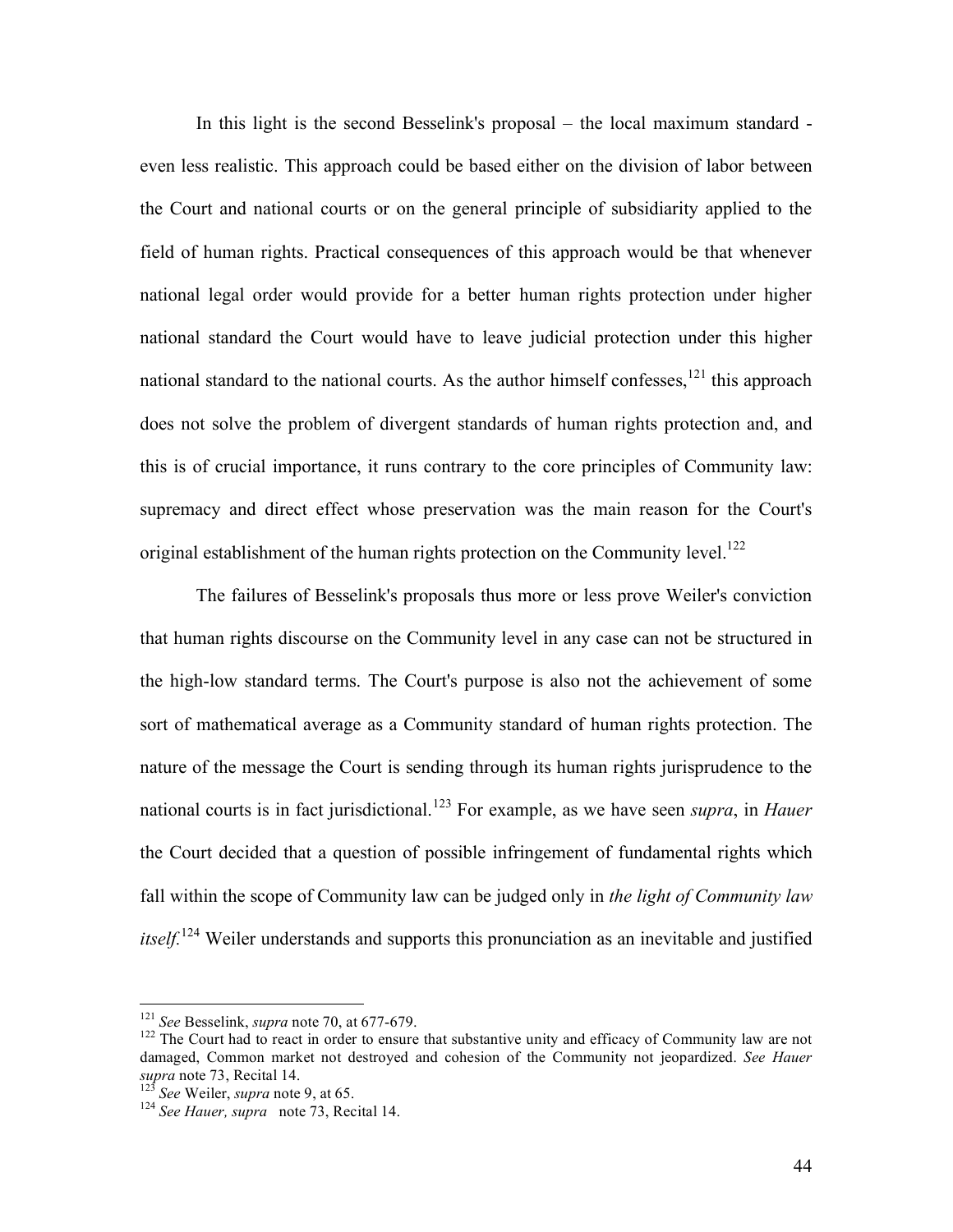jurisdictional claim.<sup>125</sup> Justified because the Court, given its position in the Community, is [the only one] able meaningfully to assess the claims of the general interest and proportionality in the Community as a whole;  $126$  and inevitable because only so the unity and coherence of the Community law can be preserved. However, the understanding of the Court's approach in this way produces only procedural and thus partial solution to the problem. Weiler admits that when he correctly concludes that the whole conundrum is not about high and low standards, but about the definition of the Community's own fundamental balances, its own core values.<sup>127</sup> He thus points at the substantive solution to the substance of the Community standard which is "about the definition of the Community's own fundamental balances - its own core values", but he does not elaborate this further. I will try to do exactly that, but before I get there I think it is necessary to say some more words about the procedural solution which is, as we have seen, quite persuasively justified, but still subject to some criticism and alternative proposals.

Whilst it is true that principles of supremacy and direct effect dictate the jurisdictional role the Court has assumed, there still hangs a shadow of a doubt whether the Court's involvement into the field of human rights protection indeed needs to be so expansive.<sup>128</sup> Of course, it is not revolutionary to insist that when the Member States avail themselves of a Community law created derogation that they also respect the

<sup>&</sup>lt;sup>125</sup> See Weiler, supra note 9, at 65.<br><sup>126</sup> Id. at 66.<br><sup>127</sup> Id. at 66.<br><sup>127</sup> See Siofra O'Leary, *Aspects of the relationship between community law and national law, in THE* EUROPEAN UNION AND HUMAN RIGHTS 23, 37 (N.A. Neuwahl and A. Rosas eds., 1995). The author argues that one of the fields which should remain reserved to the Member States is the constitutional protection of the rights and principles construed as fundamental by a given community.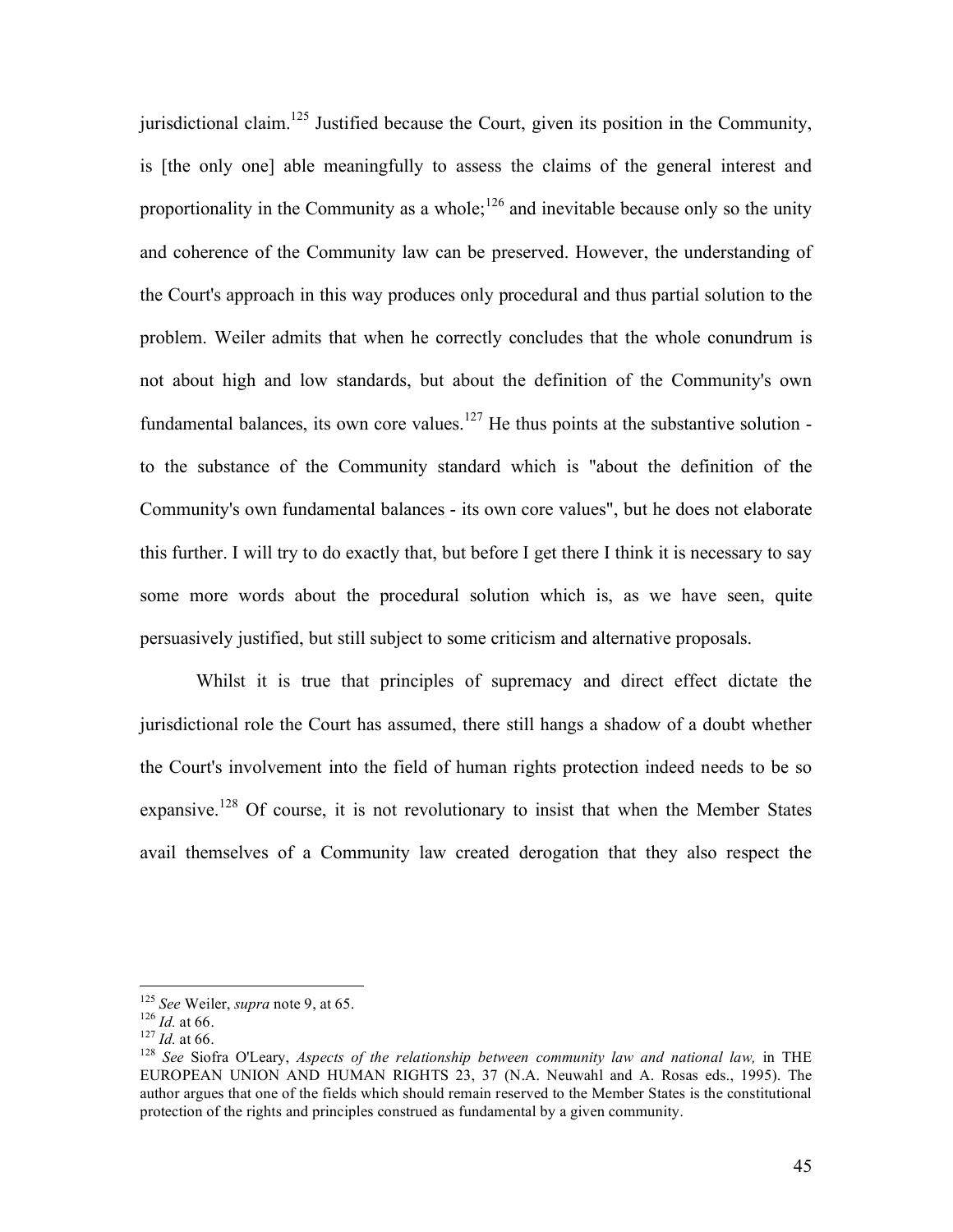fundamental human rights. <sup>129</sup> But is it really necessary that a review should be done *by the European Court of Justice*?

In order to answer this question, I think it is appropriate to analyze AG Jacob's test for the *ERT* type of cases, which he proposed after the Court had laid down its decision in the *supra* mentioned *Familiapress* case. In that case the Court had to determine whether the interest in maintaining press diversity, encompassed in the right of freedom of press, justifies the obstacle to the freedom of movement of goods and the encroachment upon the freedom of press of the publishers of the prohibited publications.<sup>130</sup> Commenting on this case, AG Jacobs confirmed the established rule that a restriction on the freedom of movement of goods must be assessed from the Community perspective. However, he added that a potential existence of the infringement of freedom of press, once the infringement of freedom of movement of goods is found by the Court to be justified, is no more a matter of Community law, but solely a matter for the national law and possibly for the European Court of Human Rights (ECHR).<sup>131</sup>

AG Jacobs seems to be proposing a very different test in comparison to that introduced in *ERT* where the Court, and this is worth of repeating, clearly held:

> "[T]he national rules in question can fall under the exceptions provided […] only if they are compatible with the fundamental rights, the observance of which is ensured by the Court."<sup>132</sup>

<sup>&</sup>lt;sup>129</sup> *See* Weiler, *supra* note 9, at 68.<br><sup>130</sup> *See Familiapress supra*, note 88. In that case Austrian authorities prohibited selling of the publications which offered the chance to take part in prize games competitions by invoking the need of preservation of the press diversity.<br><sup>131</sup> See Jacobs, *supra* note 80, at.336. "As it seems to me, the position is as follows: if a Member State seeks

to justify a restriction in the interest of human rights  $-e.g.$  to preserve the plurality of the press – then that is to be examined as part of the public policy derogation under the Treaty. Once the question has been answered, there is no further question of Community law. If the restriction proves to be permissible under Community law, then it must still be applied with respect for human rights. But that is no longer, at that *stage, <sup>a</sup> question of Community law*." <sup>132</sup> *See* ERT, at Recital 43.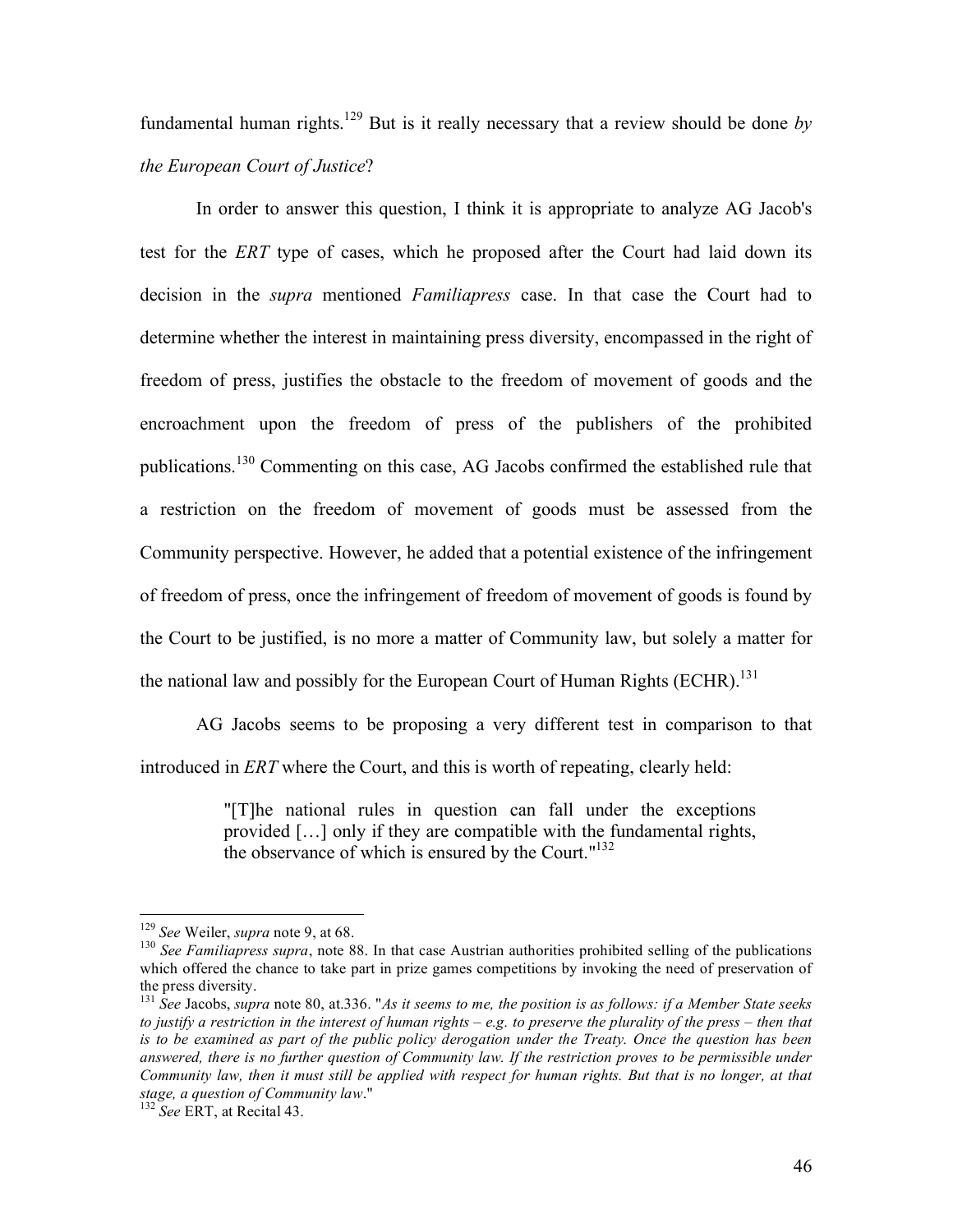Under *ERT* doctrine the review for the compliance with the protection of human rights is indispensable for the justification of the obstacle to the free movement of goods and it has to be done by the Court according to the Community standard. The test proposed by AG Jacobs introduces a new division of competences between the Court and national courts. Following AG's test, the Court would determine whether the obstacle is justified without scrutinizing it for possible infringement of human rights. This would be the job of the national court, once the Court would determine that the obstacle is justified. In case if the Court determines that the obstacle is not justified, the question of compliance with human rights protection does not even arise. AG Jacobs would thus narrow the jurisdictional scope of formula of general principles of law in cases in which the Member States derogate from Community law (*ERT* type of cases) by excluding the review for compliance with human rights from the Community domain and would subject the Member States only to the obligation to respect the principles which are the most relevant and exigent for the existence of the Community legal order. These are the principle of prohibition of discrimination on the grounds of nationality and the principle of proportionality.<sup>133</sup> This approach, if adopted, would thus cause a significant narrowing of the Court's jurisdictional claim by returning the care for human rights protection in *ERT* type of cases again in the hands of the national courts.

What turns out, however, is that this limitation of ECJ's jurisdiction brings about more correlated positive effects both for the Member States and the Community legal order. The first effect is the elimination of the conundrum of high-low standards in the ERT type of cases by simply transferring the duty of review of human rights protection from the Court into the hands of national courts and subjecting them to national law,

 <sup>133</sup> *See* Jacobs, *supra* note 80, at 337, 338.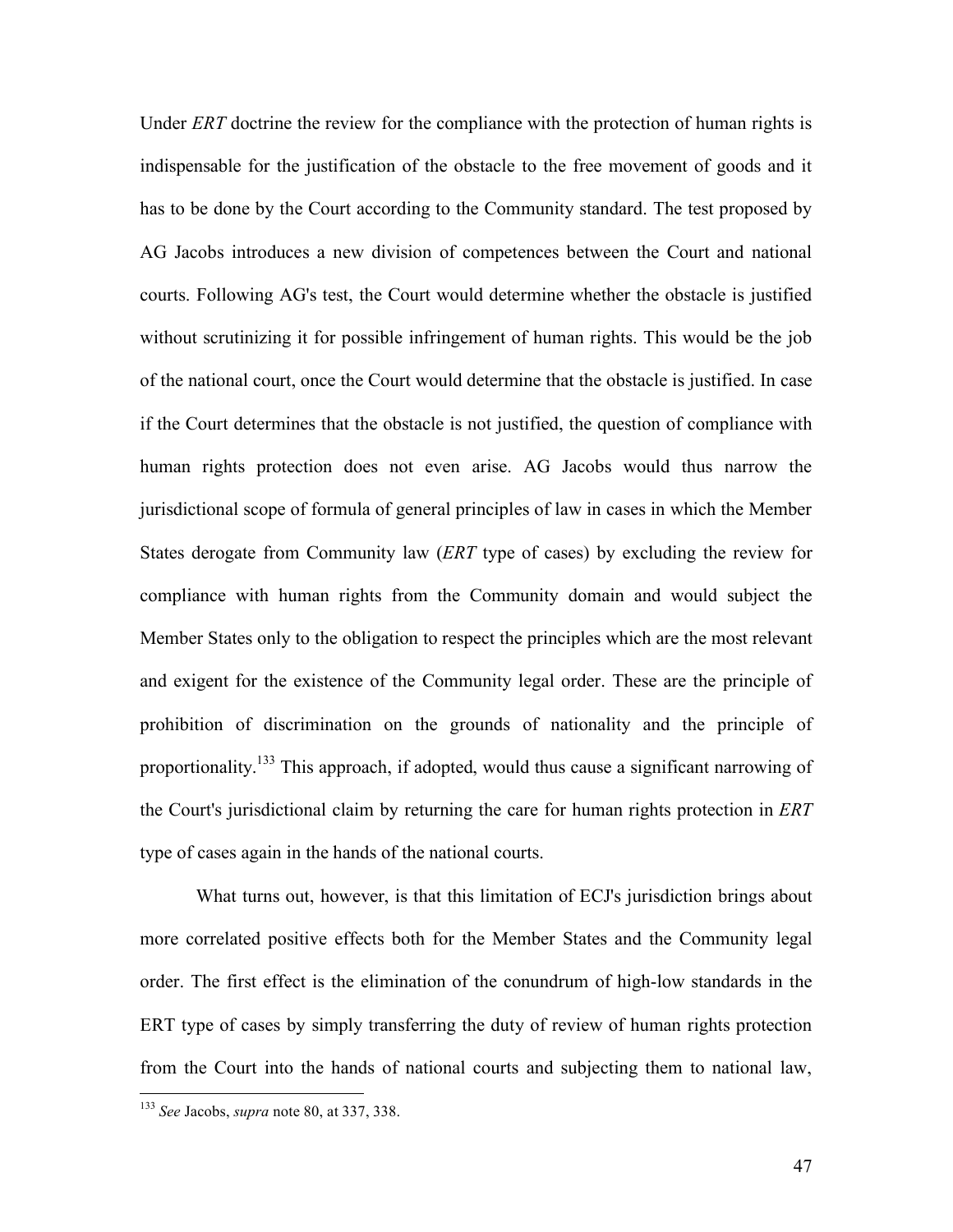leaving thus national value choices intact. Secondly, national courts are under this model assigned a special controlling role which *per se,* under some conditions, always works in favor of the Community objectives. Namely, when the Court on the Community level decides that the measure of the Member State which constitutes the obstacle to the free movement of goods is justified, national courts can still scrutinize this measure for the compliance with human rights protection, despite its justification in the light of the Community objectives. If the national court decides that the national measure, which encroaches on the freedom of movement of goods but in a justified way, unjustifiably impairs a particular human right, then the court can strike the measure down. This would produce two positive effects: the violated human right would be preserved and Community's fundamental freedom of movement of goods would be free of the otherwise justified obstacle. It seems that AG's test would at the same time promote fundamental objectives of the Member States and of the Community: human rights protection and the common market, and it would simultaneously preserve the core Community constitutional principles of direct effect and supremacy which ensure the uniformity and coherence of the EU legal order.

The prerequisite for the success of the AG's model is a trust in the national courts that they would really ensure an appropriate human rights protection since the Court's jurisdiction would be limited and review for the compliance with human rights would be abandoned in the nowadays *ERT* type of cases. The real chance that national courts would engage in a substantial human rights violation is, however, very small, yet it is true that the loss of the supranational judicial instance can be seen as a disadvantage, which is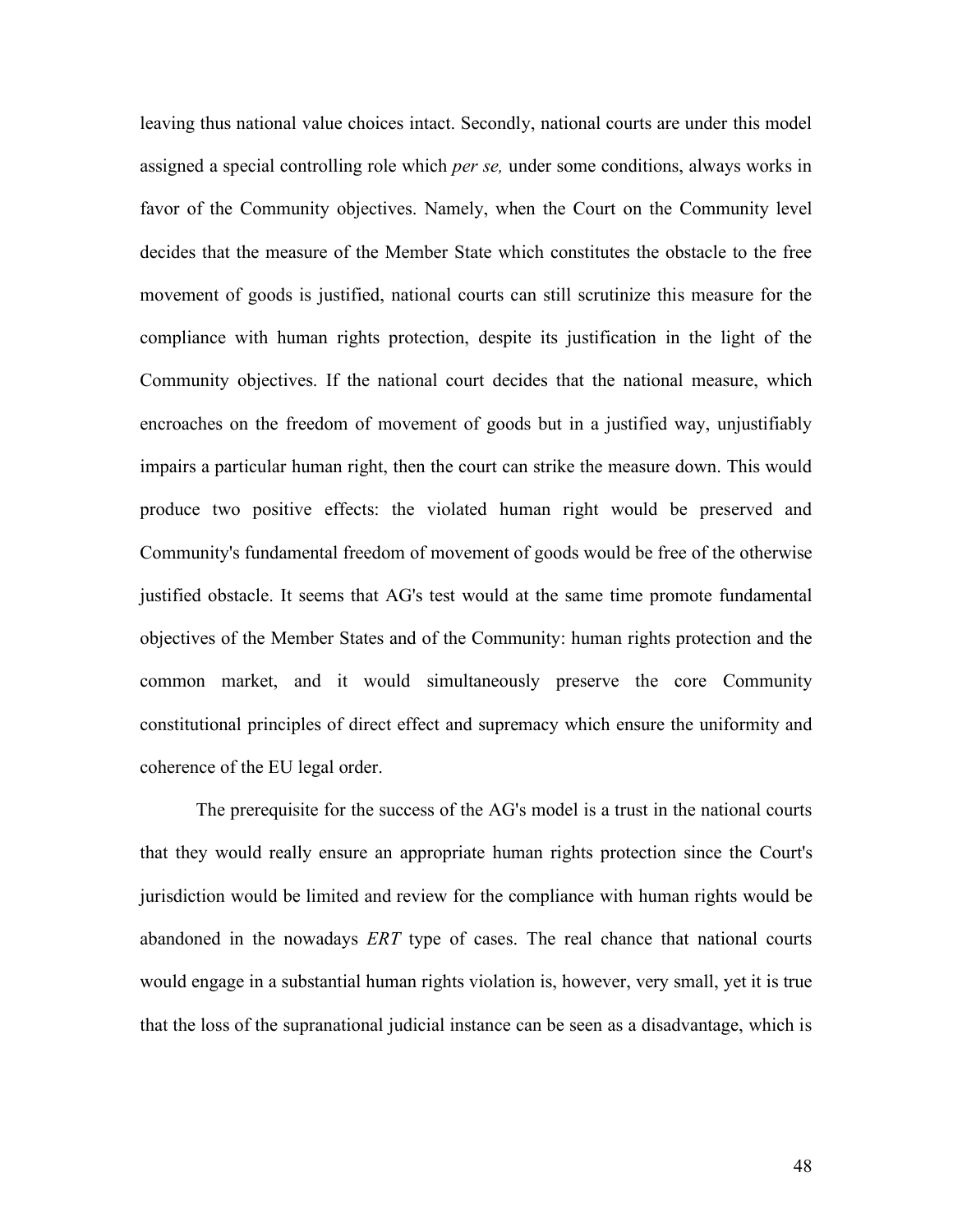again not so big due to the possible resort of the aggrieved to the European Court of Human Rights.

AG's proposal would, however, offer only partial solution to the conundrum of low and highs standards of human rights protection. His test applies solely to the *ERT* type of cases, while the measures of the Member States in the cases in which they implement Community law would still fall within the Court's jurisdiction and would be subject to the Community standard of human rights protection whose content is still undefined. Additionally, AG's proposal has not been accepted, yet, by the Court and even AG himself, as it seems in *Schmidberger infra*, has not insisted on it. One further possible reason for the relatively tiny chances of the success of this model is that it would entail a significant break in the Court's jurisprudence. It is well known how reluctant the courts are in general to recognize their "mistakes" and to change the course of their jurisprudence. In the case of the European Court of Justice this reluctance is additionally enhanced by its specific characteristic of being a supranational court and by its peculiar judicial mentality. <sup>134</sup> However, the *Keck* example shows that development in this direction is not completely impossible, especially if the Court would in the future face more and more cases in which it would have to strike a difficult balance between the four fundamental freedoms and the human rights protection, what in fact AG's prediction in Schmidberger is*.* 135

<sup>&</sup>lt;sup>134</sup> For example, one characteristic of the ECJ is that it never overrules its precedents openly and explicitly. Instead it tries to show its jurisprudence as an uninterrupted continuity. Clear example of this approach is the Court's decision in *Keck* case *supra* note 49 in which the Court effectively departed from its *Dassonvile* doctrine but it did not state that *Dassonvile* has been changed or overruled, rather it considered "*necessary to re-examine and clarify its case-law on this matter*." <sup>135</sup> *See Schmidberger,* Opinion of AG Jacobs, Recital 89.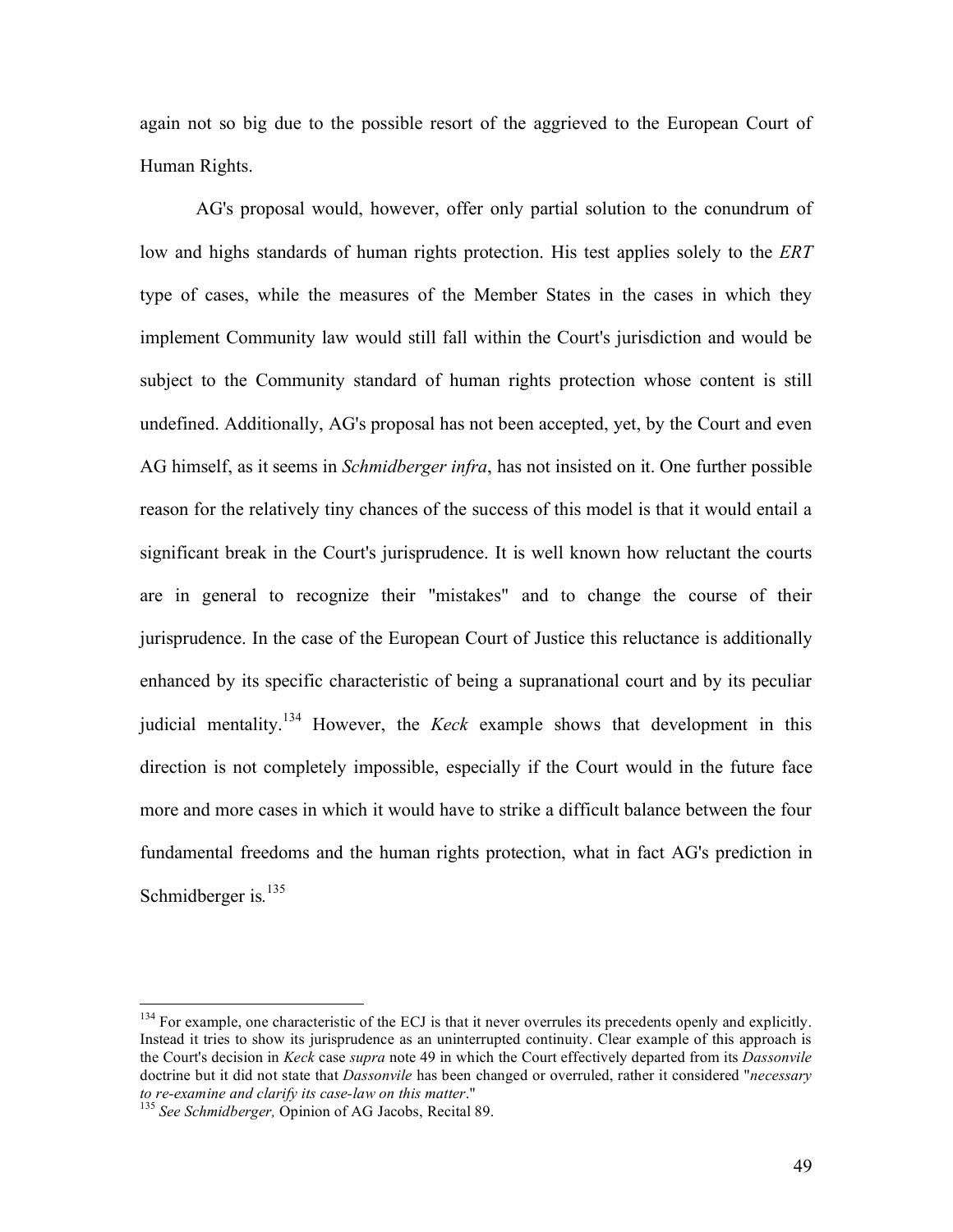At this stage it is appropriate to sum up the result of the analysis of the presented theoretical justifications and objections towards the Court's general principles of law formula and to the question of high and low standards of human rights protection that it purportedly entails. There seems to be at least a minimum consensus, leaving AG Jacobs' proposal a side for a moment, about the procedural grounds of the Community standard. The current jurisprudence of the Court confirms that the latter sees itself as being the only one entitled to decide on the human rights protection in the Community and that it claims quite broad a jurisdiction also over the acts of the Member States. The next and more controversial issue is the question of the Community standard itself. As we have seen, the Court has refused the high-low minimum standard approach whose inoperability and unattainability has been argued very powerfully. It follows from this, logically grounded in the procedural jurisdictional claim, that the only possible and workable standard within the scope of the Community legal order is a *genuine Community standard of human rights protection*, severed and distinct from the standard applied in any of the Member States.

### **2. Substance of the Community standard**

Having resolved these procedural stands, we have to turn next to the substance of the genuine Community standard itself. Its substance has to reflect the Community's own fundamental balances, struck between the Community's own core values.<sup>136</sup> This immediately raises another two sets of questions that need to be addressed for the final determination of the substance of the Community standard. First, it has to be discerned which the values of the Community are, and second how to strike a balance between

 <sup>136</sup> *See* Weiler, *supra* note 9, at 66.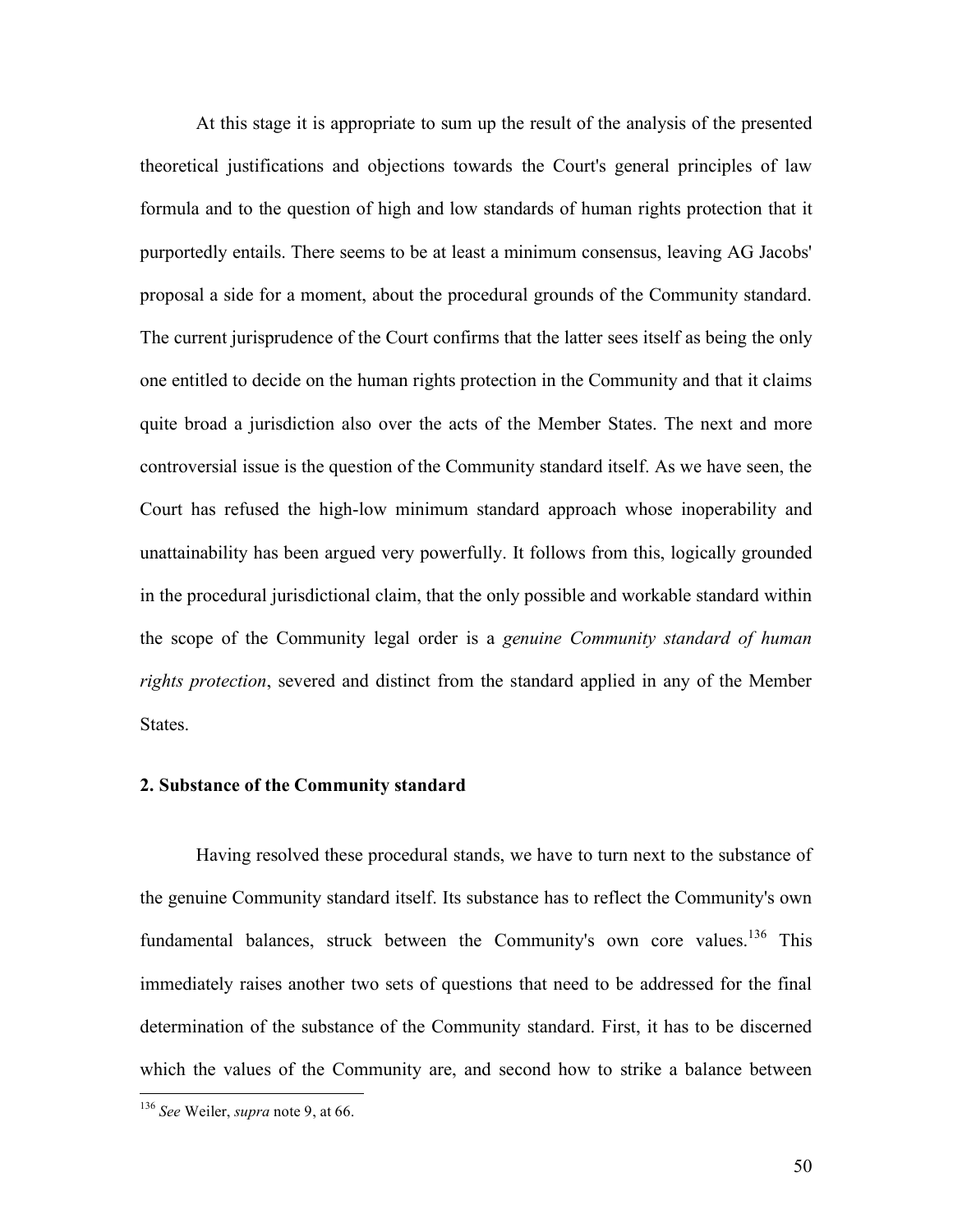those values. A balance struck between the Community values is in the other words the Community standard that we are looking for. We turn now to the first question, leaving the second to be discussed in the last part of this paper.

It is certainly true that the values of the Community must to a greater or lesser degree coincide with the values of its constituent units, i.e. with the values of the Member States. They should be an expression of the mélange of many Member States and peoples, <sup>137</sup> but not a simple mathematical average of the Member States' values. <sup>138</sup> There are according to my view two possible ways for the determination of the Community values which should form the substance of the Community human rights protection standard.

One option is the judicial ascertainment and determination of values; another is the legislative confirmation and enactment of values into the specific treaty provisions. The first option is the one we have described *supra* and which it has been in fact practiced by the Court under the designation of the so called general principles formula. The problems, especially due to the inexistence of sufficient or indeed any written legal basis which is necessary in the nowadays understanding of the role of the courts under the rule of law and *Rechtsstaat* principle, that arise out of this approach have also been thoroughly presented in the analysis of the different theoretical approaches. Thus, we should turn now to the second option to see whether it provides a satisfactory response to the presented challenge.

Second option predicts that Community values should be determined and specified in a special document enacted by the political body of the widest representation

<sup>137</sup> *Id.* <sup>138</sup> *Id.*, at 65.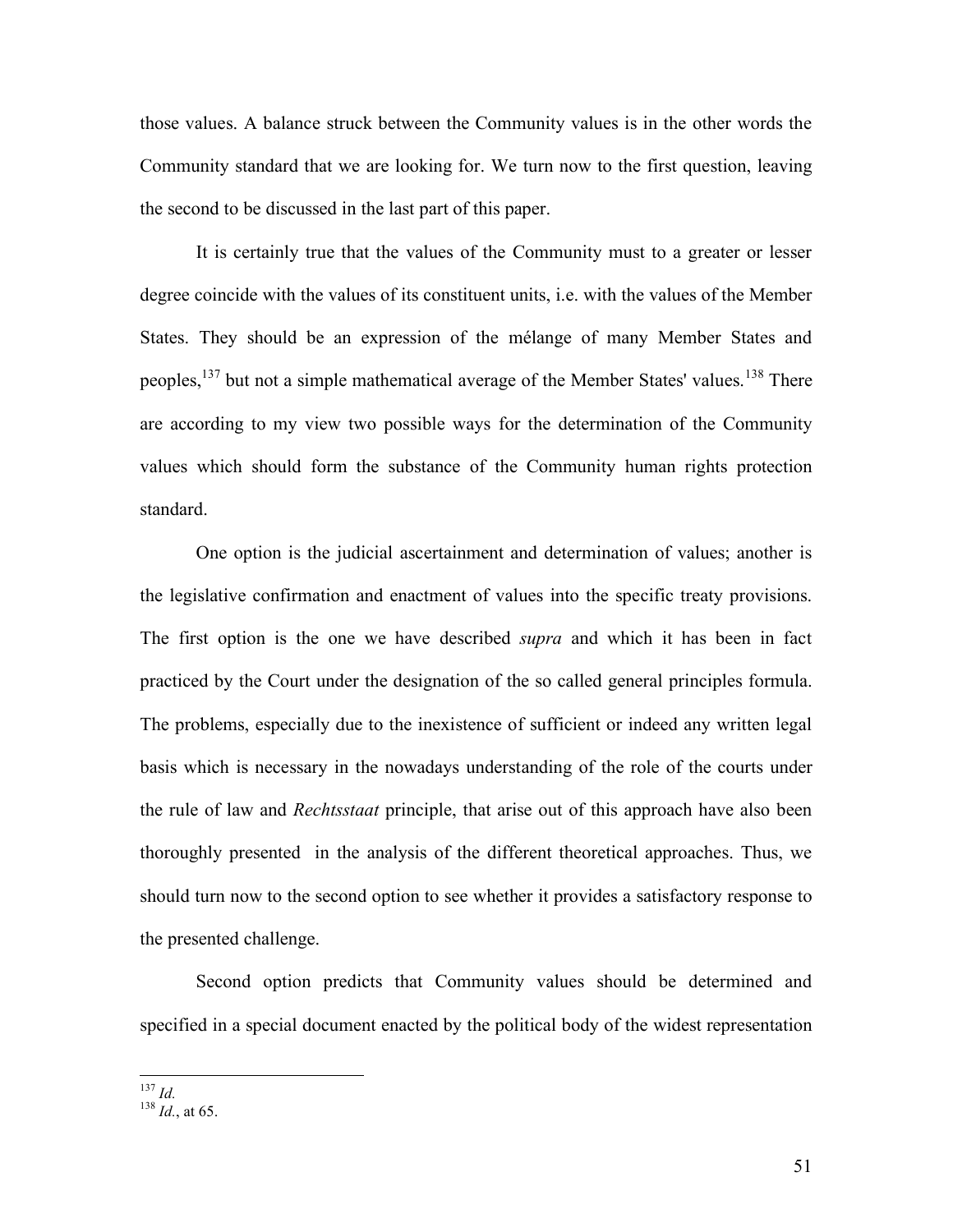and legitimacy, i.e. by the Community legislature which consists of the Council and the European Parliament.<sup>139</sup> This option has so far not been used in a significant way due to the fact that the long term decisions, which might be called even constitutional decisions – and a determination of the Community values certainly is a constitutional step, have been usually taken in the forum of the intergovernmental conferences consisting of the heads and other representatives of the Member States. This forum, which has recently been supplemented by the so called European Convention - a forum which attracts even a wider range of EU interests, can be seen as the most appropriate for laying down the desired Community value code. Unlike the Court this forum does not lack legitimacy, and it certainly can provide the most comprehensive expression of the values common to the Member States, which are then by the consensus of the latter transferred and transformed into the Community values and form the envisaged Community value code.

I think that a type of a comprehensive Community value code can be currently found in the form of the Draft Treaty establishing the Constitution for Europe<sup>140</sup> and especially in the Charter of Fundamental Rights<sup>141</sup> which forms the Constitution's integral part. The Charter, which encompasses a really broad set of rights derived from various

<sup>&</sup>lt;sup>139</sup> It is nowadavs almost forgotten that EU Parliament already in April 1989 introduced the so called Declaration of the Fundamental Rights which marked a first move from the purely judge-made protection of human rights. However, the Declaration has never gained a real bite and it took another 10 years to the creation of the Charter. For more details on the so called first generation issues, See Weiler, supra, note 64.<br><sup>140</sup> The Draft Constitution in Part II, Article 7 in fact envisages three possible sources of fundamental human rights in the EU: The Charter, the European Convention for the Protection of Human Rights and Fundamental Freedoms and still the so called formula of general principles of law. Despite the maintenance of the general principles formula, its nature changes since it forms part of the document which will be ratified by all the Member States and which will thus eliminate the question of standards and the concerns of legal certainty and ECJ judicial activism. It is clear, if the formula of general principles is still used its content will be, as it has been so far, decided by the ECJ and will constitute a genuine Community

standard. <sup>141</sup> But *See* J.H.H. Weiler, *Editorial: Does the European Union Truly Need <sup>a</sup> Charter of Rights?*, <sup>8</sup> ELJ, No.2, at. 96. Prof Weiler questions the necessity of the Charter and fears that by enactment of the Charter something important, a unique characteristic of the current constitutional architecture in the EU field of human rights would be lost. However, "*The Charter may not thwart this process, but it runs the risk of inducing a more inward looking jurisprudence and chilling the constitutional dialogue*."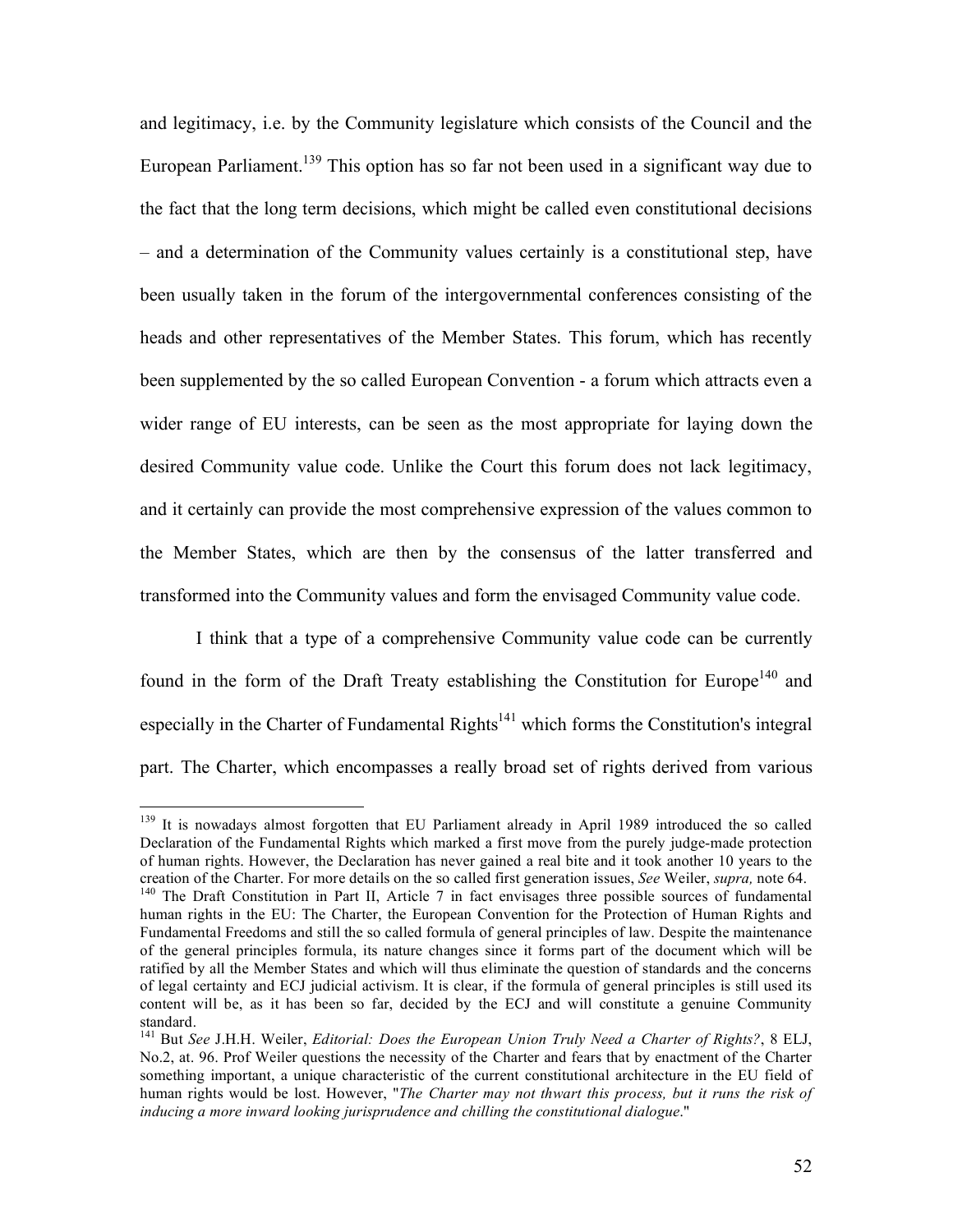European, international agreements and national constitutions<sup>142</sup> could provide a satisfactory solution and remove the conundrum of high and low standards for good. As showed *supra*, the inexistence of the written Bill of rights in the Community founding Treaties induced the Court to literally invent human rights protection on the Community level by invoking the mentioned general principles of law formula which has been the main source of the controversy. The enactment of the Charter by the unanimous decision of the Member States solves this problem. The Charter, when it comes into force, will bind the institutions of the Community and the Member States when they implement Community law.<sup>143</sup> Since the Charter is a Community legal act, it is according to the principles of Community law subject to the final and authoritative interpretation by the Court.<sup>144</sup> The latter will now have a determinate legal and legitimate basis for its human rights jurisprudence. Whatever standard would the Court adopt on the basis of the interpretation of the Charter as the sole Community legal act, it would be the Community standard to which the Member States have acquiesced by the enactment of the Charter.<sup>145</sup> It follows from this reasoning that the Member State would be no more in the position to argue that the standard of human rights protection on the Community level, as set by the Court interpreting the Charter, is inadequate and that it will therefore apply its national

<sup>&</sup>lt;sup>142</sup> *See* CRAIG, DE BURCA, *supra* note 71, at 359.<br><sup>143</sup> Charter Article II-51, Par. 1.<br><sup>144</sup> This, of course, does not mean that the ECJ will be the only interpreter of the Charter; on the contrary, its interpretation will be equally in the hands of the national courts. However, according to the established case law of the ECJ, national courts will have to refer to the ECJ for a preliminary ruling whenever they will think that the Community measure is invalid under the Charter (Case 314/85, Foto Frost, [1987] ECR 1129). This is what is meant by the contention that ECJ will have the last and authoritative say on the interpretation of the Charter and thus on the genuine community standard of human rights protection.<br><sup>145</sup> See Grainne de Burca, *Human Rights: the Charter and Beyond*, Jean Monnet Working Paper No. 10/01.

Charter is also important because of its symbolic role which could decisively contribute to the reversal of the paradigm – a move from the prevailing economic nature of the Community to the original broadly envisioned goals, to which common market serves only as a tool and not as a goal in itself.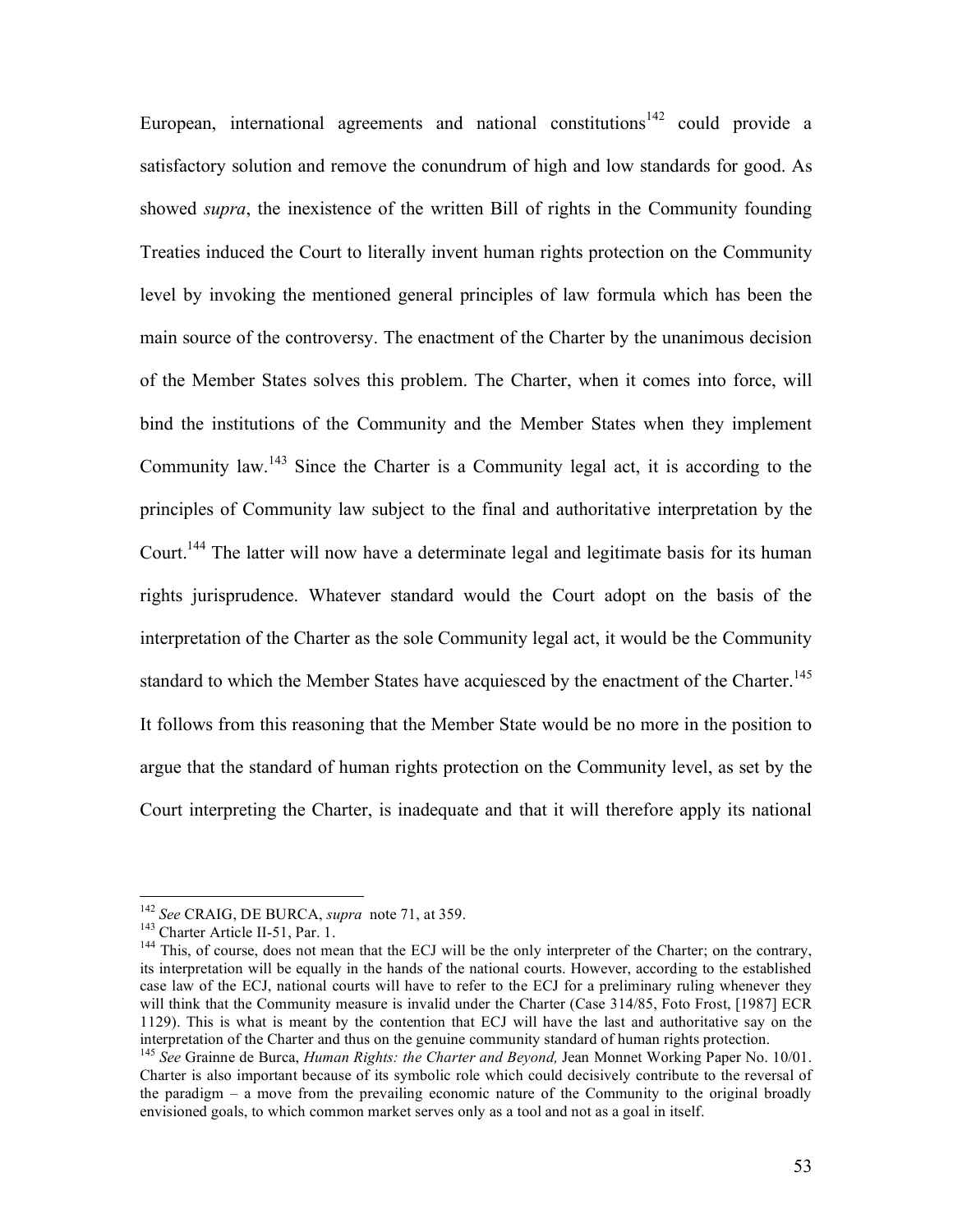standard instead. In other words, the Charter would preempt and unify human rights protection in all the areas that fall within the scope of the Community law.

However, the Charter contains some provisions which seem to be perpetuating the problem of standards of protection of human rights in the EU. The Charter in the Preamble reaffirms the Court's general principles formula. In the relation to the European Convention for the Protection of Human Rights (ECHR) it provides that when it contains the same rights as ECHR, they should be endowed with the same meaning, but the EU can provide for a more extensive protection. This is not problematic since the ECHR in any case presents only a minimum standard of protection under which no act, neither Community's nor Member States', can fall. The problem arises again in the relation to the constitutional traditions of the Member States. The Charter provides that the rights in the Charter as they result from these traditions should be interpreted in harmony with them and that full account shall be taken of national laws and practices. This is reasonable if it is apprehended in the following way. The Charter provides a written legal basis for the Community standard of protection of human rights and since it is a Community legal act adopted by the consent of the Member States, it certainly has to reflect the constitutional protection of human rights as guaranteed in the Member States. If this were not so, it would be hardly to expect that the latter would consent to it. It is also not contentious if the interpretation of the genuine Community standard, i.e. of the rights protected in the Charter, takes full account of the environment from which certain right derives from. However, since the Charter is the Community act, its final and authoritative interpretation, as I have pointed out before, should be and it is in the hands of the Court. The Court has to interpret it in the context of the Community legal order and not in the

54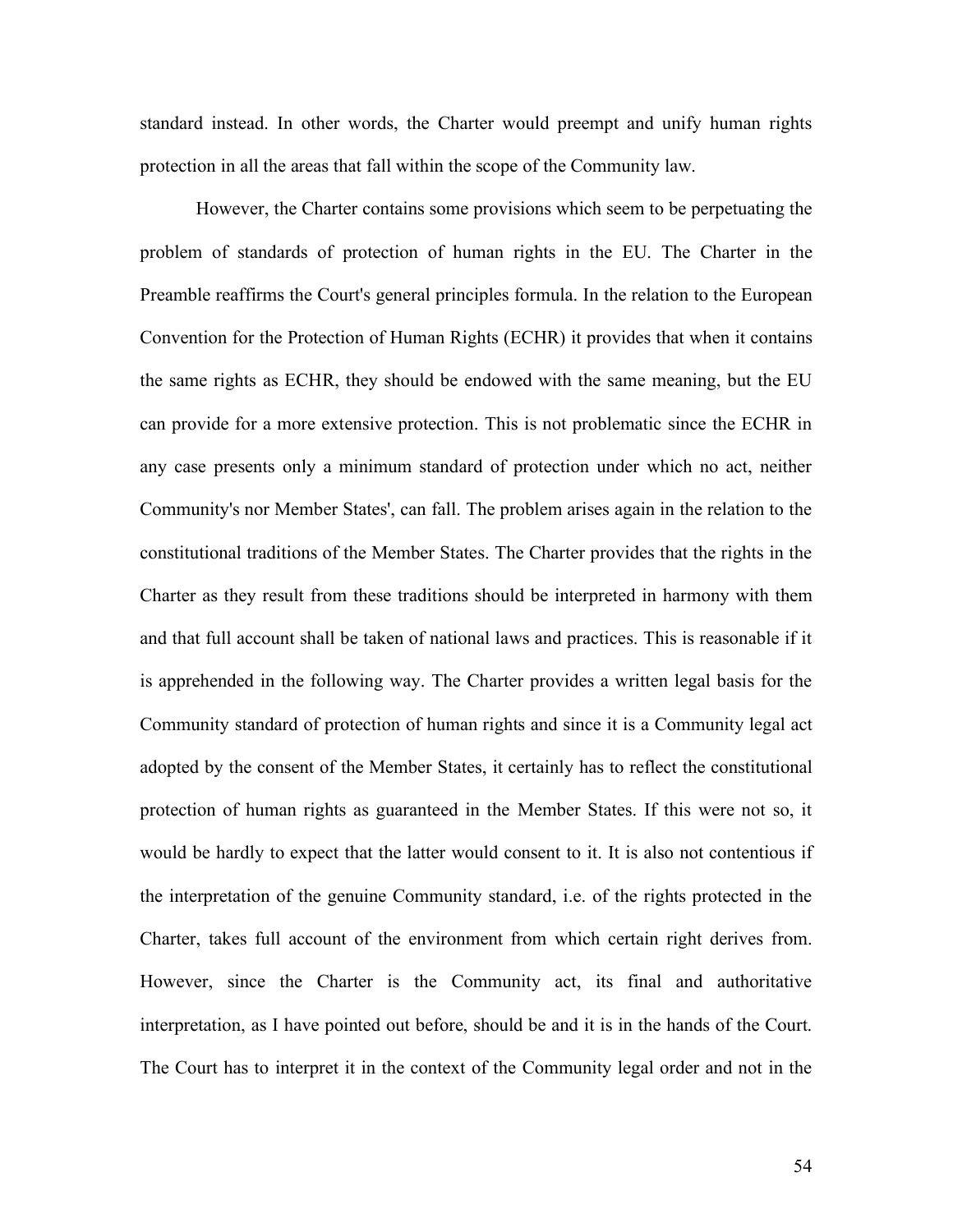context of the legal order of any of the Member State if the unitary structure of the Community law is to be preserved. In the light of this, Article II-53 of the Charter appears to me as an unfortunate surprise as it provides that nothing in the Charter should be interpreted as restricting or adversely affecting human rights and fundamental freedoms as recognized *inter alia* by the Member States' constitutions. By literal reading of this provision we could come to the conclusion that the Charter endorses the maximum standard approach that we discarded *supra.* However and since I am convinced that the maximum standard approach is fundamentally flawed, I think that the Court should simply avoid the "trap" of this provision by conferring on it a purposive interpretation of the Charter whose purpose is to eventually bring about legal certainty in the Community human rights jurisprudence.<sup>146</sup> The same approach should be taken in relation to the general principles of law (i.e. the old formula) which are recognized by the Charter as one of the possible sources of the EU human rights jurisprudence. I suggest that the general principles and the reference to the Member States' constitutions should be taken as a sort of soft law, as a guidance which should help the Court in the interpretation and the application of the Charter, especially in the case of the loopholes in the law and in the hard cases in general. Again it would seem to me to be contrary to the purpose and idea of the Charter to finally have a firm legal basis for the genuine Community standard of human rights protection, but to stick to the general principles formula, which instigated

<sup>&</sup>lt;sup>146</sup> For example the Preamble to the Charter expressly provides that the aim of the Charter is to strengthen the protection of fundamental rights in the light of the changes in society, etc., by making those rights more visible in the Charter. For some insight in the travaux préparatoires *See* Jonas Bering Liisberg, *Does the EU Charter of Fundamental Rights threaten the Supremacy of Community law?*, 38 CMLR, at 1172: Presidium of the Charter conceived the overarching purpose of the Charter as strengthening the EU human rights by making them more visible and comprehensible to the public. All these arguments go into the overall direction of a greater legal certainty.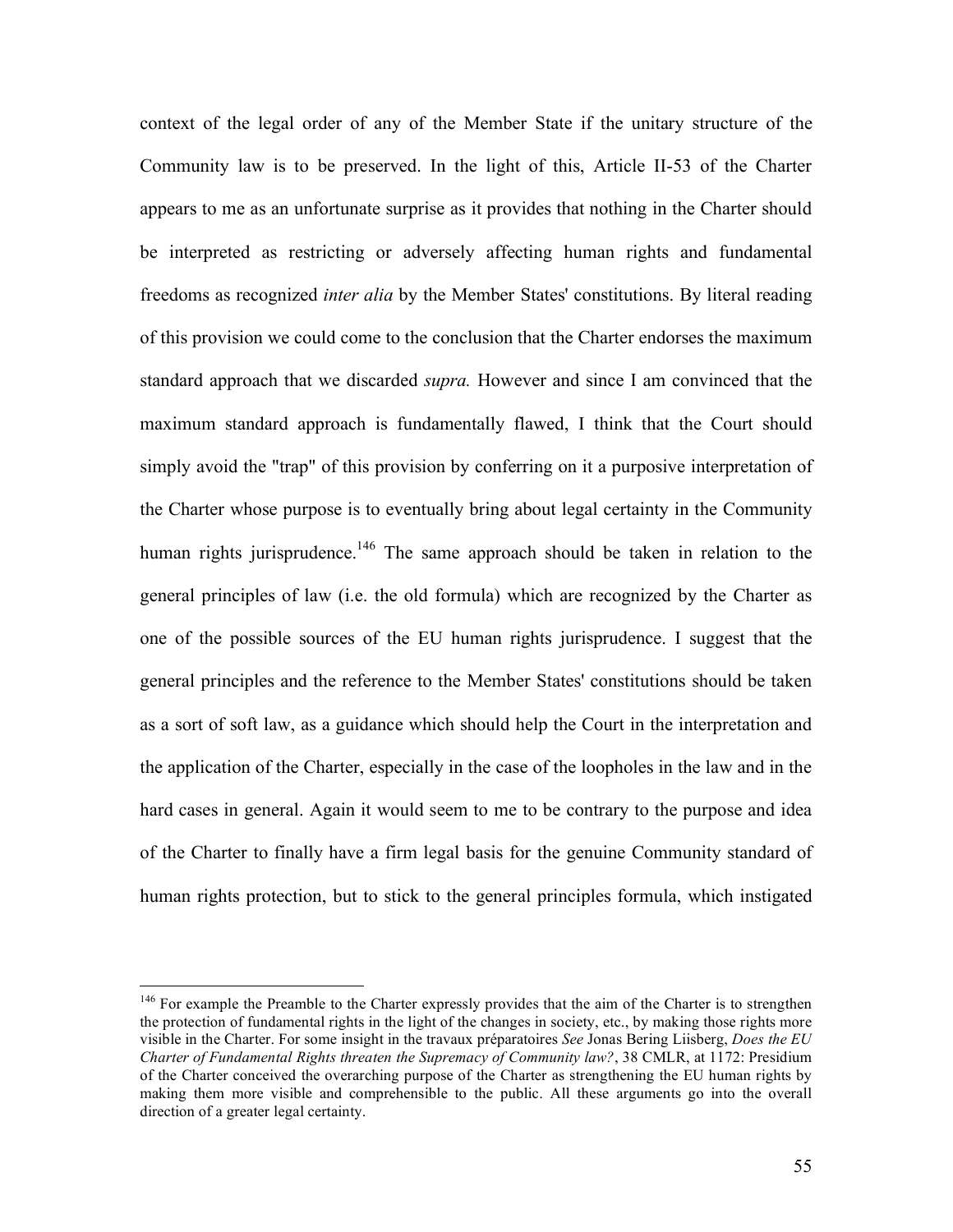so many controversies, or to the maximum standard approach which explicitly runs contrary to the fundamental principle of supremacy of Community law.<sup>147</sup>

I am nevertheless aware of the fact that this unification of the human rights protection for all the acts that fall within the scope of the Community law would *de facto* mean the eradication of the fundamental social value choices within this scope. This unification could additionally cause the effect of dual standards of human rights protection applied to the acts which are identical in their characteristics, but which fall within the scope of different legal orders: one into the scope of the Community legal order and another into that of the Member State, which could (as two different polities) presumably provide different standards of protection. Without further elaborating on this point, it should be stressed that this double standard scrutiny could raise the question of equality before the law.<sup>148</sup>

As we know, the scope of the Community legal order as far as the protection of human rights is considered embraces all the acts of the Community institutions and acts of the Member States when they implement Community law (*Wachauf* type of cases) or when they derogate from the Community four fundamental freedoms (*ERT* type of cases). *Wachauf* type of cases are neither problematic from the national social value choices perspective nor from the double standard protection problem since the Member

 <sup>147</sup> *Id.* at 1193, Liisberg comes to the same conclusion: "*The somehow conflicting intentions of the drafters* and the inconsistencies in the text do not support an argument that the Article 53 limits the supremacy of *Community law…The interpretation is simply politically impossible seen from a Community perspective. One of the major purposes of strengthened human rights protection at the Community level is precisely to safeguard the supremacy principle.*" The author concludes that: "*a close reading of the text ("nothing in* this charter"), its political purpose (to send the signal that the Charter is not intended to replace national *constitutions) and perhaps most importantly, its source of inspiration (Art. 53 of ECHR), all confirm that Article 53 and its reference to constitutions of the Member States leave the supremacy of Community law intact."*<br><sup>148</sup> For example, in one case the Member State would infringe the right to ownership when implementing

Community law (Wachauf type of cases), in the other case it would infringe the same right by exercising its authority based solely on the national legal basis. One infringement would be subject to Community judicial review on the legal basis provided in Charter, the other only to national judicial review.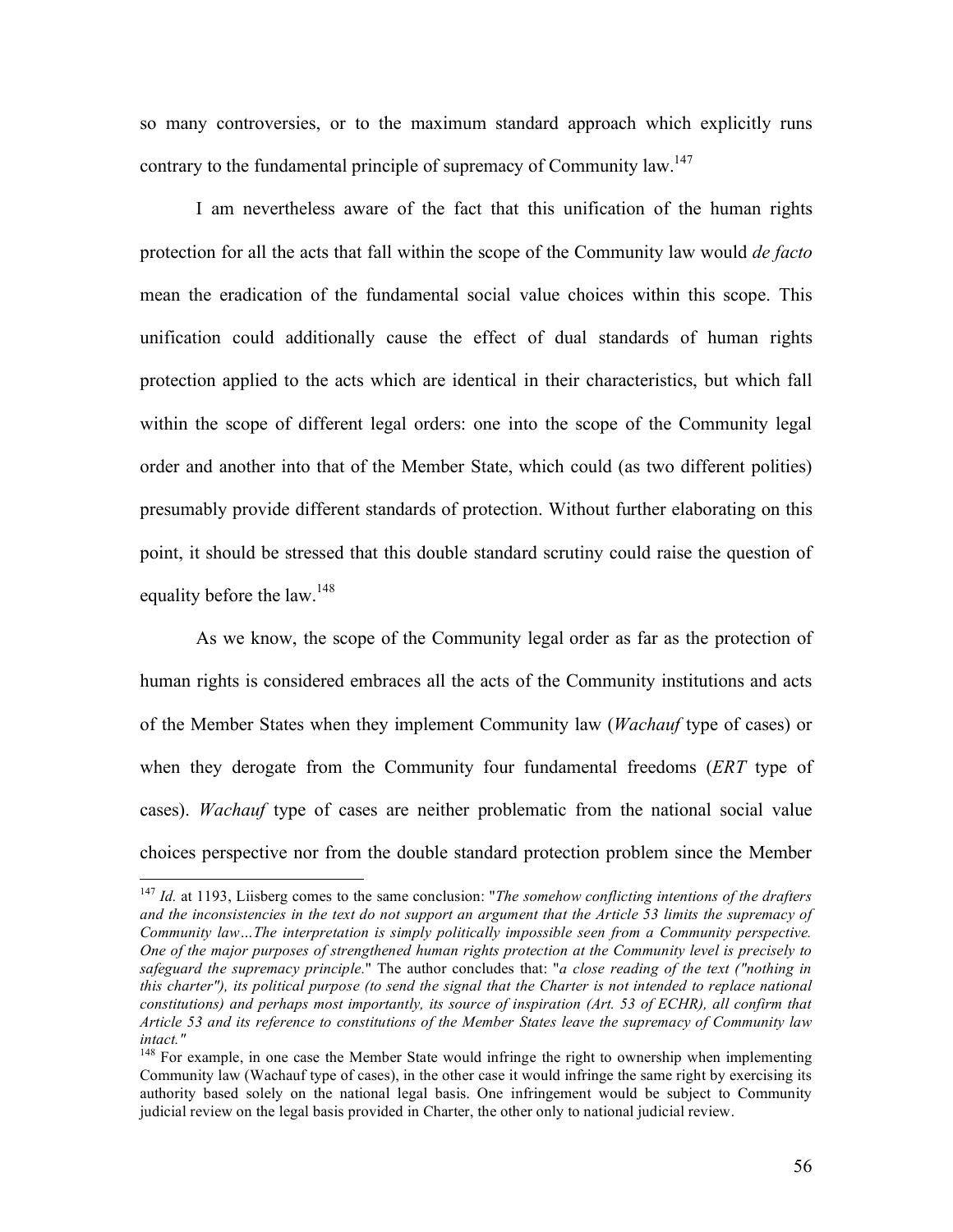States in these cases act as the agents of the Community institutions. The nexus with the Community legal order is so strong that it would be an absurd solution not to count these acts within the scope of the Community legal order and not to subject them to the genuine Community standard of human rights protection. Cases of *ERT type*, as we have seen, have been more controversial from their very introduction. It is not necessary to repeat the justification for this type of cases provided *supra*, but it is worth noting once again that the Court was urged to act with the highest possible degree of deference towards the Member State's acts once it had ascertained that the core human rights are not violated by the derogating acts. $149$ 

Therefore, I would propose to the Court to follow the *supra* presented approach of AG Jacobs and to abdicate its human rights jurisdiction over the *ERT* type of cases. I have provided the explanation of the rationale for this proposal in the analysis of AG's approach and it finds its justification also in the text of the Charter. The latter omits the acts of the Member States when they derogate from the Treaty and explicitly provides that it addresses the Member States *only when they are implementing Union law.* 150 Despite the fact that some nevertheless suggest that the Court should continue with its present jurisprudence notwithstanding the explicit wording of the provision<sup>151</sup> I think that the Court should follow AG Jacobs' approach because of its another important positive effect. By putting human rights cases to a greater degree in the hands of the national courts the mutual trust and judicial co-operation between the ECJ and national courts, which is of crucial importance for the efficiency of EU legal order, would be enhanced.

<sup>&</sup>lt;sup>149</sup> See Weiler, *supra* note 9, 71.<br><sup>150</sup> Charter Article II-51, Par. 1.<br><sup>151</sup> See CRAIG, DE BURCA, *supra* note 71, at. 347: "*The explanatory memorandum to the Charter clearly endeavors to read the wording of Article 51 more broadly by emphasizing the unambiguous nature of the ERT ruling[…]*".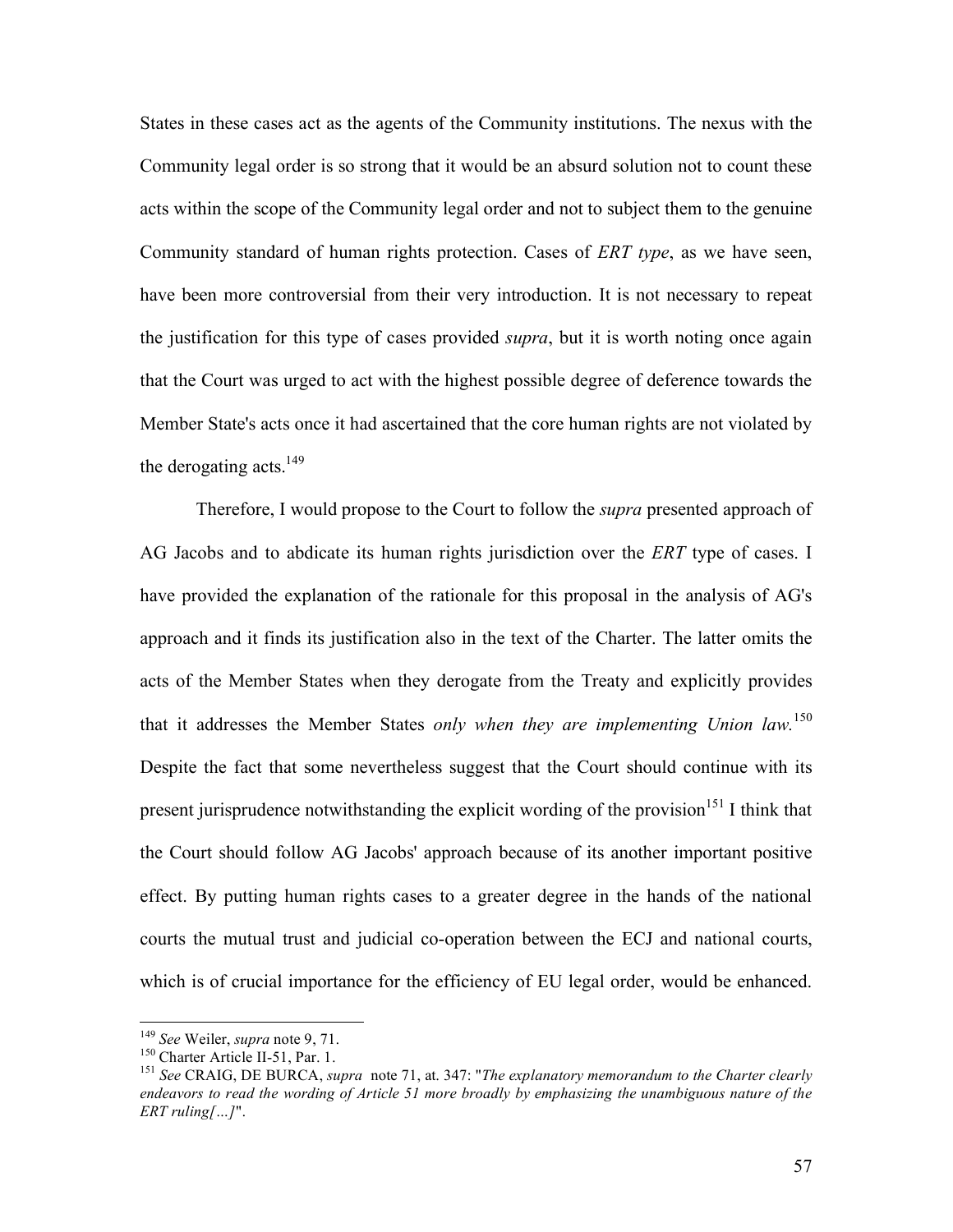This could be used as an important tool for the weakening of the constitutional attacks on the EU constitutional framework after the breakdown of the political-legal equilibrium in the EU. $^{152}$ 

#### **3. Conclusion of Part II**

On the basis of the presented theoretical approaches it can be concluded that when dealing with the Court's jurisprudence on human rights protection in the Community it is not correct to ask which standard – i.e. of which Member State, high or low etc. - of human rights protection the Court applies since the answer can be obviously only one. The Court as a Community institution, which has a jurisdiction only over the issues that fall within the Community law, can apply exclusively genuine Community standard. In jurisdictional-procedural sense the proposal is that the Court should cease with the review of the Member States' derogations from Community four fundamental freedoms for the compliance with human rights protection and should instead review them only for the compliance with the principles of non-discrimination and proportionality.<sup>153</sup> The acts of the Community institutions and the acts of the Member States when they implement

 <sup>152</sup> *See* J.H.H. WEILER, THE CONSTITUTION OF EUROPE, Cambridge University Press, Cambridge 1999) at 96, and Henry G. Schermers, *Comment on Weiler's The Transformation of Europe*, 100 YALE L.J. 2525, at 2533.<br><sup>153</sup> *See* Weiler, *supra* note 64, at. 616, where the author argues that the review of compliance with the

principle of proportionality is as encroaching and expansive as the review of the compliance with the human rights protection and that the boundary between the two is actually blurred. Therefore, it can be argued with great difficulty that test of proportionality is a jurisdictional one and the test of compliance with human rights protection is a substantive one. My response to this is that I acknowledge the strength of this argument and the expansiveness of the proportionality test. However, recently it has quite frequently occurred that the ECJ draws only very broad guidelines and it leaves the determination of the proportionality to the national court. This fact speaks in favor of the advocated limited jurisdictional claim. *See* for example: Familiapress case *supra* note 88 and Joined cases C-34-36: De Agostini [1997] ECR I-3843.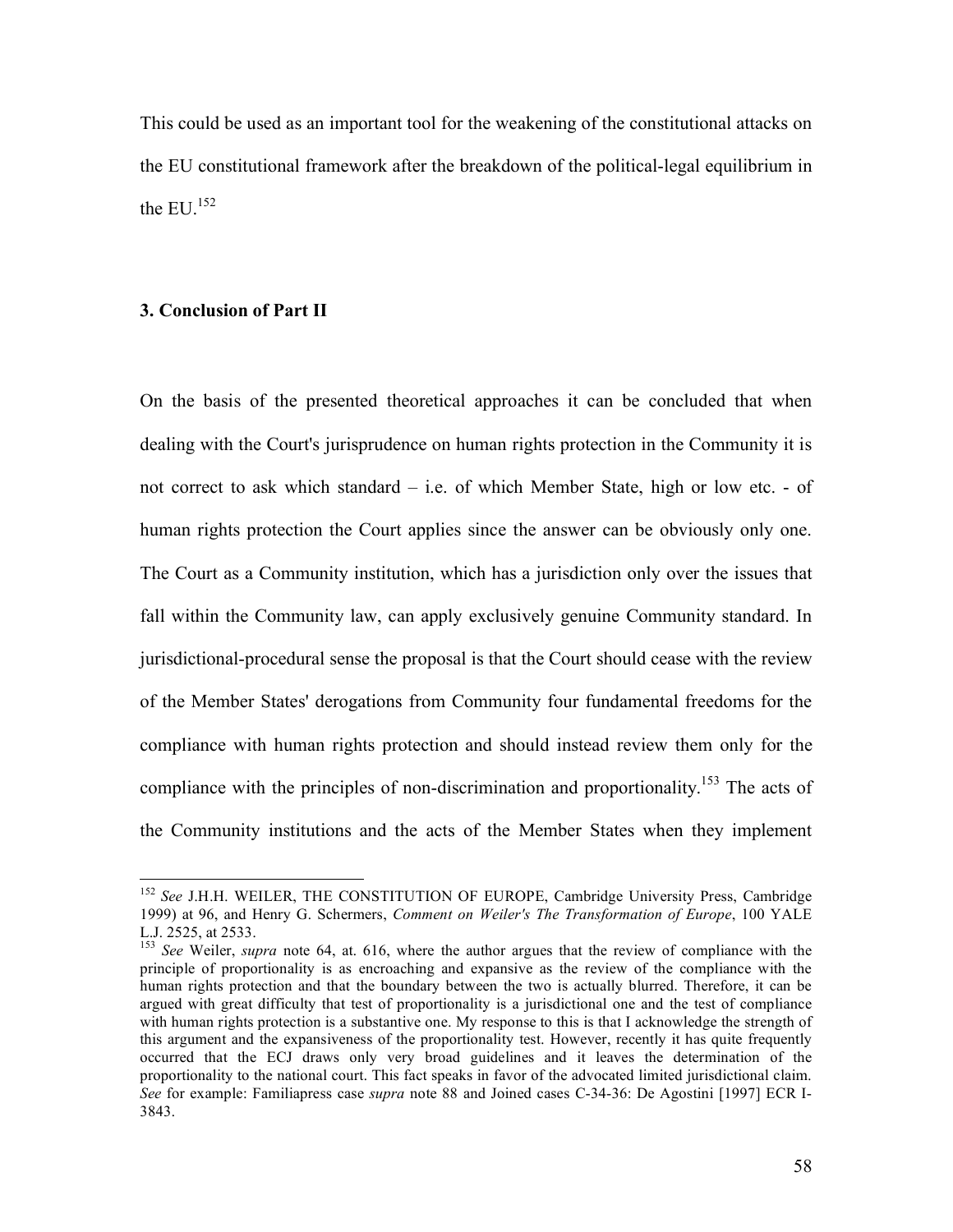Community law remain subject to the established Court's review, including for the compliance with human rights protection. From the substantive dimension I have defined the content of the so called genuine Community standard, i.e. the Community values, and pointed at the Draft Constitution and at the Charter as their legal source and a determinate legal basis for the human rights protection, which the Court has lacked up till now.

Having defined both procedural and substantive basis for the Court's human rights jurisprudence, the last issue which needs to be explored is how the Court in fact exercises its judicial role, how it strikes the balance between the concrete competing values in the concrete cases. Precisely, the question I will try to answer is what kind of standard or rule<sup>154</sup> can be adopted by the Court when it has to square the freedom of movement of goods and fundamental human rights protection when they stand against each other. This is, of course, the issue that arose in *Schmidberger* and it is the resolution of this case that I turn to in the last part of this paper.

 <sup>154</sup> For the important jurisprudential distinction between rules and standards, *See* Kathleen M. Sullivan, *The justices of rules and standards*, 106 Harv. L. Rev. 22.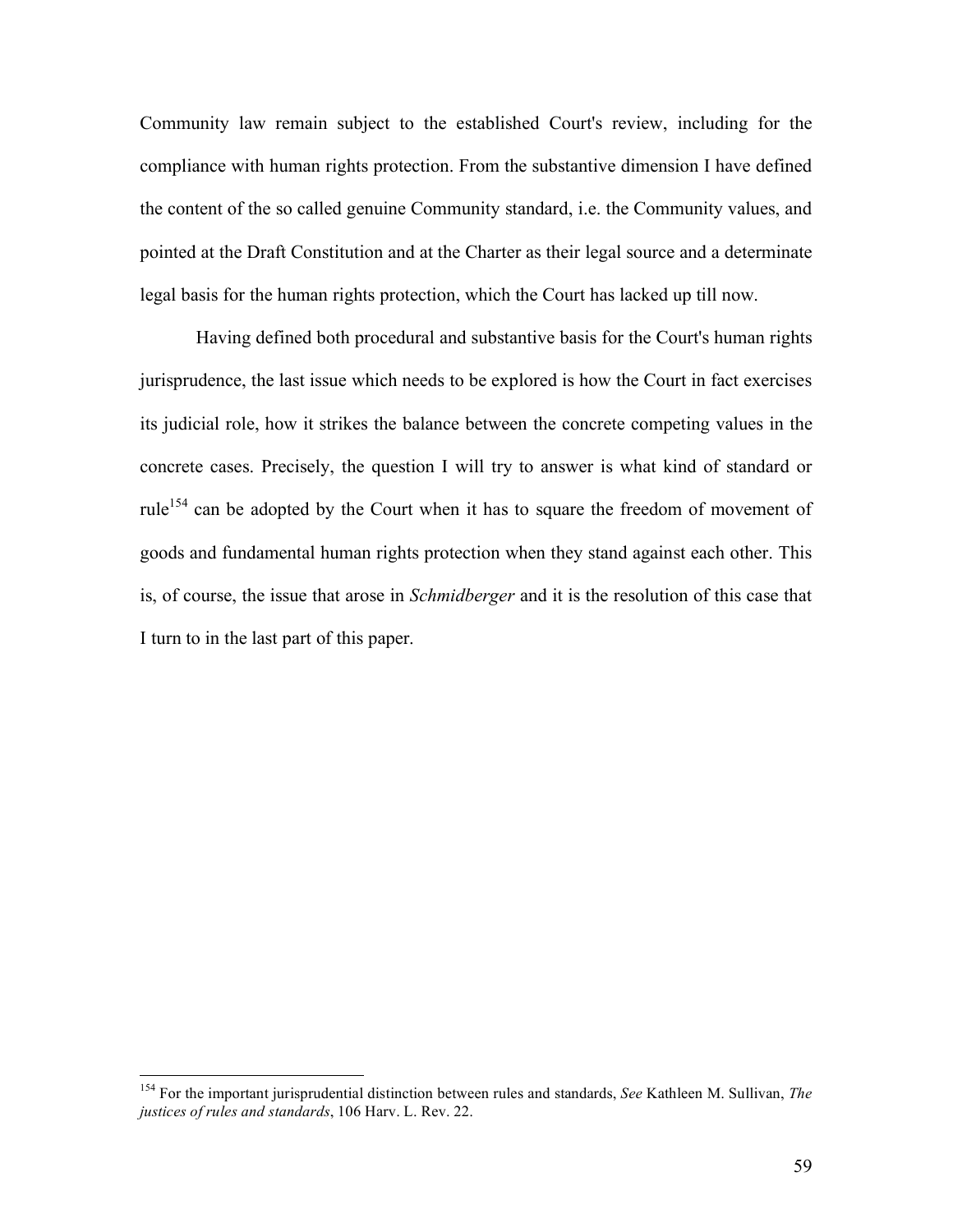# **Part III: Constitutional balance between fundamental human rights and freedom of movement of goods in Community legal order**

The Court in *Schmidberger*, as presented *supra*, needed to reconcile the requirements of the protection of fundamental rights in the Community with those arising from a fundamental freedom enshrined in the Treaty.<sup>155</sup> In the cases in which the Member State relies on the fundamental human rights protection as a justification of its derogation from the Community law the presented AG Jacobs' minimalist approach to the Court's human rights jurisprudence can not achieve its purpose since the Court, *volens nolens,* has to decide whether the relied ground of the defense, i.e. human rights, is justifiable. In this type of cases the review of human rights protection is therefore unavoidable. This on its face deprives the proposed test of its essential advantage, which exists in the exemption of the Court from the hard cases which entail delicate value choices. However, there are two alternative solutions which could save the purpose of the advocated approach and prevent the repetition of the standards saga.

The first option is to deny human rights protection as an independent ground of justification of the obstacle to the free movement. This has been argued, again, by AG Jacobs' in *Schmidberger* 156 where he contended that Austrian reliance on human rights protection should be considered as a public policy exception to the free movement of goods. This solution, however, poses two problems.<sup>157</sup> First, it is hard to see how the

<sup>&</sup>lt;sup>155</sup> *See Schmidberger supra*, note 4, Recital 77.<br><sup>156</sup> *See Schmidberger Opinion of AG*, Recital 95 and also AG Jacobs, *supra* note 80, at 336.

<sup>&</sup>lt;sup>157</sup>See Opinion of the Advocate General in the case C-36/02 *Omega*, not reported. In this case a German company which organized laser games, which involved simulated shooting at the people, was denied permission to conduct its business due to the incompatibility of the content of the games with the fundamental values as enshrined in the German constitution and especially with the fundamental value of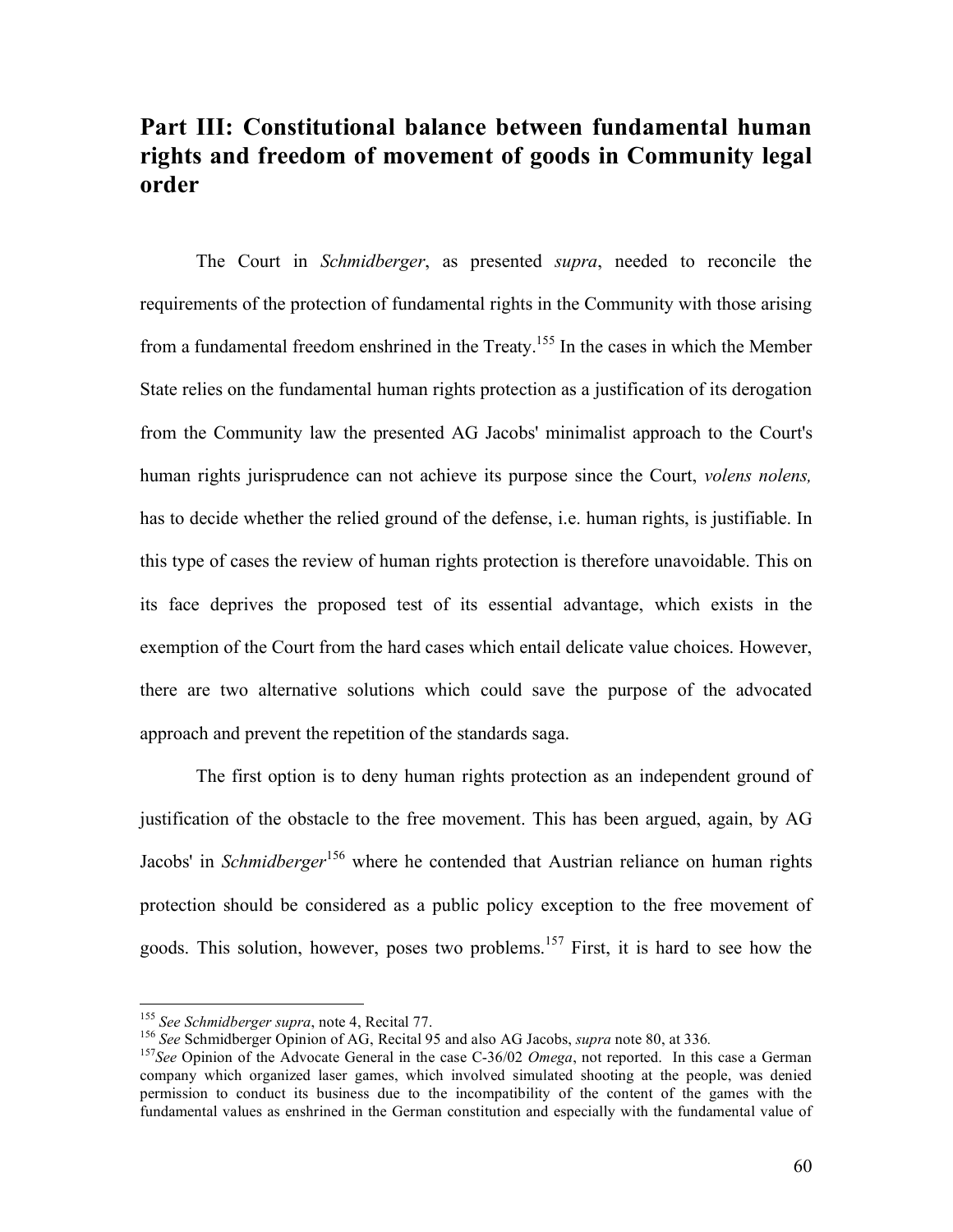review under the public policy exception would differ from that under the independent human rights exception. Secondly, it is doubtful whether the fundamental rights as a ground for justification should really be treated the same as the "traditional" justification based on public policy or public security.<sup>158</sup> AG Jacobs is right that fundamental rights, as described *supra,* depend on the specific situation in the Member State concerned, as the justifications based on public policy and public security do, but equalization is problematic. First of all, the term public policy as adopted in the Treaty originates from the French legal order as a concept of "ordre public" with a special meaning which emphasizes a special importance of certain mandatory rules signaling that they cannot be departed from by anyone since in the opposite case the structure of the society as such would be threatened and therefore the courts must apply them in principle automatically. <sup>159</sup> The Court in cases *Cullet v. Centre Leclerc* and *Commission v. France*<sup>160</sup> construed the public policy exception very narrowly and left open door for it only in extreme cases.<sup>161</sup> Additionally, concepts of public policy and public security are based on the collectivism and not on the protection of the individual, as fundamental

human dignity. AG confirmed that <sup>a</sup> reliance on fundamental values can be accepted as <sup>a</sup> Community public order or public policy exception to the freedom of providing of service, which was violated by the act of the German authorities. This is, interestingly, the same argument as it was used by AG Jacobs and which I deem not very justified. However, what is more important for the purpose of my thesis is that the AG in *Omega* case explicitly stated that the objections to the application of Community law that are based on the Member States' constitutions are as a rule insufficient, because otherwise the uniform application of Community law would be impaired. A restriction of the freedom to provide services thus cannot be automatically justified on grounds of protection of specific fundamental rights guaranteed in the constitution of a Member State. Instead it is necessary to examine the extent to which such a restriction based on national law may be justified on grounds recognized under Community law, such as, in particular, the protection of public order. When so doing, the Community concept of public policy must be interpreted in the light of the requirement under Community law that human dignity be protected.

<sup>&</sup>lt;sup>159</sup> *Id.*<br><sup>159</sup> *See* http://www.eurofound.eu.int/emire/FRANCE/PUBLICPOLICYLAWANDORDER-FR.html.<br><sup>160</sup> *See* Case 231/83, Cullet v. Centre Leclerc [1985] ECR 305 and Commission v. France *supra* note 54.<br><sup>161</sup> *See* OLIV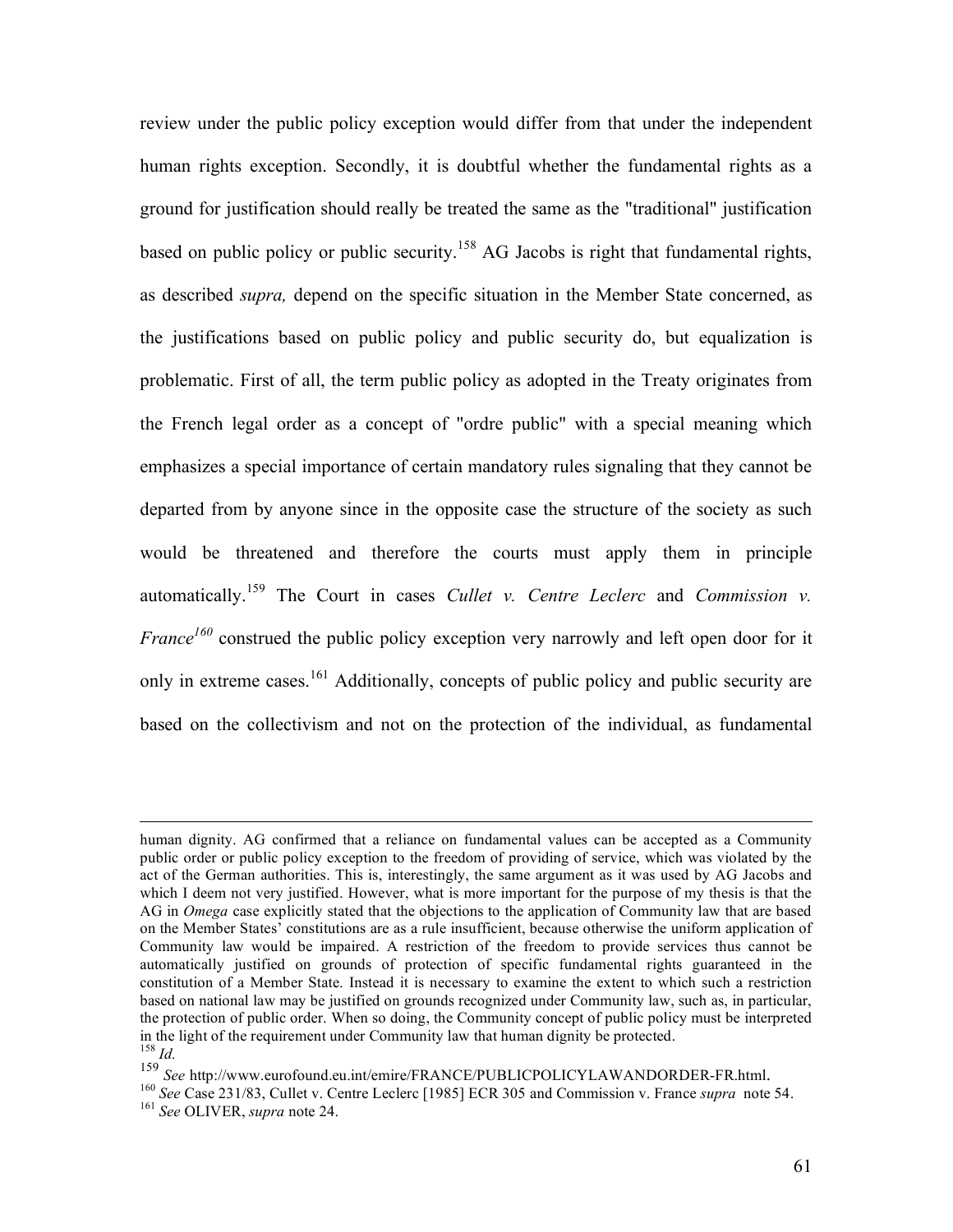rights are. Public security and public policy are thus actually conceptually different from the fundamental rights and in principle function as their limitation.

The first alternative apparently does not provide a satisfactory answer. Therefore, I think that fundamental rights must be considered as an independent ground of justification, as the Court has held so far. Following the proposed AG's test, I hold that in cases in which the Member States rely on the human rights exception they have to accept that the Court will review this exception jurisdictionally and substantively exclusively on the basis of the Community standard of human rights protection, as set in the Charter. This essentially means that Member States relying on human rights exception have to accept that the value choice will be made on the Community level by the Court. As we have seen, there is no other option since any derogation from the Community law can be judged only according to the Community law itself.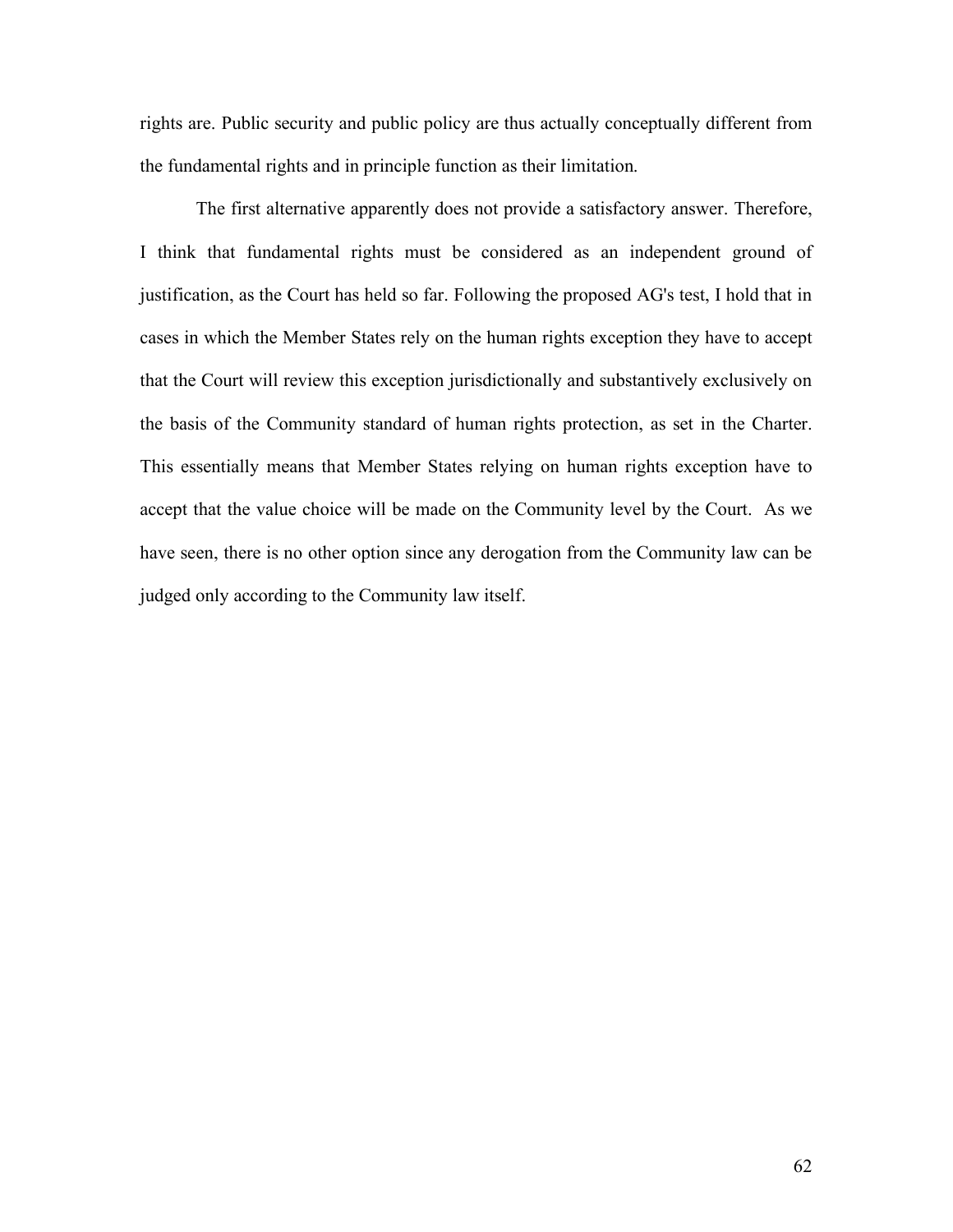# **1. Protection of the fundamental human rights as an independent ground of justification**

However, there are some special characteristics of the concept of the fundamental human rights which invite the Court to treat derogations from the fundamental freedom of movement of goods which are justified on the human rights protection differently from the justifications based on the other potentially justified grounds. Every lawful justification ground is aimed to ensure the necessary regulatory autonomy of the Member State. Since the protection of the fundamental human rights presents the core of the social value choices about the balance between the individual's freedom and collective interest, it speaks for a higher degree of the regulatory autonomy to be granted to the state. However, what makes the protection of fundamental human rights as a ground of justification particularly special is the fact that human rights protection is not only the concern of the Member State and its regulatory autonomy, but it is also one of the main objectives that the Community is bound to pursue. In other words, the protection of fundamental human rights is the imperative and the objective that are both the Community and the Member States bound to pursue.

The Court in Schmidberger acted on this basis when it straightforwardly concluded that since both the Community and its Member States are required to respect fundamental rights, the Member State's reliance on human rights protection as the exception to the freedom of movement of goods constitutes

> "a legitimate interest which, in principle, justifies a restriction of the obligation imposed by Community law, even under a fundamental freedom guaranteed by the Treaty such as the freedom of movement of goods." 162

 <sup>162</sup> *See Schmidberger*, Recital 74.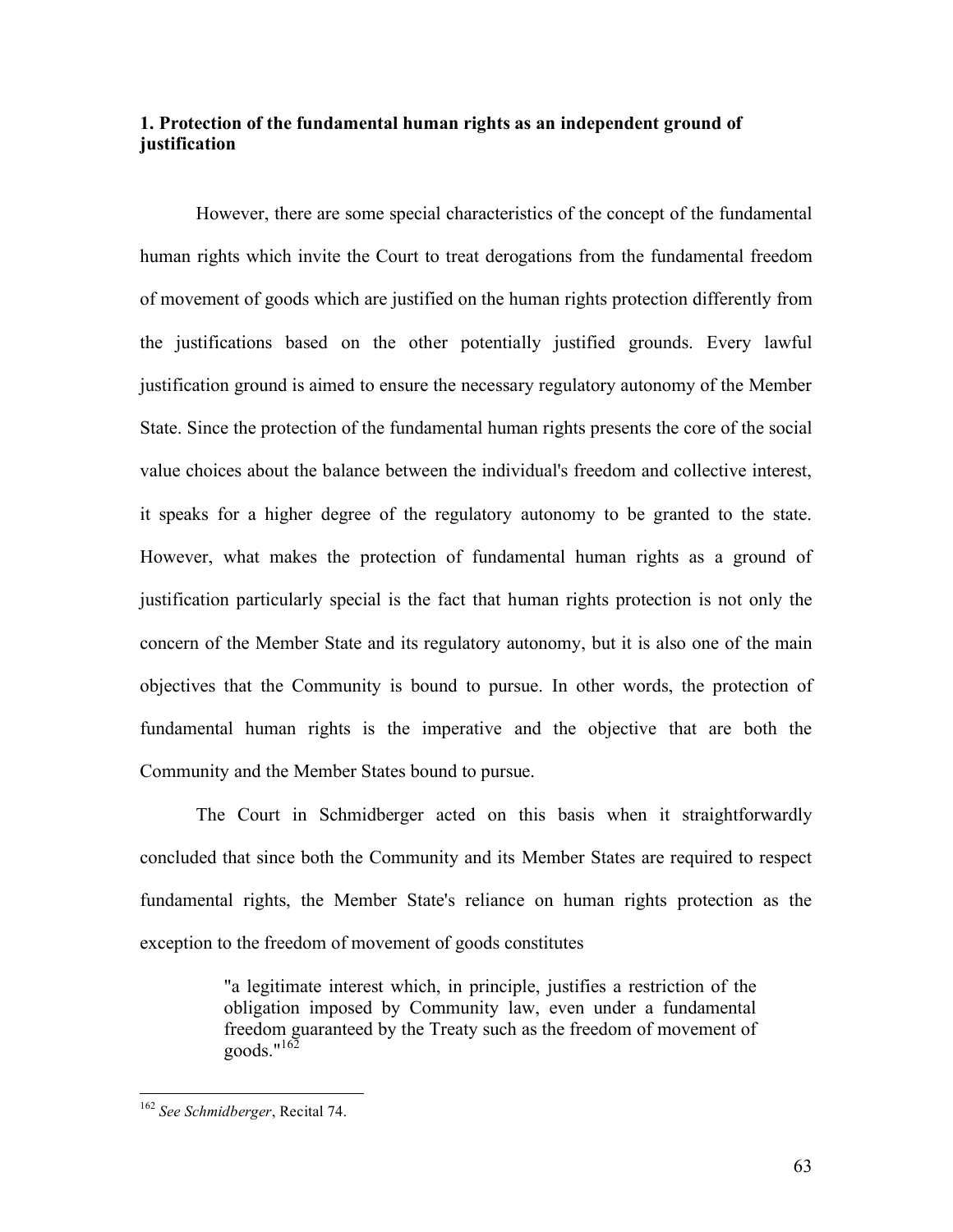The Court has thus set a general rule that fundamental human rights *in principle* prevail over Community fundamental freedom of movement of goods. There are two questions that immediately arise: why do human rights prevail over free movement of goods and not the other way around; and what consequences does this have for the Court's jurisprudence in general?

If I tackle with the last question first, another question is posed. Namely, does it mean that whenever the Member State resorts to human rights protection, it also pursues legitimate *Community* interest since the Community is also bound to protect human rights? Is a human rights justification of the obstacle to the freedom of movement of goods thus a win-win situation, i.e. that the Court would never dare to prohibit Member State's acts in pursuance of human rights?

AG Jacobs in his opinion in *Schmidberger* offers a clear answer:

"It can not be automatically ruled out that a Member State which invokes the necessity to protect a right recognized by national law as a fundamental nevertheless pursues an objective which as a matter of Community law must be regarded as illegitimate."<sup>163</sup>

In his view the Member State necessarily pursues a legitimate objective only when it seeks to protect a fundamental right which is as such recognized not only in the national legal order but also in the Community law.<sup>164</sup> The Court somehow confirms this, but it is silent on the issue whether the pursuance of some human right recognized by the Member State could nevertheless be considered from the Community perspective as an illegitimate objective. The Court uses the phrase that fundamental human rights "*in principle*" prevail over Community fundamental freedom of movement of goods. The

<sup>163</sup> *See Schmidberger* Opinion of AG Jacobs, Recital 98. <sup>164</sup> *Id*. Recital 102.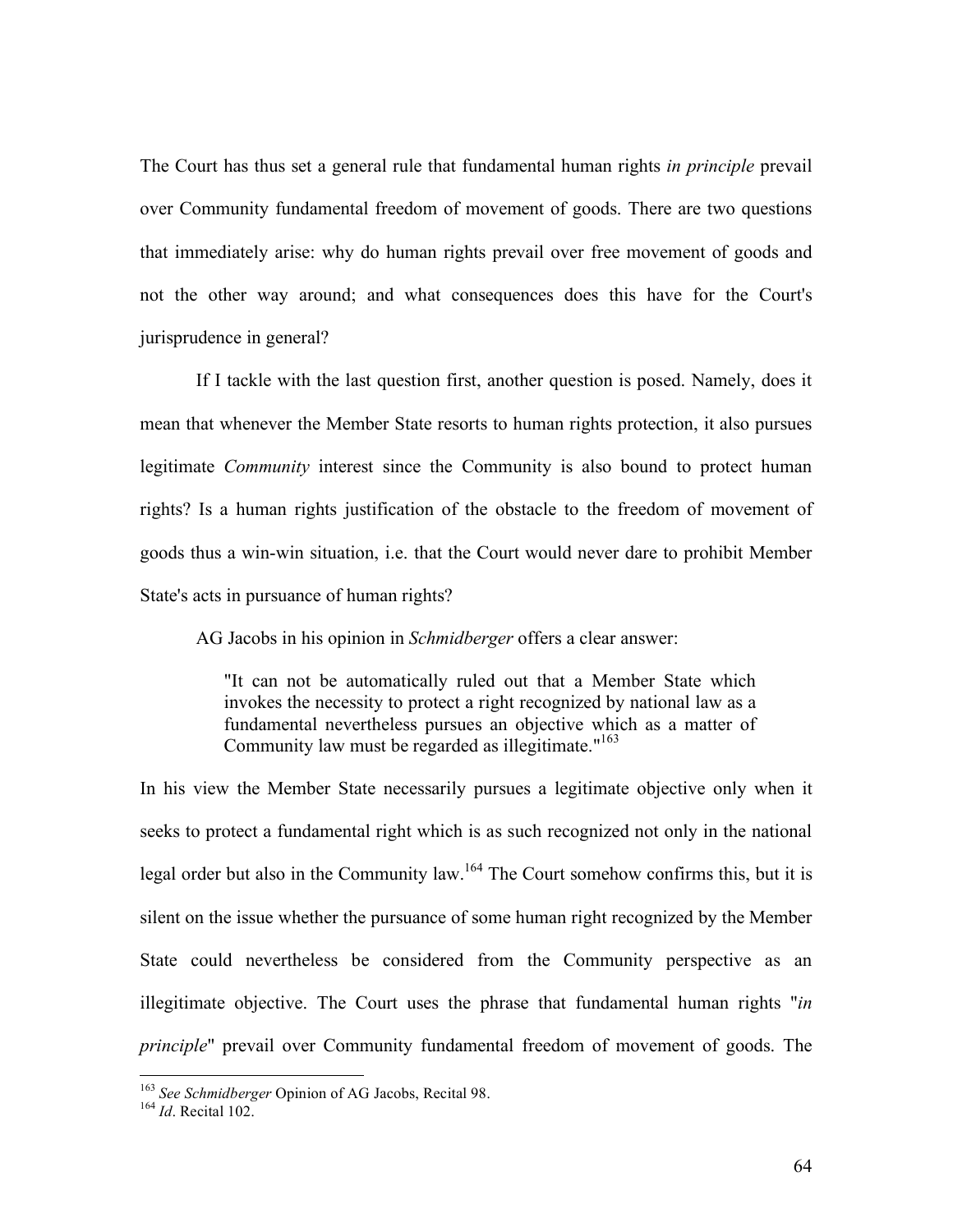meaning of the phrase "*in principle*" is, of course, subject to the interpretation. Relying solely on the literal interpretation, it is clear that "in principle" can neither mean "always" nor "never". It simply means in a great majority of cases, but subject to some exceptions. If we accept this interpretation, it is clear that the Court basically followed AG's approach, but it did not want to state that explicitly, probably because of the prudent reliance on the principle of judicial economy. The Court apparently did not want to engage into conversation about the potential existence of some fundamental human rights in the national legal orders the pursuance of which could be contrary to the objectives that the Community recognizes as legitimate.

This is, though, quite an important issue which should be devoted some more attention. The designation of the fundamental human rights that are incompatible with the Community objectives is important for the attempted construction of the general rule which should govern the relationship between the fundamental freedom of movement of goods and fundamental human rights. The main objective of the Community is nowadays still the creation of the veritable common market which should function as a classical internal market in any of the Member States. For the internal market to really function, there may not be any discrimination between the domestic and foreign (coming from the other Member State) individuals engaged in the economic activity. Nationals and foreigners have to be subject to the same conditions. The wisdom of this approach is that it ties the fate of the foreign entrepreneurs, who count as a minority both in numeral and in political sense, to the fate of the majority of the domestic entrepreneurs and thus gives to the otherwise voteless nationals of the other Member State an important voice in the "foreign" Member State where they pursue their economic activity. Since the majority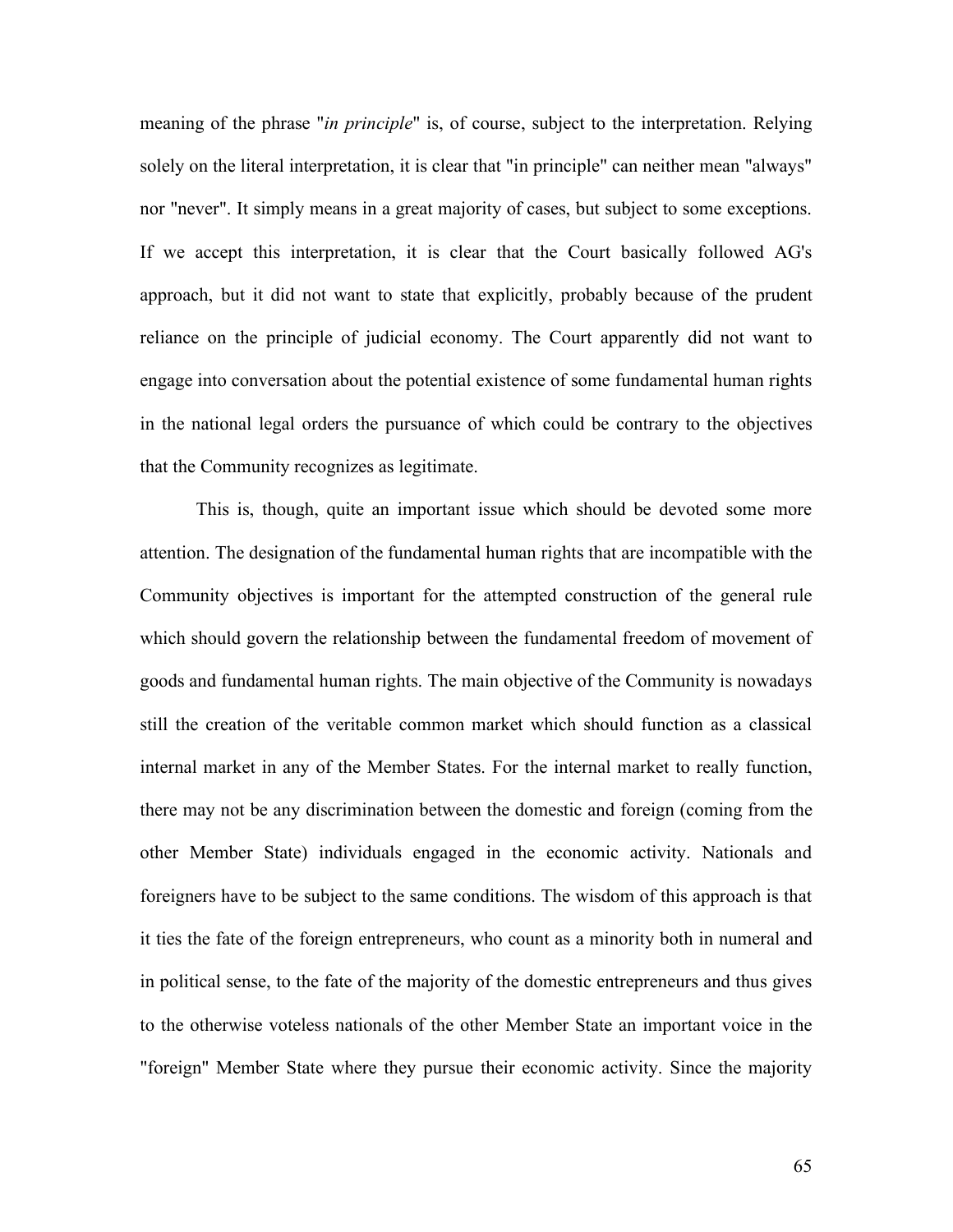must treat them equally, they can be sure that as long as the majority does not adopt the self-destructive approach they will be able to pursue their economic activity not under the same conditions as at home, but under the same conditions as the natives. The principle of non-discrimination thus enables the so called virtual representation<sup>165</sup> of the foreign entrepreneurs and acts as a representation-reinforcing mechanism, which does not only preserve the economic interests of the individuals, but simultaneously preserves and enhances the integrity of the common market as such. However, the principle of nondiscrimination alone is not a sufficient guarantee for the existence of the veritable common market. National authorities in one Member State could simply decide that all entrepreneurs, domestic and foreign, may not engage into a certain economic activity. While this would certainly not be a discriminative measure, it would completely block trade in one sector and it would consequently impair the common market. This is prohibited by the principle of proportionality, which in its essence means that the Member State would have to provide a very compelling justification for such a drastic measure in order to pass the ECJ's scrutiny.

But what does this have to do with fundamental human rights? A lot. It first confirms the approach of AG Jacobs who would subject derogations from the Community fundamental freedoms only to the review of these two principles whose existence is really indispensable for the achievement of the Community objectives;<sup>166</sup> and

 <sup>165</sup> *See* ELY, *supra,* note 29, at 83. The concept of virtual representation is constitutive element of J.H. Ely's proceduralist theory on (American) constitutionalism that the author describes in the following words: "*And their [foreigners' or outsiders'] protection proceeds by what amounts to a system of virtual representation: by constitutionally tying the fate of outsiders to the fate of those possessing political power,* the framers insured that their interests would be well looked after."<br><sup>166</sup> It has to be noted once again that in the apprehension of the Community as a polity a veritable common

market is not its final objective. The concept of the polity brings fort the idea of the social inclusion of the others – of the individuals from the other Member States and thus promotes solidarity, mutual understanding and finally peace. According to Maduro, *supra,* note 45, therein lies the democratic added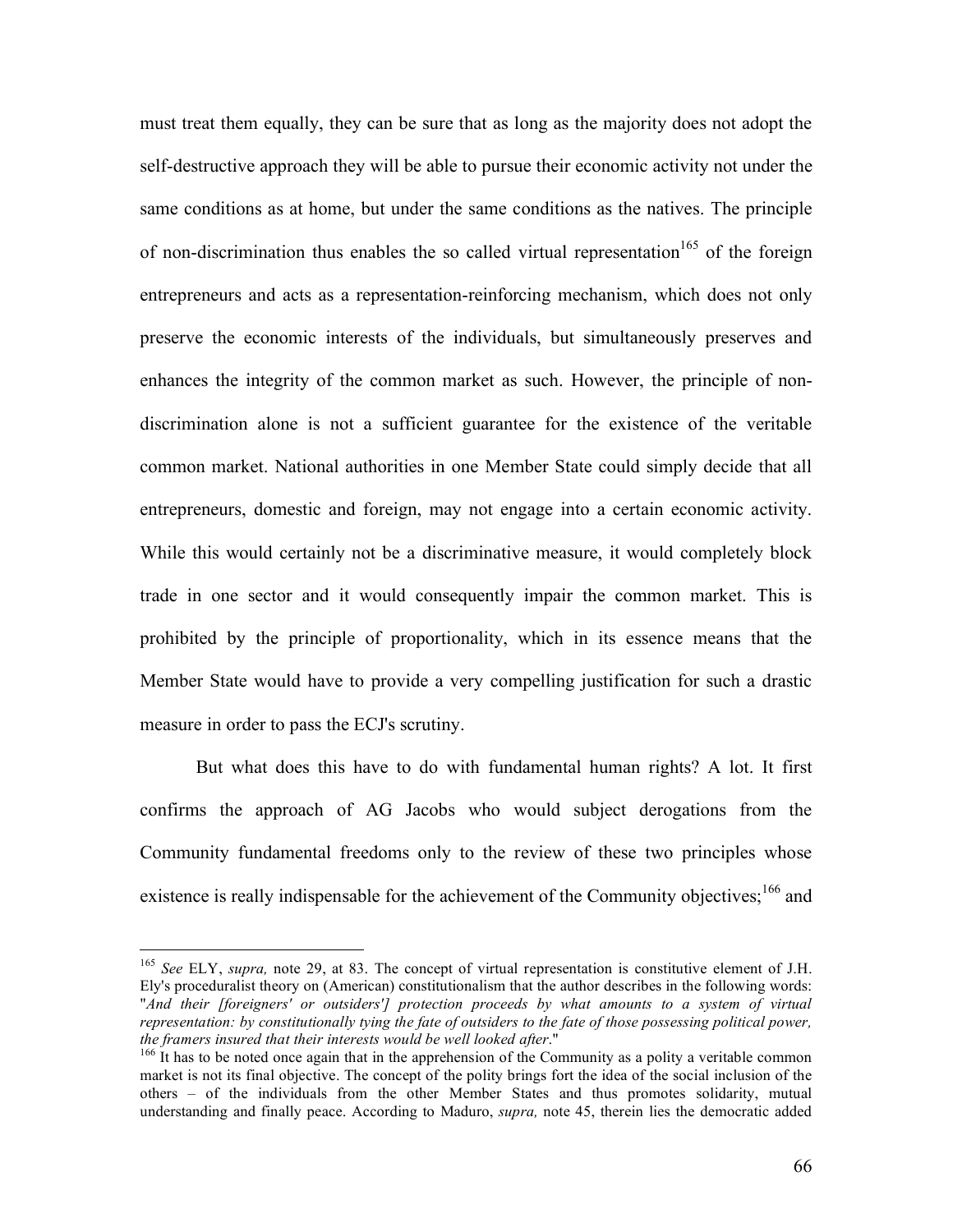it simultaneously defines which fundamental rights recognized in the national legal orders do not constitute a legitimate interest as perceived by the Community law. These are all those fundamental rights, applicable in the fields which fall within the scope of the Community law, which are reserved for the nationals of the particular Member State only<sup>167</sup> and those which excessively impair Community objectives of free trade. The former, i.e. rule of non-discrimination is categorical and without exceptions, whereas the latter is a standard which is subject to the ad hoc balancing of the competing values.

# **2. The underlying values of the fundamental human rights and of the freedom of movement of goods**

Talking about the competing values, brings us back to the first question: why the fundamental human rights prevail over the freedom of movement of goods and not the other way around? My thesis is that the main reason is to be sought in the values that both concepts embody. To confirm my thesis and since all the action in the Court focuses on the proper assessment of the balance between the values that the freedom of movement of goods and fundamental human rights incorporate, it is necessary to take a look at the values that the concepts protect. I turn first to the fundamental human rights because they somehow present an easier case.

Whatever the nature of the fundamental human right, whether personal, political, cultural or economic human right, the basic underlying idea is that there is a scope of the private, i.e. freedom of the individual with which the state should not interfere. The

value of European integration. The principle of non-discrimination is <sup>a</sup> primary prerequisite for the achievement of that goal. <sup>167</sup> Such an example was the provision of the Slovenian Constitution which provided: "*Aliens may not*

*acquire title to land except by inheritance, under the condition of reciprocity.*" The provision was on its face discriminatory and it was therefore repealed in 1997. Its repeal was a prerequisite condition for the beginning of the formal accession process.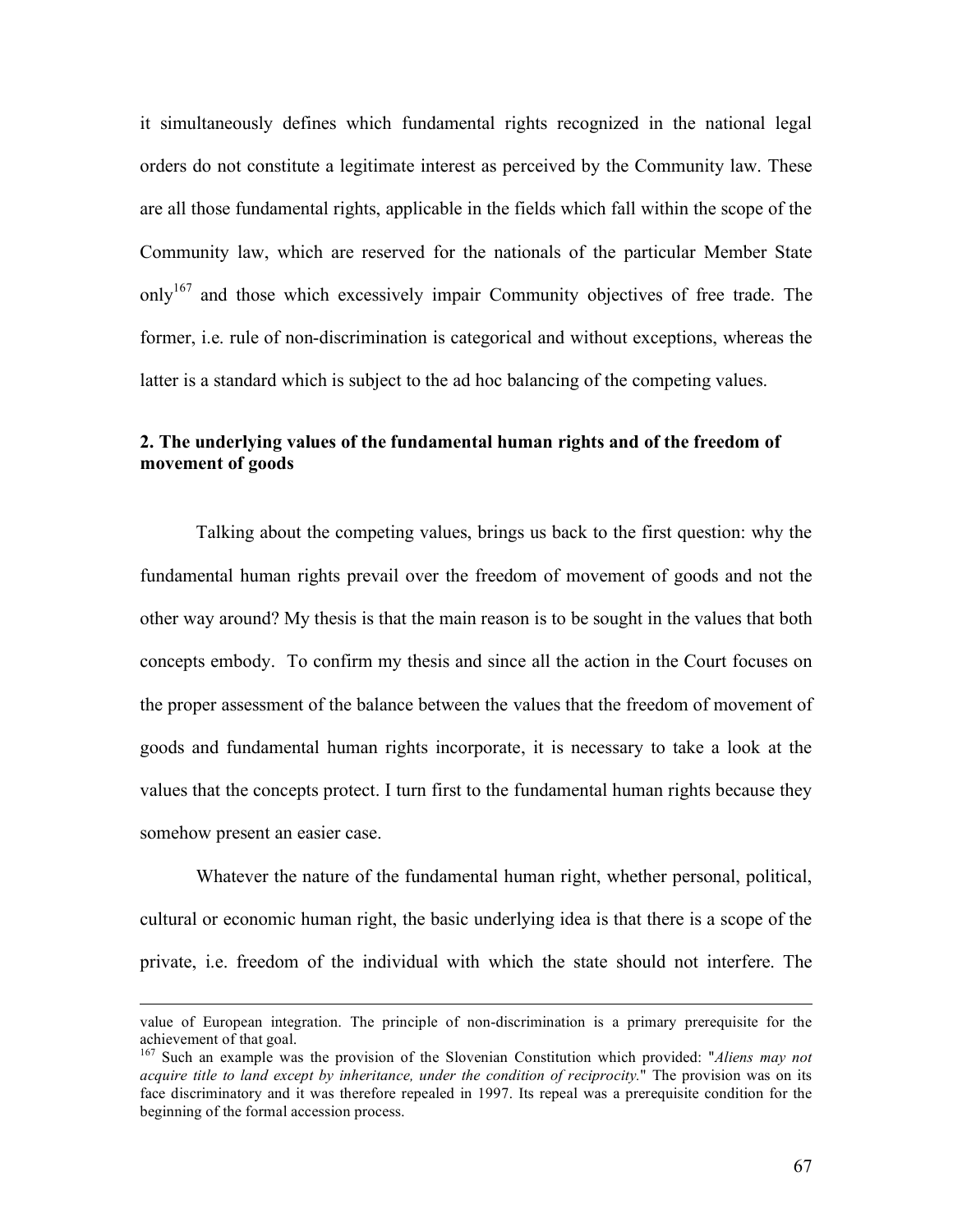protection of the individual against the collective is the core value pursued by the so called negative concept of the fundamental human rights. However, with the development of the *Sozialstaat* this negative concept was supplemented by the so called positive rights, which demand from the state to undertake some affirmative measures to provide the individuals with the particular set of rights, such as health care, social security and education, which should enable everyone to live a decent life worthy of a human being. The concept of fundamental human rights is thus essentially the expression of the relationship between the individual and the state and it determines the scope of liberty and the overall well being of the individual.

However, the nature of the fundamental freedom of movement of goods and the content of the values protected by it are more discrete. There is a prevailing view that freedom of movement of goods must be distinguished from the fundamental human rights. <sup>168</sup> AG Jacobs in *Schmidberger* explicitly stated that the term fundamental freedom should not be confused with that used in the ECHR.<sup>169</sup> The Court, on the other hand, has not always been so precise. While the Court in *Schmidberger* designated free movement of goods as one of the fundamental principles of the Community,  $170$  in some other cases addressed it as a fundamental right.<sup>171</sup> There are different views on this issue in theory as well. Thus some authors claim that freedom of trade is indeed a fundamental economic

 <sup>168</sup> See von Bogdandy supra, note 105, at 1326. "*There is <sup>a</sup> crucial difference between the basic freedoms* case law and the human rights case law. The basic freedoms do not provide  $-$  with the exception of free *movement of workers and their access to employment – fundamental rights and the jurisprudence of the* ECJ on these issues is not one of human rights. In this context, the most important difference between the human rights case law and the basic freedoms case law is an often overlooked reservation the ECJ makes: the Court applies the basic freedoms only if there is no secondary instrument."<br>
<sup>169</sup> See Schmidberger, Opinion of AG Jacobs, footnote 38.<br>
<sup>170</sup> See Schmidberger, Recital 51.<br>
<sup>171</sup> See Case 240/83, Procureur de la Répub

Ypourgio Oikonomikon, [2000] ECR I-577.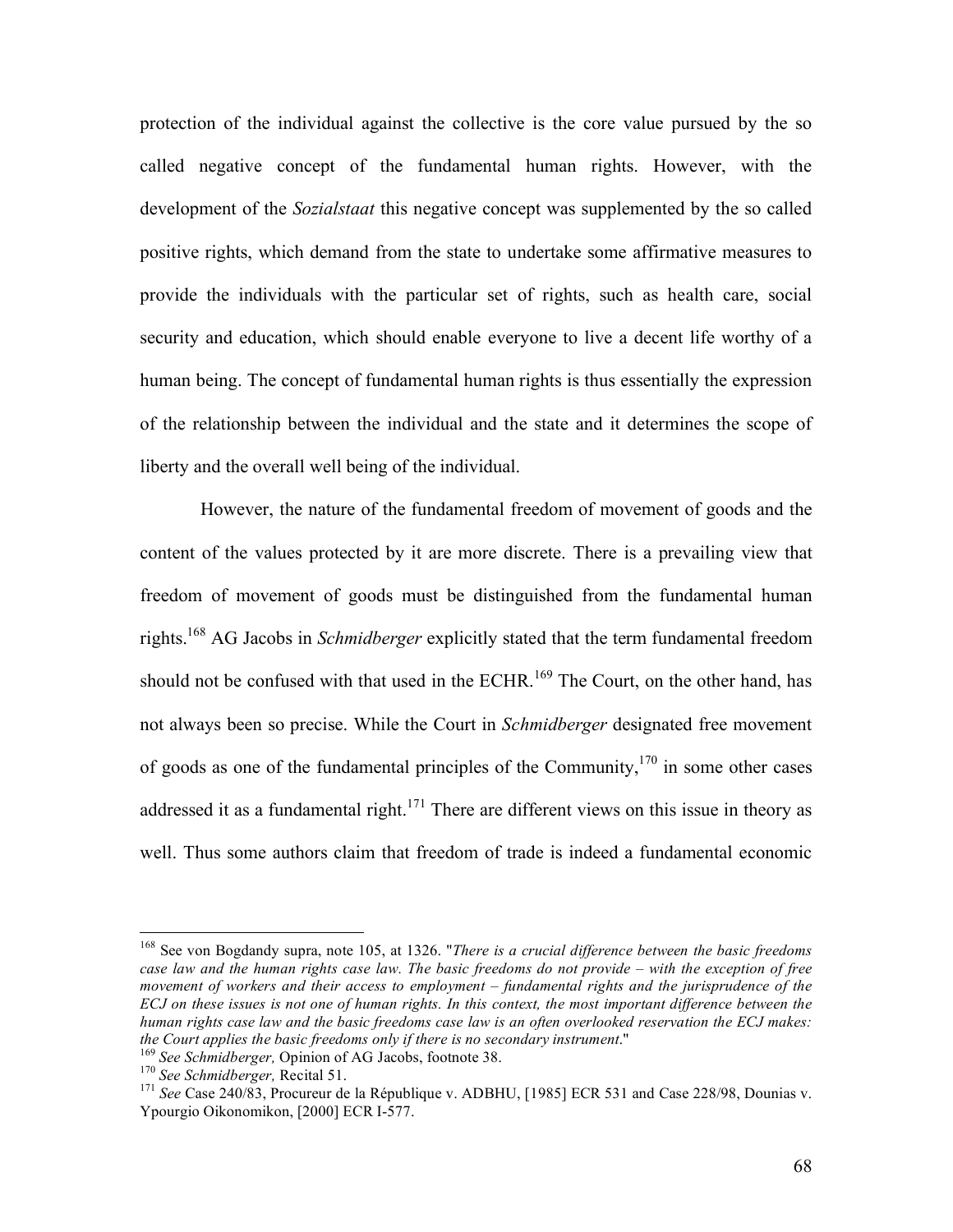right,<sup>172</sup> while the others speak of the fundamental political right.<sup>173</sup> To make the issue even more complicated the Charter also recognizes the freedom to conduct a business which is a typical economic right of the individual and of the other legal entities acknowledged in the most of the Member States' constitutions. It is true that freedom of movement of goods does not encompass the entire specter of the right to conduct one's business, but in connection with the remaining three Community's freedoms it does. This consequently poses the question of the necessity of the reiteration of the same right in the Charter if it is already guaranteed in the Treaty.<sup>174</sup> Does that mean that freedom of movement of goods is not considered as the individual's right and that its core value is not the protection of the economic interests of the individual?

There are some grounds in *Schmidberger* which confirm this assumption. First of all, the plaintiff Schmidberger took advantage of the fact that provision of the Treaty, which guarantees the freedom of movement of goods, is directly applicable which procedurally enabled him to invoke it before the domestic court, but instead of claiming his right being violated, he claimed the violation of the Community law.<sup>175</sup> One could ask in that regard why it was necessary for the plaintiff to rely on the Community law at all, instead of simply relying on Austrian law which also provided him with the right to

 <sup>172</sup> *See* Ernst-Ulrich Petersman, *Constitutional Principles Governing the EEC's Commercial Policy,* in MARESCEAU (Ed.), THE EUROPEAN COMMUNITY'S COMMERCIAL POLICY AFTER 1992: THE LEGAL DIMENSION, 21 (Kluwer 1993), at 41.

<sup>&</sup>lt;sup>173</sup> *See* MADURO, *supra* note 30, at 166-168.<br><sup>174</sup> Article II-52 (Scope and interpretation of rights and principles) of the Charter in paragraph 2, provides: "*Rights recognized by this Charter for which provision is made in other Parts of the Constitution (which* embodies provisions now found in the Treaty) shall be exercised under the conditions and within the limits *defined by these relevant Parts*." However, I think that this provision does not say anything against the argument that freedom of movement of goods is not perceived as an economic right of the individual. <sup>175</sup> *See Schmidberger,* Recital 16.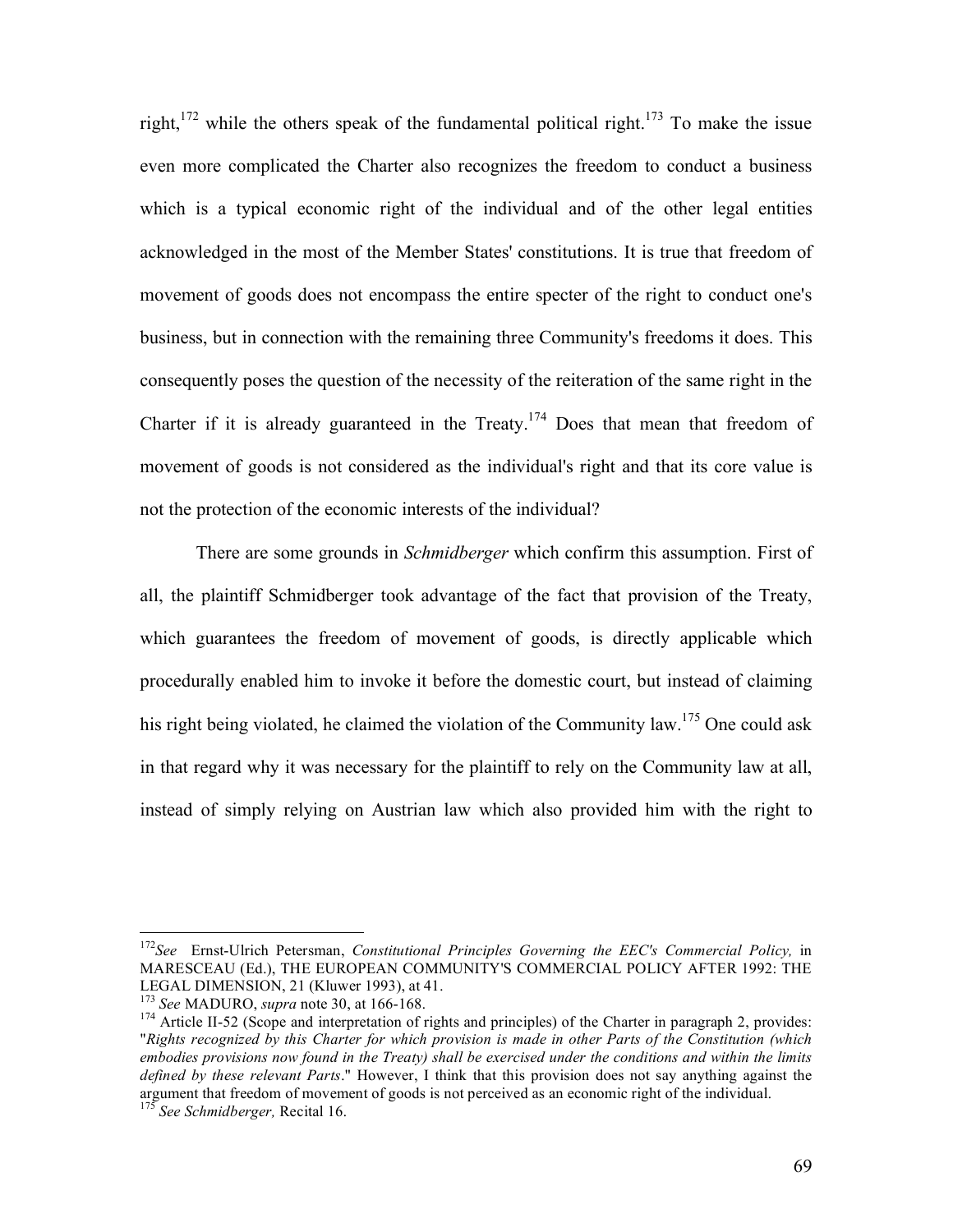freely conduct a business.<sup>176</sup> The most plausible answer is that Schmidberger was aware that economic rights in the modern *Sozialstaat* are subject to many limitations in the public interest and that these limitations are subject to very deferential review by the courts, which give their state authorities a lot of leeway in regulating the economic activities. Thus, Schmidberger simply wanted to introduce a stronger trump card than his economic interest, namely the interest of the Community. This reassures me in my conviction that freedom of movement of goods is conceptually conceived as a protection of Community interest against the Member States and it does not regulate the relationship between the individual and the state, as fundamental human rights do. The Court confirms this in *Schmidberger* by stating that the principle of free movement of goods has a fundamental role in the Community system in particular for the proper functioning of the internal market and therefore obliges every Member State to ensure the free movement of products in its territory.<sup>177</sup> The purpose of the free movement of goods is thus to ensure a proper functioning of the common market by using the individual entrepreneurs as the means for the achievement of this end. In other words, at this stage of the Community development the Court wants to guarantee the unimpaired common market, while the care for economic rights of the individuals is left to the Member States. The Court will not interfere with them as long as the economic activity of the individuals is not blocked completely and as long as they are not discriminated on the grounds of

 <sup>176</sup> Art <sup>6</sup> Par <sup>1</sup> of the *Staatsgrundgesetz ("StGG") vom 21. Dezember 1867, über die allgemeinen Rechte der Staatsbürger für die im Reichsrate vertretenen Königreiche und Länder*, RGBl. Nr. 142/1867: "*Jeder Staatsbürger kann an jedem Orte des Staatsgebietes seinen Aufenthalt und Wohnsitz nehmen, Liegenschaften jeder Art erwerben und über dieselben frei verfügen, sowie unter den gesetzlichen Bedingungen jeden Erwerbszweig ausüben.*" In short, every citizen has the right to do business within the parameters of the law of non-constitutional nature, as long as such law (i.e., the "Gewerbeordnung") is proportional. <sup>177</sup> *Schmidberger*, at Recital 60.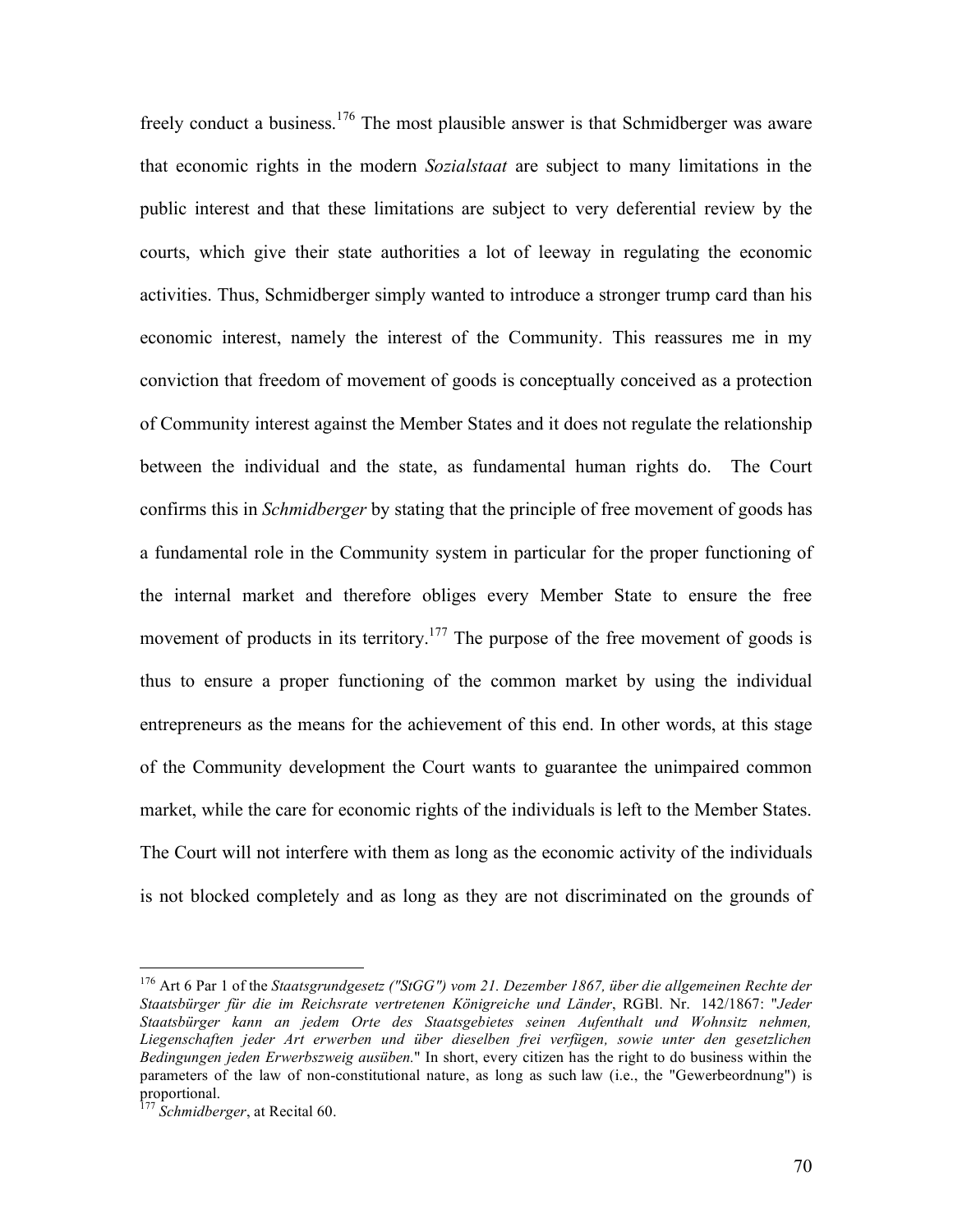nationality.<sup>178</sup> This shows that the underlying values of the freedom of movement of goods are solely economic interests in the creation of the common market and not (or much less) the economic rights of the individuals.

This analysis of the underlying values of the both concepts thus provides a satisfactory justification of the Court's rule according to which fundamental human rights prevail over the freedom of movement of goods. The opposite would be highly implausible since it would mean that the sole economic interests of the Community prevail over the whole scope of the other rights of the individual and over the fundamental choices of every society of the relationship between the individual and the collective. This is not changed, even if we take the stand that the freedom of movement of goods is a fundamental right of the individual. Freedom of movement of goods regulates and ensures only one part of the human being's existence, i.e. his economic activity. State or public interference with the economic activity of the individuals is subject only to rationality review, i.e. the purpose pursued by the state has to be rationally connected to the legitimate goal.<sup>179</sup> This is true already on the national level, while the degree of deference granted by the Court on the Community level to the Member States

<sup>&</sup>lt;sup>178</sup> *See Keck supra* note 49.<br><sup>179</sup> This standard of review was first established by the United States Supreme Court following the decline of the Lochner era with the establishment of the modern economic due process doctrine. See, for example cases like: United States v. Carolene Products CO. 304 U.S. 144 (1938)*,* Wickard v. Filburn 317 U.S. 111 (1942)*. "The existence of facts, on which the Congress relies, has to be presumed, and the consequent regulatory legislation, which could be presumed to make some rational basis within the knowledge and experience of the legislators, can not be proclaimed unconstitutional unless the known or generally assumed facts speak against the mentioned assumption of the rational basis.*" Similar deference is given by the constitutional courts in Europe to the governments when they are regulating economic activities, usually on the basis of the principle of "welfare state or Sozailstaat." See for examples cases of the German Bundesverfassungsgericht 82 BVerfGE 60, 81 (1990); 84 BVerfGE 90, 125 (1991), in which the latter affirmed the duty of the Parliament to give effect to the principle of social justice, but it has simultaneously accepted a substantial measure of legislative discretion in that regard. (Michael Sachs, Grundgesetz, Kommentar 629-30, 1990).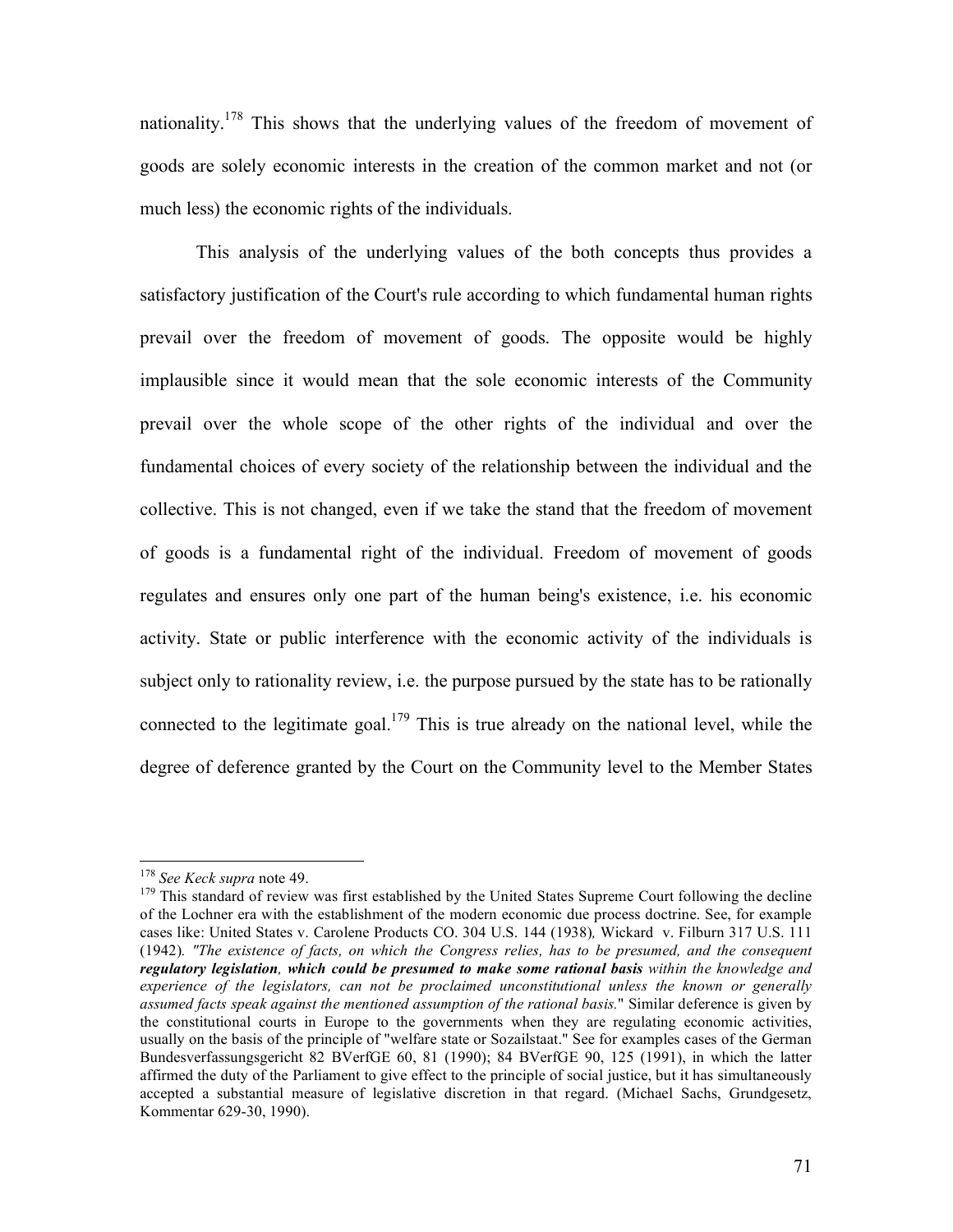as the regulators of the economic activity is even enhanced due to the whole variety of the *supra* described institutional drawbacks suffered by the Court. 180

### **3. Type of proportionality test applied – degree of deference granted to the Member State**

Having analyzed the grounds of the Court's general rule which governs the relationship between the freedom of movement of goods and fundamental human rights, I eventually turn to the question of how far the interest in human rights protection can encroach on the Community interest in free movement of goods in concrete cases. This question is the essence of the proportionality test where the Court inquiries whether the Member State could achieve the objective of human rights protection to the same degree by employing the means that would impose fewer restrictions on the freedom of movement of goods. Proportionality test is important because it shows how much the Court is willing to interfere with the Member State's original assessment of the competing values. However, in the cases of the contravention between human rights and freedom of movement of goods the answer is clear. The Court applies a highly deferential review as a standard.

 <sup>180</sup> However, <sup>I</sup> think that it could be argued that there exists <sup>a</sup> hierarchy between the Community fundamental freedoms themselves according to the values that they enshrine and protect. For example, while the freedom of movement of goods deals only with the economic activity of the individual, the freedom of movement of workers addresses a human being in a more comprehensive way. It does not regulate only his ability to apply for the job and pursue the job in another Member State without being subject to discrimination on the grounds of nationality, but it is also extended to his personal and family life. Therefore, when the Member States derogate from the Community freedom of movement of workers there is a much greater probability that these derogations could afflict in a negative sense personal rights and human dignity of the respected person who relies on the Community freedom. That is why the Court has repeatedly and overtly claimed that freedom of movement of workers is their fundamental right (See Oliver *supra,* note 24, at 11). Due to these differences between the two freedoms I argue that the Court should scrutinize derogations from freedom of movement of workers more strictly than the derogations from freedom of movement of goods.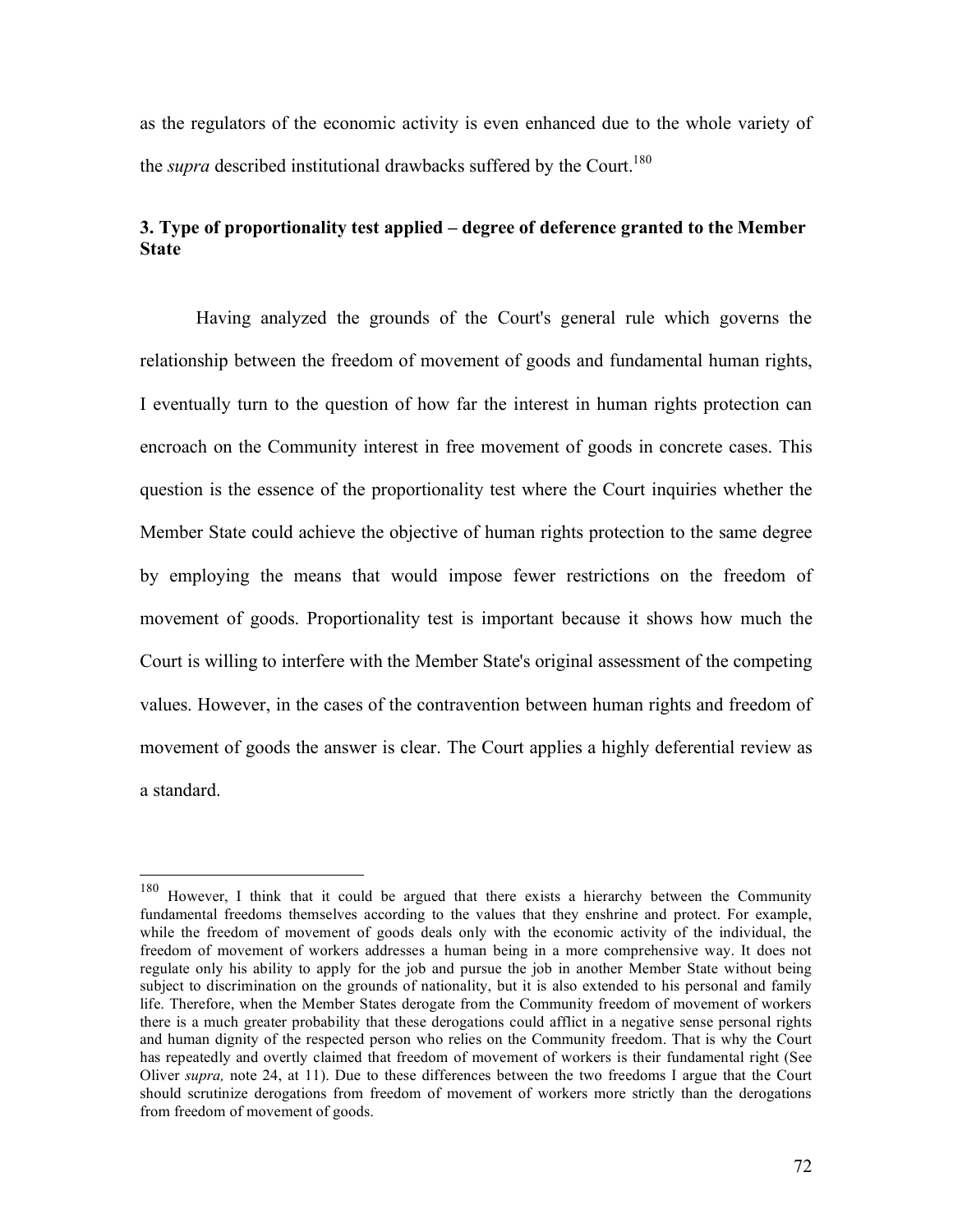Clear example of this is the Court's conclusion in the *Schmidberger* case. Once the Court determined that freedom of expression and freedom of assembly fell into the group of rights that are protected both by the Community and the Member States, <sup>181</sup> it went on and stated:

> "Consequently, the national authorities were reasonably entitled, **having regard to the wide discretion which must be accorded to them** *in the matter*, to consider that the legitimate aim of that demonstration could not be achieved in the present case by measures less restrictive of intra-Community trade."<sup>182</sup> (emphasis added).

The deferential review in this type of cases can be explained by the presented special features of the concept of fundamental human rights, by the inherent institutional drawbacks of the Court and by the difference in the underlying values of the both concepts which already in principle moves the scale in favor of the fundamental human rights. Lastly, in a concrete case the degree of deference granted by the Court depends on the entire factual context of the case and on the specific human right that the Member State relies on.

*Schmidberger* again proves as a useful example. The Court in *Schmidberger* took into account the bona fide attitude of the Austrian authorities, as opposed to that of the French authorities in the *Commission v. France*, which undertook many administrative measures to limit the negative effects on the free movement of goods as far as possible.<sup>183</sup> Additionally, Austrian government invoked the argument that in the factual circumstances of that case more restrictive measures towards the demonstrators would

<sup>&</sup>lt;sup>181</sup> This is true under the current general principles formula where the Court simply relies on the applicable provisions of the ECHR (For example *see Schmidberger*, Paragraph 69) and they will also be protected by

<sup>&</sup>lt;sup>182</sup> See *Schmidberger*, Recital 93.<br><sup>183</sup> *See Schmidberger*, Recital 86.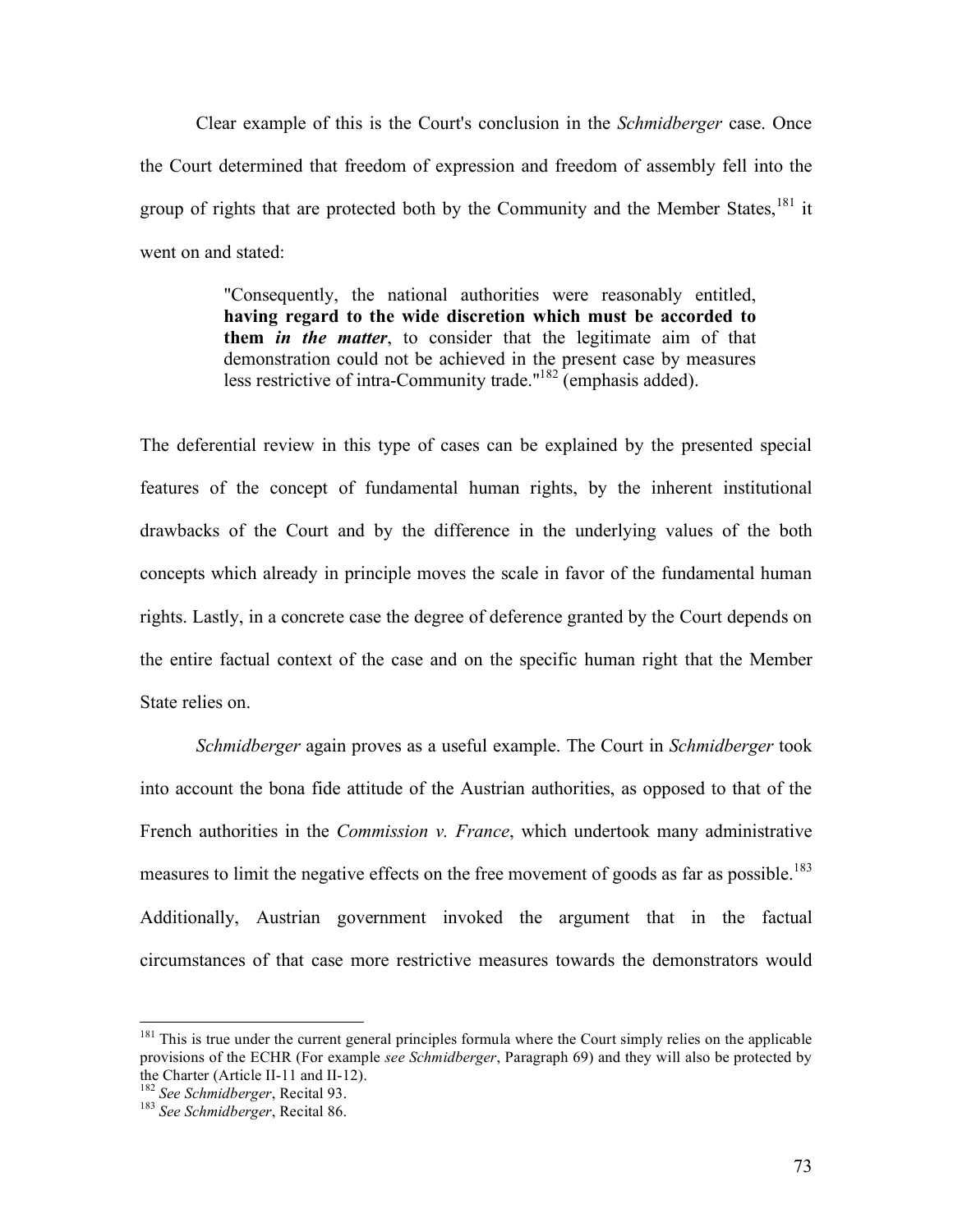cause even more serious disruptions to the public order and intra-Community trade. Since this argument was not opposed by the plaintiff and since it was made on the factual grounds, it left the Court with only one solution: deference. The latter was even more enhanced by the fact that Austria relied on the need of protection of the fundamental rights of freedom of expression and association. These two rights are not important only for the protection of the interests and the wellbeing of the individuals, but are indeed a prerequisite for the constitutional system of liberal democracy.<sup>184</sup> While the Court qualified the claim of the Austrian government that these rights are inviolable in democracy,<sup>185</sup> it nevertheless confirmed that they constitute the fundamental pillars of a democratic society.<sup>186</sup> Since the values of democracy have the highest ranking in the Member States and in the Community, it is probably not too hasty to conclude that in the case of the democracy-enhancing rights, such as freedom of expression and assembly, the Court will employ even more deferential standard of review. The same is probably true with human rights which protect human dignity, while in the case of some other rights of more economic nature the Court could take a less deferential review. Again, the apparently decisive factor is the values that underpin every single fundamental right.

 <sup>184</sup> Freedom of expression is *"… the matrix, the indispensable condition of nearly every other form of freedom."* as stated by Justice Cardozo in his opinion in Palko v. Connecticut 302 US 319 (1937). Similar statements were made by German Federal Constitutional Court (in fact citing Cardozo) for example in Schmid-Spiegel case (12 BverfGe 113).

<sup>&</sup>lt;sup>185</sup> See *Schmidberger*, Recital 17.<br><sup>186</sup> *See Schmidberger*, Recital 79.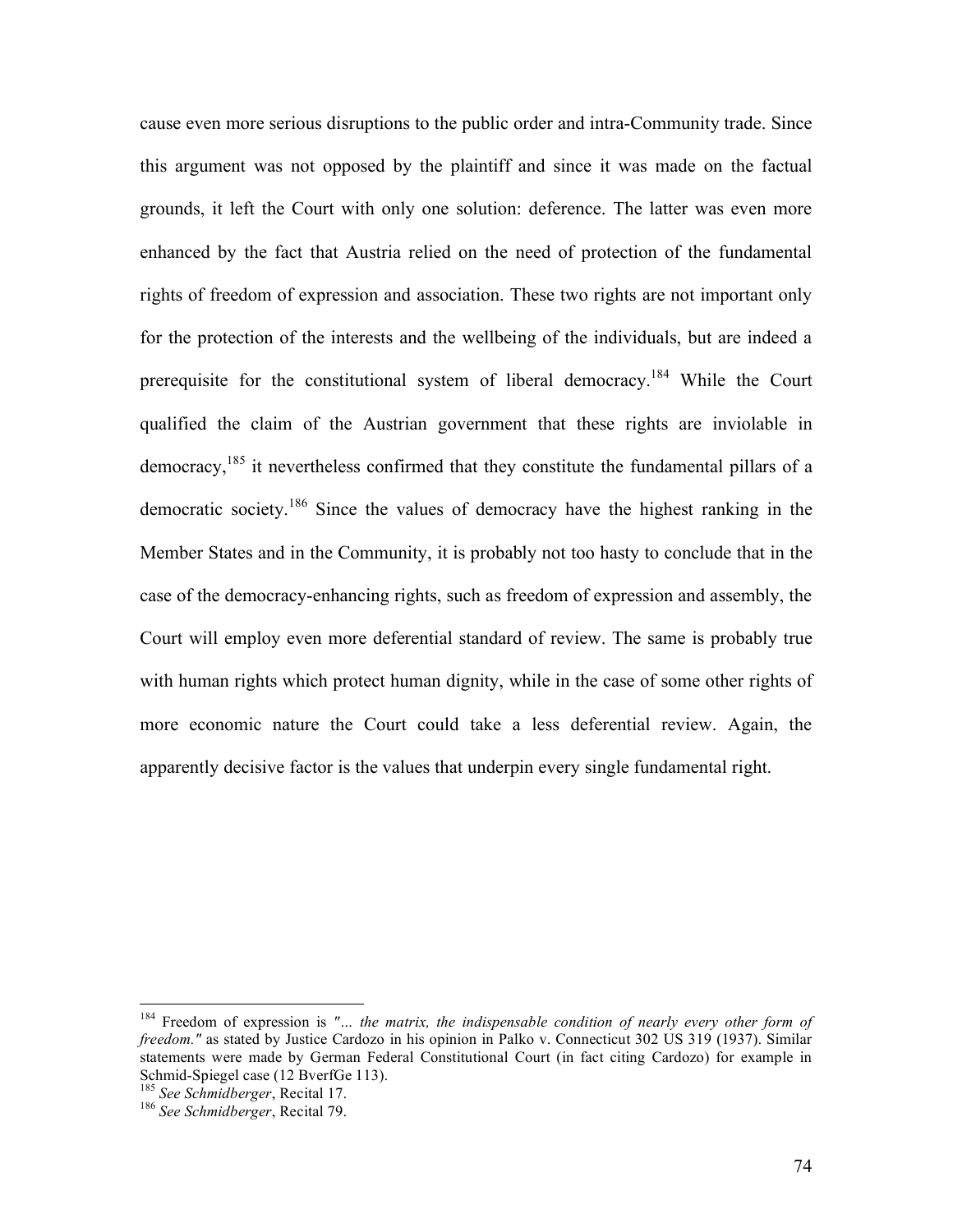#### **4. Conclusion**

The purpose of this last part of the paper was to conceptualize the relationship between freedom of movement of goods and fundamental human rights in the cases of their contravention. We have seen that fundamental human rights in principle prevail over the free movement of goods. The main reason is to be found in the core values that both concepts embody. I have argued that fundamental human rights as an exception to the freedom of movement of goods deserve a special and different treatment from the other exceptions. Fundamental human rights are the expression of the core social value choices which differ among the Member States. The Court suffers inherent institutional drawbacks which undermine its legitimacy and which consequently do not allow it to interfere with these core social value choices to any significant degree. The result is the high degree of deference granted to the Member States' authorities in this type of cases.

This deferential ad hoc balancing type of review has also its disadvantages since it provides a solution only for a particular case. For example, the only conclusion of *Schmidberger* is that in the particular circumstances of that case the Member State was entitled, having a broad discretion, to derogate from one of the Community's fundamental freedoms. The Court did not set any clear limits to the Member State's discretion, except by stating that the Member State must endeavor to limit the effects upon free movement as far as possible. This is a very vague and elastic standard which suggests that the outcome of each case will apparently always depend on the factual context of the case. Lack of a clear rule with precise lines results in a lower degree of legal certainty and predictability, which produces uncertainty and the chilling effect on the socially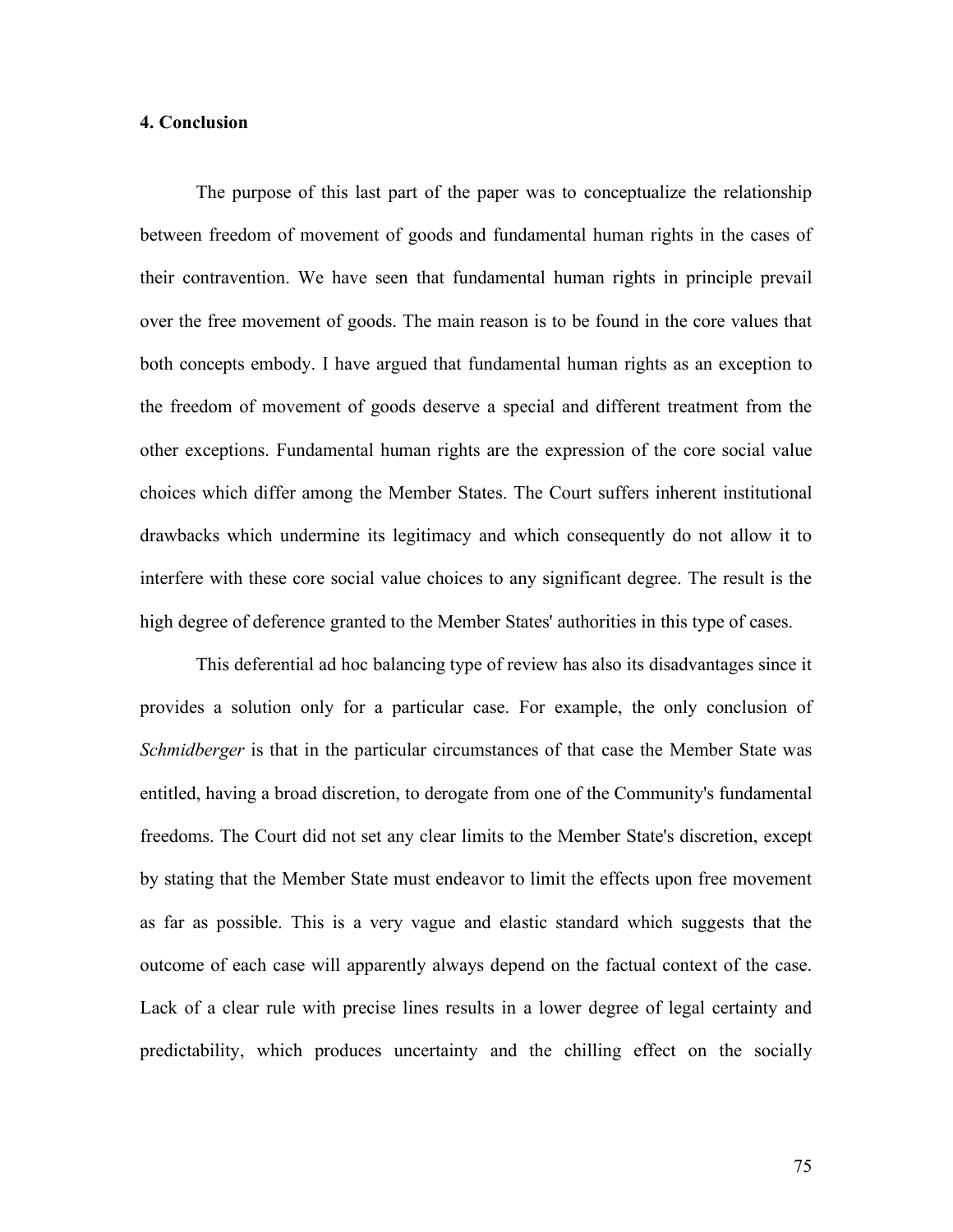productive behavior.<sup>187</sup> On the other hand, lack of a clear rule is an inherent consequence of the principle of proportionality which the Court is bound to apply following the provisions of Article 28, 29 and 30 of the Treaty. Principle of proportionality with its balancing approach is thus inevitable and, despite its presented disadvantages, also the only plausible solution in the Community. It is hard to imagine that the Court as a supranational institution would establish a categorical approach with strict rules and with precisely drawn lines which would govern the acts of the Member States in such a delicate field, as the field of the protection of fundamental human rights is.

Hence, it is apparent that when the issue of human rights protection arises, the deference to the Member Sate is necessary. This conclusion reaffirms the proposed new judicial approach to the Community human rights protection presented in the second part of this paper. To repeat, there is no doubt that the Court exercises the review of human rights protection within the scope of the Community legal order only according to the genuine Community standard.<sup>188</sup> The saga of high and low standards is inherently wrong. The Court does not apply the standard of human rights protection as it is guaranteed in any of the Member States, but as it is guaranteed in the Community law. This will become clear when the formula of general principles, the main source of the "standard debate", is replaced by the Charter. In order to preserve and enhance its legitimacy the

<sup>&</sup>lt;sup>187</sup> *See* Kathleen M. Sullivan *supra* note 154, at 62.<br><sup>188</sup> This conclusion is reaffirmed by the *supra* mentioned AG opinion in the *Omega* case. According to AG the objections to the application of Community law that are based on the Member States' constitutions are as a rule insufficient, because otherwise the uniform application of Community law would be impaired. A restriction of the freedom to provide services cannot be automatically justified on grounds of protection of specific fundamental rights guaranteed in the constitution of a Member State. Instead it is necessary to examine the extent to which such a restriction based on national law may be justified on grounds recognised under Community law, such as, in particular, the protection of public order. **When so doing, the Community concept of public policy must be interpreted in the light of the requirement under Community law that human dignity be protected** (emphasis added).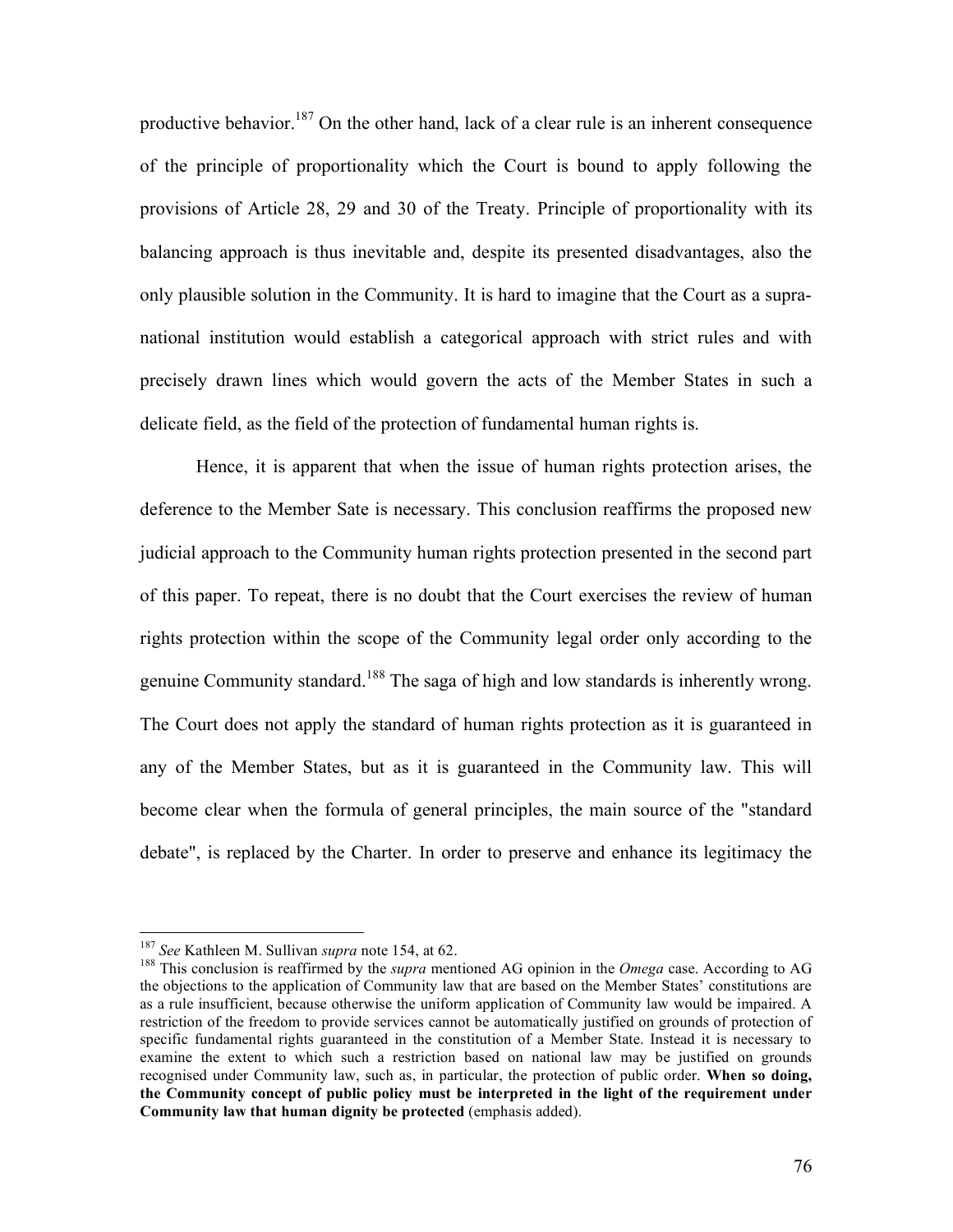Court should limit its jurisdictional claim to the review of principles that really affect Community law.<sup>189</sup>

> "Basic freedoms enshrined and protected by law are among the elements which give society and its members a sense of identity...By protecting, in the sphere of application of Community law, even if only in the scrutiny of derogations, the freedoms of the individual, the Court will be enhancing this sense of belonging to the European entity and, as a 'bonus', creating solidarity between itself and the individual." 190

We have seen that this approach, albeit very well thought, turned out to be tossed in the middle of the stark disputes about the standards of protection, about the encroachment on the competences of the Member States, about the legitimacy of the Court's interference, and has thus resulted in the opposite effect. I have therefore endorsed the approach, according to which the Court would no more check whether the derogations from the freedom of movement of goods comply with human rights, but only whether they are in compliance with the principles of non-discrimination and proportionality. This approach guarantees that these two principles, which are indispensable for the existence of the Community legal order and for the attainment of its main objective: the achievement of the veritable common market, will be controlled by the Court, while the latter would simultaneously avoid the hard cases of the contentious value choices which underpin the protection of fundamental human rights. Protection of fundamental human rights would be again to some degree entrusted to the Member States' courts, which would positively affect their self-confidence and would strengthen a mutual trust between the ECJ and

<sup>&</sup>lt;sup>189</sup> Interestingly very similar thoughts can be found in the today a little bit outdated publication HUMAN RIGHTS AND THE EUROPEAN COMMUNITY: METHODS OF PROTECTION (Antonio Cassese et al. eds., 1991), since it precedes *ERT* case, in which the authors lucidly argue: *"[M]ember State action outside the scope of Community law which seriously threatens human rights can usually be checked by the existing national and international apparatus. However, where the action is really needed is in the field of Community law."* <sup>190</sup> *See* Weiler, *supra* note 64, at 617.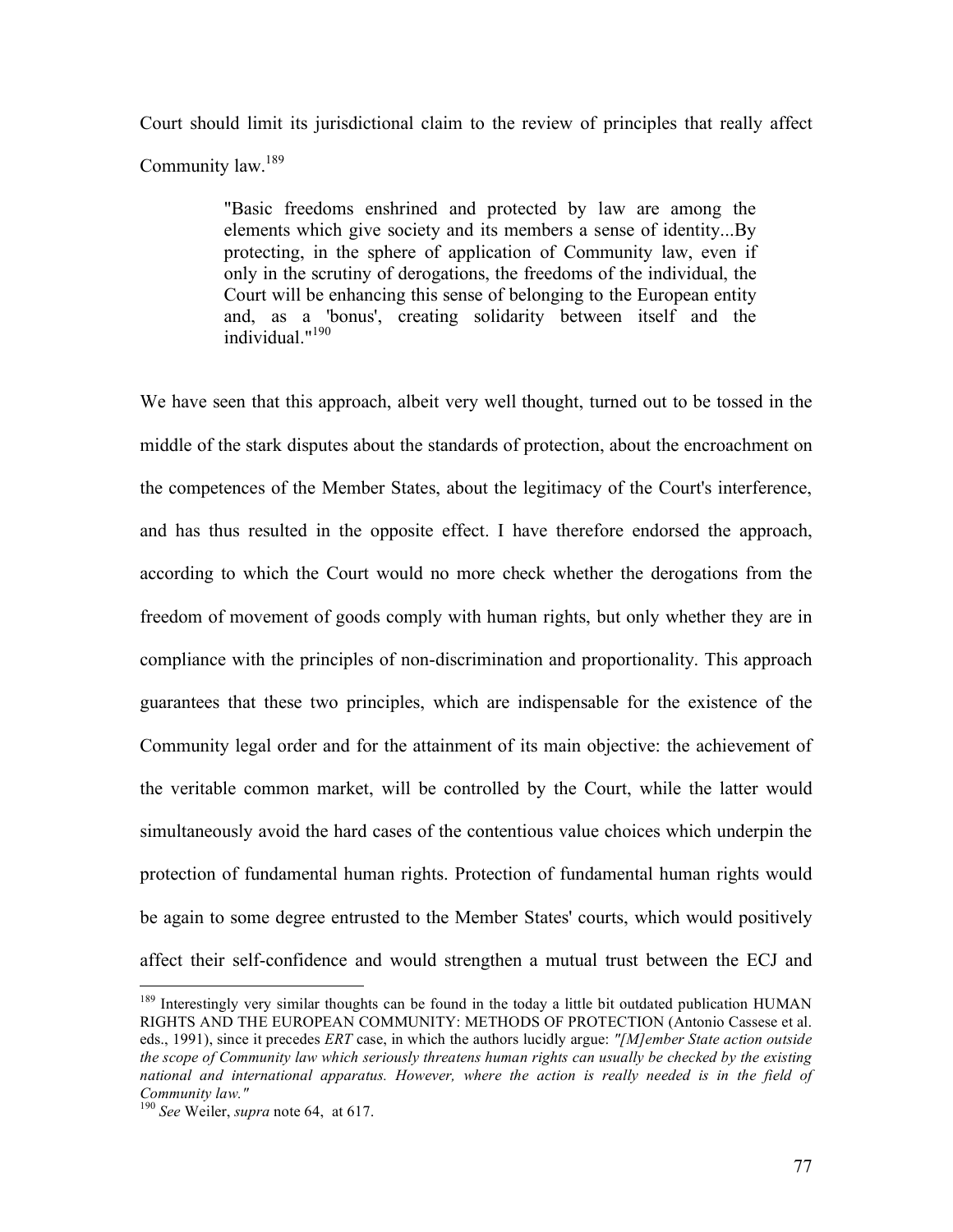national courts, which is of crucial importance for the existence and growth of the EU legal order. I am therefore convinced that the limitation of the jurisdiction of the ECJ certainly does not mean that the Court faced by the choice between the interests in economic integrity of the common market and the well being of the individuals would choose the former. <sup>191</sup> On the contrary, I have argued in this paper that narrowing of the ECJ's jurisdiction would introduce more efficient division of the competences between the courts, which would consequently result in more legitimate and favorable outcomes both for the Court, Member States and EU citizens.

 $\frac{191}{191}$  *Id.* at 616.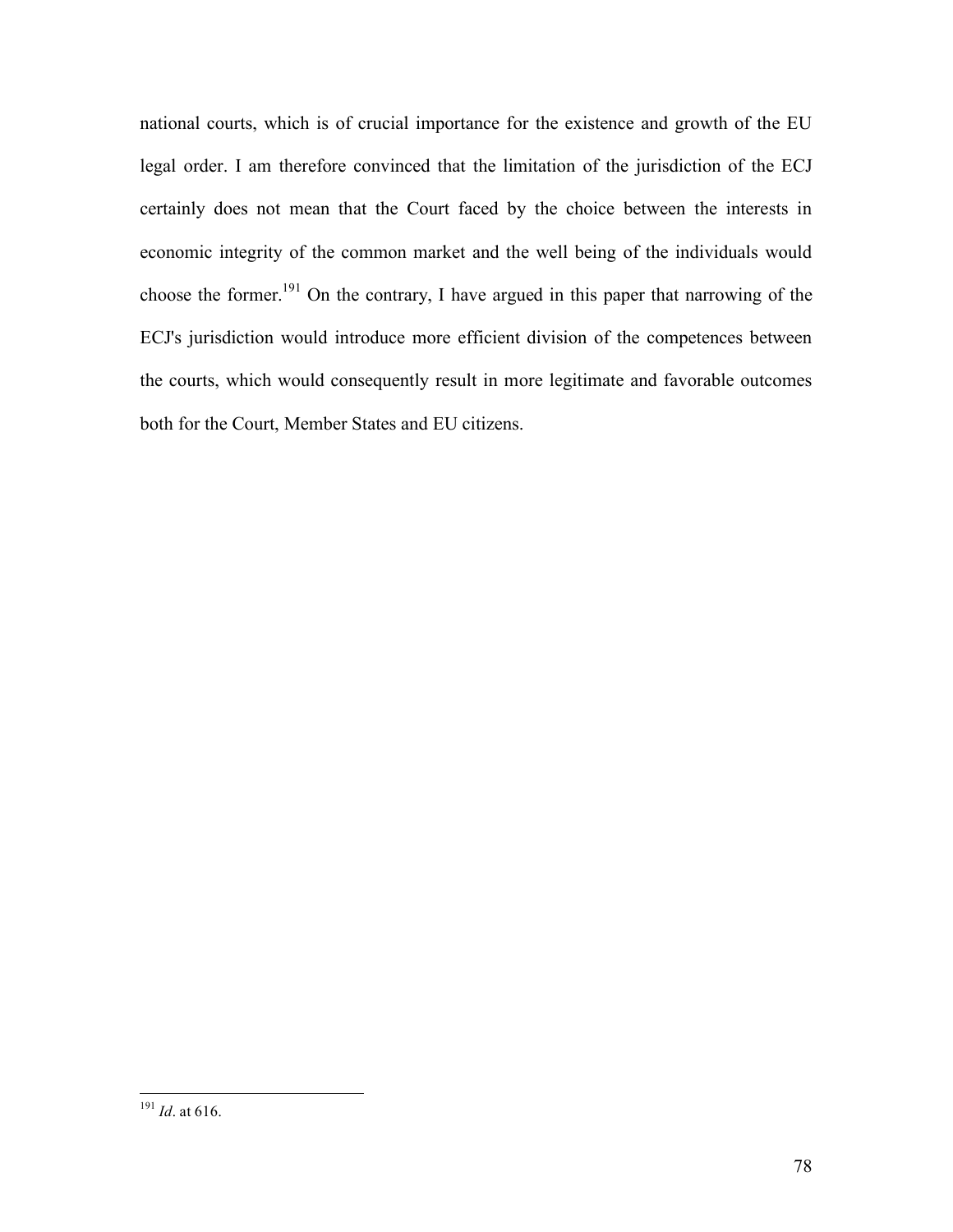## **Select Bibliography**

- 1. Ackerman B., WE THE PEOPLE FOUNDATIONS, (Harvard University Press, Cambridge Massachusetts 1991)
- 2. Alexy R., A THEORY OF CONSTITUTIONAL RIGHTS 349, 350 (Julian Rivers trans., Oxford University Press 2002)
- 3. Alston P. and Weiler J.H.H., *An 'ever closer union in need of a human rights policy: The European Union and Human Rights*, Harvard Jean Monnet Working Paper  $1/99$
- 4. Barber N.W., *Citizenship, Nationalism and the European Union*, European Law Review, Vol. 27, Sweet and Maxwell Limited and Contributors
- 5. Bermann G.A., *Taking Subsidiarity Seriously: Federalism in the European Community and the United States*, 94 Colum. L. Rev. 331
- 6. Besselink L., *Entrapped by the maximum standard: on fundamental rights, pluralism and subsidiarity in the European Union*, 35 CML Rev
- 7. Darcy S. Binder, *The European Court of Justice and the Protection of Fundamental Rights in the European Community: New Developments and Future Possibilities in Expanding Fundamental Rights Review to Member State Action,* Harvard Jean Monnet Working Paper No. 4/95
- 8. Bogdandy, von A., *The European Union as a Human Rights Organization?,* 37 CML Rev
- 9. Bork R., THE TEMPTING OF AMERICA: THE POLITICAL SEDUCTION OF THE LAW, (New York : Free Press ; London : Collier Macmillan, c1990)
- 10. Cassese A. et al. eds.: HUMAN RIGHTS AND THE EUROPEAN COMMUNITY: METHODS OF PROTECTION, (Nomos Verlagsgesellschaft, Baden Baden 1991)
- 11. Craig P., De Burca G., EU LAW, TEXT CASES AND MATERIALS, (Oxford University Press, 3rd ed. 2003)
- 12. Coppel J. and O'Neill A., *The European Court of Justice: Taking Rights Seriously?*, 29 CMLRev. 669, (1992)
- 13. de Burca G., *Human Rights: The Charter and Beyond,* Jean Monnet Working Paper No. 10/01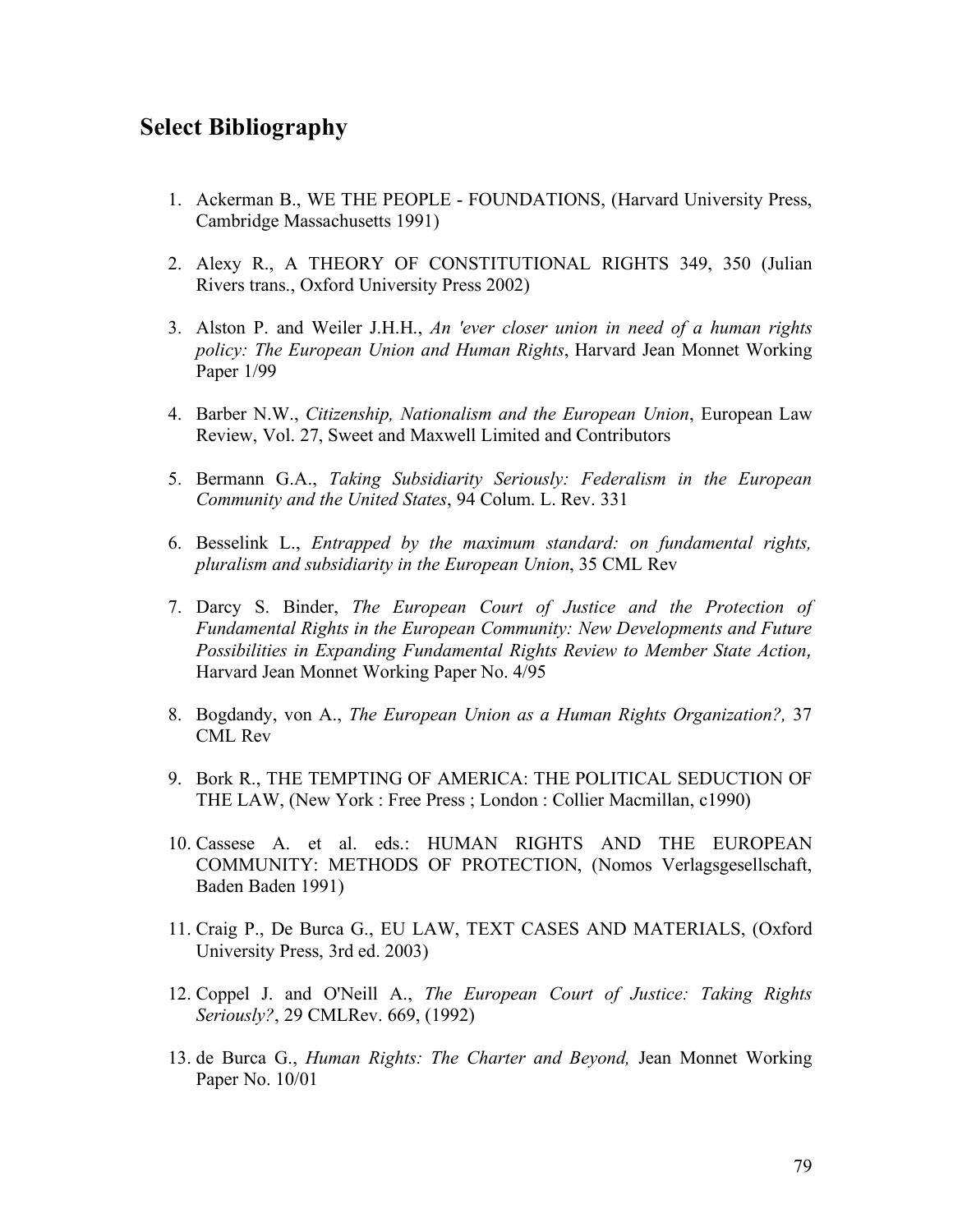- 14. de Witte B, *The Role of the ECJ in the Protection of Human Rights,* in THE EU AND HUMAN RIGHTS (Philip Alston ed.)
- 15. Dworkin R., FREEDOM'S LAW, (Harvard University Press, Cambridge Massachusetts 1996)
- 16. Ely J.H., DEMOCRACY AND DISTRUST, (Harvard University Press, Cambridge 1980)
- 17. Esteban Fernandez M.L., THE RULE OF LAW IN THE EUROPEAN CONSTITUTION, (Kluwer Law International 1999).
- 18. Jacobs F., *Human Rights in the European Union: the role of the Court of Justice*, 26 E.L.REV.
- 19. Kumm M., *Constitutional Rights as Principles: On the Structure and Domain of Constitutional Justice – A Review essay on Robert Alexy, A theory of Constitutional rights [OUP 2002]*, forthcoming ICON 2004
- 20. Lenaerts, *Constitutionalism and the many faces of Federalism'* (1990) 38 *A. J.Com.L* 205
- 21. Liisberg J.B., *Does the EU Charter of Fundamental Rights threaten the Supremacy of Community law?*, 38 CML Rev
- 22. Maduro M.P., WE THE COURT, THE EUROPEAN COURT OF JUSTICE AND THE EUROPEAN ECONOMIC CONSTITUTION, A CRITICAL READING OF ARTICLE 30 OF THE EC TREATY (Hart Publishing, Oxford – Portland Oregon 1998)
- 23. Maduro M.P., *Where to Look for Legitimacy?,* in CONSTITUTION-MAKING AND DEMOCRATIC LEGITIMACY, ARENA, (Erik Oddvar Eriksen et al. eds., Oslo 2002)
- 24. Michelman F., BRENNAN AND DEMOCRACY, (Princeton University Press, Princeton 1999)
- 25. Milner-Moore R., *The Accountability of Private Parties under the Free Movement of Goods Principle*, Harvard Jean Monnet Working Paper No.9/95
- 26. Moravcsik A., THE CHOICE FOR EUROPE: SOCIAL PURPOSE AND STATE POWER FROM MESSEINA TO MAASTRICHT, (Ithaca: Cornell University Press, 1998)
- 27. Nicolaidis K., *The New Constitution as European Demoi-cracy?*, The Federal Trust online paper 38/03, December 2003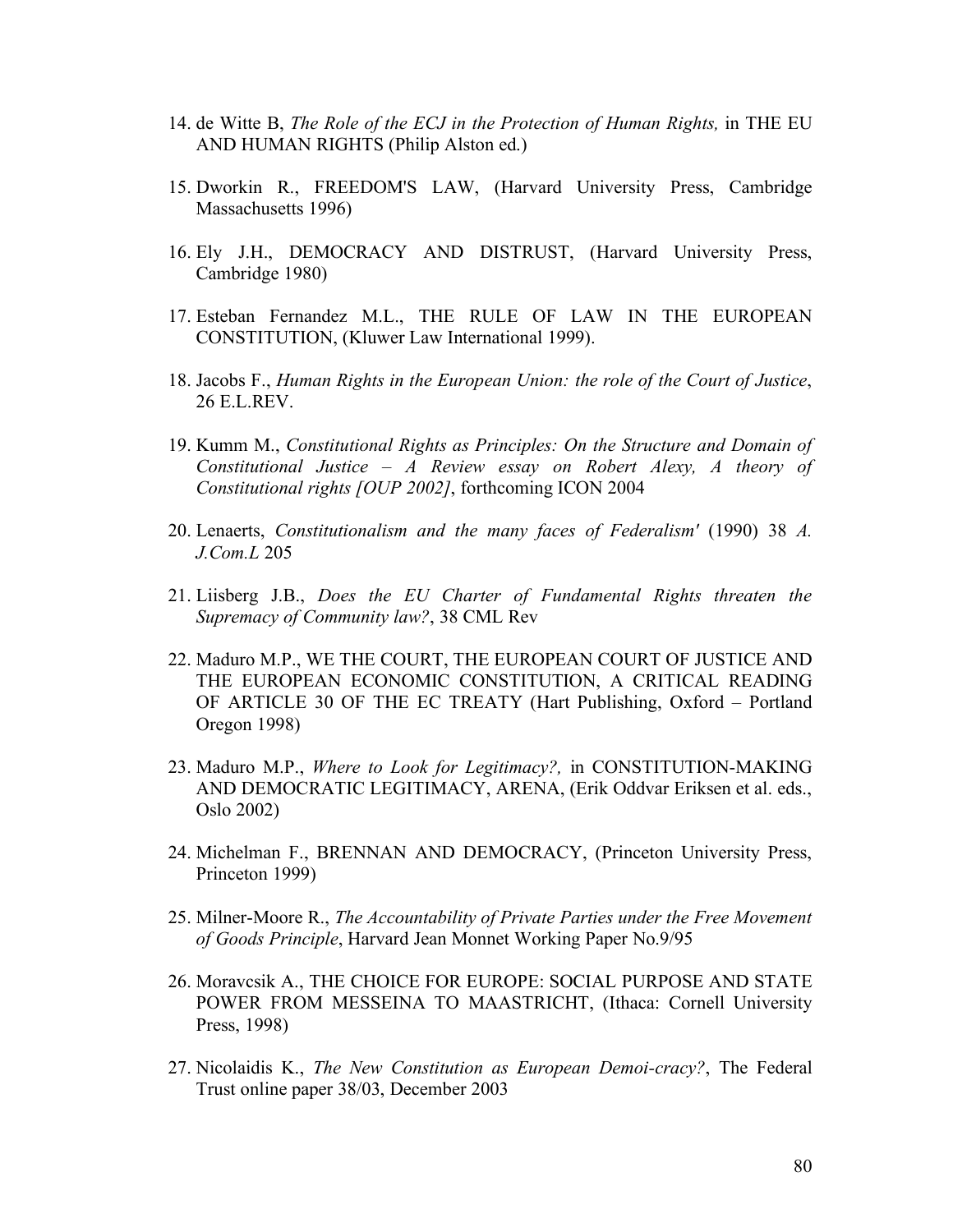- 28. O'Leary S., *Aspects of the relationship between community law and national law,* in THE EUROPEAN UNION AND HUMAN RIGHTS (N.A. Neuwahl and A. Rosas eds. 1995)
- 29. Oliver P., Jarvis P., FREE MOVEMENT OF GOODS IN THE EUROPEAN COMMUNITY 216 (London Sweet and Maxwell 2003)
- 30. Petersman E.U., *Constitutional Principles Governing the EEC's Commercial Policy,* in MARESCEAU (Ed.), THE EUROPEAN COMMUNITY'S COMMERCIAL POLICY AFTER 1992: THE LEGAL DIMENSION, (Kluwer 1993)
- 31. Schermers H., *Comment on Weiler's The Transformation of Europe*, 100 YALE L.J.
- 32. Schlesinger et al, COMPARATIVE LAW, 973, (Foundation Press, 6th ed, 1998)
- 33. Sullivan K., *The justices of rules and standards*, 106 Harv. L. Rev. 22
- 34. Walker N., *Postnational Constitutionalism and the Problem of Translation*, in WEILER, WIND, eds., EUROPEAN CONSTITUTIONALISM BEYOND THE STATE, Cambridge University Press 2003
- 35. Weiler J.H.H., *The Transformation of Europe*, 100 YALE L.J. 2403 (1991)
- 36. Weiler J.H.H., *Fundamental Rights and Fundamental Boundaries: On Standards and Values in the Protection of Human Rights*, in THE EUROPEAN UNION AND HUMAN RIGHTS 51, (N.A. Neuwahl and A. Rosas eds., 1995)
- 37. Weiler J.H.H., *To be a European Citizen – Eros and Civilization*, Working paper series in European Studies, Special Edition, spring 1998
- 38. Weiler J.H.H., *The Constitution of the Common Market Place: Text and Context in the Evolution of the Free Movement of Goods*, in THE EVOLUTION OF EU LAW 353 (Paul P. Craig, Grainne De Burca eds., 1999)
- 39. Weiler J.H.H., *Editorial: Does the European Union Truly Need a Charter of Rights?*, 95 ELJ, Vol. 6, No.2
- 40. Wieler J.H.H., *Methods of Protection: Towards a second and third generation of protection,* in HUMAN RIGHTS AND THE EUROPEAN COMMUNITY: METHODS OF PROTECTION, 555, (Antonio Cassese at al. eds., 1991)
- 41. Weiler J.H.H., THE CONSTITUTION OF EUROPE, Cambridge University Press, Cambridge 1999)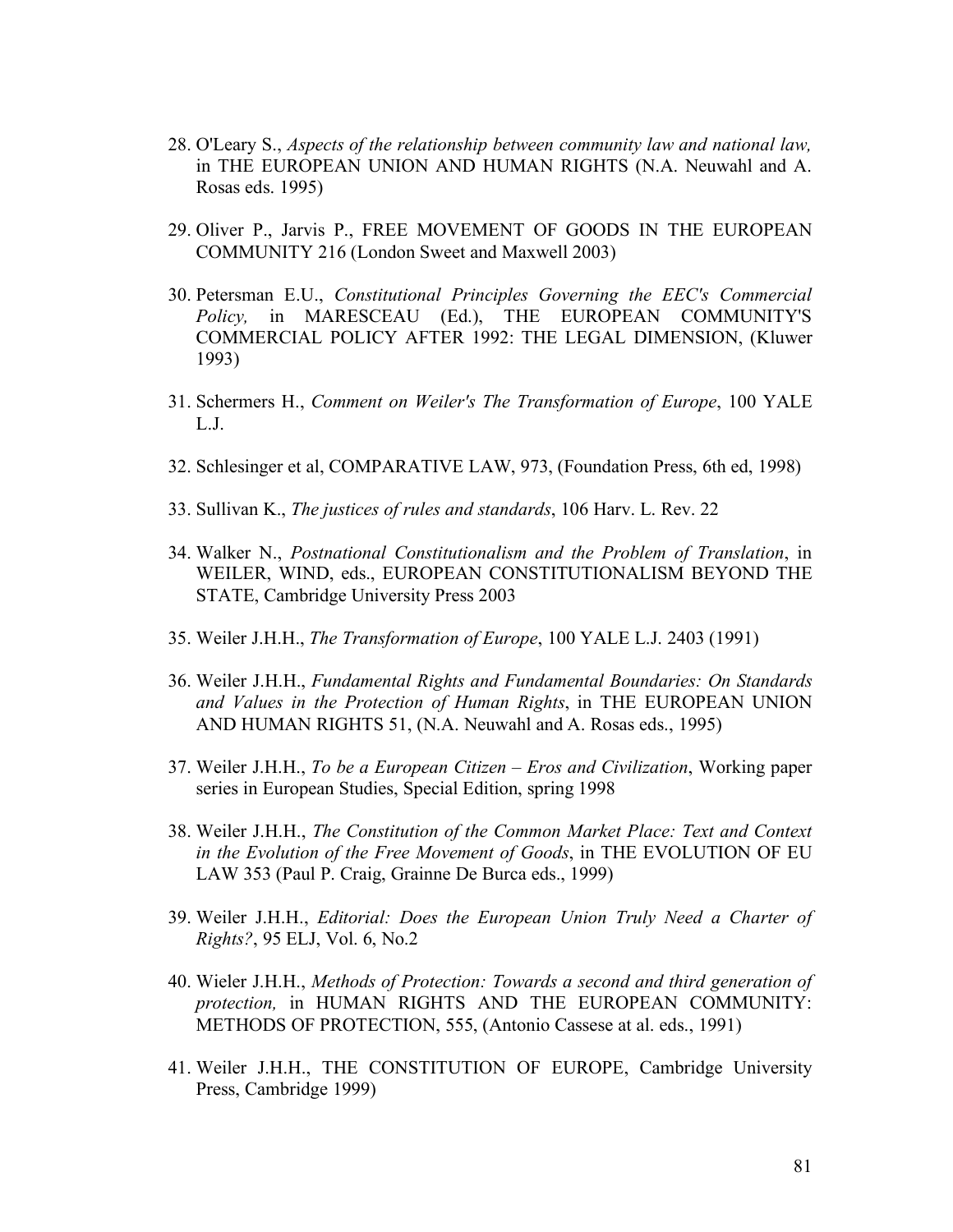- 42. Wyatt QC Derrick, *Freedom of expression in the EU legal order and in EU relations with third countries*, in FREEDOM OF EXPRESSION AND FREEDOM OF INFORMATION 212, (Beatson J., Cripps Y., eds., 2000)
- 43. Young E., *Protecting Member State Autonomy in the European Union,* 77 N.Y.U.L. Rev. 1612 (2002)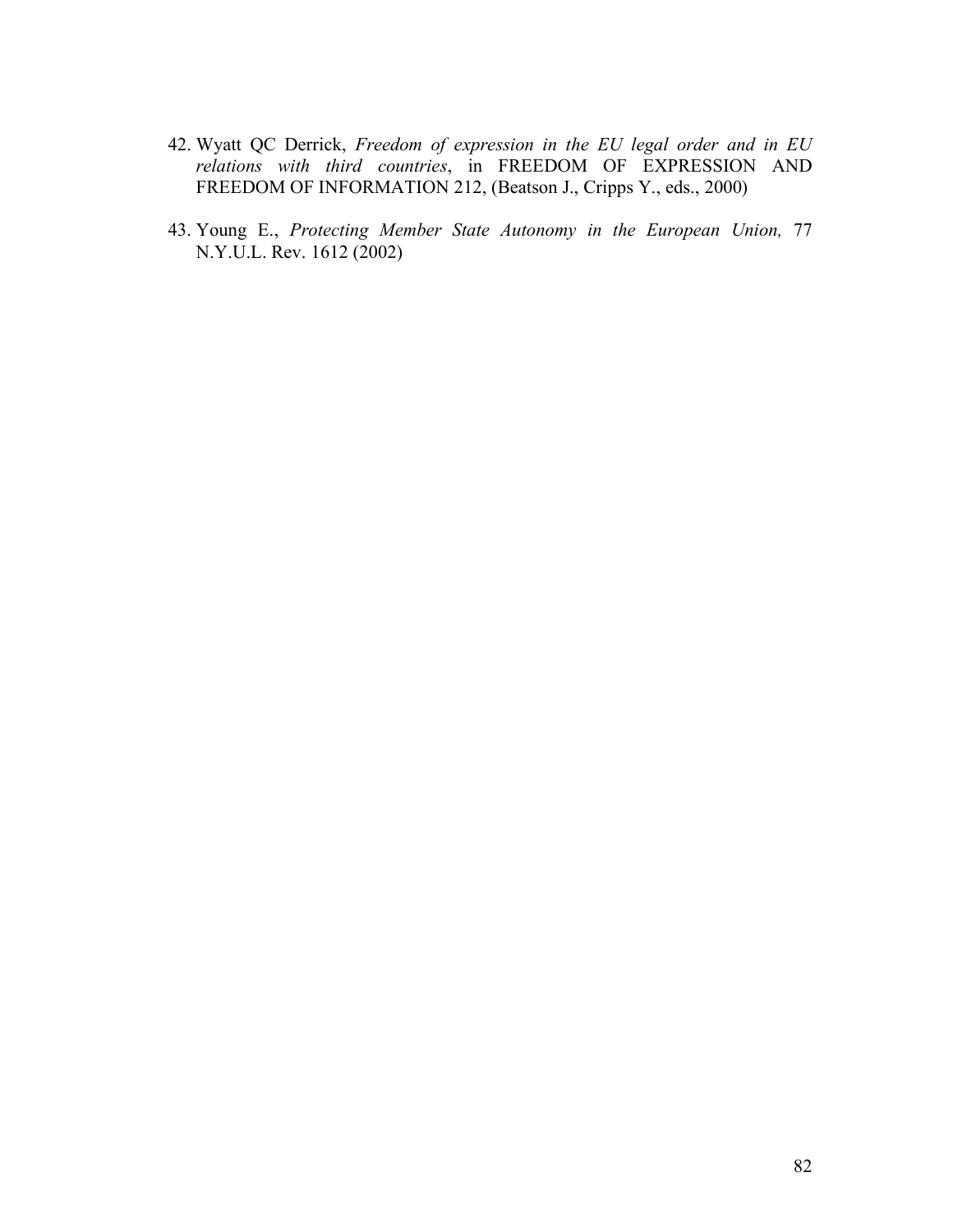# **Table of Cases**

#### *I. European Court of Justice*

- 1. C-1/58, Stork & Co. v. High Authority of the European Coal and Steel Community, [1959] E.C.R 17.
- 2. C-26/62, NV Algemene Transport- en Expeditie Onderneming van Gend & Loos v Netherlands Inland Revenue Administration, 1963 E.C.R 1, [1963] 2 C.M.L.R. 105 (1963).
- 3. C-6/64, Costa v. Enel, 1964 E.C.R. 585, [1964] 3 C.M.L.R. 425 (1964).
- 4. C-4/73, J. Nold, Kohlen-und Baustoffgrosshandlung v Commission, 1974 E.C.R. 491, 507, [1974] 2 C.M.L.R. 338, 354 (1974).
- 5. C-8/74 Procureur du Roi v Dassonville [1974] E.C.R. 837.
- 6. C-104/75, De Peijper [1976] E.C.R. 613.
- 7. C-120/78 Rewe-Zentral AG v Bundesmonopolverwaltung für Branntwein; sub nom. Cassis de Dijon [1979] E.C.R. 649.
- 8. C-44/79, Hauer v. Land Rheinland-Pfalz [1979] ECR 3727.
- 9. C-34/79 Regina v Maurice Donald Henn and John Frederick Ernest Darby [1979] E.C.R. 3795.
- 10. C-240/83, Procureur de la République v. ADBHU, [1985] ECR 531.
- 11. C-314/85, Foto Frost, [1987] ECR 1129.
- 12. Case 5/88, Wachauf v. Germany, [1989] ECR 2609.
- 13. C-145/88 Torfaen Borough Council v B&Q plc [1989] ECR 3851.
- 14. Joined cases C-267 and 268/91 Criminal proceedings against Bernard Keck and Daniel Mithouard [1993] ECR I-6097.
- 15. C-260/89, Elliniki Radiofonia Tileorasi Anonimi Etairia (ERT-AE) v. Dimotiki Etairia Pliroforissis, 1991-6 E.C.R. I-2925, [1993] CEC (CCH) 167 (1993).
- 16. Joined cases C-69/93 and C-258/93 Punto Casa [1994] ECR I-2363.
- 17. C-412/93 Societe d'importation Edouard Leclerc-Siplec [1995] ECR I-0179.
- 18. Joined cases C-34/95: De Agostini [1997] ECR I-3843.
- 19. C-265/95 Commission of the European Communities v French Republic [1997] ECR I-06959.
- 20. C-368/95, Vereinigte Familiapress Zeitungsverlags- Und Vertriebs GmbH v Heinrich Bauer Verlag, [1997] ECR I-3689.
- 21. C-1/96 The Queen v Minister of Agriculture, Fisheries and Food ex parte Compassion in World Farming Ltd. [1998] ECR I-1251.
- 22. C-350/97 Wilfried Monsees and Unabhangiger Verwaltungssenat für Kärnten [1999] ECR I-02921.
- 23. T-112/98, Mannesmannröhren-Werke v. Commission [2001] ECR II 729.
- 24. Case 228/98, Dounias v. Ypourgio Oikonomikon, [2000] ECR I-577.
- 25. C-112/00, Eugen Schmidberger Internationale Transporte Planzüge v. Republik Österreich, ECR [2003] -000.
- 26. C-416/00 Morellato, not yet reported.
- 27. C-36/02 Omega, not reported.